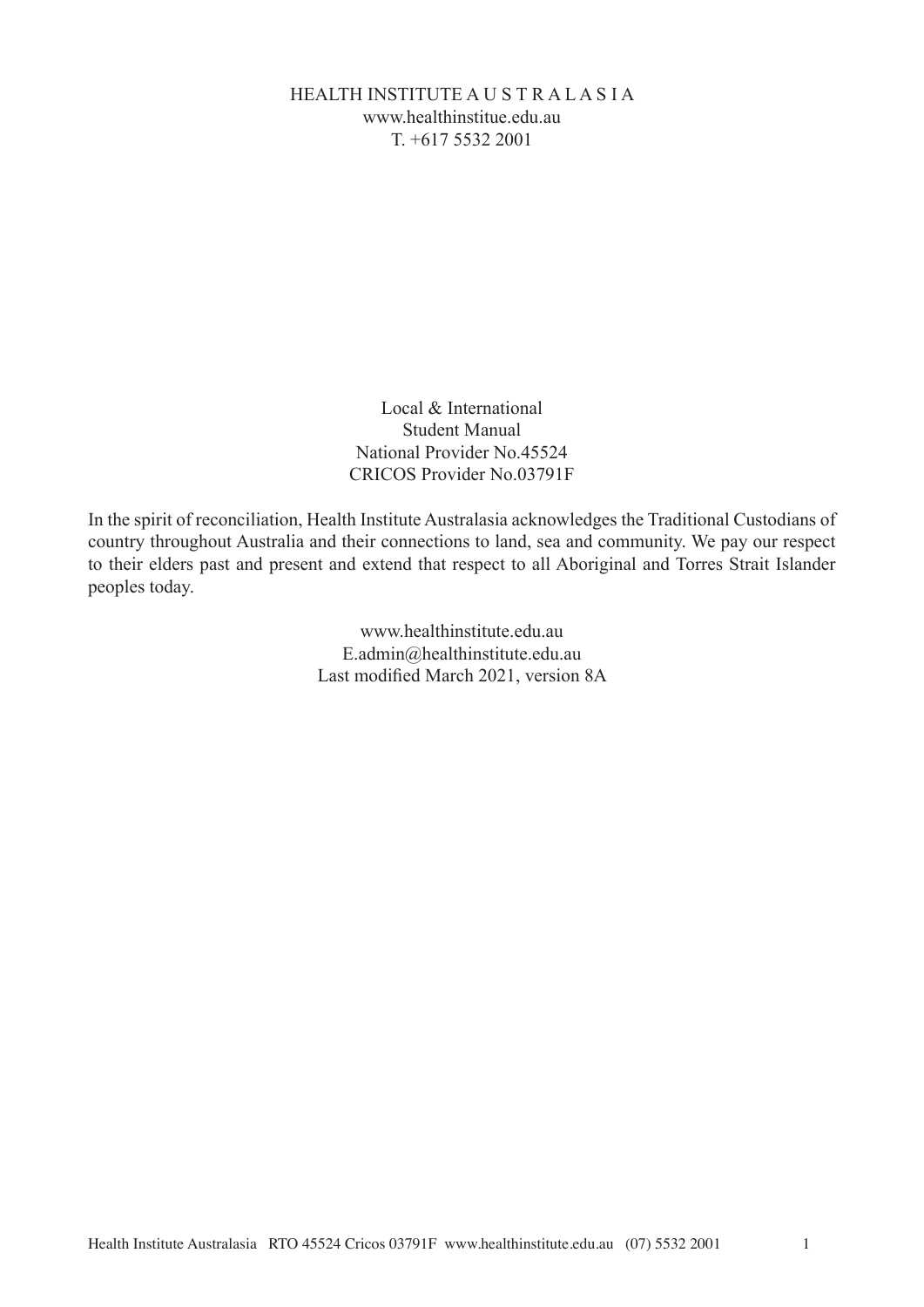| <b>1. INTRODUCTION</b>                                                                         | 6              |   |
|------------------------------------------------------------------------------------------------|----------------|---|
| 2. MESSAGE FROM OUR CEO                                                                        | $\overline{7}$ |   |
| <b>3. DETAILS ABOUT THE PROVIDER</b>                                                           |                |   |
| About Health Institute Australasia PTY LTD (HIA)                                               | 8              |   |
| Our Approach                                                                                   | 8              |   |
| <b>Transformational Education</b>                                                              | 10             |   |
| <b>4 THE FINE PRINT</b>                                                                        |                |   |
| Campus Locations                                                                               | 11             |   |
| Our On-Campus Facilities and Equipment                                                         | 12             |   |
| <b>Nearby Facilities</b>                                                                       | 13             |   |
| Registered Training Organisation                                                               | 14             |   |
| Our Background                                                                                 | 14             |   |
| Our Current Offering                                                                           | 14             |   |
| <b>National Qualifications</b>                                                                 | 15             |   |
| Accreditation                                                                                  | 15             |   |
| Access and Equity                                                                              | 15             |   |
| Marketing and Advertising                                                                      | 16             |   |
| Our Mission, Organisational Purpose and Values Statement                                       | 17             |   |
| <b>Our Trainers</b>                                                                            | 19             |   |
| <b>Educational and Human Resource Standards</b>                                                | 20             |   |
| Human Resource Perspectives                                                                    | 20             |   |
| <b>5. STUDENTSHIP</b>                                                                          |                |   |
| <b>Personal Presentation</b>                                                                   | 21             |   |
| Gum, Alcohol, Drugs, Smoking Policy                                                            | 21             |   |
| <b>Student Identification Cards</b>                                                            | 21             |   |
| Orientation                                                                                    | 21             |   |
| <b>Stationery Requirements</b>                                                                 | 22             |   |
| <b>Course Manuals</b>                                                                          | 22             |   |
| Lunch Room                                                                                     | 22             |   |
| <b>Telephone Messages</b>                                                                      | 23             |   |
| Personal/Medical Appointments                                                                  | 23             |   |
| Have fun                                                                                       | 23             |   |
| <b>6. STUDENT CODE OF ETHICS</b>                                                               |                |   |
| Rules for Behaviour and Code of Conduct                                                        | 24             |   |
| <b>Breeches</b>                                                                                | 24             |   |
| Expectations                                                                                   | 24             |   |
| Responsibilities                                                                               | 24             |   |
| HIA Expectation of students                                                                    | 25             |   |
| Your Equity                                                                                    | 25             |   |
| What we do                                                                                     | 26             |   |
| <b>Student Support</b>                                                                         | 26             |   |
| <b>Bullying</b>                                                                                | 27             |   |
| Health Institute Australasia RTO 45524 Cricos 03791F www.healthinstitute.edu.au (07) 5532 2001 |                | 2 |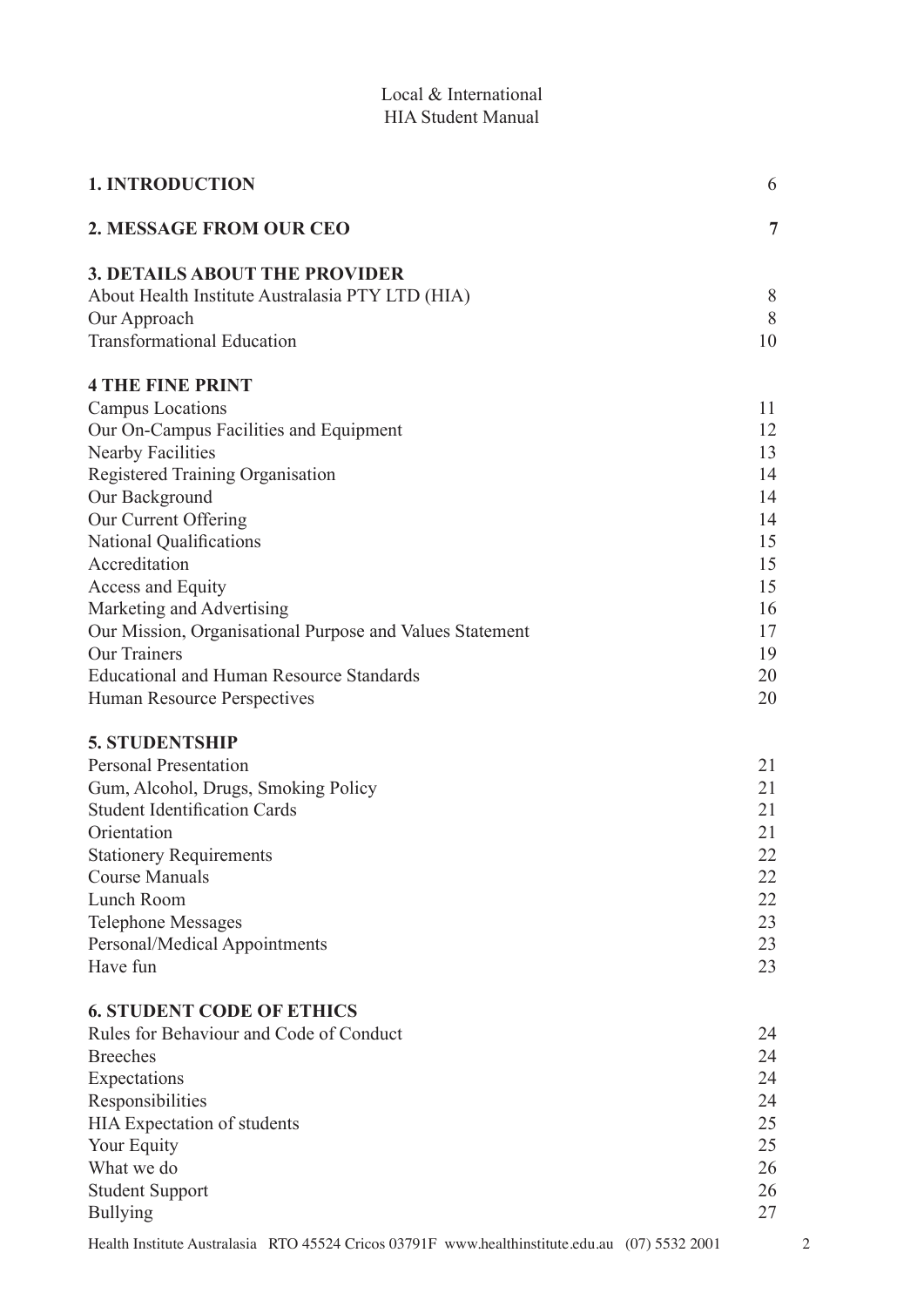| HIA Policy to address bullying behaviour    | 27                 |
|---------------------------------------------|--------------------|
| Student's Rights                            | 27                 |
| Student's Responsibilities                  | 28                 |
| <b>7. SUPPORT SERVICES</b>                  |                    |
| Welfare and Guidance Services               | 29                 |
| <b>Student Support Policy</b>               | 29                 |
| <b>Student Support Procedure</b>            | 29                 |
| <b>Student Support Services Review</b>      | 29                 |
| <b>Support Services Toll Free Helplines</b> | 30                 |
| <b>8. YOUR HEALTH AND SAFETY</b>            |                    |
| <b>Your Safety</b>                          | 31                 |
| Orientation                                 | 31                 |
| Valuables                                   | 31                 |
| Medication                                  | 32                 |
| Work and study areas                        | 32                 |
| $\mathbf{r} \cdot \mathbf{a}$               | $\mathbf{\hat{a}}$ |

| 32  |
|-----|
| 32  |
| 32  |
| 22. |
|     |

# 9. **THE COURSES**

| The Streams of Learning                              | 34 |
|------------------------------------------------------|----|
| Yoga                                                 | 34 |
| Ayurveda                                             | 34 |
| Language, Literacy, Numeracy Skills and Assistance   | 35 |
| <b>Study Options</b>                                 | 36 |
| Recognition of Prior Learning and Upfront Assessment | 37 |
| Course Entry Conditions, Eligibility, Suitability    | 38 |
| Application process                                  | 39 |

# **10. YOGA COURSES**

| 40 |
|----|
| 40 |
| 41 |
| 42 |
| 42 |
| 42 |
| 43 |
| 44 |
| 45 |
| 46 |
| 47 |
| 49 |
| 49 |
| 50 |
| 51 |
| 53 |
|    |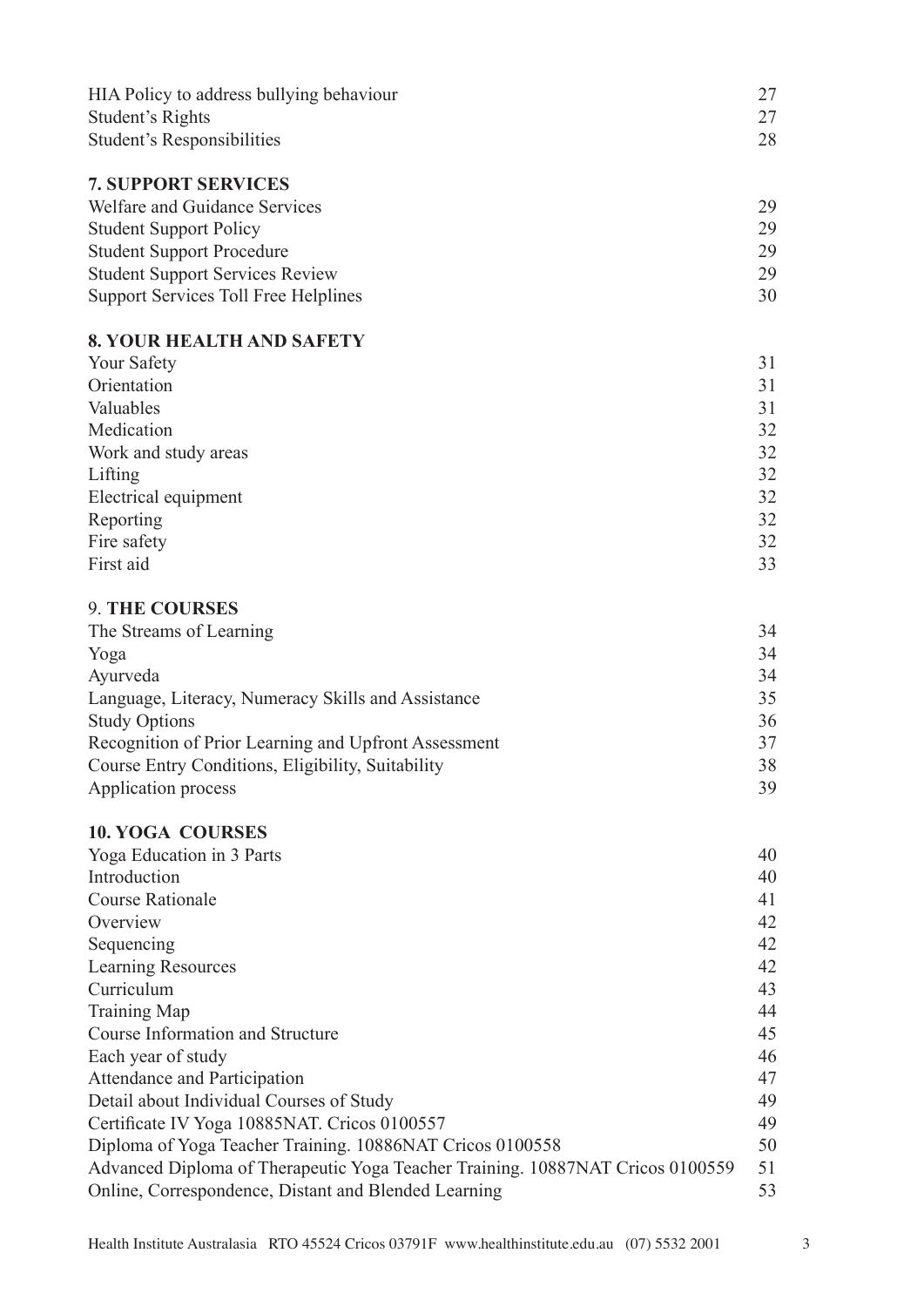| 11. AYURVEDA COURSES                                                     |    |
|--------------------------------------------------------------------------|----|
| Diploma of Ayurvedic Lifestyle Consultation HLT52615 Cricos code 0100555 | 55 |
| Advanced Diploma of Ayurveda HLT62615 Cricos code: 0100556               | 59 |
| <b>12. STUDENT RECORDS AND YOUR PRIVACY</b>                              |    |
| Your privacy at HIA                                                      | 62 |
| What we do with the personal information we collect                      | 62 |
| Our disclosure practices                                                 | 62 |
| Photographic Consent                                                     | 63 |
| Access to your own personal information                                  | 63 |
| Requesting amendment of your own personal information                    | 63 |
| <b>Education Agents Procedure</b>                                        | 63 |
| <b>Client Records</b>                                                    | 64 |
| 13. FEES, CHARGES, REFUNDS, POLICIES and PROCEDURES                      |    |
| Ayurveda Fees                                                            | 66 |
| Yoga Fees                                                                | 66 |
| Fees for Upgrade of Qualifications                                       | 66 |
| <b>Clinical Training Fee</b>                                             | 66 |
| <b>RPL</b> Fee                                                           | 66 |
| <b>General Administration Fees</b>                                       | 67 |
| Payment Plan Fees                                                        | 67 |
| Assessment and Examination Fees                                          | 67 |
| <b>Replacement Fees</b>                                                  | 67 |
| Overseas Student Health Cover                                            | 67 |
| Airport Pickup Fee                                                       | 67 |
| Fee Policy                                                               | 68 |
| Payment methods                                                          | 68 |
| <b>Refund Policy</b>                                                     | 69 |
| Expulsion                                                                | 71 |
| Administrative Withdrawal                                                | 71 |
| Outstanding course fees liability                                        | 71 |
| Substitutions                                                            | 72 |
| Course transfers                                                         | 72 |
| Our Guarantee to You                                                     | 72 |
| Access to your records                                                   | 72 |
| Continuous improvement                                                   | 73 |
| <b>Suggesting Improvements</b>                                           | 73 |
| Learner satisfaction survey                                              | 73 |
| 14. ASSESSMENT, COMPLETION, CERTIFICATION                                |    |
| Assessment                                                               | 74 |
| Assessment time frames                                                   | 75 |
| <b>Ongoing Feedback</b>                                                  | 75 |
| Competency exam                                                          | 75 |
| Plagiarism                                                               | 76 |
| Re-assessment                                                            | 76 |
| Course completion                                                        | 76 |
| Certification requirements                                               | 77 |
| Certificate issuance                                                     | 77 |
| Issuing of AQF certification                                             | 77 |
|                                                                          |    |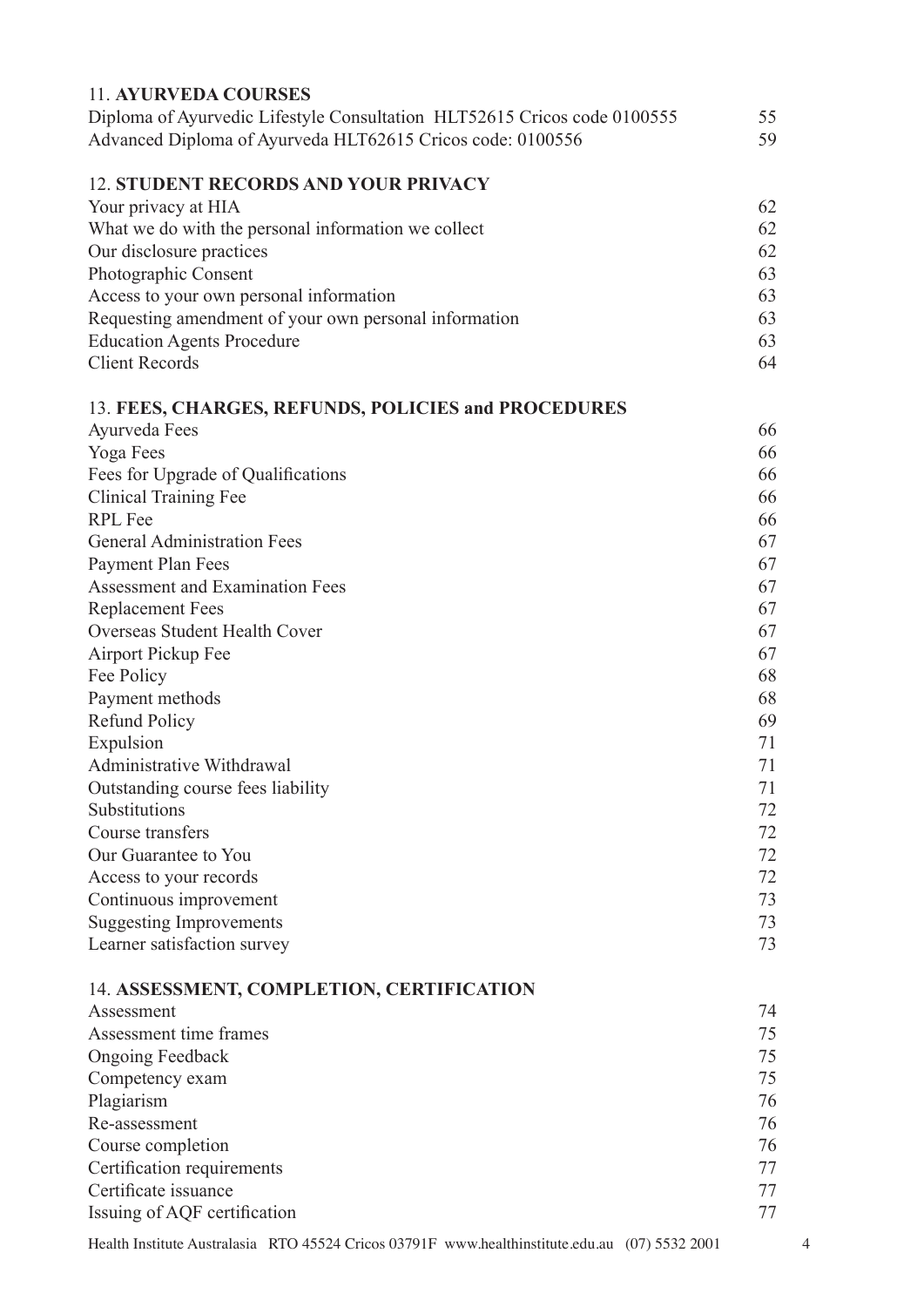| <b>15. MAKING COMPLAINTS AND APPEALS</b>                                       |     |
|--------------------------------------------------------------------------------|-----|
| What is a complaint?                                                           | 78  |
| What is an appeal?                                                             | 78  |
| Early resolution of complaints and appeals                                     | 78  |
| Complaints and appeals handling                                                | 78  |
| Review by an external agency                                                   | 79  |
| <b>16. RECOGNITION OF YOUR EXISTING SKILLS AND KNOWLEDGE</b>                   |     |
| What is Recognition?                                                           | 80  |
| <b>Recognition Guidelines</b>                                                  | 80  |
| Forms of Evidence for Recognition                                              | 80  |
| What is National Recognition?                                                  | 81  |
| <b>Evidence Requirements</b>                                                   | 81  |
| <b>National Recognition Guidelines</b>                                         | 82  |
| <b>17. LEGISLATIVE AND REGULATORY RESPONSIBILITIES</b>                         |     |
| Work Health and Safety Act 2011                                                | 83  |
| Privacy Act 1988                                                               | 83  |
| <b>Disability Discrimination Act 1992</b>                                      | 84  |
| <b>Sex Discrimination Act 1984</b>                                             | 84  |
| Age Discrimination Act 2004                                                    | 84  |
| Racial Discrimination Act 1975                                                 | 85  |
| Copyright Act 1968                                                             | 85  |
| Fair Work Act 2009                                                             | 85  |
| National Vocational Education and Training Regulator Act 2011                  | 86  |
| <b>18. OVERSEAS STUDENTS INFORMATION &amp; APPLICATION PROCESS</b>             |     |
| Your rights and responsibilities as an international student                   | 87  |
| <b>Enrolment Policy</b>                                                        | 87  |
| How to apply. Notification of application outcome. Enrolment conditions        | 88  |
| English                                                                        | 89  |
| Courses, content, duration $\&$ qualification offered (see sections 9, 10, 11) |     |
| Academic progress. Academic honesty and copyright                              | 90  |
| Studentship, Modes of study and assessment methods. Campus. (see section 4)    | 90  |
| International student support. Tuition protection service                      | 91  |
| Enrolment, deferment, suspension or cancellation (see section 13)              |     |
| Change of passport, visa or residency status                                   | 91  |
| Relevant information on living in Australia                                    | 92  |
| Changing your study arrangements                                               | 94  |
| <b>Transfer Student Enrolment</b>                                              | 94  |
| <b>19. ACRONYMS</b>                                                            | 96  |
| <b>20 APPENDICES</b>                                                           |     |
| 1. What you get: Yoga level 1. Certificate IV in Yoga                          | 97  |
| 2. What you get: Yoga level 2. Diploma of Yoga Teaching                        | 99  |
| 3. What you get: Yoga level 3. Adv Dip of Therapeutic Yoga Teaching            | 102 |
|                                                                                |     |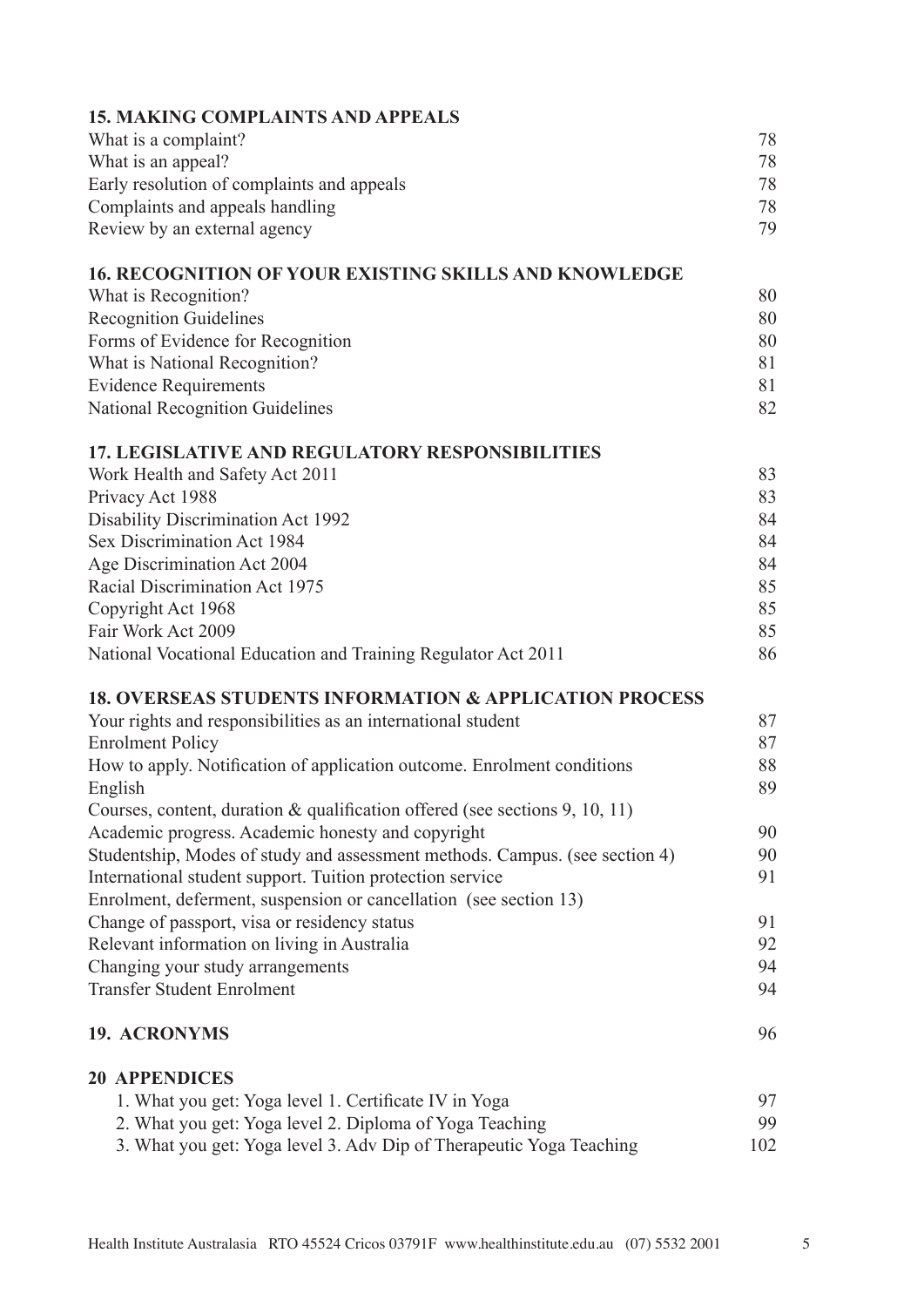#### **1. INTRODUCTION**

This student manual is designed to provide you with information about the Code of Ethics and Policies and Procedures of Health Institute Australasia Pty Ltd. (HIA) and our approach to providing you with a safe, fair and supportive environment to assist you in your learning. It is intended to be utilised by students as a guide and not as a sole source of reference. This manual is subject to changes without notice but only with the approval and at the discretion of the Director/Principal.

This manual does not provide you with specific information about a particular course offered by HIA. That information is contained in the Course Brochure that is supplied separately.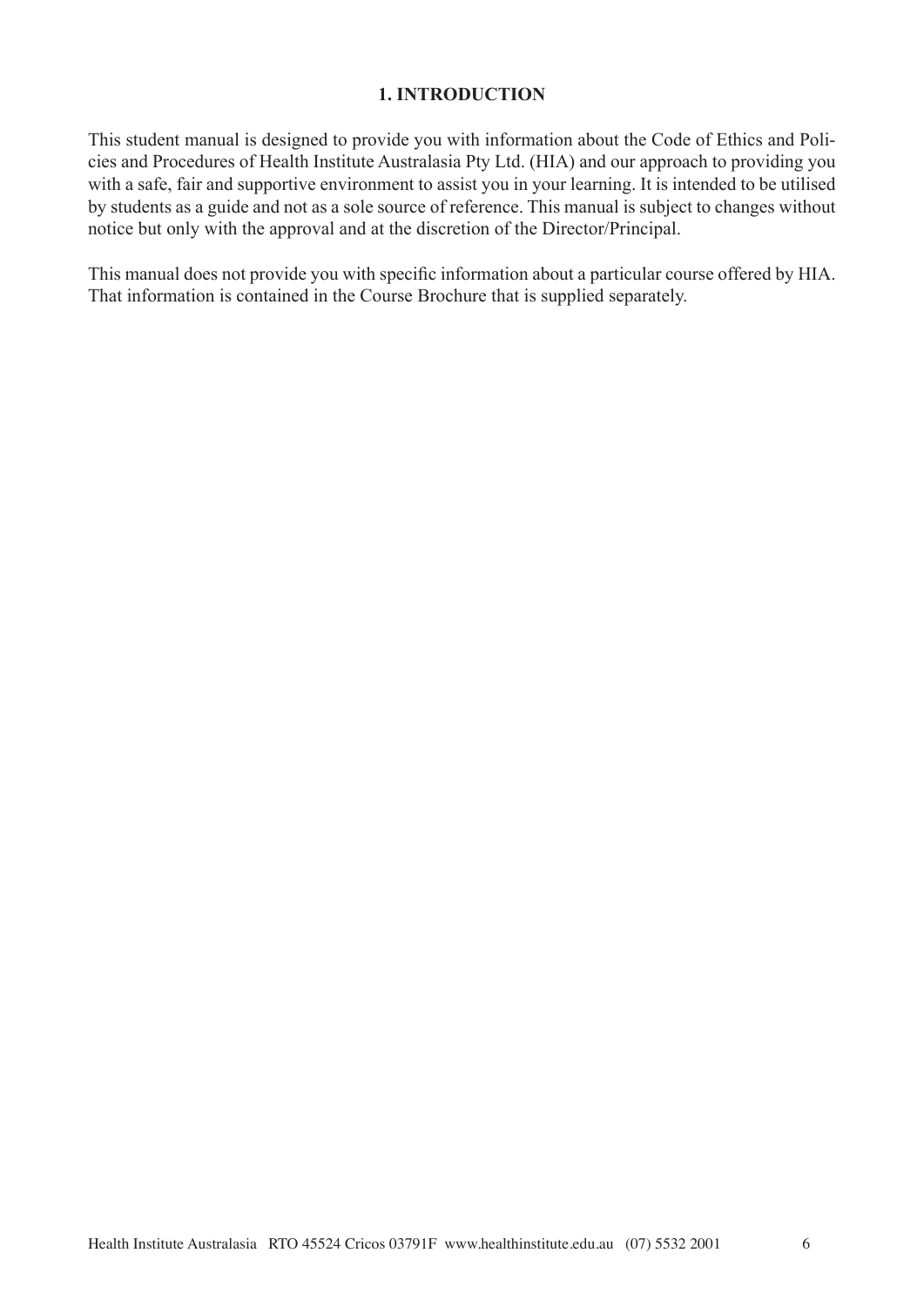#### **A MESSAGE FROM OUR CEO**

We are the most loved and trusted providers of Yoga, Ayurveda and related educational services in Australia. With a history spanning five decades Shanti Yoga is uniquely placed to help you and your clients and patients achieve optimal lifelong mind-body health and wellbeing..

What makes Health Institute Australasia (HIA) special is the vast breadth of expertise, collective knowledge and experience across our breadth of network and experience. This will allow you to draw upon and leverage to achieve spectacular results. We never lose sight of the spiritual source, from which arises the journey to health, and sustainable results. Through both dedication and a commitment to excellence HIA has grown and prospered into a flourishing family of like minded holistic health professionals who not only share their clinical and professional experience but feel valued and fulfilled as they align themselves with a common purpose.

My spiritual journey started from my birthplace in India, and in the ashrams and monasteries of the East. I am a product of traditional India, and its ancient wisdom, as well as modern India and its urban bustle. Just as much as my upbringing was an amalgamation of the two Indias, it is also that of the East and West.

A lifetime of intensive spiritual practice together with insights gleaned during five decades of experience, playing a key role in two contemporary professions, teaching meditation, yoga and Ayurveda at the coalface, and as the CEO of The Meditation Institute, and Health Institute Australasia, have informed and given shape to cutting-edge developments and key insights that inform my work. Combining core values of integrity, loyalty, excellence, significance and leadership with a strong vision for the future of holistic wellbeing has drive my innovative approach to services, support and structure.

I feel blessed to be able to bring together these core insights and approaches based on decades of onthe-ground research at the leading edge of spiritual practice and inquiry, and to offer practical tools and training that are in step with our times, informed by an up-to-date understanding of the human condition. Just as I have stood on the shoulders of all who have come before, I feel privileged to utilise my training and skills to help uplift others upon mine and choose what they want to achieve to bring their aspirations to life.

If you are seeking an environment that can support you with access to an abundance of resources, experience and opportunities, together with helping you personally develop and grow then Health Institute Australasia is the right choice for you.

With my love, blessings and namaste, Shanti Gowans

> *We must believe that we are gifted for something, and that this thing, at whatever cost, must be attained. Marie Curie*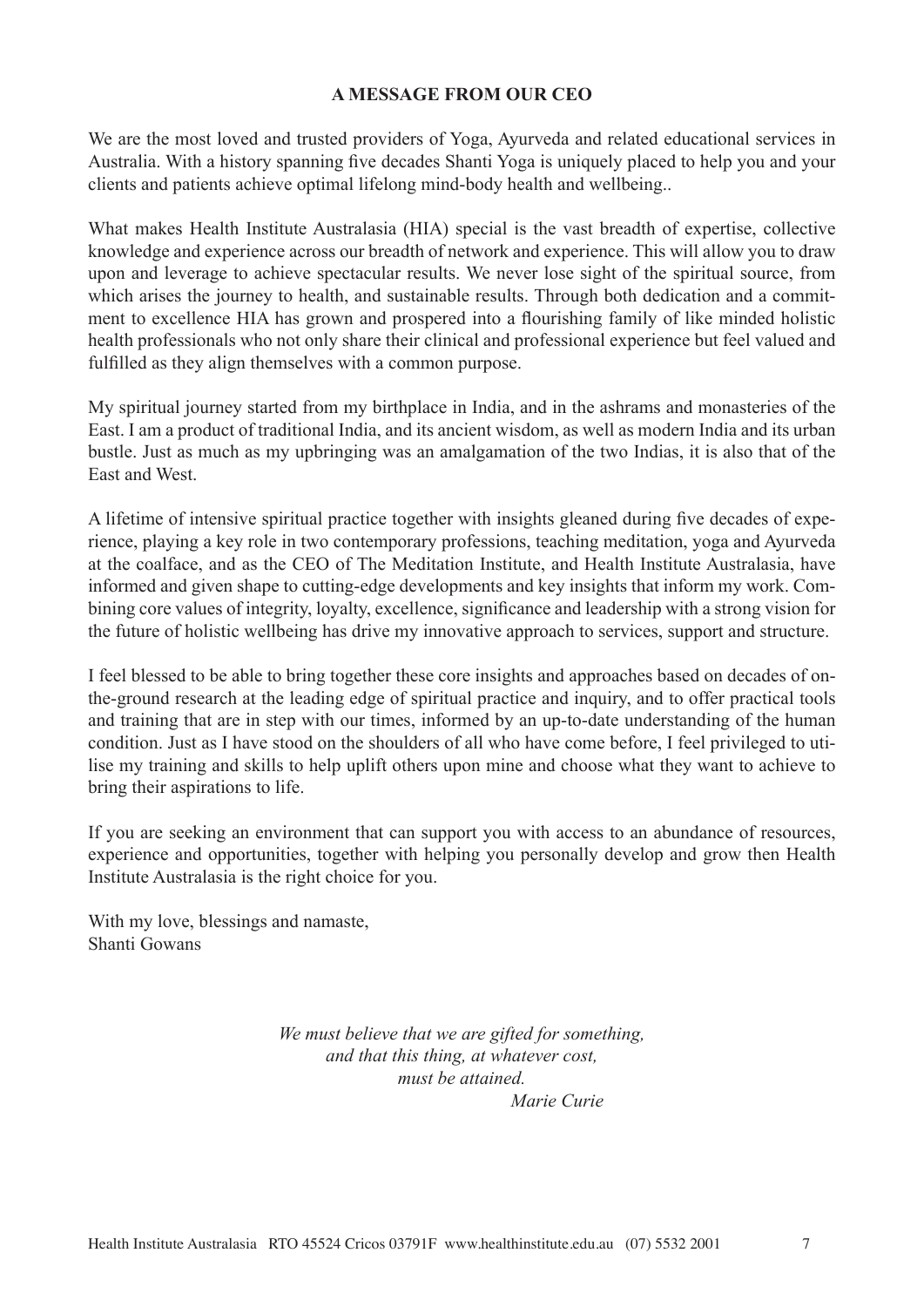## **3. DETAILS ABOUT THE PROVIDER**

# **About Health Institute Australasia Pty Ltd (HIA)**

We're different. We're personal. We are all about you.

Health Institute Australasia (HIA) is an amazing college for inspiration, healing, wisdom and empowerment. Here is the missing link in education: one which teaches about honouring your inner life, nurturing your innocence, and developing your humanity… the calling to find the part of you which is more than what you do, how much you have, and what you think… the calling to find your authentic being, your passion, your ground of knowing and Truth.

Our work seeks to connect people with a yoga experience for everyday life. That is, the experience of a conscious connection with oneself, with others, and with life at all levels, and in the most basic ways, by nourishing ourselves and each other. We are ever-conscious of how the vast majority of people (especially urban professionals) are prone to being 'unwell' because of their eating habits and stressful lifestyles. Our mission seeks to heal this.

## **Our Approach**

The Cosmos is a vast space of living energy. Everyday life is filled with the opportunity to live fully in a world filled with nothing less than sacred gifts. Learn to live within its spirit and appreciate your most human self as your path for exploring how to live fully in a world from where you can encounter your place in it. Learn how to live life from your heart, and build a life of creativity and joy.

HIA presents a new model of education for humanity, which addresses questions such as:

- Who am I?
- What's it all about?
- What am I grateful for?
- How shall I live? How shall I love?
- How shall I let go?

More and more people from all faiths, back-grounds and different parts of the world are drawn here. They come for many different reasons:

- To study the teachings and transformative practices that are now known as Shanti Yoga
- To hear inspirational dissertations and be supported through motivation and mentorship
- To attend a private or group retreat
- Or to just have a little rest and relaxation.

We offer both emphirical and theoretical education, coupled with a daily program of sadhana (spiritual practices) for spiritual experiences.

Here, students come to explore and discover the reason for their life on earth, how to serve and live in harmony with the whole sister/brotherhood of life, visible and invisible, in health and happiness.

This new model of transformation is a completely new approach and the road map to experience peace of mind, freedom and the most inspired life possible. As homosapiens, we are born of the planet, made from the soil, the oceans flow through our veins, and the breath of all green things inflames the divine fire within us. Protected by our kith, kin and communities, we are bound to each other by the laws of love. Here, we acknowledge and yet put aside our differences, look for our similarities,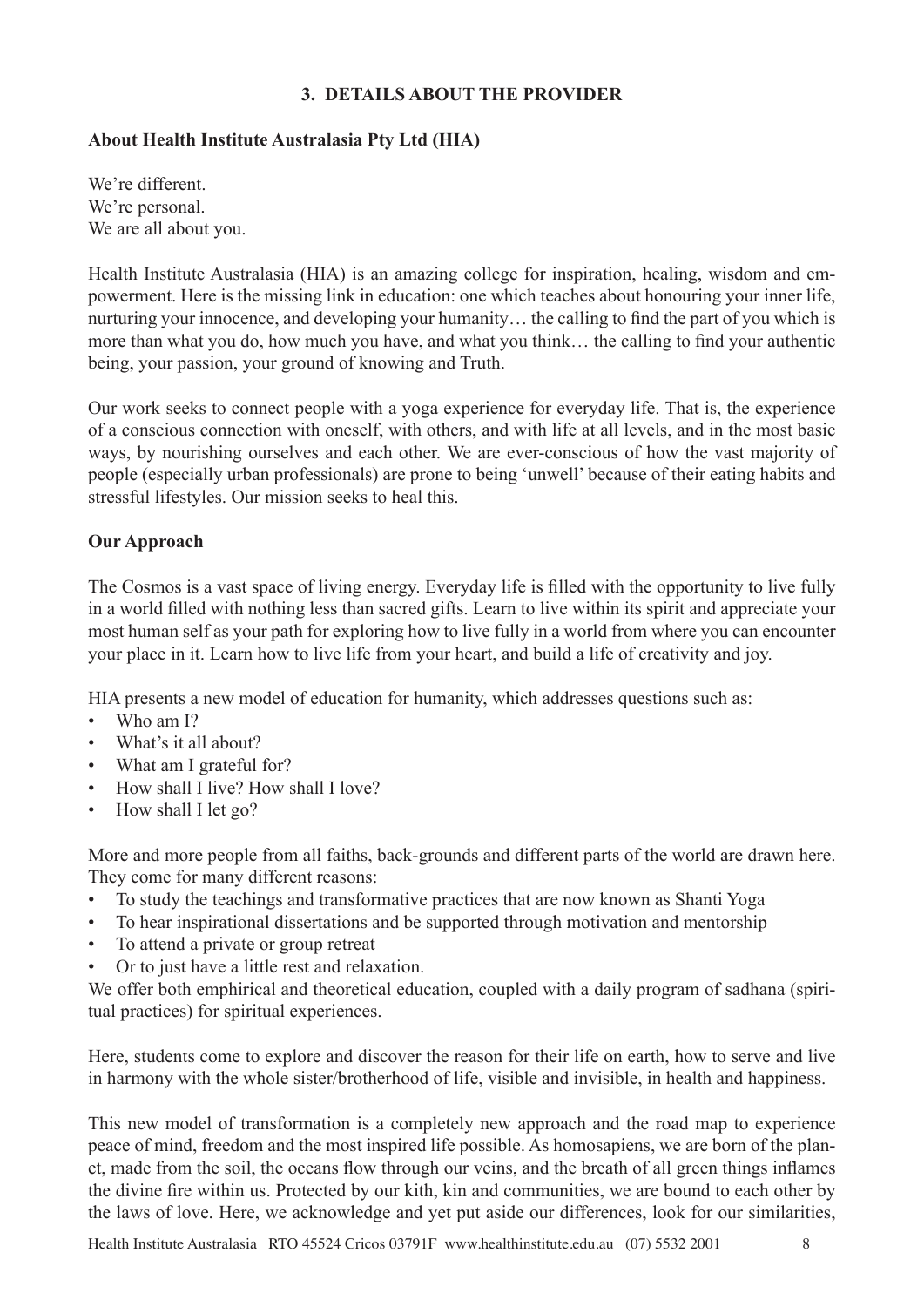and work towards our common purpose, which can increasingly be recognised as the sacred matter for survival.

There is an exceptional degree of agreement within the scientific community that natural systems are straining under the burden of current human practices. This is our true challenge today. Debts, deficits, global competition, the marketplace, free trade, and the global economy are secondary. Our sciences have revealed new technologies, yet, even in wealthy, industrialised nations, people go to bed hungry every night. Despite the efforts of many, chronic unemployment, violence, social alienation, drug abuse, crime, unhappiness and the disparity between the haves, and have-nots appears to be rising.

As we struggle to find a new vision and strategies for achieving wellbeing for all, we have to pass beyond rancour, confrontation and divisiveness, to establish the real bottom line: meeting non-negotiable human needs, based on the physical needs of our inescapable biological nature, and our social and spiritual needs, so that we can find a way to live rich, fulfilling lives, without destroying the planet. We offer transformational education that creates your most inspired life even in the midst of massive chaos and uncertainty.

With each learning experience, we promote mindful practices, sharing, and enjoyment, together with a conscious, loving and peaceful preparation, as the basis for health and wellness. Our programs aim to provide practical takeaways, active participation, theory and application, and the opportunity to connect with each other over both traditional and fresh wholesome ideas, all whilst having fun. We recognise the value of formal and informal aspects of learning, thus our events take place in a mixture of environments: in living rooms, studios, classrooms, gardens, at the dining table, during forest bathing, whilst walking, talking, or sitting silently…

You can find your inner voice, listen to new voices, unfold your soul, heal yourself as well as develop compassionate, everyday action for the marginalised people in society, whilst walking your own path of love, humility and grace.

You know that we are facing a critical moment in the unfolding of our human story. If you feel called to awaken and evolve in order to help create the pathways to a more enlightened future. If you see your own transformation as a meaningful contribution to the evolution of the human race. If you sense that there is a much bigger life calling for your contribution and believe that we can advance what it is to be human, in a way that not only better serves our work, families and lives, but fulfills on the highest promise of humanity's potential. Then come and study with us. To really help manifest these extraordinary potentials, you are going to need to evolve in a way that few human beings ever have. You need to be optimised with the fullest capacities human beings can embody.

Evolution needs more than just witnesses and bystanders. It needs some of us to wake up and step up, as conscious participants who have developed ourselves to be capable of serving and guiding the greatest collective awakening in our human history. If you wonder if you are called to be one of these people. What you need to know now is, HIA is where you can get the specific training you need in order to make this kind of radical evolutionary progress. And, where you can find a supportive community of kindred spirits who share your passion to evolve not only a better self, but a better world and enlightened future.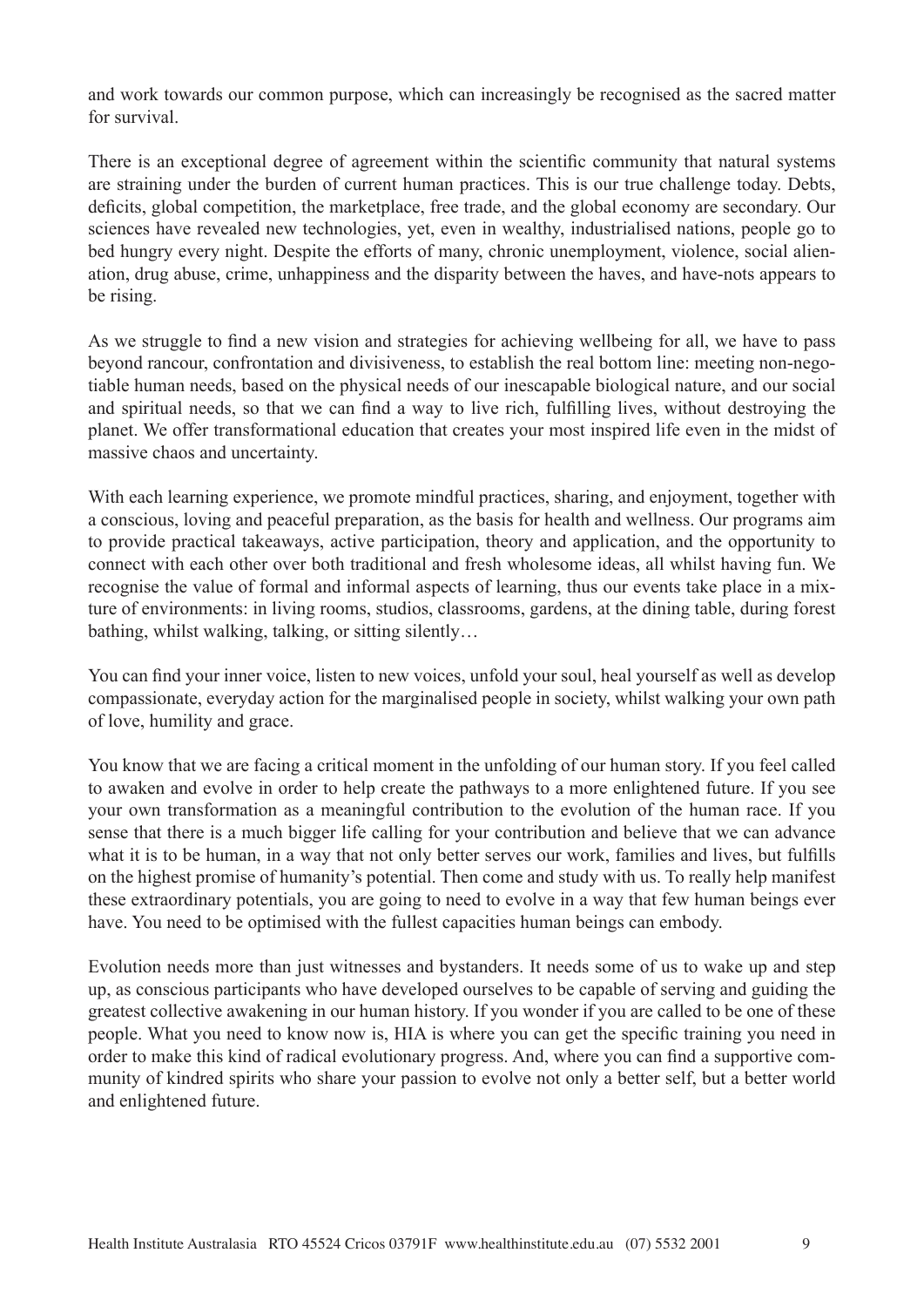# **Transformational Education**

At HIA we have reinvented…

## **The College**

We have redefined education, by shifting the paradigm of education to one with soul.

*The great aim of education is not knowledge, but its application, in the form of enlightened action*.  *Shanti Gowans*

## **The Campus**

Both the city hub and the rural retreat (be nourished by nature) are your spiritual homes away from home. They focus on supporting and enriching the inner development of the seeker. Be immersed in an ecosystem of amazing, life-changing, healing classes, workshops, tutorials, talks, and retreats, where you can take a break from your routine, shake things up and gain new perspectives. In a world fixated on external wealth, power and appearance…listen to that inner calling which cannot be ignored, because it feels like home. Come home now.

## **A Meaningful Curriculum**

Our curriculum teaches you the skills you really need to succeed in life, and all the things that make us human - skills our regular education systems ignored, such as tranquility, health and wellbeing, leadership, public speaking, personal growth, happiness, love, how to build deeper relationships, conscious parenting, mindfulness, how to understand the mind as well as peace of mind and so much more. These are skills that support your current evolutionary shift, with love as the bottom line, and truly lead to healthier, happier lives that are not outdated, societal ideas of 'success'.

## **Incredible Teachers**

Our teachers know that education is lifelong. Everyone here wants the best for you is here to help, and is learning and growing alongside you. They are all part of the tribe of lifelong students, and are here to help give you a chance to become the best version of yourself. With our small student to teacher ratio, you will have direct access to your academic lecturers and tutors, who are all invested in your success.… *When the student is ready, the teacher appears.* 

## **The Community**

Our community works, plays, creates and supports each other in the field of awakening consciousness. Every seeker's journey is unique. Here, there is a feeling that you belong. Fears of rejection and other anxieties dissolve, as you are accepted and honoured just as you are, without having to mould yourself to fit in. Here you will discover and uncover your soul family, as you grow, build and activate a soul tribe that cultivates a deep, loving community which supports you in manifesting your life's purpose and personal dreams.

> *When the path reveals itself, follow it. then your soul dances in your body. and your life celebrates Life.*  Shanti Gowans

Choicest blessings to those of you who are on the path towards the light within, and to those of you who mark the way.

Thank you for being a part of the HIA community!

Health Institute Australasia RTO 45524 Cricos 03791F www.healthinstitute.edu.au (07) 5532 2001 10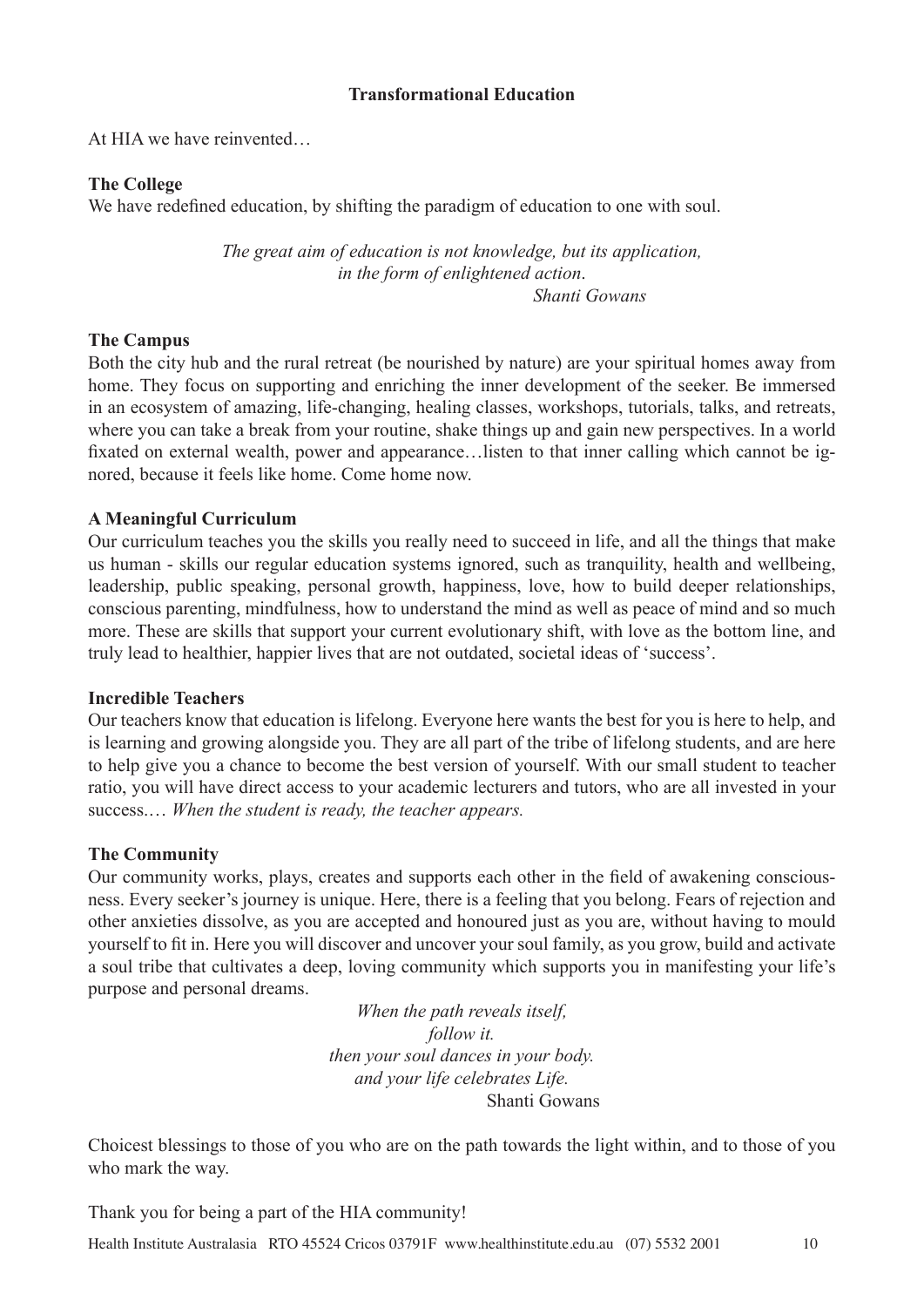### **4. THE FINE PRINT**

#### **CAMPUS LOCATIONS**

#### **GOLD COAST (SOUTHPORT) CAMPUS**

Shop 1, 126 Scarborough St, Southport Q. 4215 Ph: (07) 5532 2001 www.healthinstitute.edu.au

Health Institute Australasia (HIA) is located at 1/126 Scarborough Street, Southport, on the Gold Coast, in South East Queensland, Australia. Southport is the main business district for the Gold Coast. The Gold Coast is Australia's major tourist holiday destination. The campus is only minutes away from beaches, shops, cafes and entertainment.

#### **Opening Hours**

Yoga, Meditation and Relaxation Classes Ayurvedic Consultations and Treatments Monday - Friday 9 am - 6:30 pm Saturdays 10 am - 5 pm Sundays by appointment only

#### **NIRVANA WELLNESS RETREAT SANCTUARY**

87 Binnaburra Rd, Beechmont Q. 4211 Ph: (07) 5531 0511 www.nirvanawellnessretreat.com www.shantiyoga.com.au

HIA has its own 70-acre retreat sanctuary, Nirvana Wellness Retreat, 45 minutes from Southport in the beautiful hinterland mountains at Beechmont, where many of HIA's retreats are conducted.

Please see the link of our beautiful retreat https://www.youtube.com/watch?v=goZAWVgXhoE

#### **MELBOURNE CAMPUS**

**The Ayurvedian Health and Wellbeing Centre** 2/16 The Link, Mill Park Victoria 3082 Ph: (03) 9999 1913 www.ayurvedian.com.au

HIA conducts Ayurvedic Courses through The Ayurvedian Wellness Centre, in Mill Park, Victoria.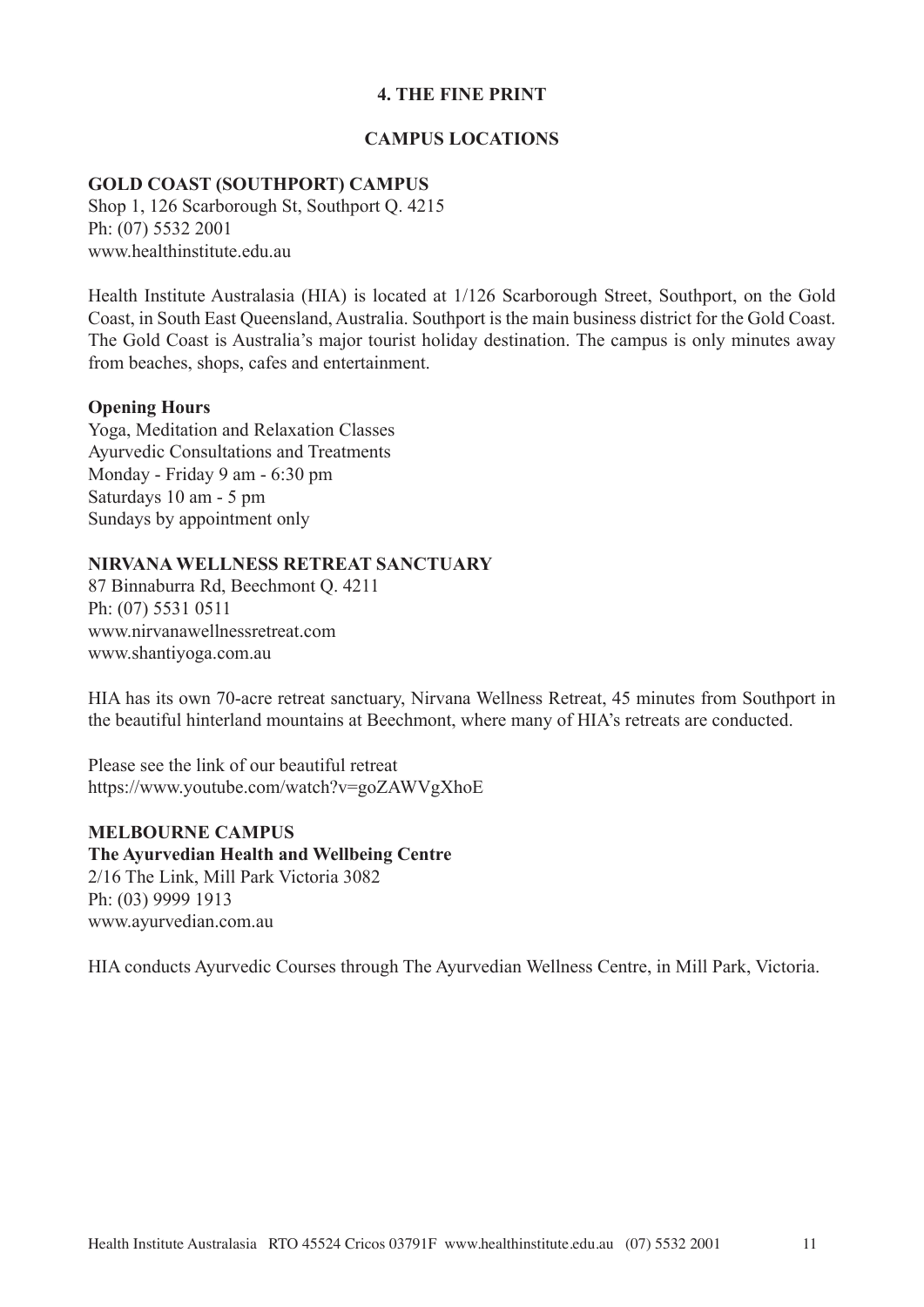## **ON-CAMPUS FACILITIES AND EQUIPMENT**

#### **Nirvana Wellness Retreat Sanctuary**

Health Institute Australasia has its own 70-acre eco-retreat sanctuary, with virgin rain forests and underground spring water. It is 45 minutes from Southport and is situated in the beautiful hinterland mountains of Beechmont. Nirvana Wellness Retreat Sanctuary includes accommodation, and some of the course subjects are taught here.

Facilities include air-conditioned accommodation for up to twenty people, with dining facilities, a dedicated yoga room and meditation hall, consultation room, treatment room, lecture room, high speed broadband internet, organic vegetable garden, fruit orchard and rainforest (forest bathing!). There are different levels of accommodation available: twin share rooms with shared facilities, single rooms with shared facilities, and single and twin ensuite-rooms.

#### **Services include**

- Dietary advice, *ahaar*
- Lifestyle, *vihar*
- Medicines, *aushadhi*
- Detoxification, *panchakarma*
- Yoga

.

- Mindfulness meditation
- Deep relaxation
- Ayurvedic treatments

## **Southport Campus**

Southport is in the main Central Business district of the Gold Coast and is just 5 minutes from the beach.

HIA is a modern premises, with reverse cycle air-conditioning and includes the Buddha Lounge reception, office and student lounge areas, and specialist student library, with hundreds of books from many genres, including yoga, Ayurveda, herbology, massage, and nutrition. There is a student kitchenette with tea making facilities, toilets, a shower, treatment rooms, lecture rooms a yoga and dance studio, which has a natural bamboo floor, a high ceiling and large windows which allow in plentiful of natural light. There is a PA system, radio microphones, movie screening equipment, broadband internet, several computers, with the latest technology, internet facilities, whiteboards, yoga mats and equipment. Ayurvedic treatment equipment, and massage tables. It is close to public transport with bus and tram stops only meters away.

Participants have available for student use:

- A quiet space for study and small group meetings
- Texts, videos and other course related material
- A clinic environment at all locations
- Photocopying and printing facilities of course related material
- Unlimited hi speed WiFi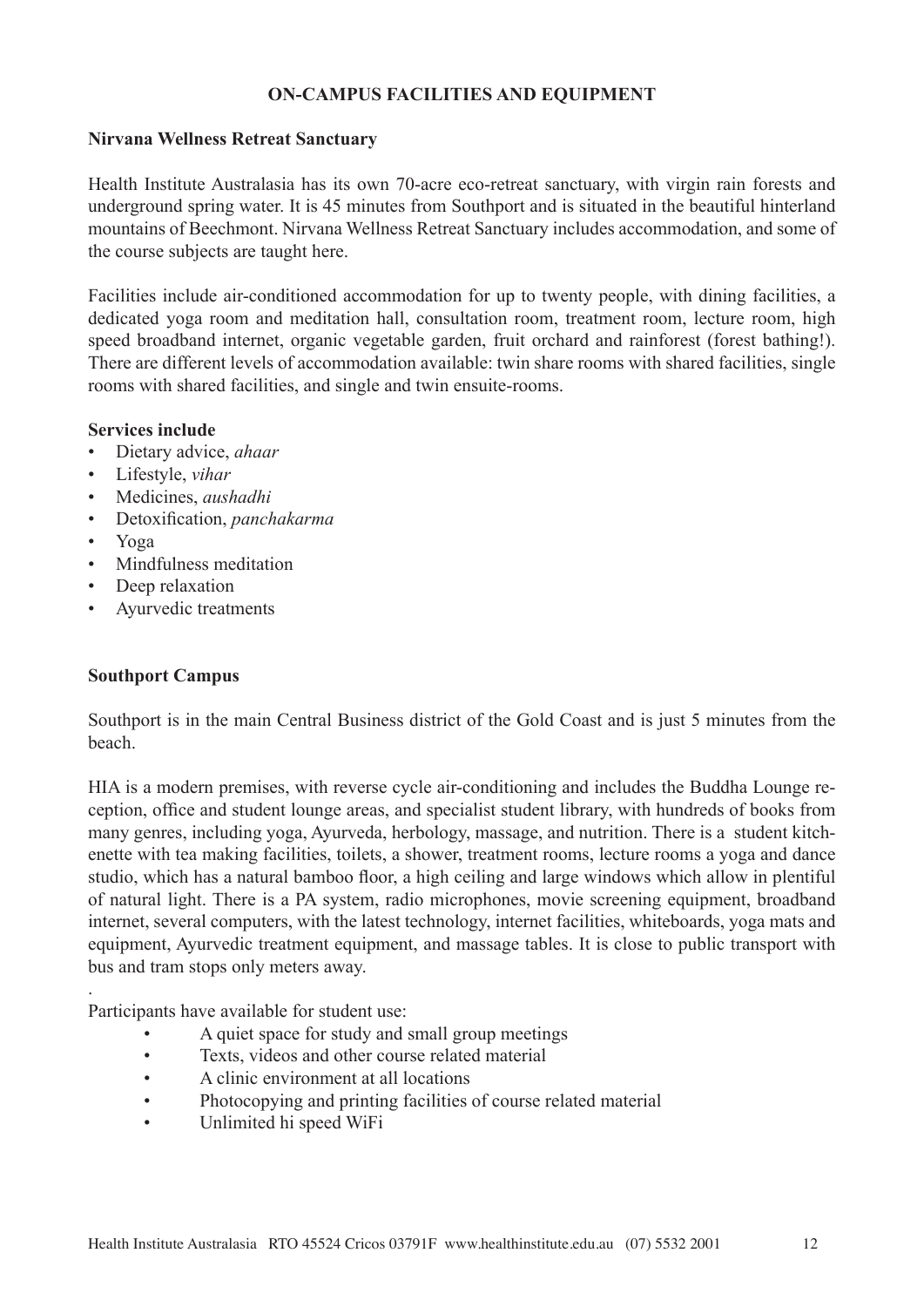#### **NEARBY FACILITIES**

The Southport Centre has the state-of-the-art Gold Coast hospital just 7 mins away, Australia Fair Shopping Centre as well as chemists, churches, post offices and cafes, only minutes walking distance away. One block away is the stunning Broadwater which has a brand new Olympic sized swimming pool, BBQs and outdoor eating and recreational areas. The Broadwater Parklands hosts many free public events, including movies. Within walking distance, is a beautiful surf beach at Main Beach, where you will also find Sea World, one of the many theme parks on the Gold Coast. Only minutes away you can play squash or tennis, go Bungee jumping, whale watching, para-gliding, surfing, jet-ski-riding, surfboat riding, paddle-boarding, play mini-golf or enjoy some of the Gold Coast's amazingly stunning golf courses, or free-roam, wireless virtual reality gaming. You can even enjoy ice-skating! If you'd like to see the waterways of the Gold Coast (it's known as the Venice of Australia), take a lunch or dinner cruise on a cruise boat, or even on a Gondola. Within 5 minutes walking distance of the Institute are restaurants, the main Council library for the Gold Coast City (free use), supermarkets and shops, different styles of accommodation including camping parks, back packers, apartments and motels. Bond and Griffith University libraries are accessible by bus. The bus and tram stops are nearby. All of this and more, is at your doorstep.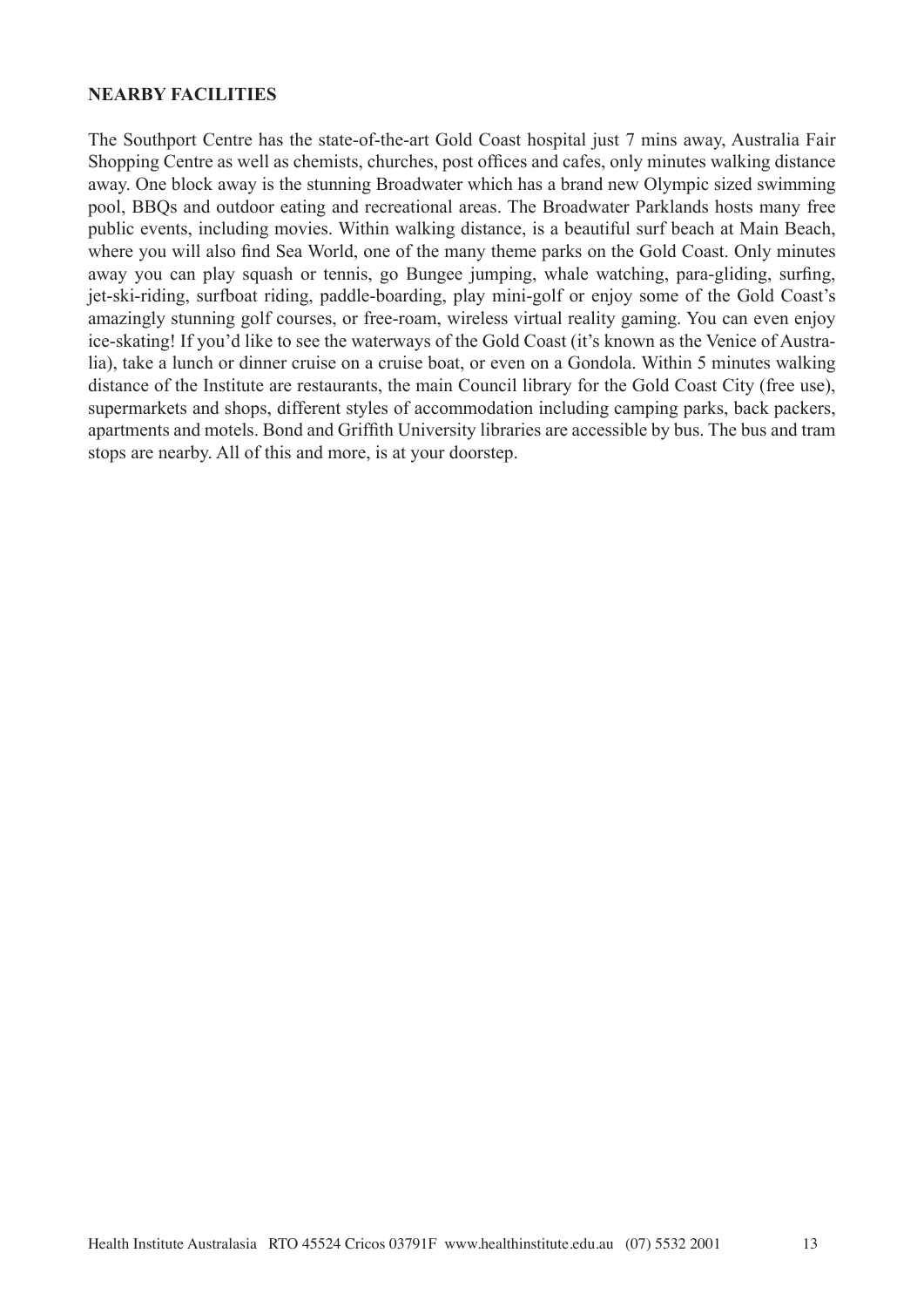#### **REGISTERED TRAINING ORGANISATION**

HIA is an Australian Government Registered Training Organisation (R.T.O.national provider no.45524). It is registered for international students (CRICOS registration number 03791F).

HIA is international in its scope, and designed wholly for educational, healing and holistic wellbeing. HIA offers Government Accredited, Austudy approved courses in Yoga and Ayurveda.

#### **Our Background**

Health Institute Australasia first took form as Shanti Niketan, which is a Sanskrit name meaning 'Haven of Peace', in Melbourne, Australia, in 1972. The founder, Shantiji, originally sought to find a way to educate and train other practitioners within this tradition of wellness which combines the philosophy of Vedanta and Buddhism with the practices of Yoga, Ayurveda and Mindfulness meditation, the lyrical arts of singing, chanting, music and classical Indian dance, together with mindful arts and culture. It soon became apparent that our program offerings would be of practical value to the larger general public. Weekly morning appearances of 'Yoga with Shanti' on Melbourne television, for three and a half years, and the authorship of books and audio-visual material became part of the services we offered.

Based on the conviction that a new vision is needed for society, its values and its relationship with the earth, after relocating to The Gold Coast, Queensland, Australia in 1995, an un-denominational educational and wellness institution, called The Meditation Institute was founded, to give practical expression to the wisdom teachings of the world. In 1996, a year later, City Yoga Studio in Sydney was established.

We then reshaped our work to formalise our teacher training and practitioner programs into government accredited courses, under the banner of Health Institute Australia. Additionally, we included cooking classes, dining events, subscription based food services, Ayurvedic treatments, educational tours to India, Fiji and Bali, and a host of other activities. Along the way, we were struck by the power our offerings had in connecting people with nature, each other and themselves. This realisation ultimately became the foundation of all of our programs, and took birth as Nirvana Wellness Retreat, a 70 acre eco-sanctuary, which is our spiritual home. In 2019, the business was restructured under the banner of Health Institute Australasia.

In 2022, HIA will have celebrated five decades of experiential learning, workshops, retreats and conferences, having become a centre for excellence, with an international reputation for the inspiration, quality and breadth of its teaching.

Both on the Gold Coast and in the beautiful Beechmont mountains, away from the pressures of everyday life, participants enjoy a mixture of learning, reflection and the exchange of ideas and experiences.

## **Our Current Offerings**

HIA is widely recognised as the leading institute of its kind in Australia. It conducts multi-disciplinary as well as inter-disciplinary teachings and programs in the realm of research for the community and various professions. It incorporates behavioural and socio-cultural aspects in its service programs on yoga, meditation, spirituality and holistic health, that are of the highest international standard. Programs, products and services reflect the inspiration, commitment and creativity of its founder and lineage head of the Institute, Shanti Gowans.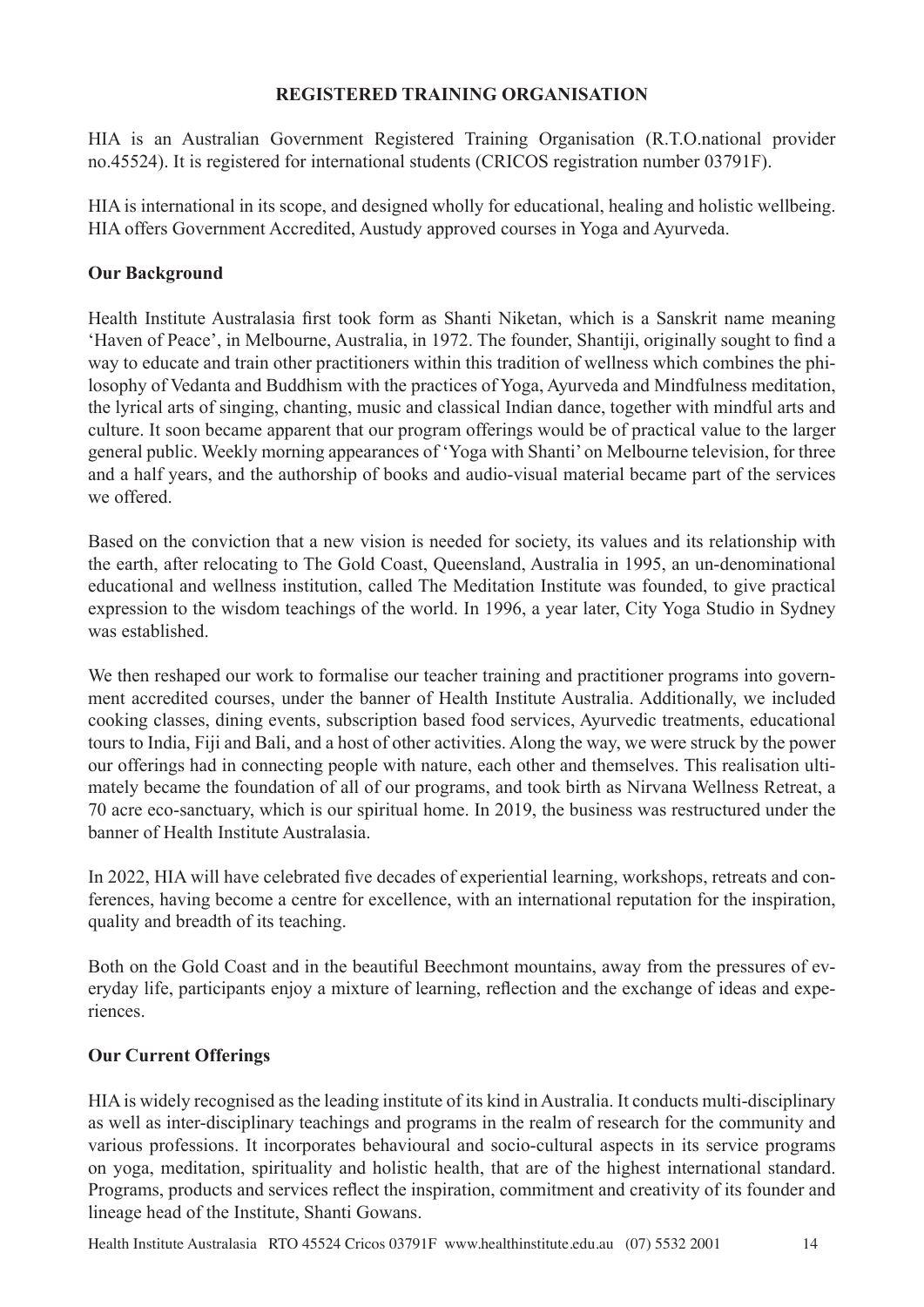Our current offerings include public and private tuition, classes and immersive workshops at introductory, foundational and professional levels, as well as deeper courses of learning. Each educational offering is constructed within a communal environment, in which participants support and learn from each other.

#### **National Qualifications**

The courses delivered by Health Institute Australasia are nationally recognised.

The Queensland Qualifications Authority Act defines "qualification" as "the recognition, by the award or issue of a certificate or otherwise, that a student has achieved particular learning outcomes or competencies".

The NVR for Registered Training Organisations, defines "nationally recognised training" as "training and assessment, delivered by a Registered Training Organisation, which meets the requirements specified in national industry/enterprise Training Packages or in accredited courses". The words "national" and "nationally" are used here to describe the system of vocational education and training that applies in all States and Territories.

## **Accreditation**

National Training Packages (under the auspices of the Australian Skills Quality Authority (ASQA), the regulatory body for the training sector, are supported by research by the National Centre for Vocational Education Research (NCVER) and are nationally accredited and developed units of competency and qualifications that aim to provide a common foundation across an industry. They offer a benchmark for minimum educational standards in particular modalities and are only available to Registered Training Organisations. They do not provide a curriculum. In designing the curriculum content of courses, HIA provides for the requirements of professional associations, employers and students. In the field of natural therapies, leading professionals from their respective fields are consulted to determine the most current and relevant training required.

HIA also aims to provide students with optimum training to enable them to practice with skill and confidence. In many cases, this has resulted in the inclusion of content into the curriculum over and above that which has been set down as a minimum standard. This also holds true for the national training packages. As educational leaders in Yoga and Ayurveda, we are confident that your qualifications from HIA will continue to be held in the highest regard by employers, professional associations, and your peers. Moreover, giving you the edge in a purposeful reality, is the satisfaction that you will personally receive from being a student of HIA.

## **Access and Equity**

**HIA** 

- shall meet the needs of individuals and the community as a whole, through the integration of access and equity guidelines and will ensure the establishment of non-discriminatory student selection procedures, which encourage fair access to training and assessment.

- will ensure that disadvantaged groups have access to training.

- will not discriminate against students on the basis of age, colour, race, gender, employer or social/ ethnic background.

- will closely monitor all advertising and promotions to ensure that they are free from discrimination against any person or group of people.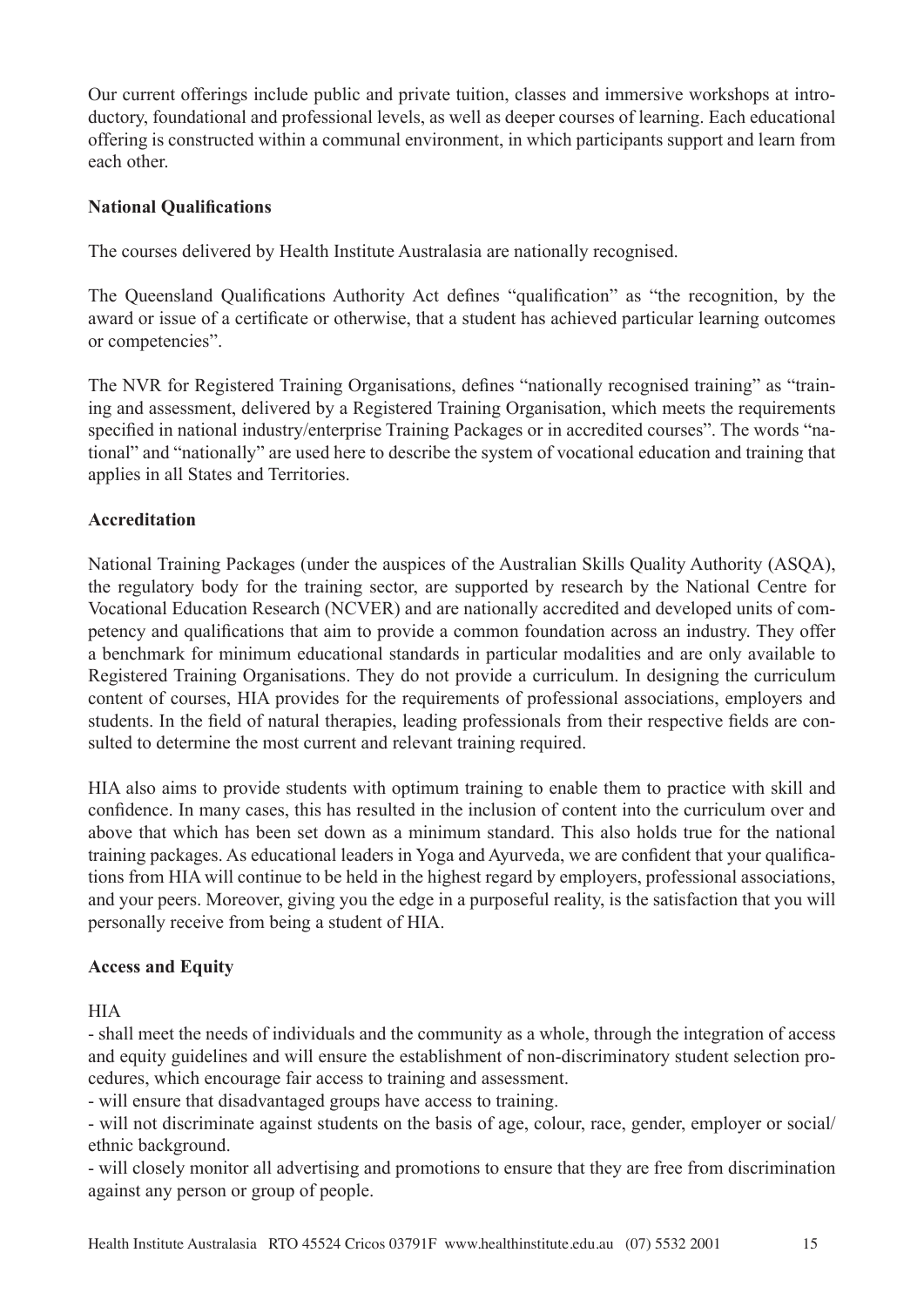## **MARKETING AND ADVERTISING**

# **Marketing Policy**

HIA Management and staff are committed to marketing its training and assessment services in a professional, accurate, ethical and responsible manner, ensuring that all clients are provided with timely and necessary information.

# **Marketing Procedure**

In authorising marketing and advertising:

- The CEO shall ensure that marketing information and advice shall not be false or misleading and that written permission has been obtained by any person and/or organisation featured in HIA's marketing or advertising materials in name or image. This written permission shall be signed off by the CEO.
- The CEO of HIA shall ensure that all materials developed for marketing and advertising purposes receive authorisation prior to release. The authorisation shall be applied through a photocopy/PDF of each and every item, bearing a signature of the CEO and filed by the Administrative assistant.
- The CEO shall ensure that the marketing and advertising of HIA accurately represents its training and assessment services and the AQF qualifications and statements of attainment on its scope of registration. This includes, but is not limited to: Web home page, newspaper/magazine advertisements, letterheads, emails, prospectuses, letters of offer, enrolment forms, and any perforated (tear off) sections.
- The CEO shall ensure that training and assessment that leads to AQF Qualifications and statements of attainment are clearly marketed and advertised and delieanated separately from any other non-government training and assessment service offered by HIA.
- The CEO shall ensure that all marketing and advertising products (including electronic) released for the promotion of its International student training and assessment services, includes the business name, Health Institute Australasia trading as HIA, together with its CRICOS registration number. This includes, but is not limited to: Web home page, newspaper/magazine advertisements, letterheads, emails, prospectuses, letters of offer, enrolment forms, as well as any perforated sections.
- HIA will not give false or misleading information or advice in relation to:
	- i.claims of association between providers;
	- ii.the employment outcomes associated with a course;
	- iii.automatic acceptance into another course;
	- iv.possible migration outcomes; or
	- v.any other claims relating to the registered provider, its course or outcomes associated with the course.
- HIA will not knowingly enrol a student prior to the student completing six months of his or her principal course except in certain circumstances as outlined under standard 7.1. HIA will take reasonable steps to check whether a student is enrolled with another provider before completing the enrolment; including asking the student if he or she is currently enrolled with another provider, checking a student's visa and using PRISMS. Students under the age of 18 will need permission from a parent or a legal guardian to change providers.
- A student must remain with his or her provider (HIA) for all of his or her courses prior to the principal course in a package of courses unless the provider has provided a written letter of release or if the information in Standard 7.1 a., c. or d. applies.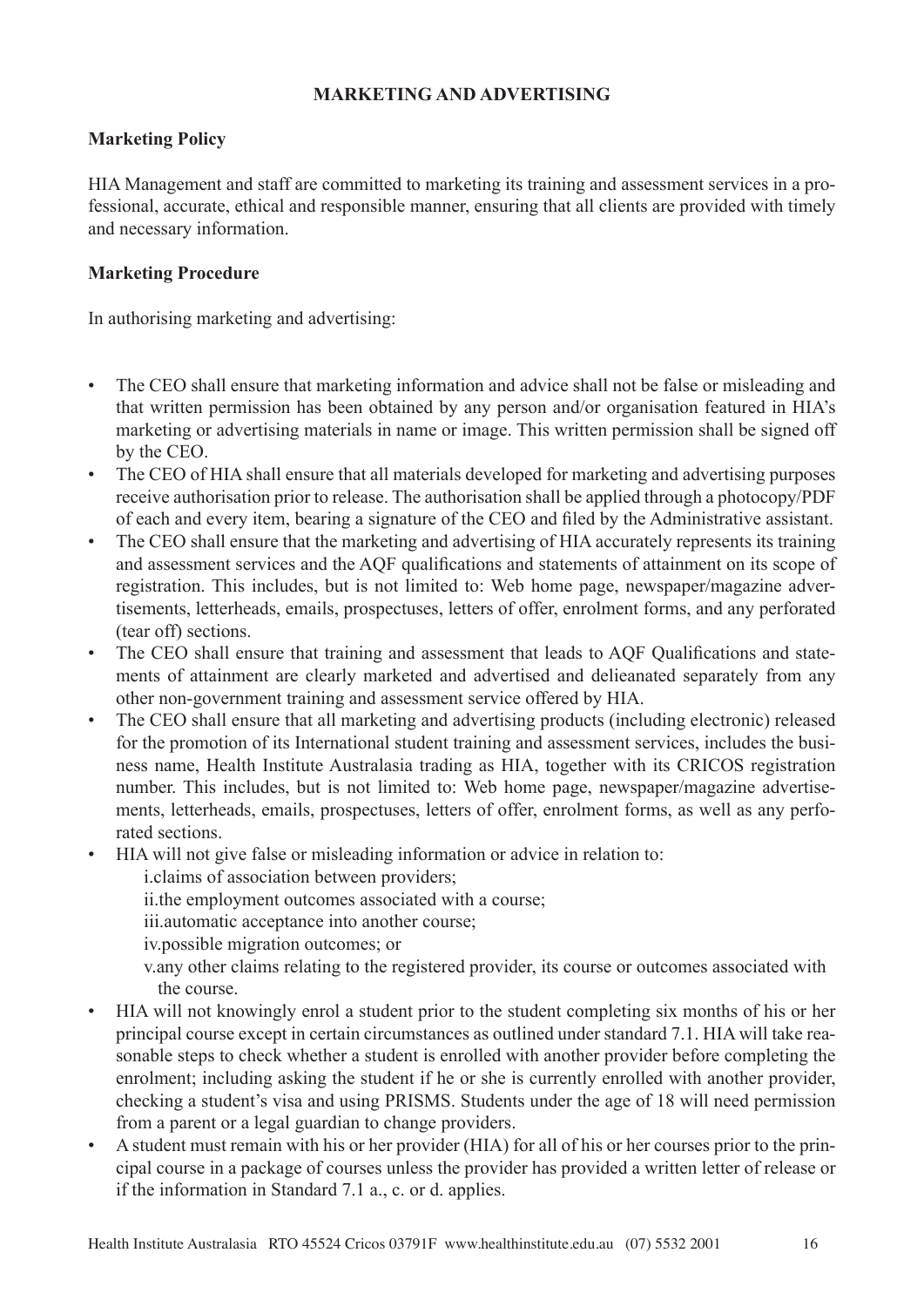## **MISSION, ORGANISATIONAL PURPOSE AND VALUES STATEMENT**

HIA's mission is to inspire learning and improve lives.

We aspire to deliver quality training and be the most trusted, accessible educational provider in mindbody health, wellness, and holistic living skills and resources, that meet the needs of individuals, community, urban professionals, and corporate wellbeing towards the evolution of consciousness.

We offer a variety of educational, health, and social programs, aimed at bringing holistic living into everyday life. To achieve this, HIA could partner with other RTOs if necessary, and advise learners accordingly. Some experiences can only be felt and cherished. Your time spent studying at HIA will be one of those. HIA is committed to providing high-quality training to learners in Australia and across the world.

## **These core beliefs guide our approach in the development of our materials and services:**

# **• We hold a holistic understanding of health.**

We value approaches to mental and physical health that consider all aspects of a human being, including mental, emotional, spiritual, and physical dimensions.

## **• We utilise a Vedic framework of understanding and mindfulness-informed approach.**

We recognise the prevalence and impact of knowledge and history in all communities and that everyone contributes to overall knowledge, training, skill development, health, and resilience. Mindfulness-informed service delivery requires an approach characterised by compassion and collaboration. It promotes awareness, fosters safety, provides choice, and highlights strengths in our own experiences and work with others.

## • **We recognise diverse natural strengths and pathways to learning and healing.**

We know that people have their own natural strengths and ways of learning and healing that should be supported. Our training incorporates a strengths-based approach that includes both formal and informal strategies for helping.

## **• We value diverse cultures and identities.**

We honour the diversity of identities, beliefs, values, and practices of the people we encounter through our work. Organisations and individuals are healthier and perform better when efforts are made to increase awareness and respect for the uniqueness of each person, including their ethnicity, nationality, spirituality, sexual orientation, gender identity, age, ability level, immigration status, and socioeconomic standing. We acknowledge that deep prejudices, racism, and violence towards minority groups pervade society and that we have a responsibility to work against structures and attitudes that oppress others.

## **• We value our relationships with Indigenous communities.**

We recognise the privilege that comes with being invited into Indigenous communities to train and work together. We understand that with this privilege comes a responsibility to acknowledge cultural biases, as well as honour the ongoing impact of colonialism and intergenerational trauma. Building relationships and listening humbly with an open heart and mind are fundamental to all our work with Indigenous peoples.

## • **We acknowledge both formal and informal trainers and helpers.**

We recognise that support services are provided in the communities and organisations we work with through formally trained practitioners, teachers, counsellors, paraprofessionals and peers. Our mate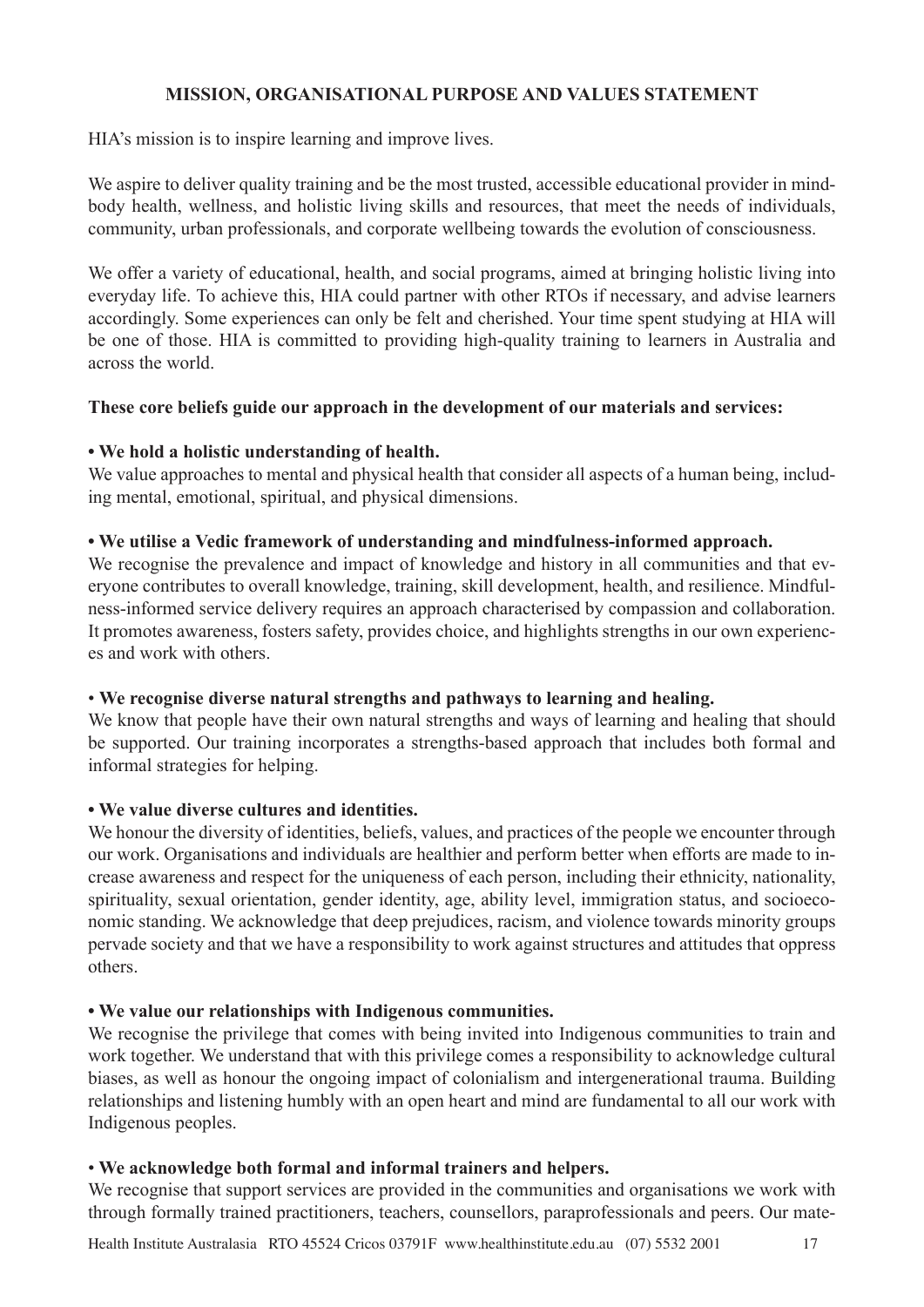rial strives to be accessible to a diversity of care and service providers.

## **• We are dedicated to ongoing development.**

We recognise that strategies for helping and service delivery are constantly evolving. We strive to ensure that our training materials integrate current research, emerging methods, and best practices. These are identified using the clinical expertise and collective wisdom of experienced practitioners. We also listen carefully to collaboratively learn from the culture and wisdom of the communities and organisations in which we facilitate training – our materials are flexible and applicable to a wide range of potential learners, clients, and participants.

As we look into the future, health and safety will continue to be a top priority. Every aspect of human civilisation is ready for transformation: government, finance, education, healthcare, travel, technology, religion, and especially our social structures. We who are alive today, carry the responsibility and indeed the privilege of co-creating a new architecture for humanity. In this make-or-break time in the evolutionary story, we don't make it up out of the whole canvas. New designs take shape in parts. By being able to see and articulate what is naturally emerging, and fleshing out its potential for others to recognise, we simultaneously discover and invent what needs to happen for a future to be possible.

HIA is the place:

- For healing and discovering inner peace
- For spiritual discovery and truth
- For pilgrimages with a strong sense of community
- To study and practice Yoga, Meditation, and Ayurveda
- To develop the skills and insights to live and act in the world with creativity, wisdom and compassion.

We are committed to learning and sharing knowledge, to help people enhance their lives; empowering individuals to recognise their abilities and responsibility for healing themselves. We also choose to maintain a supportive work environment that fosters our community of teachers, students, and the general public. We demonstrate this commitment through our message which is to:

## **SHARE**

We share a vision of wholeness, higher states of consciousness and embrace the enlightened path.

## **LOVE**

We accept people as they are and provide them with inspiration, tools and the support they require, as we share our knowledge, programs and services.

## **TRANSFORM**

We honour creative transformations and help others experience a balance and integration of their mind, body and spirit, providing support and guidance while they incorporate these principles into their daily lives.

## **TEACH**

We offer a variety of educational programs to inspire, inform, enlighten, heal and serve.

## **HEAL**

We show others how to open their awareness to infinite possibilities for understanding and renewal and offer guidance, treatments and support towards this end.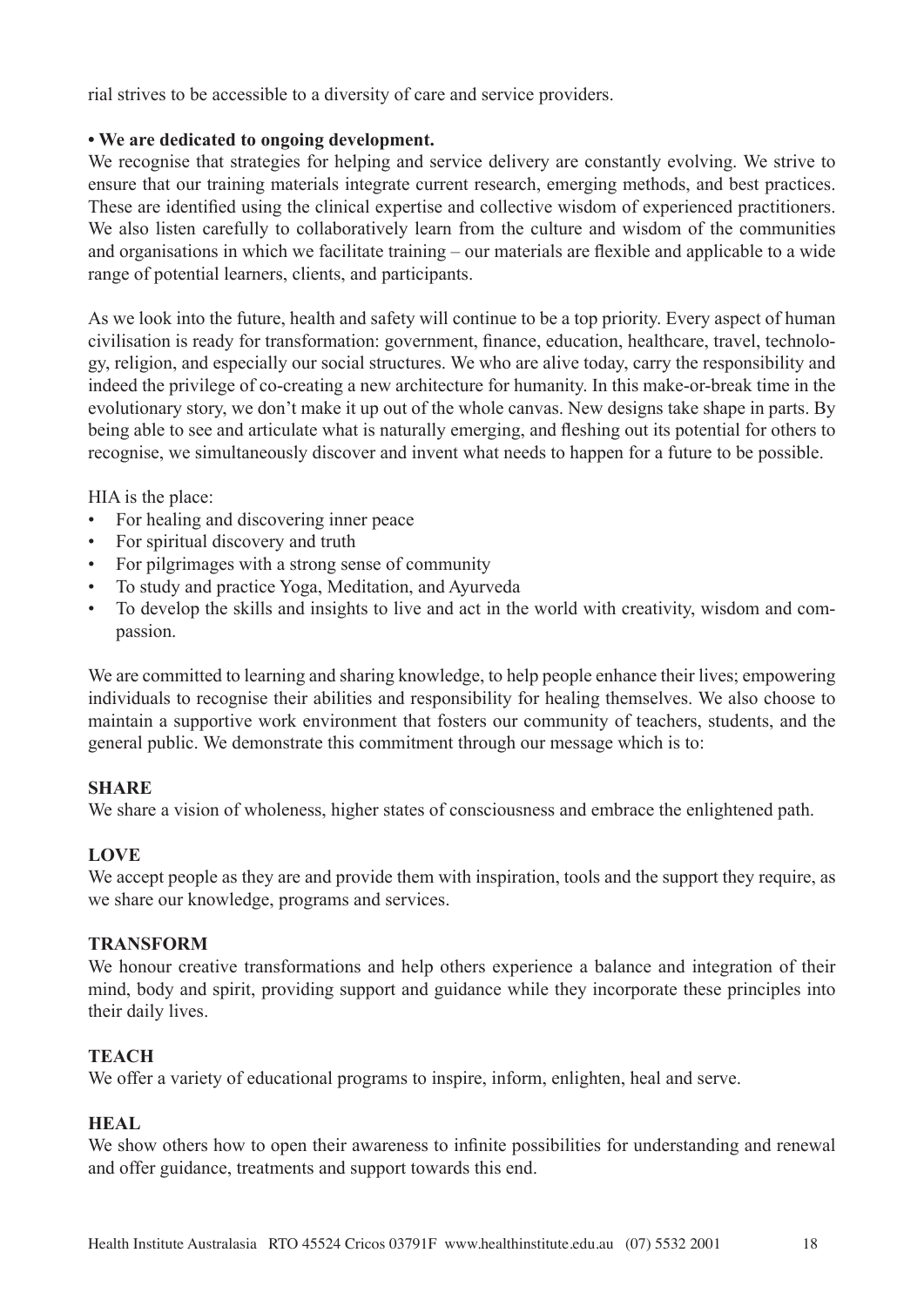# **Our objectives**

In recognition of this mission, our objectives include:

- **• People**. We strive to attract, recruit and retain talented, competent and committed trainers. We promote excellent performance through leadership and professional development.
- **Safety and equality**. We are committed to providing an environment that is safe, equitable, and one that promotes a confident and productive training and assessment environment.
- I**ntegrity and ethics**. We conduct ourselves in accordance with shared and agreed standards of behaviour, which hold ethical conduct and integrity as our highest priorities.
- **• Quality commitment**. We aspire to deliver consistent, high-quality services and apply quality systems that support training and assessment excellence.
- **• Learner focused**. We thrive on providing training and assessment that is learner-focused and which supports lifelong learning. We respect our learners and strive to attract them time after time through high-quality training and assessment experiences.
- **• Industry engagement**. We recognise the value of industry engagement as the driving force in shaping our training and assessment strategies. We deliver training and assessment services that are founded on industry needs and expectations.

# **Our Trainers**

Achieving and sustaining compliance requires a coordinated effort. It begins with a vision. Implementing it and continuing with ongoing evaluations and improvement initiatives involves a sustained, major, long-term investment of time, energy, dedication and care. The commitment and capabilities to continuously examine their performance and student outcomes is what our trainers do.

Our Trainers and Assessors are qualified, dedicated professionals who have current industry experience and qualifications in a range of industries. Their industry experience is continually kept up to date by participating in professional development activities, therefore giving our learners the best practical industry experience.

HIA delivers nationally accredited qualifications in practical formats suitable to our learners. This may be via distance, online, face-to-face training or blended learning options. We offer structured course programs to ensure you receive optimal benefits from your course progression. Where appropriate, your individual needs are considered and taken into account, and reasonable adjustment is applied, to take into account these needs. When you study with HIA, your Trainer Assessor will be there to assist you throughout your course, be it in person, or via telephone and/or electronic contact, as well as members from the HIA Sangha, which consists of a community of staff, members, volunteers and students, who all contribute to our Student Support team.

HIA trainers and assessors are all professionally qualified and have substantial industry experience. Our trainers deliver their training in a way that learners will enjoy.

As an Australian Government Registered Training Organisation, we commit to our obligations to you, and meet **ASQA'a standards** of Fairness, Flexibility, Validity, and Reliability.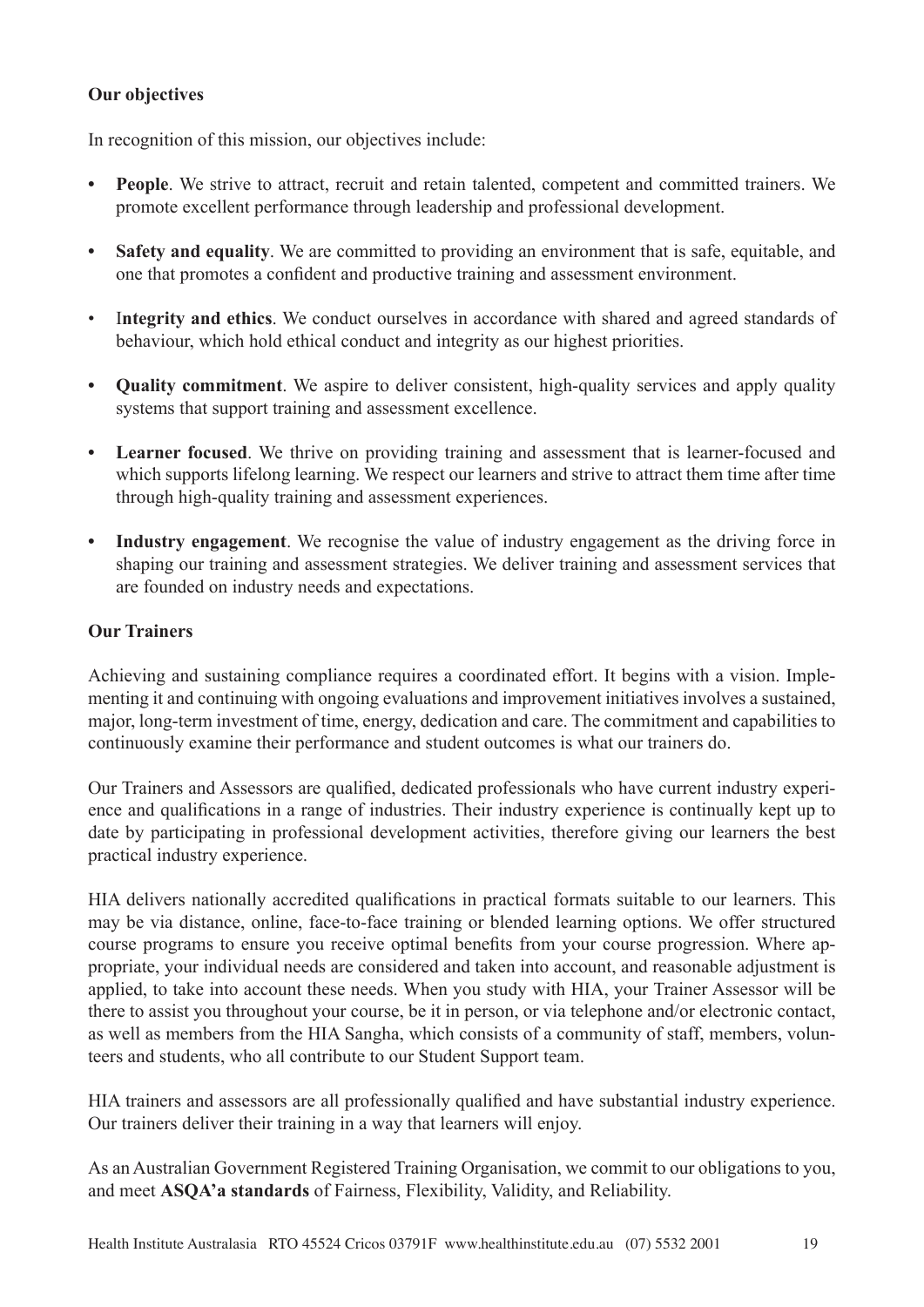#### **Educational and Human Resource Standards**

HIA shall at all times provide the highest standards of services. This means that trainers conducting our courses have appropriate qualifications, experience and ability to satisfy recognised professional industry performance standards. We will provide a suitable learning environment, using modern facilities and equipment, and will provide high quality courses, using proven training methods and the most up-to-date information based on current research.

#### **Human Resource Perspectives**

HIA is a very special place. It provides premium services in holistic (body, mind and spirit) wellbeing, personal growth, natural health and human performance within a professional supportive environment that fosters trust, harmony and humility in facilitating each individual's growth towards self-actualisation, self-healing and a meaningful purposeful life.

To study and work in a supportive and nurturing environment has a tremendous influence on personal growth and the development of healthy thinking patterns. The unique spirit that draws students, lecturers and staff here, many who have been with Shantiji for such a long duration of time, is a testament to the singular nature of five decades of dedication in the field of Yoga, Meditation, Life studies and Ayurvedic Health, with exceptionally high standards of teaching and mentoring. At HIA you are a part of something greater, protected similar to a small growing sapling under a giant banyan shelter.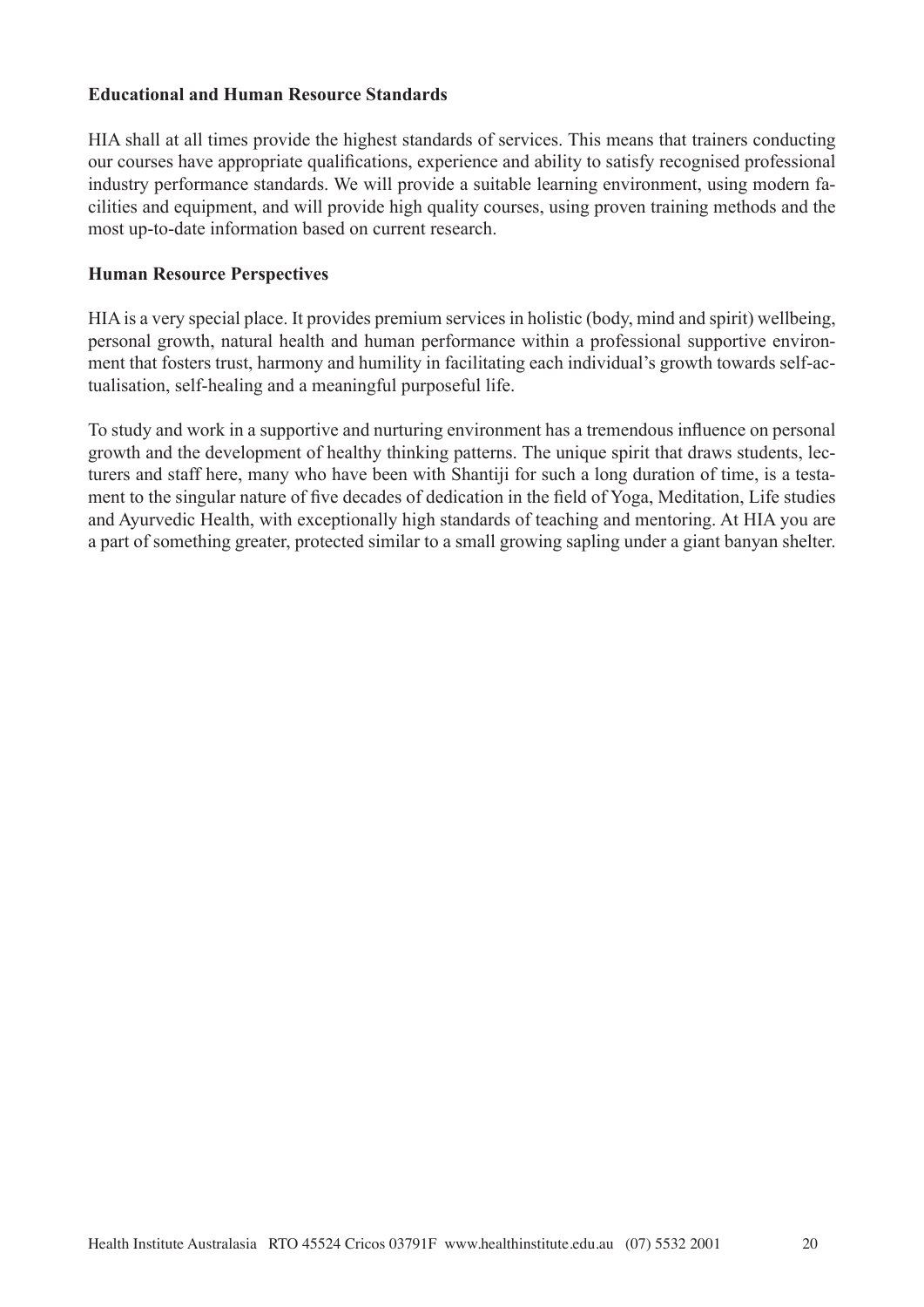## **5. STUDENTSHIP**

Studentship is a very special and intense time in a young person's life.

With real education, you teach your mind its own freedom. The process of change requires unlearning. It requires breaking the habit of the old self and reinventing a new self. Outer impositions, such as the compulsion towards greed, ego and power, make way for an inner calling. We discover and uncover a gentler and more sustainable way to create a better life for ourselves, our communities and our world. In their way a sense of belonging and an experience of the sacred exists at the foundation of every enterprise, as human relationships are the basic building blocks of any society.

Celebrate the myriad relationships that embrace your soul family, and honour soul contracts which support more fulfilling relationships that lead to a more miraculous life.

Everyone has their own path. You have yours. Walk yours with integrity and wish all others peace in their journey.When your paths merge, rejoyce for their presence in your life. When the paths are separated, return to the wholeness of yourself and give thanks for the footprints left on your soul, and embrace the time to journey on your own.

#### **Personal Presentation**

Diverse people attend to teach and study at HIA. This makes for a rich and rewarding immersive culture, in which respect in thought, speech and behaviour is a high priority. To honour the differences and cultivate our authentic and lasting collaborative community, it is imperative that students maintain a professional appearance at all times.

## **Gum, Alcohol, Drugs and Smoking Policy**

No smoking, drinking alcohol, consuming drugs or chewing gum is permitted on the premises at any time.

#### **Student Identification Cards**

Student identification cards are available upon request at the time of commencement of your course. Students are required to provide the Institute with accurate personal information for this purpose. Please note that the re-issuing of student cards will incur a \$15 fee.

## **Orientation**

Before each study period, HIA hosts an Orientation schedule to help new on-campus students adapt to their studies, during which your Course Coordinator will go through the Students Handbook to familiarise you with specific areas related to policies and procedures specific to HIA, such as:

- Staff introductions
- HIA's history
- Occupational Health and Safety at HIA
- Payments required
- Signing in for class
- Attendance requirements
- Applying for a student card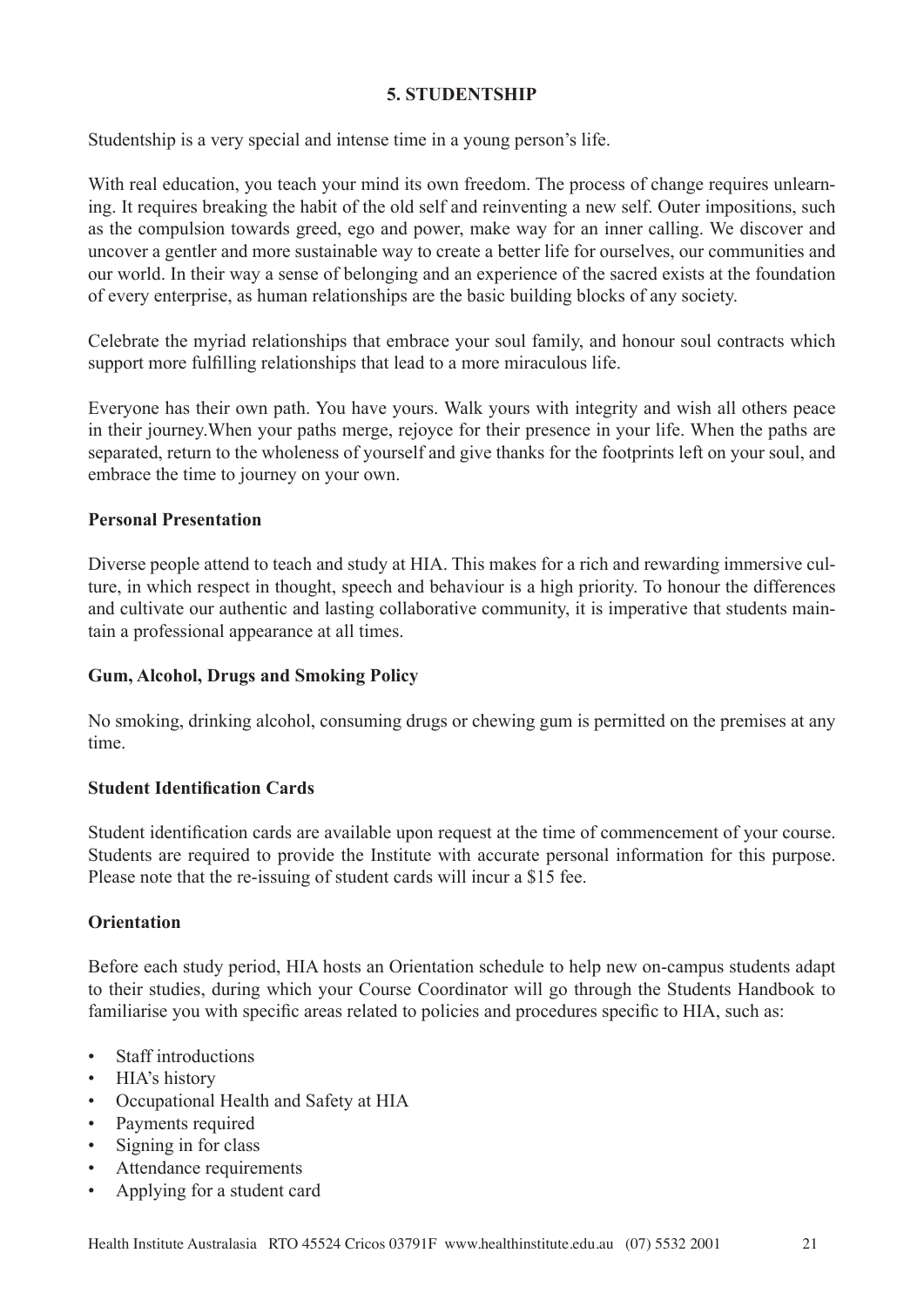- Discussing the Assessment process
- Student Visa conditions including Course Progress Monitoring, both attendance requirements (minimum 80%) and minimum assessment standard (60%) and associated reporting procedures to authorities for failure to meet such standards.
- Complaints and Appeals Policy and Procedures
- Course Deferment and Suspension
- Course Transfer Policy
- Support Services including legal, emergency and health services and HIA's facilities and resourc- $\overline{P}$
- The Overseas Student Contact Officer will also be available to provide welfare related support services to assist with issues that may arise during student's studies, including course progress and attendance requirements and accommodation issues. These services will be provided at no extra charge to the student. If external support services are recommended, no referral charge will be made.
- Course requirements
- Student Visa obligations, such as updating HIA with your current address etc.

#### **Stationery Requirements**

Students must equip themselves with the following stationery: Laptop Pencils Pens/Highlighter Ruler Eraser Glue Stick A4 Folder Paper

#### **Course Manuals**

Each module of study is accompanied by HIA's manual which is available online. The manual provides the student with current information related to the area of study and includes activities, assignment details and areas for instructor comment and evaluation. Homework and assignments must be completed as per the instructions specified in each module and submitted to the assessor for marking and filing together with the student assessment records.

The cost of manuals is incorporated into the course fees. However, if the student should lose his or her manual, it must be re-purchased at the student's expense of \$3500 AUD.

#### **Lunch Room**

- The lunchroom must be kept clean at all times.

- The chewing of gum, consumption of alcohol or drugs or smoking are not permitted on the Institute's premises.

- Students are not permitted to attend HIA's premises while under the influence of drugs or alcohol.

- Students are responsible for ensuring that all rubbish and food scraps are placed in bins and all containers able to be recycled to be placed in appropriate bins.

- Please ensure that microwaves and sinks are to be kept clean and free of food debris.

- Food and drink are not permitted in HIA's classrooms.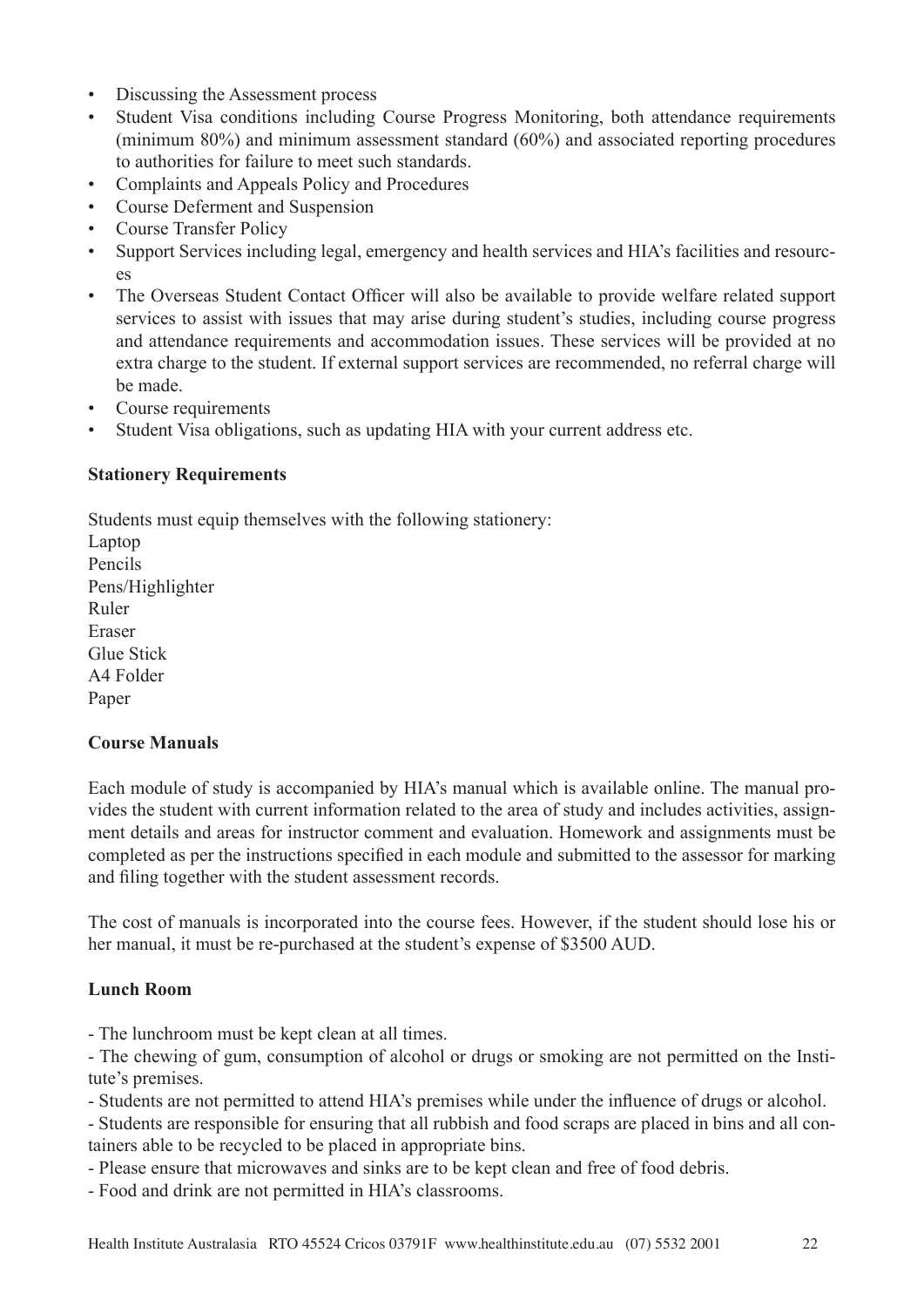## **Telephone Messages**

The Institute's telephone is a business phone and as such, only urgent messages will be taken and attached to the students' sign in/out sheets.

Students may not take private calls or send SMS messages, or play games on mobile phones whilst the lectures are in progress.

Whilst HIA permits phones to be used for translation of words and language, and for reference purposes, phones must be turned to silent mode whilst lectures are in progress. Mobile phones must be turned off and should not be taken into exams or client professional rooms. The penalty for non-compliance will be that the phone will be confiscated and returned at the end of the day.

#### **Personal/Medical Appointments**

Students are to make every effort to schedule dental, medical or other personal appointments outside lecture hours. The Institute permits five (5) days sick leave with a doctor's certificate during a 12-month course.

These days can be utilised for medical appointments, as long as staff or reception or the Course Co-ordinator are notified in writing, prior to the appointment. A leave form should be signed either prior to/or after the leave period. A doctor's contact number or in the case of sick days, a doctor's certificate, must be produced by the student upon returning to the Institute.

Class lectures will not be re-delivered if they are missed due to absenteeism. As such, students will be required to catch-up on any theory work and copy lecture notes from fellow students.

## **Have Fun**

Have fun while you are learning.

We hope that you have the most memorable time of your life as a student with us.

*Happiness is not something you postpone for the future, it is something you design for the present. Jim Rohn*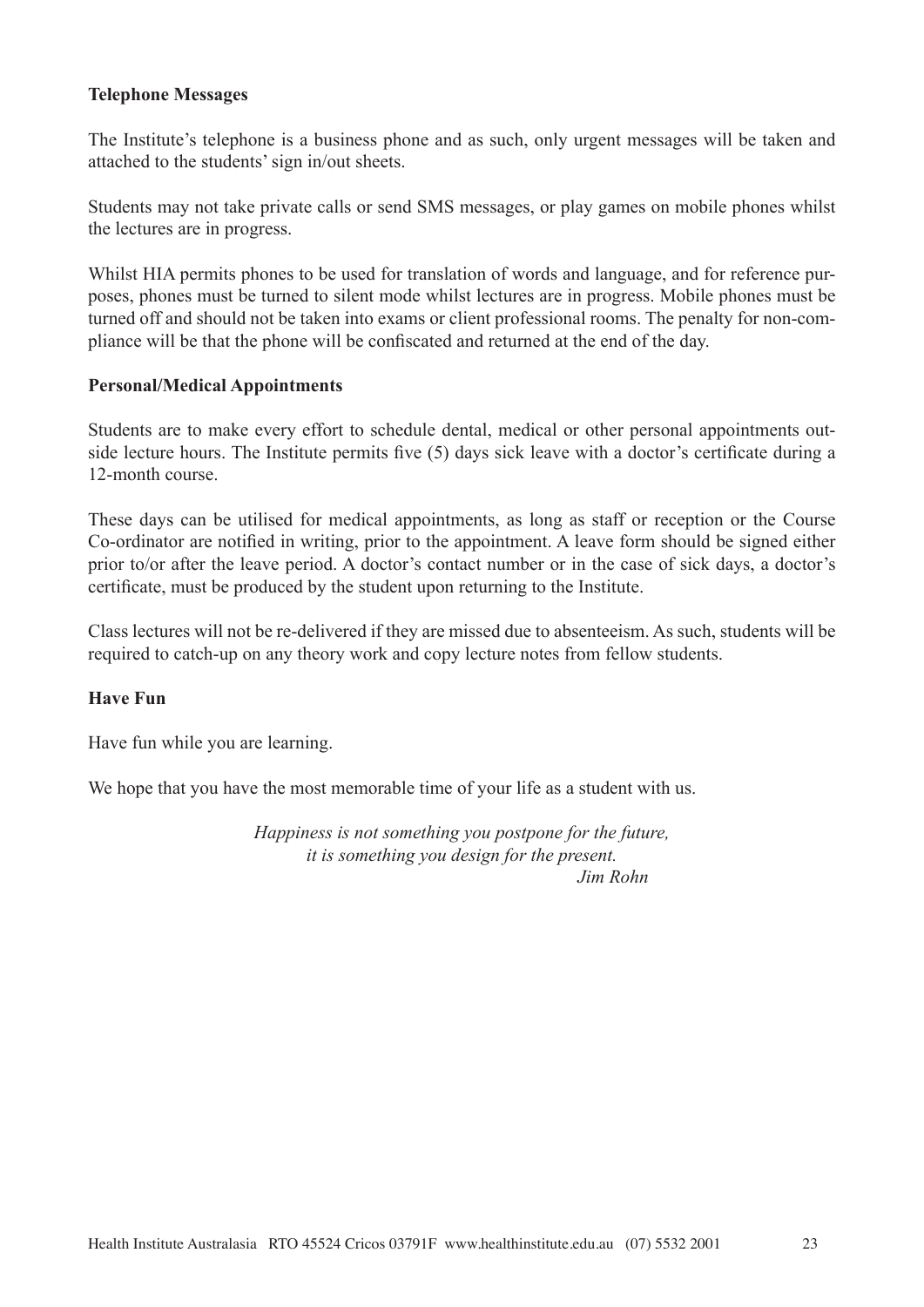# **6. STUDENT CODE OF ETHICS**

## **Rules for Behaviour and Code of Conduct**

Health Institute Australasia promotes ethical and moral behaviour as essential to any human endeavour. Consequently, repeated violation of this code may result in the suspension or cancellation of enrolment. If warnings are not heeded, a complaint in writing may be submitted to the management committee, which may issue a written notice to the alleged offender. Further breaches may result in suspension, or cancellation of enrolment subject to the normal appeals process.

# **Breaches**

Breaches include, but are not restricted to:

- Failing to abide by the law of the State including theft, breach of copyright or intellectual property
- Presenting at the Institute under the influence of alcohol or drugs or any mind altering substances
- Abusive behaviour including bullying either physically or verbally (via text, email or social media) or repeated use of unacceptable language
- Disruptions in the class room or failing to abide by the teacher's or the management's requests
- Any form of racial, religious, gender or sexual intolerance
- Sexual harassment and associated behaviour
- Acting in a way that denigrates or is detrimental towards the wellbeing of others
- Failure to respect the Institute's or other people's property.

# **Expectations**

Participants can expect that they:

- Will receive high quality customer service from staff and high quality teaching from lecturers
- Will be treated with respect as adults by lecturers and other course participants
- Have access to a proper process for the resolution of grievances if dissatisfied with any aspects of the administration or teaching of the course
- Have the right to a course refund in accordance with the fees and charges policy.

# **Responsibilities**

Participants have a responsibility to all staff, teachers, fellow students and clients, to:

- Be polite, courteous and give friendly advice.
- Treat everyone honestly and fairly.
- Be dependable by fulfilling your obligations.
- Be loyal to the Institute, instructors, colleagues and associates.
- Co-operate with all personnel with whom you come into contact.
- Protect your reputation. Learn to speak intelligently about your work and perfect your skills and be proud of your achievements.
- Develop a well-balanced approach to your study, personal presentation, relaxation time and late nights.
- Aim for quality. Students get one chance at starting at the top by being the best.
- Pay fees upon enrolment and as specified in the student contract or training plan.
- Respect the rights of other course participants to a pleasant, mature and undisturbed (including mobile phones) learning environment.
- Care for the facilities and property involved in the provision of the course.
- Attend all timetabled sessions
- Remember that if it hurts someone, it's not funny. Stop. Cease and desist. Apologise.

Health Institute Australasia RTO 45524 Cricos 03791F www.healthinstitute.edu.au (07) 5532 2001 24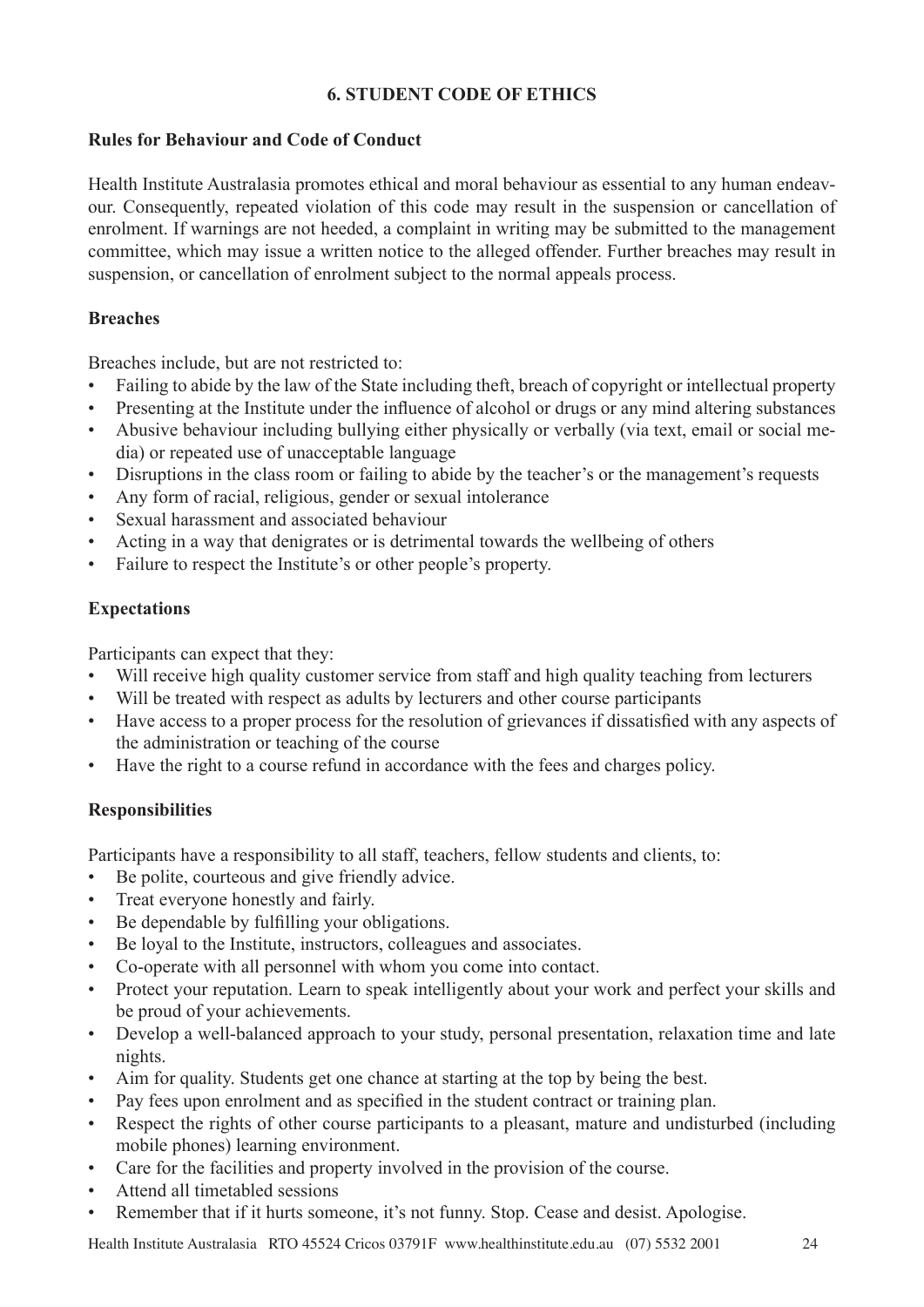# **Our Expectation of students:**

# **HIA expects you:**

- To work progressively towards completing your course work and assessments on time and in a professional manner.
- To contribute to learning in an harmonious and positive manner irrespective of gender, race, sexual preference, political affiliation, marital status, disability or religious beliefs.
- To comply with the rules and regulations of our organisation and relevant partner RTO(s) if applicable.
- To be honest and respectful, which includes not falsifying work or information and not conducting yourself in any way that may cause injury or offense to others.
- To be responsible for your own learning and development by participating actively and positively, and also ensuring that you maintain your progress with your learning modules.
- To monitor your own progress by ensuring that assessment deadlines are observed.
- To utilise facilities and HIA publications with respect and to honour our copyrights and prevent our publications from being distributed to unauthorised persons.
- To respect other learners and the HIA staff members and team, and their right to privacy and confidentiality.

# **Your Equity**

Our community is founded on a few core values, such as transparency, respect, trust, and honesty. It's up to all of us to be aware of the creative energy and ideas we bring into the world, and to make sure that our campus remains a safe and fun place that shares this spirit of support. We have a few guidelines that we hope you will keep in mind along the way.

In our beautiful centre we encourage people to communicate, ask questions, and cheer one another along. Do not spam, promote a project where it shouldn't be promoted, be opportunistic, provide or send unsolicited advice, gossip, to name a few.

Conversation is an essential part of our community, and we encourage people to talk to each other, especially when they have questions. We ask that these conversations stay honest and considerate.

- Avoid obscene, hateful, or objectionable conversations and content.
- Respect personal information and do not post it.
- Do not use copyrighted content without permission.

- If you don't like a project, simply move along. Please always have respect for our shared space and the other people visiting it.

If something seems off, let us know. Our Trust and Safety team reviews every report we receive, and we take action when we see someone violating these guidelines. Sometimes that just means giving someone a warning; sometimes it means revoking certain privileges or accounts entirely. This is one of the best ways to avoid anything like that happening to you., "Don't spam, and don't be a jerk". Live. Connect. Grow. Be the change you wish to see.

HIA is committed to ensuring that the training and assessment environment is free from discrimination and harassment. All HIA staff members (including contractors) are aware that discrimination and harassment will not be tolerated under any circumstances.

In the event that discrimination and harassment is found to have occurred, disciplinary action will be taken against any staff member who breaches this policy.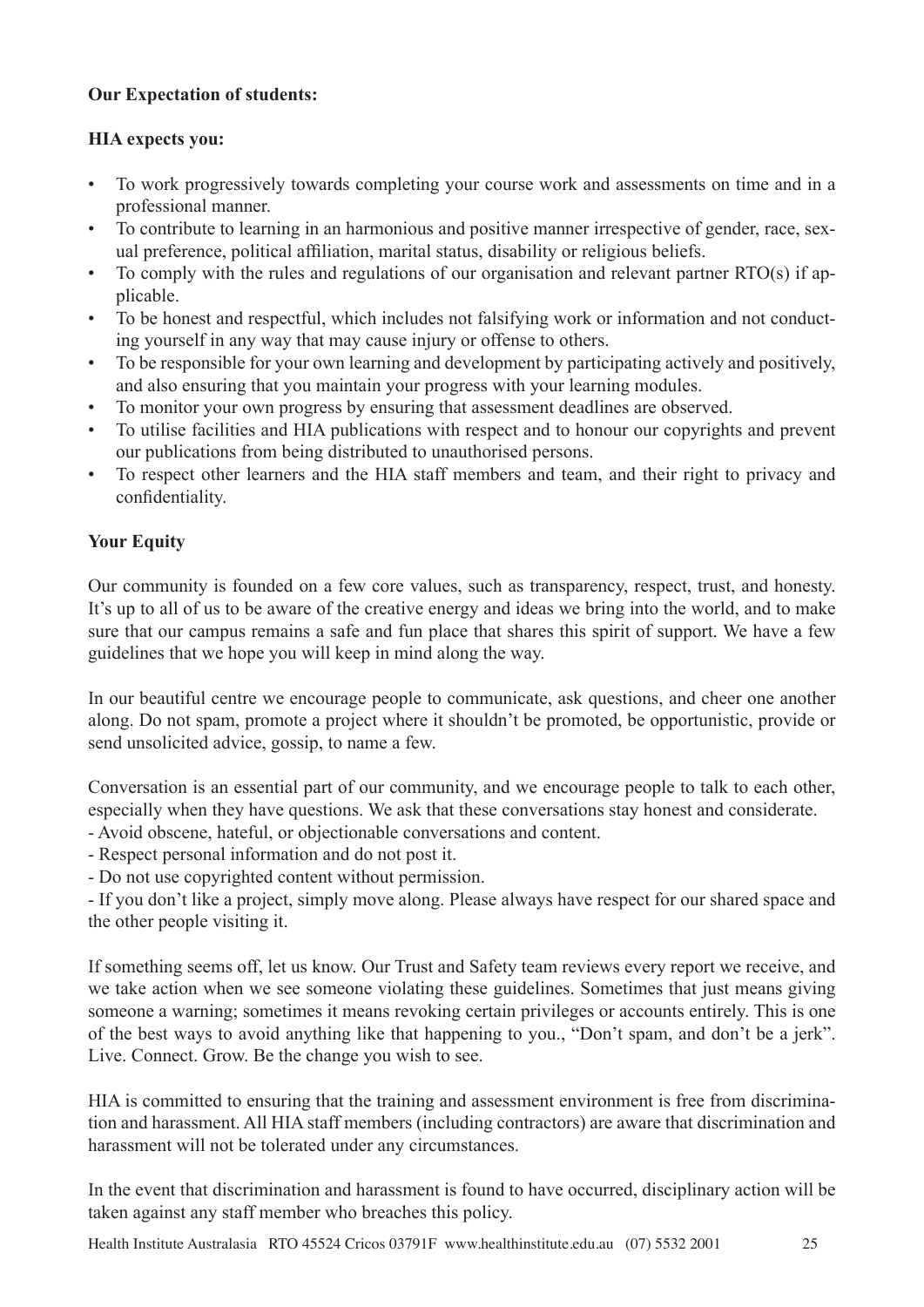Suspected criminal behaviour will be reported to police authorities immediately.

Learners should expect fair and friendly behaviour from HIA staff members, and we apply complaint handling procedures advocated by the Australian Human Rights and Equal Opportunity Commission (HREOC).

Learners who feel that they have been discriminated against or harassed should report this information to a staff member of HIA who they feel they can trust. This will initiate a complaint handling procedure which will be fair and transparent and will protect your rights as a complainant.

Alternatively, if a learner wishes to report an instance of discrimination or harassment to an agency external to HIA, they are advised to contact the HREOC Complaints Info-line on 1300 656 419.

#### **What we do**

**We listen**. We didn't just start HIA yesterday, we have been lovingly tending to it since we launched it in 1972. Our Team is trusted and is always watching over the platform and reviewing reports from the community. Our community helps us make sure this is the safest, most effective platform around.

We monitor. Our trust team, together with your feedback identifies and investigates unworthy activities.

**We take action.** Sometimes this just means asking someone to fix a problem. But if we find users that abuse the system, we don't hesitate to suspend them.

#### **Student Support**

HIA is responsible for the care of students and helps with all aspects of their welfare, including career advice, study skills advice, academic issues such as course planning, Austudy advice, and other study-related issues. You can make an appointment to discuss your needs with a representative from Student Services at College Administration.

HIA shall at all times offer courtesy and support to students and staff, as well as practicing active listening when confronted with a person showing signs of discomfort or distress.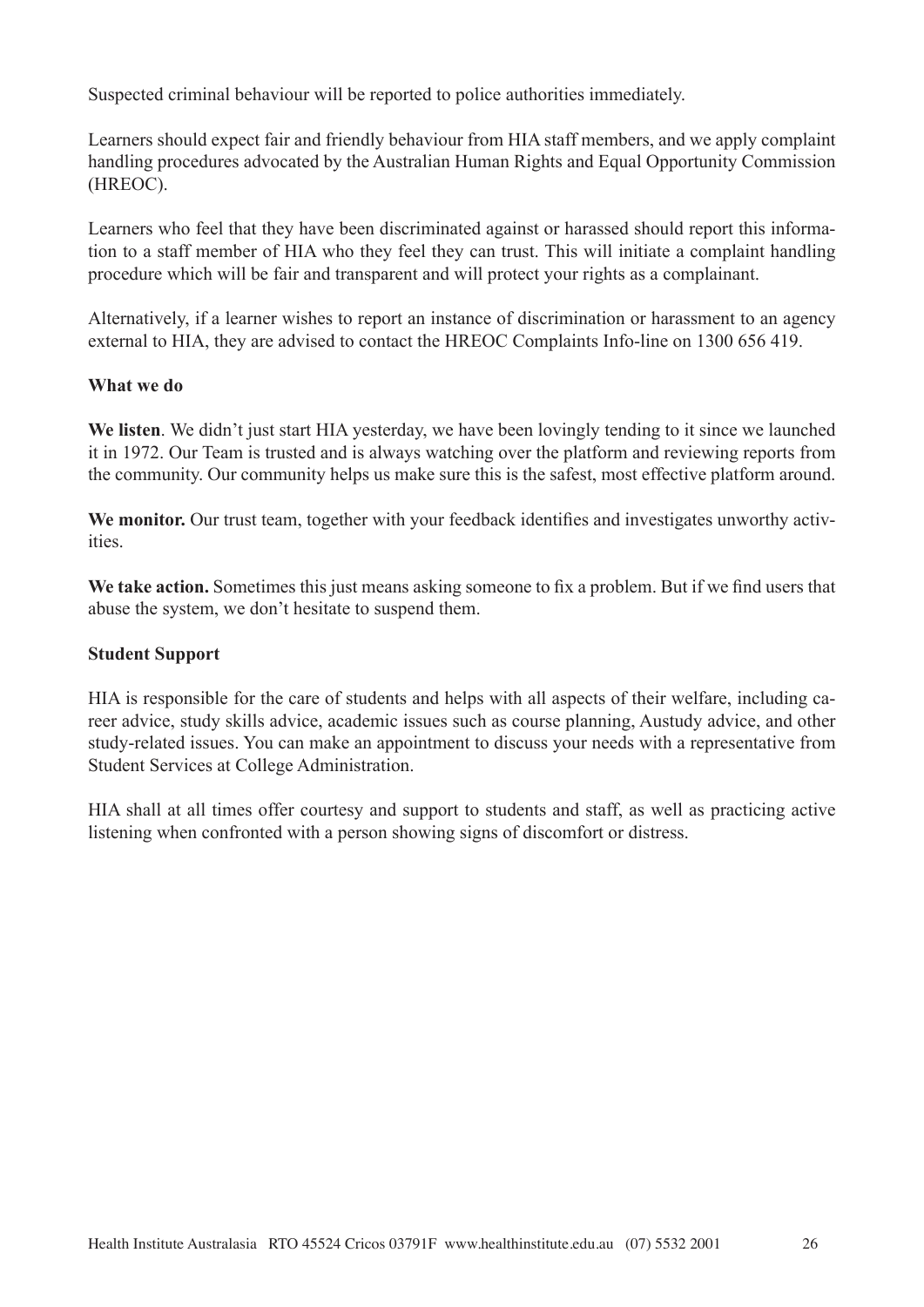# **Bullying**

Health Institute Australasia is against any form of bullying whether it is directed towards students or staff.

Bullying is a global term that describes a range of unacceptable behaviour ranging from name calling to violent physical assault. Bullying in educational institutions is not a new phenomenon and has recently been identified as an issue of concern for students, instructors, parents and the wider community.

# **Definition of bullying**

The definitions of bullying listed below are from a range of sources including Australian and international research. Common elements in these definitions suggest that bullying involves the inappropriate use of power by one or more persons over another less powerful person or group and is generally an act that is repeated over time.

# **Examples of bullying can be**:

**Verbal**: name calling, put downs, silencing, humiliation, threats, intimidation, scratching, tripping, spitting, shouting down, abuse, accusations

**Social**: ignoring, excluding, ostracising, alienating, undermining.

**Psychological**: spreading rumours, stalking, dirty or aggressive looks, hiding or damaging possessions, instilling fear for one's safety.

# **HIA policy to address bullying behaviour**

- The Institute actively promotes an environment which maximises the opportunities of all students to strive for excellence
- Priority is given to enhancing self-discipline and respect for the rights of others, supported by appropriate implementation strategies
- The inclusion of anti-bullying and anti-harassment strategies are in line with DEET guidelines
- Use of appropriate graded sanctions and consequences which are consistent with DEET guidelines
- Information on the support available to students who are victims of bullying or who bully is articulated in relevant policies
- The rights and responsibilities of students, parents and Institute staff are clearly specified and expressed in positive terms
- Institute and class rules are clearly explained with relevant skills and processes being taught to students to ensure that rules are understood and effectively implemented regarding the Code of conduct - bullying
- To ensure that students understand their rights and responsibilities, the Institute teaches the necessary knowledge, skills and abilities as a primary prevention strategy.

# **Student's Rights**

All students have the right to:

- 1. Be treated with courtesy, kindness and respect
- 2. Express their feelings and opinions assertively
- 3. Work, rest, play and interact in an atmosphere of harmony and cooperation

Health Institute Australasia RTO 45524 Cricos 03791F www.healthinstitute.edu.au (07) 5532 2001 27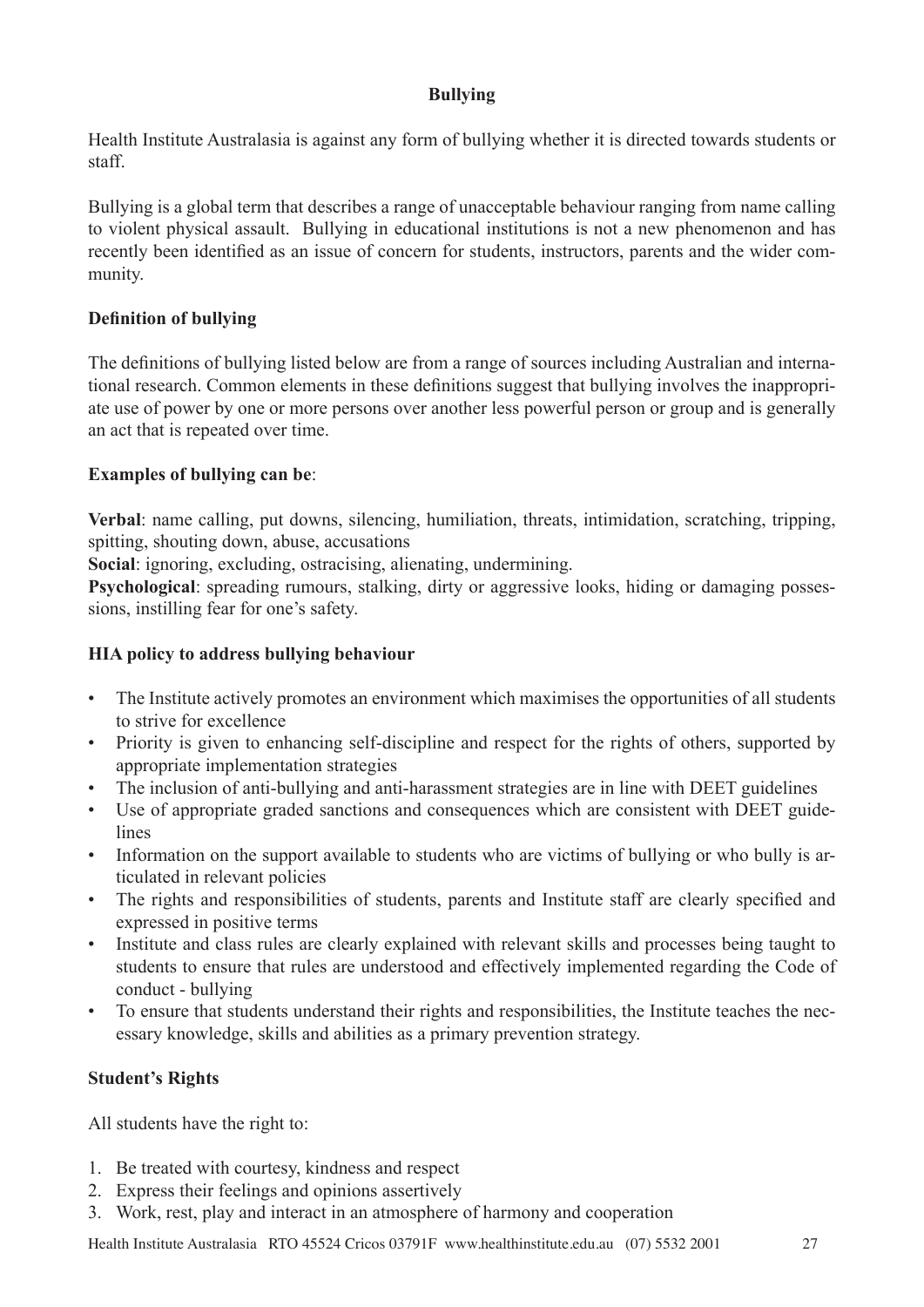- 4. Feel secure and safe in a caring and supportive environment
- 5. Expect that HIA's rules are fair, including that of race, gender, cultural, physical or intellectual diversity
- 6. Learn in a supportive atmosphere

#### **Student's Responsibilities**

The following responsibilities support these rights:

- 1. Treat others with courtesy, kindness and respect
- 2. Listen to others with mutual respect
- 3. Maintain a safe and secure school environment
- 4. Develop responsibility for one's own actions
- 5. Model and support HIA's rules
- 6. Value others, for their individual differences
- 7. Work to achieve one's own personal best whilst allowing others to do the same

#### **Any acts of bullying must be reported to the Campus Coordinator or Course Instructor immediately and an Incident Report must be completed and forwarded to head office.**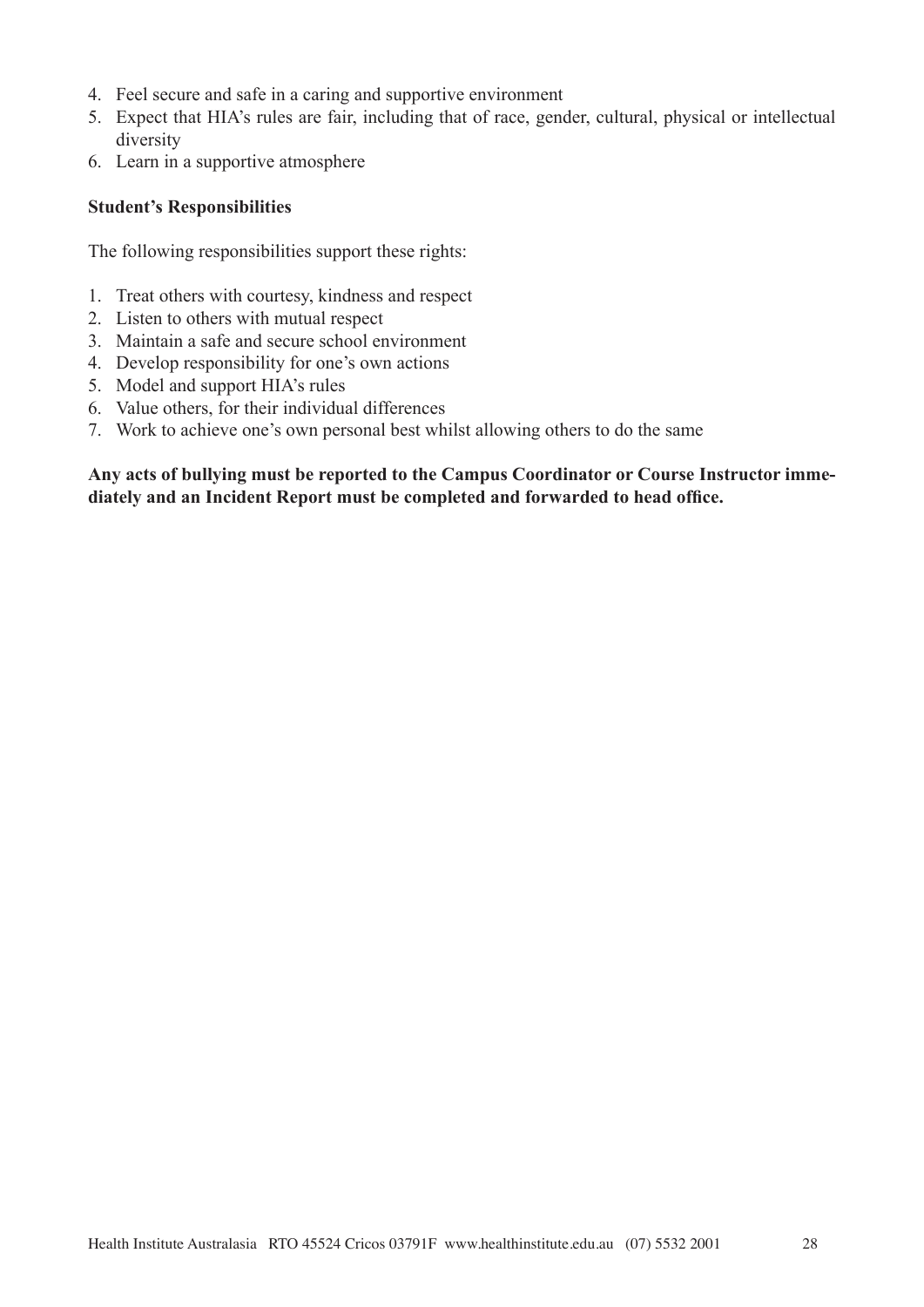#### **7. SUPPORT SERVICES**

#### **Welfare and Guidance Services**

The aim of HIA is to ensure that the student has a positive educational experience and to monitor the care and welfare arrangements of students.

## **Student Support Policy**

HIA Management and staff are committed to the provision of support services for enrolled students, with staff in place who are appointed for contact and referral for student support and general welfare matters.

All enrolling overseas students are provided with an orientation event which includes guidance concerning student support services and allows students to adjust to different cultural and environmental factors

## **Student Support Procedure**

HIA's management is aware of the significant cultural adjustments that students from overseas countries experience and to this end provides extra activities, relating to food, religion or language, movies shown are usually free of charge, there is also a free Bollywood movie lending library, and so on, to make the students feel at home.

The Overseas Student Contact Officer (OSCO) shall remain a designated member of staff at HIA and provide a contact point for all overseas students. The OSCO shall ensure that where staff has identified, or enrolled students have indicated their need of support or welfare, the OSCO shall seek further advice from the student. The following points are included in the staff training/induction manuals which include tests to ensure staff compliance.

Equipped with advice from the student the OSCO shall:

- Respond to questions concerning course progress and refer the student to any relevant training staff for further advice.
- Where an accommodation or general welfare issue arises, provide advice on accommodation, Queensland Public services, counselling assistance with personal, emotional or cultural issues.
- The student will be advised that the support services of HIA are at no extra cost.

## **Student Support Services Review**

The Overseas Contact Officer shall maintain a log of student support service events and enquiries and - Liaise with and maintain advice on current progress with students referred to either training staff or Relocation Unit staff.

- Prepare a quarterly report of student support services accessed by students and submit to HIA management for review.

- The CEO shall ensure that Student support services are reviewed quarterly in HIA management meetings and that corrective actions required are addressed and applied.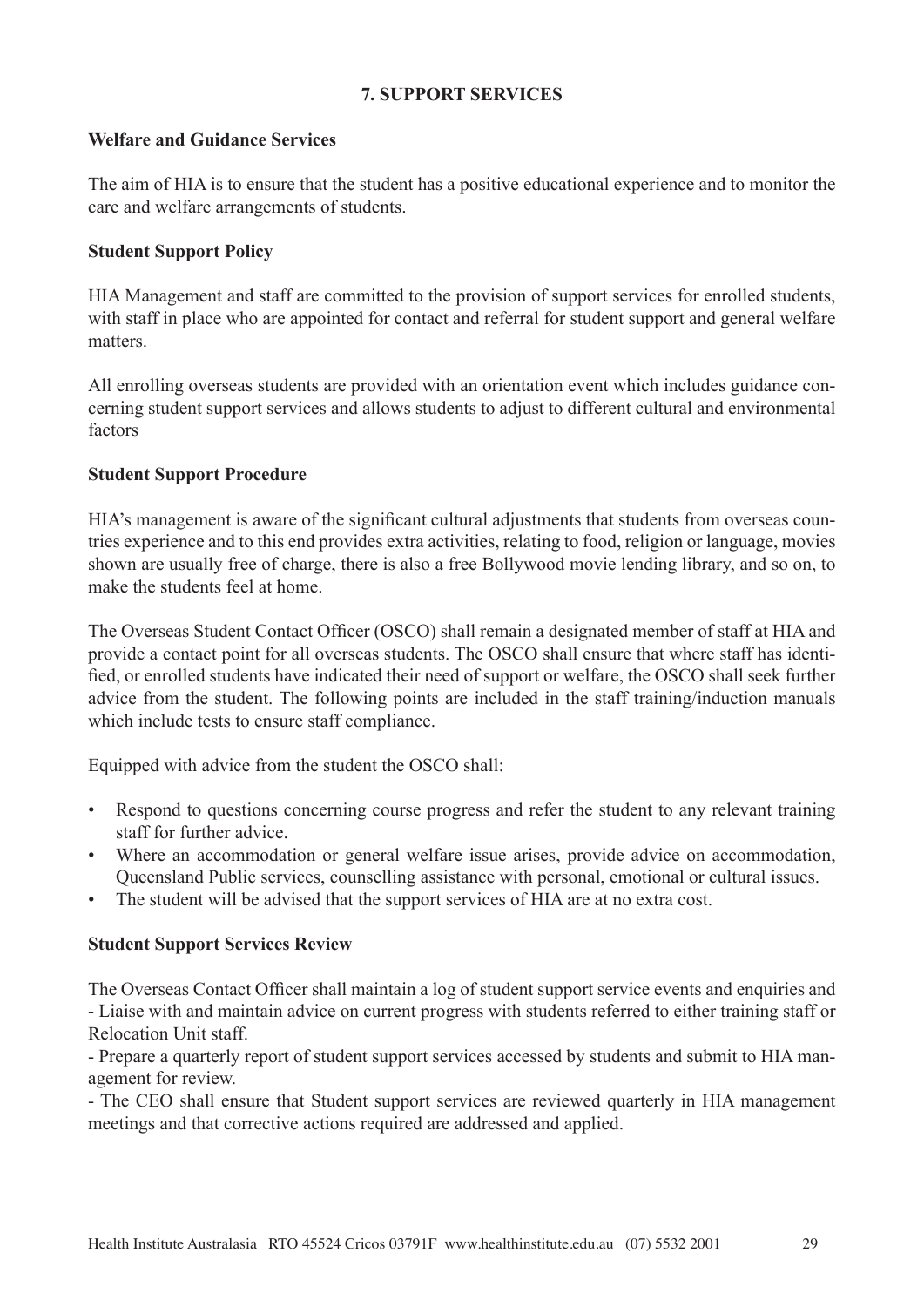#### **Support Services and Toll Free Helplines**

Lifeline 13 11 14 beyondblue 1300 224 636 Domestic Violence Line 1800 65 64 63 1800-RESPECT 1800 737 732 Centre Against Sexual Assault: 1800 806 292 Direct Line (Drugs & Alcohol Counselling): 1800 136 385 G Line (Problem Gambling): 1800 622 112 Women's Domestic Violence Crisis Service: 1800 015 188 Kids Help Line: 1800 55 1800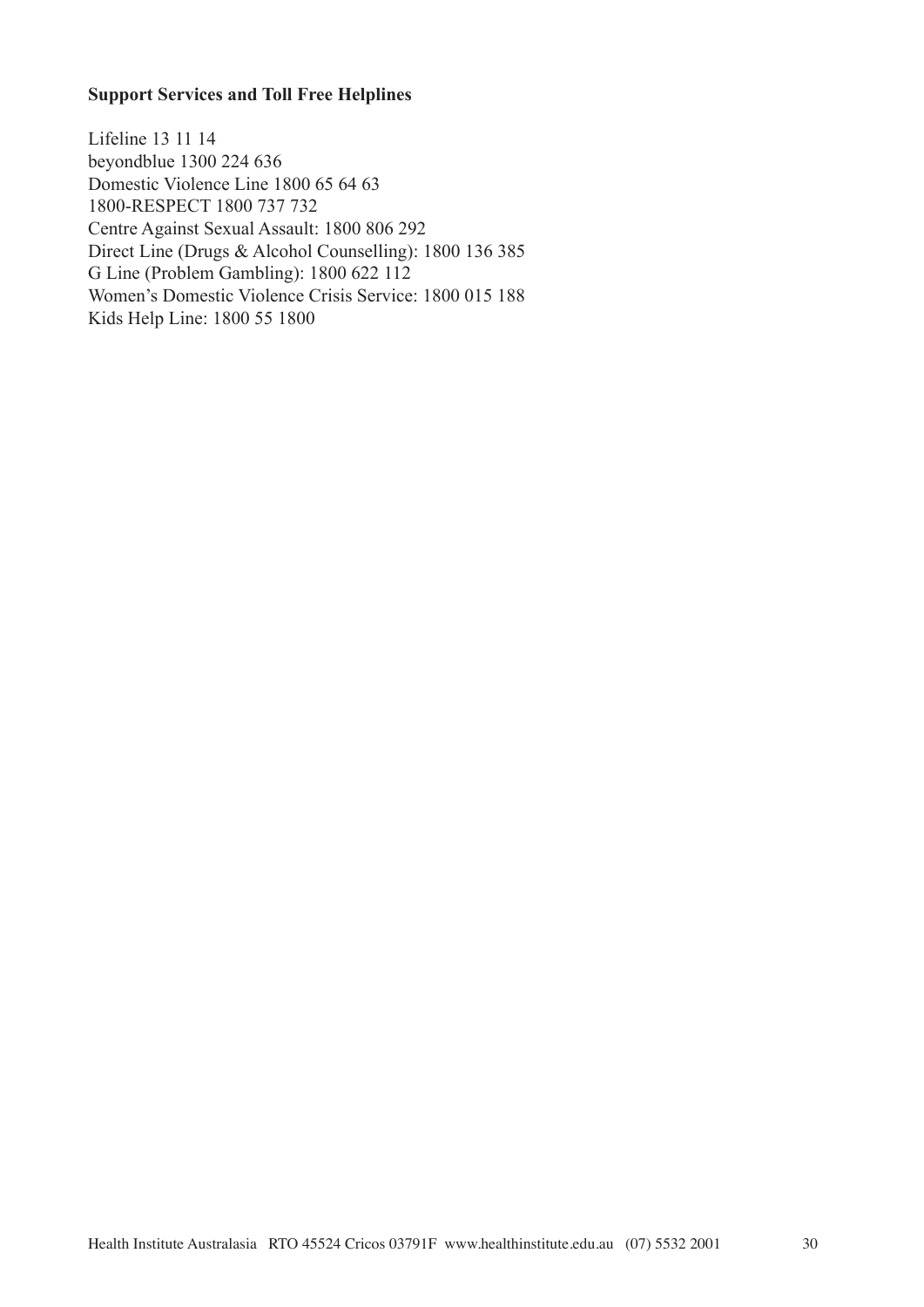## **8. YOUR HEALTH AND SAFETY**

HIA is committed to providing you a safe environment in which to participate in training and assessment. We are aware of our responsibilities under the Work Health and Safety Act 2011 to maintain a safe environment.

A visit to Nirvana Wellness Retreat Sanctuary enables students to experience a living eco-friendly environment, and experience a natural rainforest, within the Australian bush. To ensure your welfare and to protect our wildlife and its environment, please be reminded that you are required to remain under the full supervision of your group leader at all times at Nirvana Wellness Retreat. Please remember to keep together as a group and with the lecturer/supervisor of the day.

Regular checks are carried out on all equipment and grounds at Nirvana. It is important that all HIA/ Nirvana Retreat procedures are followed and that students are aware of the consequences of not following the guidelines which are in place for their own health and safety.

# **Your Safety**

Below we have outlined the main points that ensure your safety, although instruction on matters concerning the health and safety of students will take place during orientation upon arrival at the retreat campus.

The following guidelines are provided as a basis for safe practice in a face-to-face training environment and are applicable to any face-to-face workshops that HIA may run:

- Know and observe the details of emergency response and evacuation procedures.
- Do not undertake activities that may cause injury to yourself or others.
- Be responsible for your own actions.
- No smoking is permitted anywhere on the property of Nirvana Wellness Retreat, due to the high fire risks.
- Report all potential hazards, accidents and near misses to the relevant RTO staff.
- No consumption of alcohol within training and assessment facilities or whilst the training and assessment is being conducted.
- Keep training and assessment areas neat and tidy at all times.
- Seek assistance if you volunteer to lift items e.g. move furniture in a training area OH&S; and
- Observe hygiene standards, particularly in the kitchen, whilst eating and in the bathroom areas.

## **COVID-19**

Everyone's temperature is to be taken and recorded upon their arrival. Where there is a reading over 37 degrees, the person will be requested to leave the premises immediately and seek medical attention.

## **Orientation**

Face-to-face students will be guided through a number of health and safety procedures for both campuses at HIA, Southport and Nirvana Wellness Retreat, Beechmont.

## **Valuables**

Students are requested not to bring valuables, jewellery or large sums of money to the Institute. The Institute does not accept any responsibility for any loss or damage to personal property.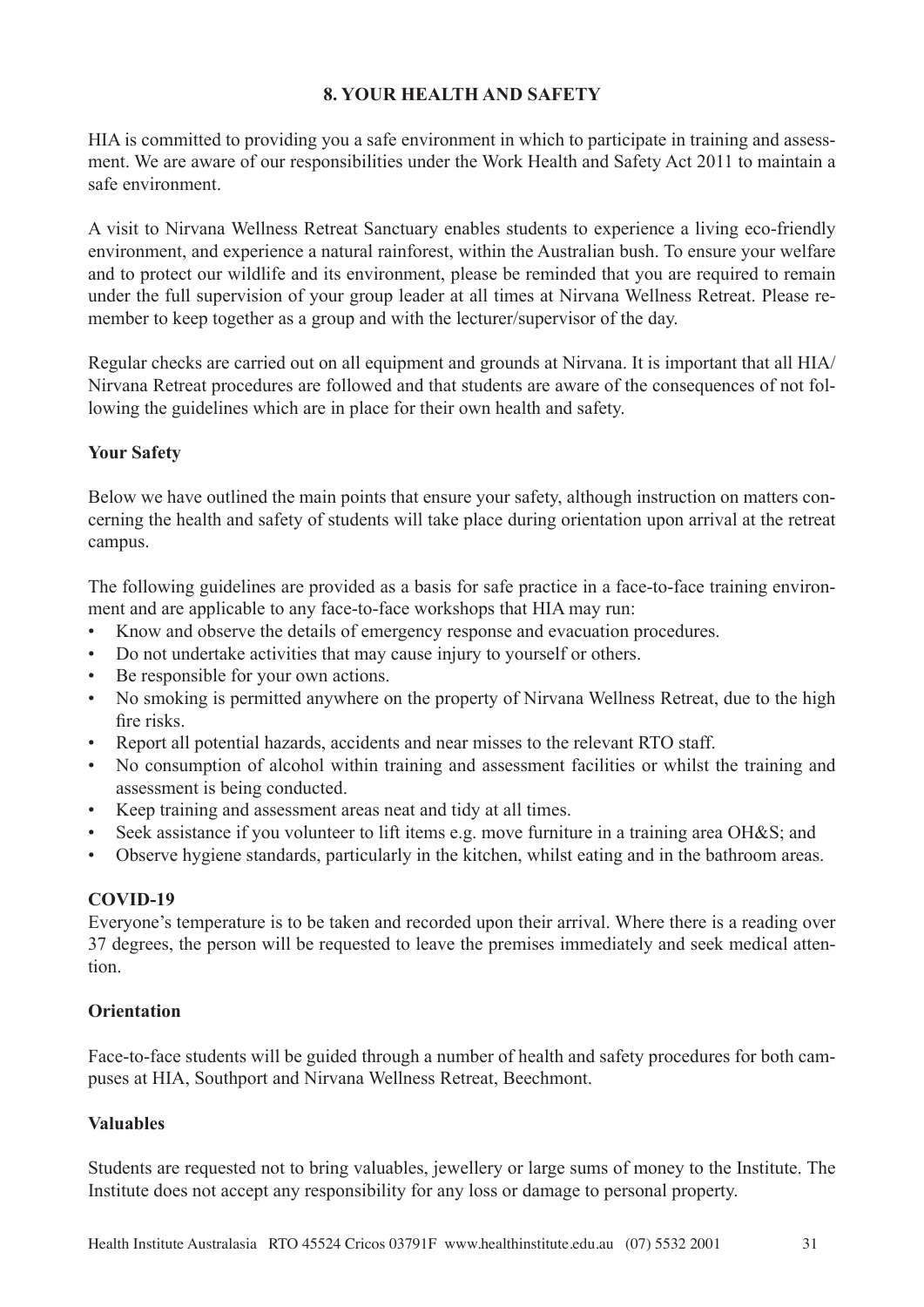# **Medication**

Medication, including headache pills will not be given to course participants.

## **Work and study areas**

- Always ensure that all work areas are clean and clear of clutter, to avoid the danger of accidents caused by trip hazards.
- Please place all rubbish in the bins provided.
- Please ensure that bench tops and spaces are left clean and tidy.
- Please do not sit or climb on any desks or tables.

# **Lifting**

- Learners, trainers, and assessors are encouraged not to lift anything related to the training and assessment provided by HIA, unless they do so voluntarily and taking all responsibility for any injury caused.
- Never attempt to lift anything that is beyond your capacity.
- Always bend your knees and keep your back straight when picking up items.
- If you have experienced back problems in the past, do not attempt to lift heavy objects at all. Ask someone else to do it for you.

# **Electrical equipment**

- Electrical equipment that is not working should be reported to HIA staff.
- Electrical work should only be performed by appropriately licensed or trained personnel. Learners, trainers, and assessors should not undertake any task related to fixing electrical equipment such as lighting or electrical training aids.

# **Reporting**

Report every injury, no matter how slight. A small scratch which does not bleed is able to become infected and therefore should be treated and reported.

## **Fire safety**

- HIA will undertake to communicate the procedures involved in evacuation and the location of fire equipment to learners at each facility for each training and assessment event, and to users of the office at least twice each year.
- All users of a training and assessment facility need to be familiar with the location of all EXITS and fire extinguishers. Users will consult available maps to determine their location.
- It is the user's responsibility to understand the fire drill procedures displayed around the premises.
- Users are required to attend any sessions relating to fire safety procedures and the use of fire safety devices.

## **Fire Assembly Points**

HIA Southport: On the pavement, outside the front Reception door, in Scarborough Street. Nirvana Retreat: In the centre of the front lawn.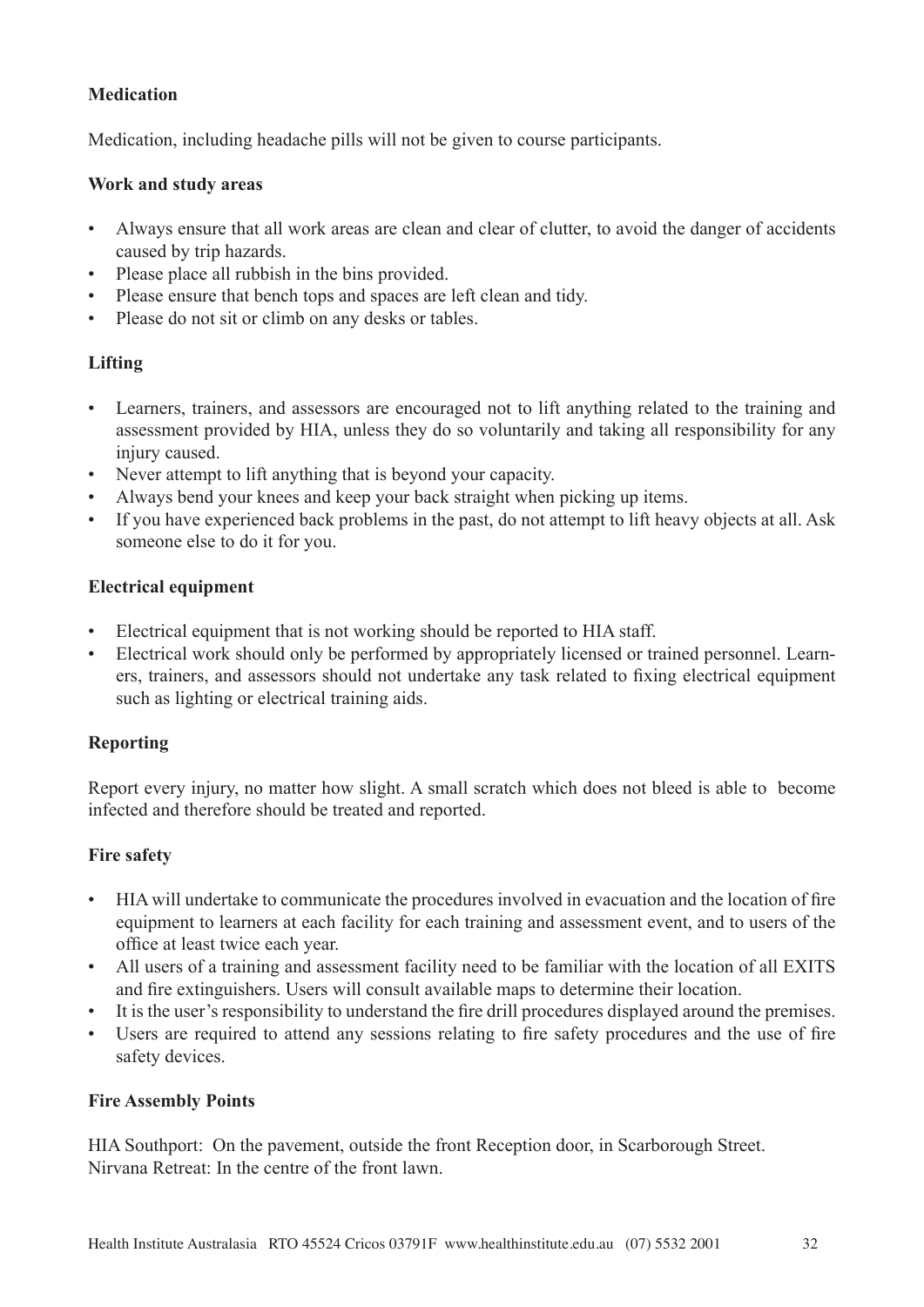## **First aid**

- Provision of First Aid facilities is available where training is delivered.
- All accidents must be reported to staff.
- Any accident and subsequent aid administered must be recorded by the staff involved, in the incident/injury register.

## **First Aid Kits** are located at each Campus.

They contain equipment to enable basic first aid to be administered.

## **HIA Southport**

First Aid Kit is located at the front Reception desk, near the main entrance.

#### **Nirvana Retreat**

First Aid Kits are located upstairs, in the library, and also in the kitchen.

Qualified First Aid personnel are usually present.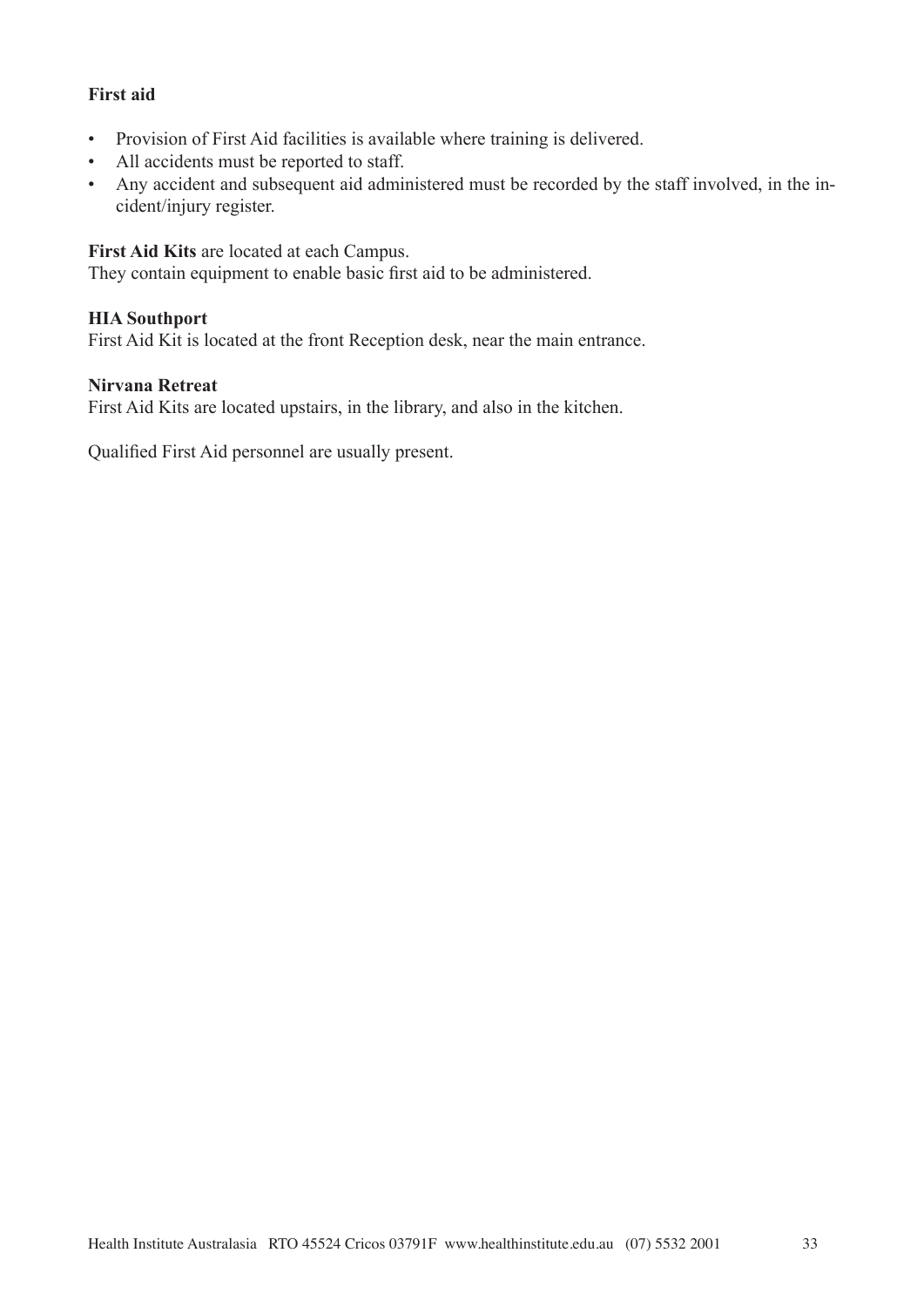#### **9. THE COURSES**

#### **TWO STREAMS OF LEARNING**

Students can enrol in two streams of study, namely Yoga Teacher Training and

Ayurvedic Consultant and Practitioner Courses, which are Government Accredited, Austudy approved competency based training.

These are as follows:

#### **YOGA COURSES**

Level 1, **Yoga for Life**. 600 hours Deepen your practice. Spiritualise your yoga. Cert IV In Yoga 10885NAT. Cricos code: 0100557.

Level 2, **Yoga Teaching and Life Skills**. 1200 hours. Teach what you love. Learn how to convert your calling into your vocation. Diploma of Yoga Teaching 10886NAT. Cricos Code 0100558

Level 3, **Advanced Therapeutic Yoga Teaching.** 1800 hours, Advanced Diploma of Therapeutic Yoga Teaching. Change your life and the lives of others. Be the kind of leader and change agent the world most needs right now. Advanced Diploma of Therapeutic Yoga Teaching 10887NAT. Cricos Code 0100559

#### **AYURVEDIC COURSES**

Ayurvedic Lifestyle and Wellness Consultation – 1.5 years Diploma of Ayurvedic Lifestyle Consultation HLT52615. Cricos Code 0100555

Ayur Healing Practitioner. 3 years Advanced Diploma of Ayurveda HLT62616. Cricos Code 0100556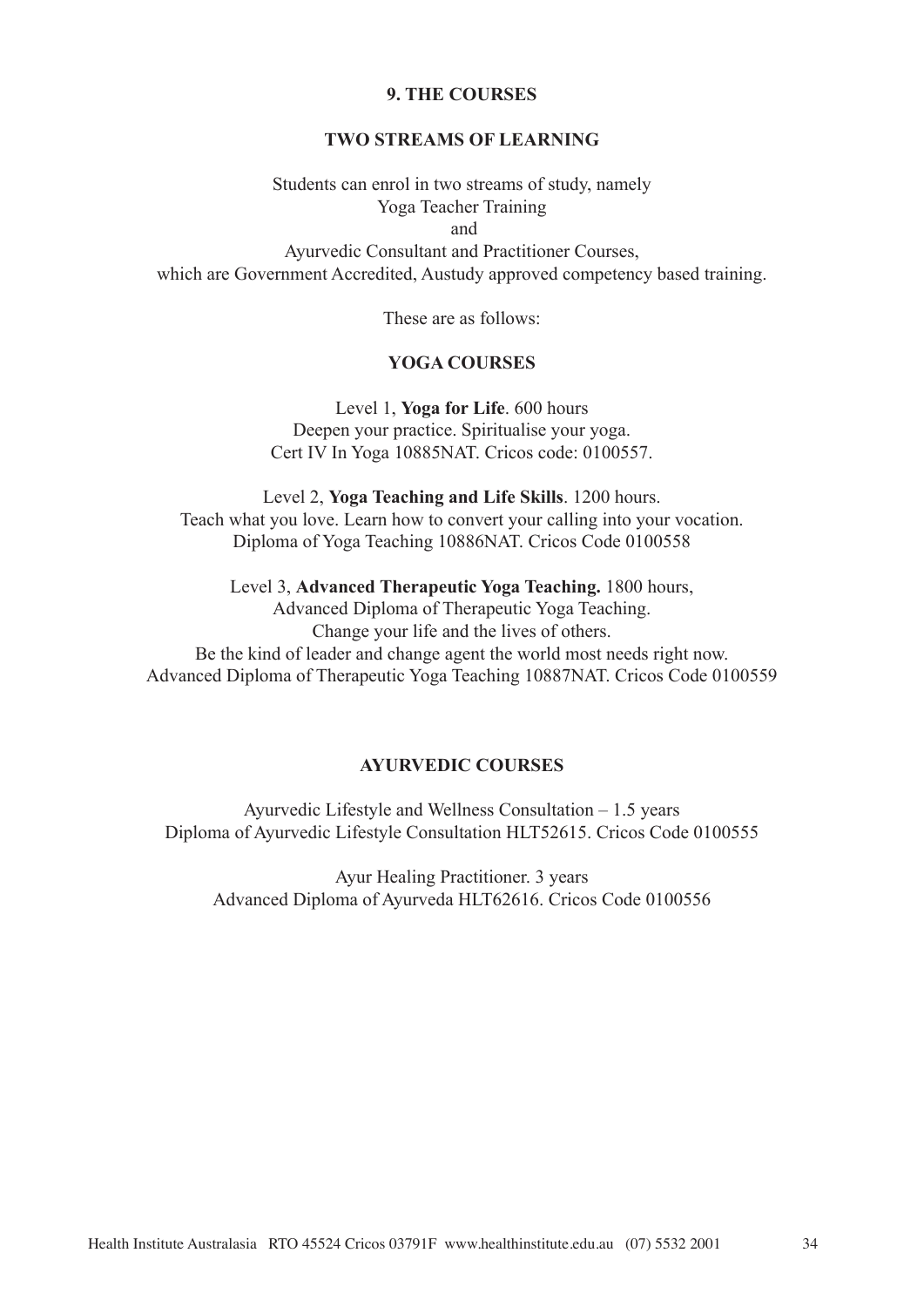# **LANGUAGE, LITERACY AND NUMERACY SKILLS AND ASSISTANCE**

HIA is involved in international education and welcomes international students and students who speak English as a second language. HIA stresses the importance of viewing apparent language difficulties in a cultural context. It can be difficult for students coming from a different cultural background and the Institute asks all students to support these students.

Language, literacy, and numeracy skills are critical to almost all areas of work. This is particularly true in many vocations where language, literacy and numeracy skills influence the performance of workplace tasks such as measuring, weighing and comprehending written work instructions. Entry into HIA's courses for international students, requires that students possess a satisfactory level of English. Students are required to have a minimum year 10 English or alternatively an IELTS score of a minimum of 5.5. Course credits may be available.

#### Students:

- Must be able to read and comprehend a range of simple texts and write a range of short texts in a number of contexts which may be interrelated.
- Must be able to use and respond to spoken language within a variety of contexts, and be able to follow simple instructions in English.
- Must be able to deal easily with straightforward calculations either manually and/or using a calculator.

#### **To support this HIA will:**

- Assess a learner's language, literacy and numeracy skills during their enrolment to ensure they have adequate skills to complete the training;
- Support learners during their study with training and assessment materials and strategies that are easily understood and suitable to the level of the workplace skills being delivered;
- Provide clear information to learners about the details of the language, literacy and numeracy assistance available. HIA generally recommends the LLN training courses provided by TAFE. These institutes have specialist teachers to support the learner's development.
- Refer learners to external language, literacy and numeracy support services that are beyond the support available within HIA and where this level of support is assessed as necessary; and
- Negotiate an extension of time to complete training programs if necessary.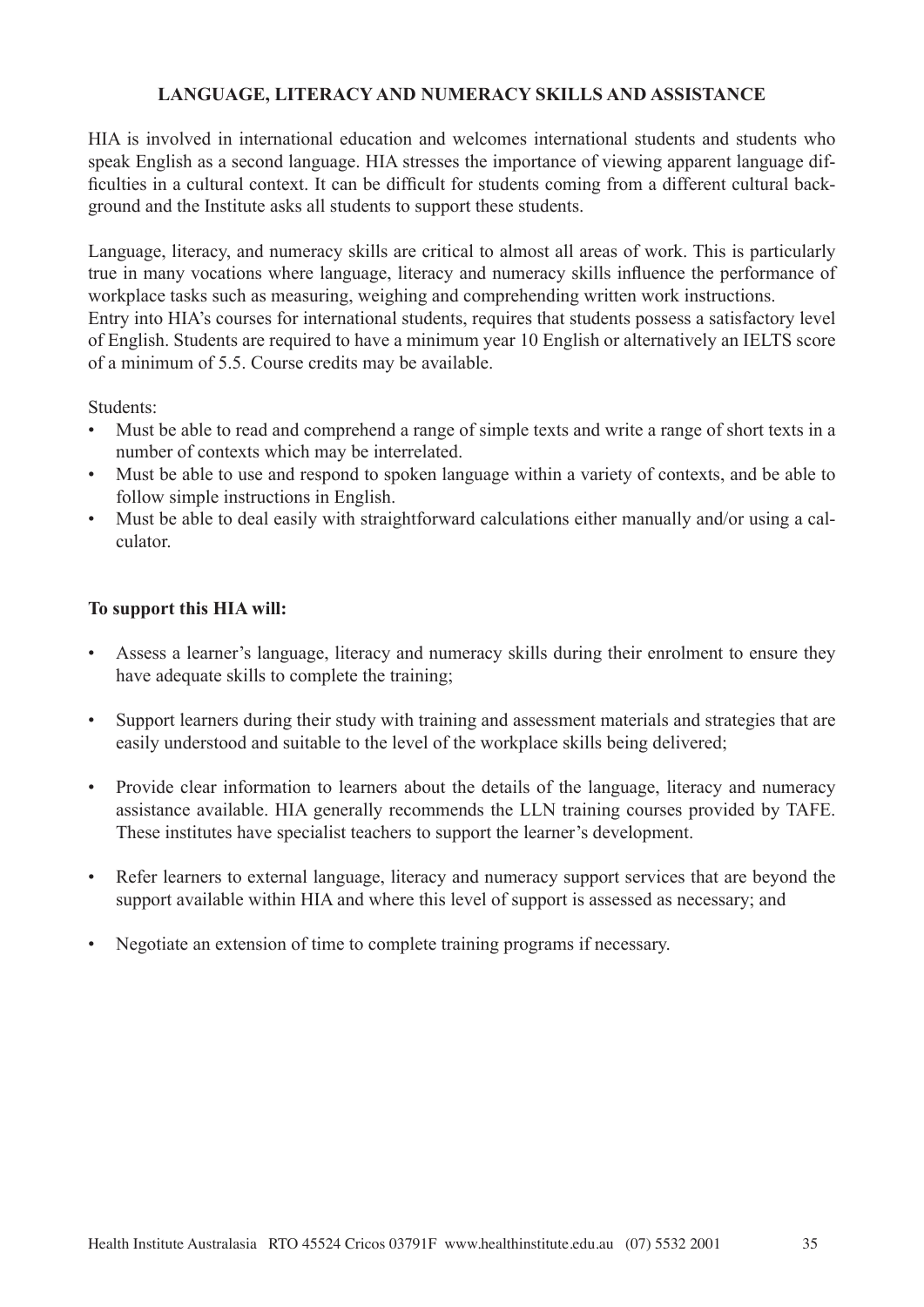#### **STUDY OPTIONS**

#### **1. Full-time, face-to-face fixed schedule learning**

There are 4 intakes a year:

- January (Summer intake)
- April (Autumn intake)
- July (Winter intake)
- October (spring intake)

This is the most expedient method of study. Students follow a fixed timetable with a fixed course fee. This mode of study is suitable for domestic students and International students who obtain a student visa to study with HIA in Australia.

## **2. Distance and online learning; Blended learning, Correspondence students**

Start anytime. Intake and end dates are dependent upon when you commence your course - which can be at anytime. The hybrid mode that combines online training with face-to-face training in the skills needed to function in the industry is known as blended learning. Please note that Skype, video assessment, Zoom and interactive CD rom training may apply. This option is applicable if you are a domestic student, an off-shore student, or have a student visa and studying dual courses.

International students, please be informed that if you have applied for an international student visa for the course, you must attend face-to-face as a 'live' student, to maintain your student visa status. Thus distance learning will not be applicable to you.

#### **Duration of online study:**

Yoga for Life, 1 year. 600 hours Yoga Teacher Training – 2 years. 1200 hours Therapeutic Yoga Teacher Training - 3 years. 1800 hours

## **3. Part Time study**

Please seek clarification.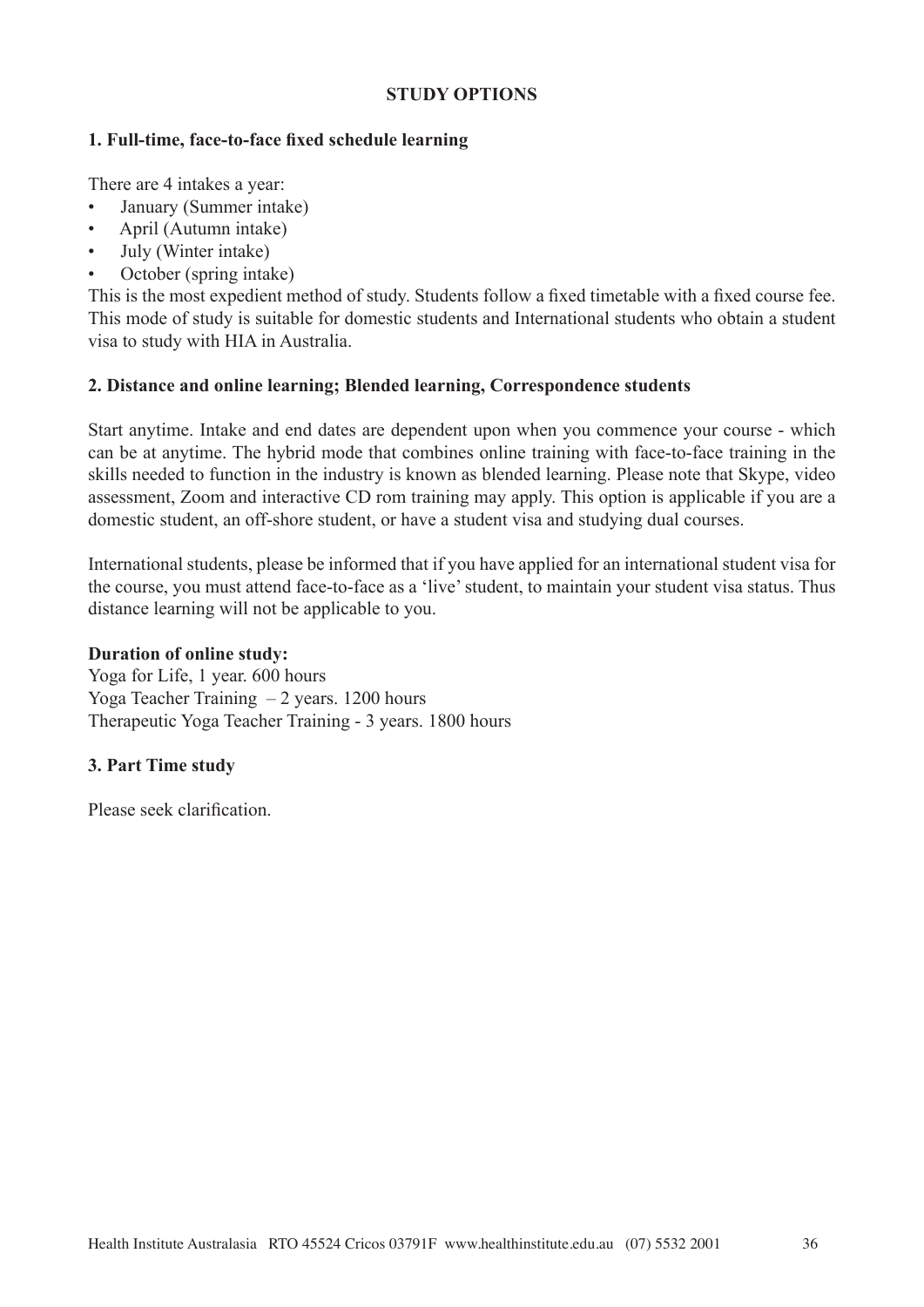# **RECOGNITION OF PRIOR LEARNING (RPL) & UPFRONT ASSESSMENT (UFA)**

Recognition of Prior Learning (RPL) and Up Front Assessment (UFA) processes recognise your existing learning from work experience, life experience (eg. community work, hobbies) and other courses (eg. formal or informal training). This means if what you have learnt elsewhere is relevant to the course you are undertaking, and your skills/competencies and knowledge match the course requirements and your training is appropriate to HIA's requirements, you may not have to do some parts or all of the course and a full or partial exemption may be granted.

Successful applicants who have completed and been awarded a qualification for any part of their course from another RTO, are eligible to receive a credit for previously completed components, which exempt them from attendance and assessment.

Each application will be assessed individually on its merits, will be professionally conducted and will be valid, reliable, flexible and fair. Please forward your application along with relevant documentation at least four weeks prior to enrolling.

- An admission fee is applicable for all RPL applications.
- RPL fees are based on the individual requirements for each application.
- Applications must be received prior to acceptance and placement into the course.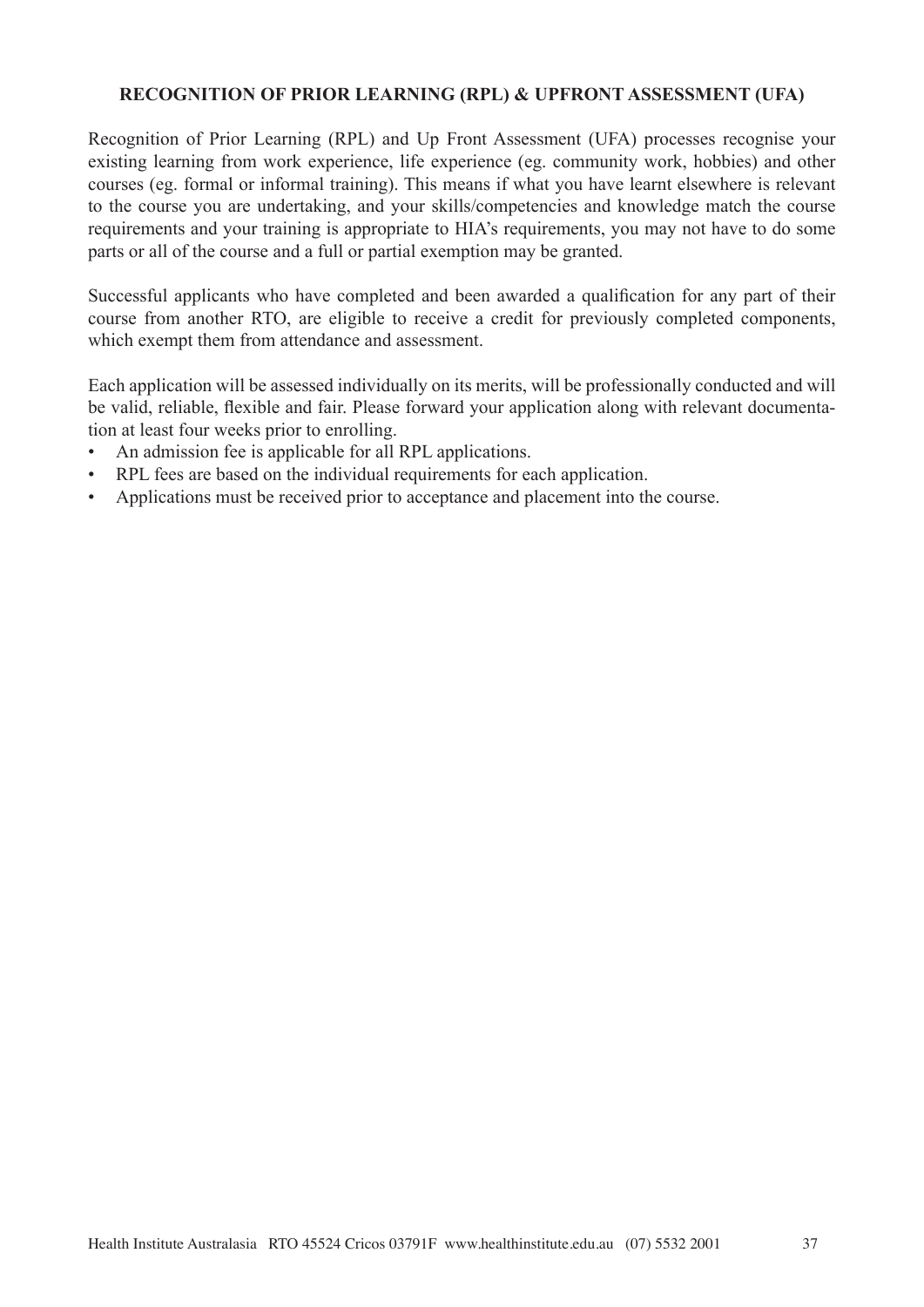# **COURSE ENTRY CONDITIONS, ELIGIBILITY, SUITABILITY**

Entry into HIA's courses requires that students possess a satisfactory level of English. Students are required to have a minimum year 10 English (level C) or alternatively an IELTS score of minimum 5.5. (Original certificate showing test results must be provided with enrolment application form).

Students with a grade below this level may require an additional English test, and if necessary, a short course in English to lift their standard prior to commencing their enrolled course.

Past educational and vocational qualifications should be added to a student's course entry application.

Where a student believes they may have course credits or certifications, a request for a Recognition of Prior Learning application should be included in the student's application.

In summary, whilst there are no formal entry pre-requisites, it would be beneficial for

- Applicants to be over 18 years of age.
- Applicants to have a sincere interest in the study of Yoga and natural healing arts along with a real desire to use this knowledge and these skill in the service of all.
- Literacy and numeracy equivalent to the general education of Year 11.
- English: a minimum score of 5.5. IELTS or equivalent.
- Mature age entry  $(25+)$  is also available for applicants. In the situation where 'life's education' over takes formal education, two references confirming maturity and level-headedness must accompany Application for Enrolment.

Each level of study and instruction is a pre-requisite for the next level of study.

Please note that approvals are not automatic. Even if you do not need to seek to be a full-time professional, and no matter what level you take up training with us, foundational or mastery, pursuing your studies full-time or part-time, HIA aims to cultivate excellence in you

So, we ask a lot from you:

• Commitment • Dedication • Devotion are mandatory.

You do not need to be fantastic in Yoga or to know Sanskrit to apply. We help you develop through our training.

Enrolment is conditional. We look for trainees who are:

- Mature, dependable, responsible
- Willing, and with a caring nature required in the teaching of Yoga and for Ayurvedic treatments, body-work, counselling, to work with youth, the elderly, fit and the infirm.
- Prepared to make and devote time
- Devoted to
	- i. the art of Yoga & Ayurveda
	- ii. furthering the disciplines of Shanti Yoga and Ayurveda
	- iii. the *alma mater*, HIA
- Pull their weight and are not shirkers or slackers
- Have and/or are willing to develop good communication and interpersonal skills
- Willing to practice and learn. We do not accept trainees who 'know it all'.

*If your mind is empty, it is always ready for anything, it is open to everything. In the beginner's mind there are many possibilities, but in the expert's mind there are few.*

#### *Suzuki Roshi*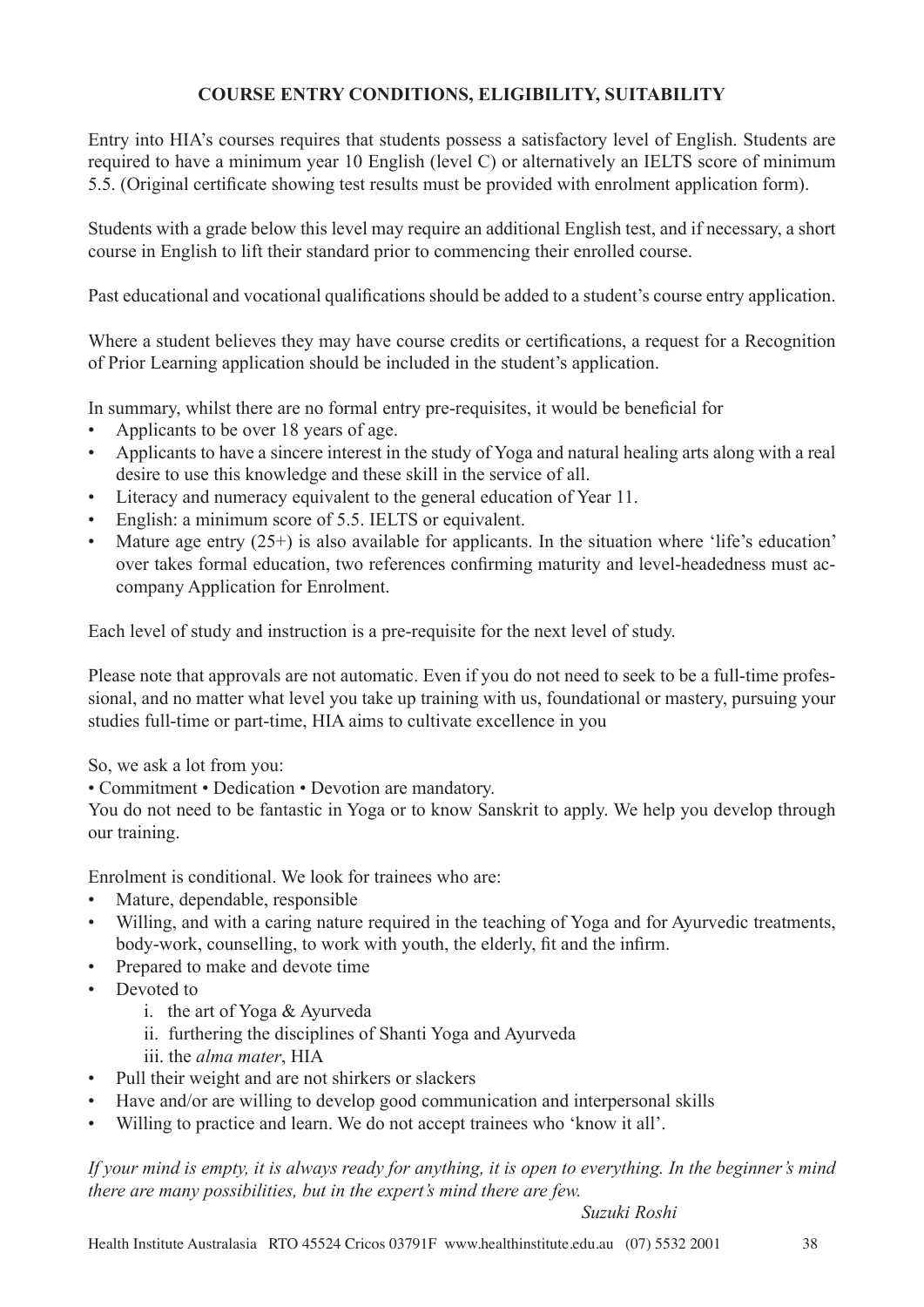## **COURSE APPLICATION PROCESS**

- 1. All course applicants need to fill out the online Application for Enrolment Form from the HIA website, and submit it online to HIA, with a non-refundable Application Fee of \$250.
- 2. HIA will then email a receipt for the Fee for Application to the student.
- 3. Next, HIA will contact the student or their agent to confirm the following: Course being applied for Method of study (face-to-face or online or part-time) Course start date Payment details.
- 4. Based on the information provided by the student or their agent, HIA will draw up a Letter of Offer, (LoO) which will confirm the details in writing, including a payment plan if applicable, and email it to the student.
- 5. The student must read through the LoO, sign it and return the signed LoO to HIA, accompanied with the course deposit. The student must also sign to acknowledge that they have read the Student Manual which is on the website. This now becomes a Letter of Acceptance on behalf of the student, and is a firm contract between the student and HIA.
- 6. When the signed Letter of Offer and Acceptance is received by HIA, together with the deposit, HIA will email a receipt for the Course Deposit fee to the student.
- 7. HIA can now initiate a Confirmation of Enrolment letter for the student into their chosen course.
- 8. Your USI (unique student identification) number now needs to be organised. You may already have one. If so, please provide it to admin. If you do not have one, as yet, you can source one online.
- 9. We require a photo for your student ID card. We can take your photo when you are at the Institute, or you can send us an appropriate one.
- 10. Face-to-face students must present themselves at the Campus on the Course start date. For correspondance students, HIA administration will provide you with the information you will need to start online.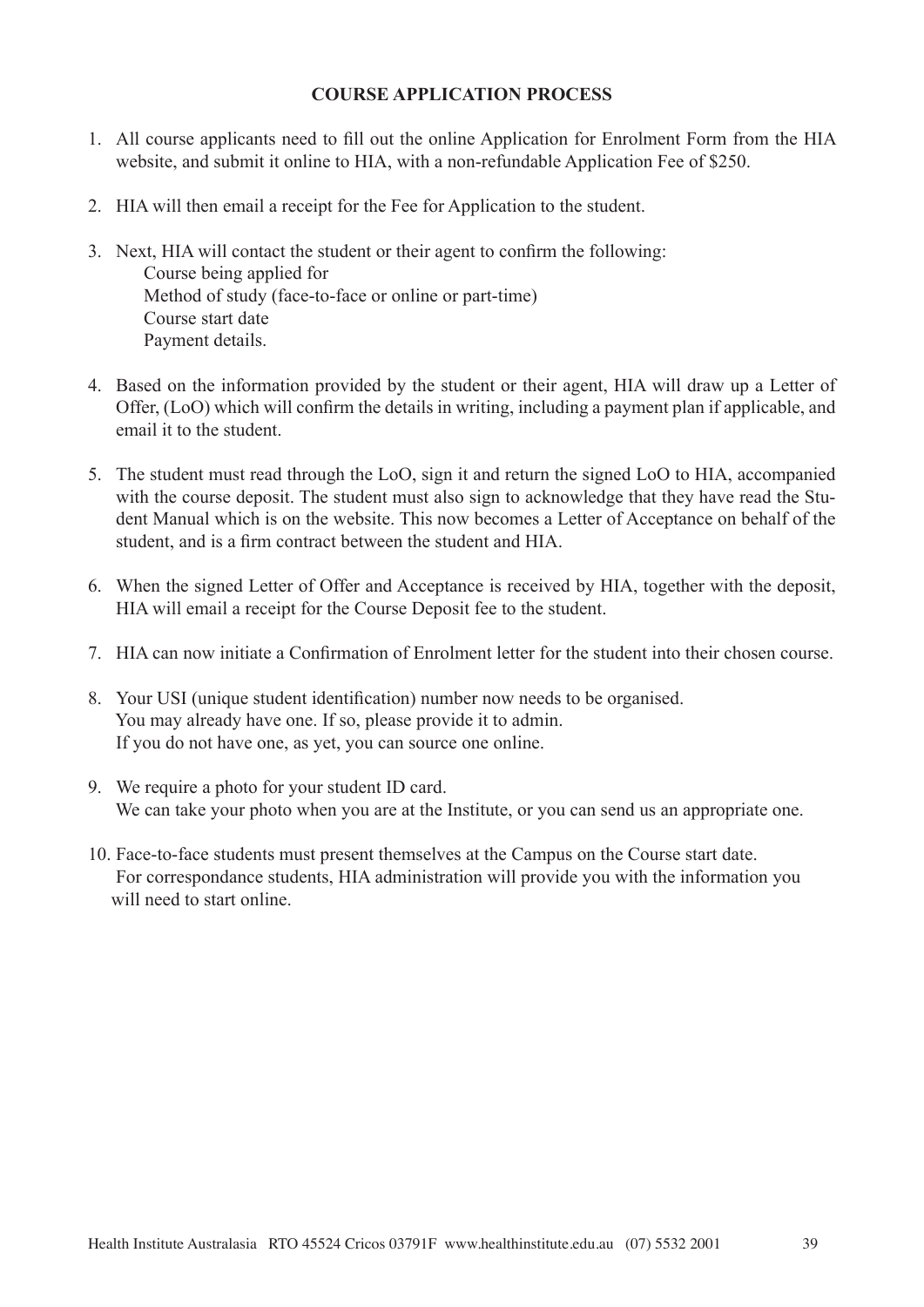## **10. YOGA COURSES**

#### **YOGA EDUCATION in 3 parts**

• Live • Learn • Teach Yoga. Light a path

"*If I light a candle with the flame of mine, I give you light and lose nothing of my own."* Thomas Jefferson

HIA, however, offer more than just a teacher training experience. We live in a universe of continuous potentiality. Every time we stretch the boundaries, we find there is more…more sensation, more wealth, and yes, more problems.

> *"I alone cannot change the world, but I can cast a stone across the water to create many ripples*." Mother Teresa

#### **INTRODUCTION TO OUR YOGA TRAINING COURSES**

Yoga is the everyday practice of enlightened living. So deeply immersed in an activity that we become it, through the practice of Yoga, we encounter the suspension of time, and a sense of belonging, homecoming, reconciliation, and avail ourselves to the largest possible life, characterised by courage, humility and gratitude.

Yoga offers remarkable tools to help you develop your own health and immunity, as well as to help others in a similar way. If you possess the skills, you can make a big difference in the world by helping out those in need of physical, mental or spiritual light across the world. Health Institute Australasia provides you with this opportunity to equip you such necessary skills through our training programs. Our teachers are some of the most experienced and integrated personalities, who have been sharing this knowledge with people all over the world for more than four decades.

Yoga Teacher Training presents an opening into what you cannot possibly explain or define, and yet know already at a much deeper level. Give yourself unreservedly to this mystery, with a level of inquisitiveness, presence, self-nurturing, spontaneity and playfulness, even if you are unsure where it will lead you. Training is conducted as your unique journey, at three formal levels. Each level is 600 hours and is the underpinning level for the next qualification. Taking into consideration a student lifework-study balance, each level generally takes around a year to complete.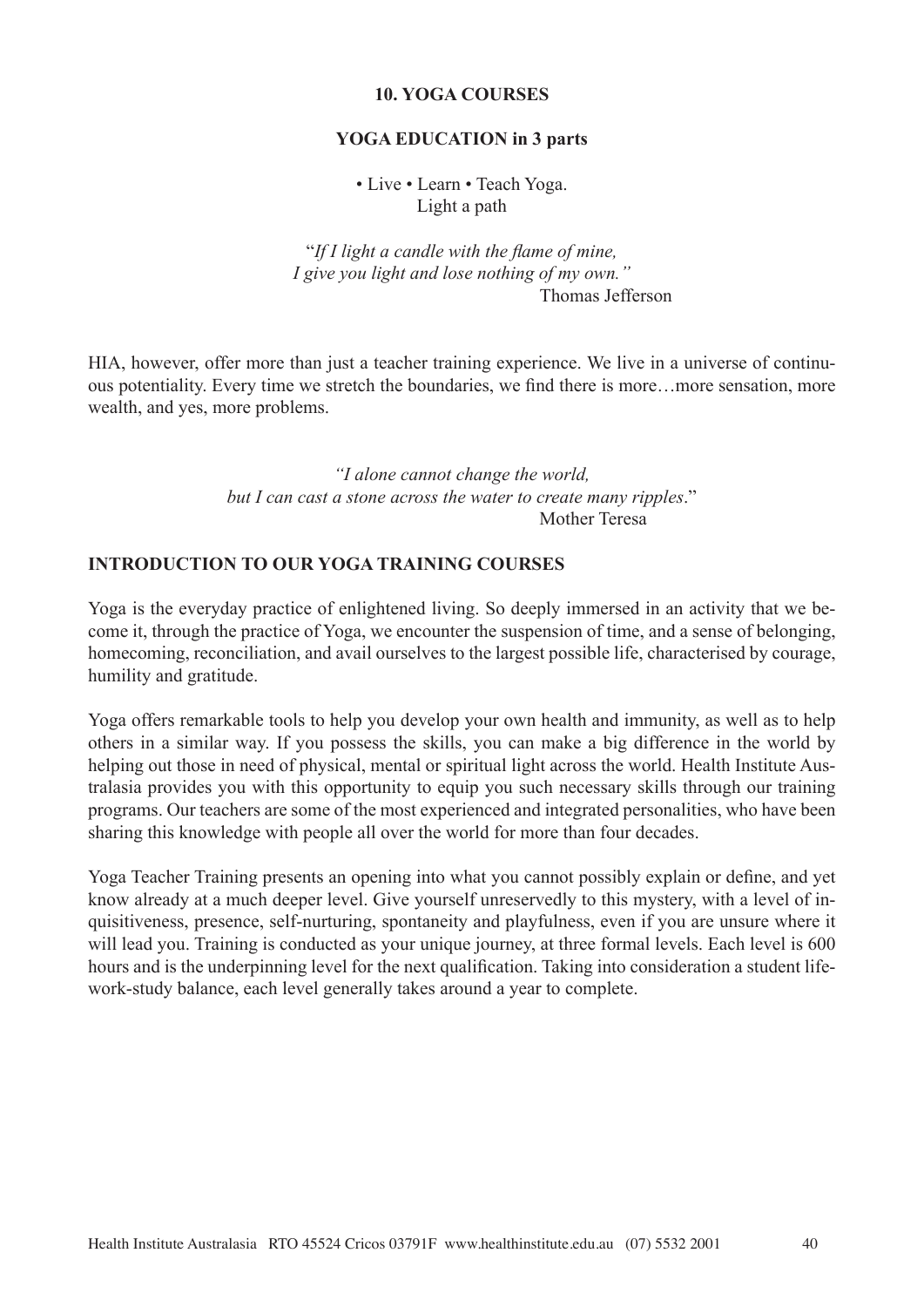## **YOGA COURSE RATIONALE**

# "*Never doubt that a small group of thoughtful, committed citizens can change the world. Indeed, it is the only thing that ever has*." Margaret Mead

Shanti Yoga is the ultimate science for human transformation. It stands out as the system for perennial wisdom, which provides us with necessary tools for those seeking to attain wellbeing and freedom from the sickness, disorders and limitations of the mind and body in life.

The holistic and scientific application of yoga as a lifestyle provides our students with the experience they are looking for in the pursuit of self growth and transformation. Together with this we also give them the tools to be able to share their learning and experiences in their communities and in society.

Shanti Yoga has evolved from a traditional lineage of authentic, classical yoga, through the mind of a deeply experienced Yogi with 50 years of experience of teaching yoga in the West. Health Institute Australasia's Yoga Teacher Training program is the culmination of five decades of Shanti Gowans' experience in teaching yoga to monastic and lay students, and yoga teacher trainees.

It provides a comprehensive, fully integrated curriculum, in three parts, that far surpasses the standards set by the industry, and produces exceptional teachers who are recognised as gurus in their field of influence. You too can reap the rewards of this education in your personal life, in your work, financially and in both local and international arenas.

The trendiness and popularity of yoga today would have us believe that Yoga is just a vehicle for exercise. However, Yoga is so much more. Yoga is an ancient science that will radically transform your life and thought processes to readily manifest health, abundance and happiness into your life. It is a powerful, transformational practice and an ideal way for self-cultivation, that leads to physical and mental health and healing, spiritual and moral development, ethical behaviour and ultimately a better society. It integrates and incorporates the knowledge, philosophies and practices of traditional yoga, Patanjali's Yoga Sutras, with contemporary developments in yoga that are universal and of direct relevance to the current stage of evolution in our Western society.

Shanti Yoga Teacher Training fosters personal growth, helping others, shedding the ego and turning negativity into optimistic thinking and actions, to awaken the world. When you study to be a Yoga teacher at Health Institute Australasia, your course will involve much more than just doing downward dog, handstands or sun salutations, and also much more than just textbook learning. You will be taught the history of Yoga, along with its philosophy, and psychology and learn a wide range of practices and skills to gain the ideal preparation for your future.

All your course materials are provided, and you will have the bonus of experiencing your life at spiritual retreats. There are no enticements to spend money on additional requirements in the form of packages, workshops, seminars, and so on, for deepening your knowledge and practice or raising your Kundalini.

Competition is not factored in, nor encouraged. The energy at Shanti Yoga's Health Institute Australasia is uplifting and infectious. Over the years, we have seen thousands of lives touched, changed, transformed and saved by the revolutionary, creative experimenting that has had people falling in love with their yoga again, or for the first time, whilst never stopping their exploration.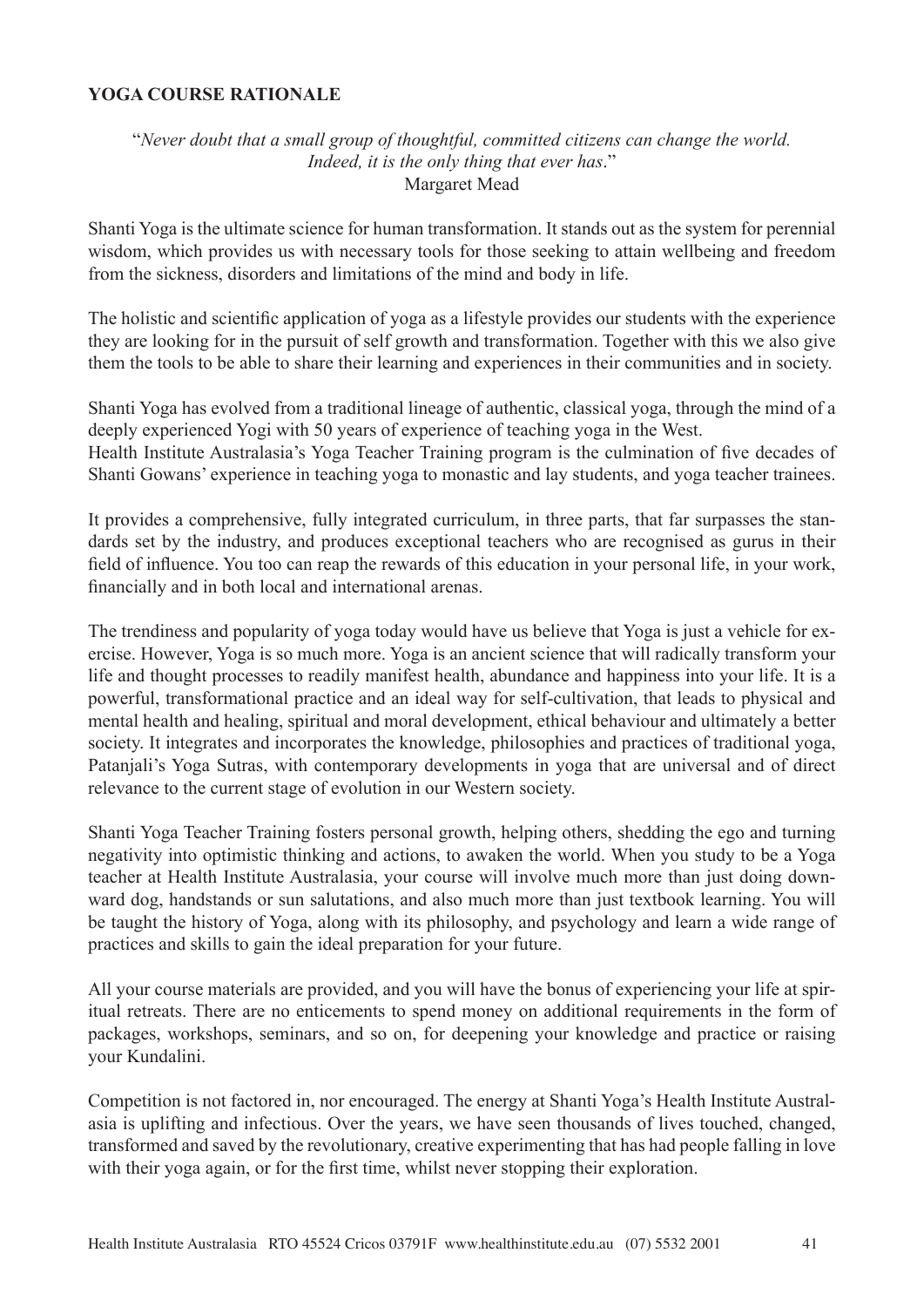## **OVERVIEW**

Education and training at each qualification level is designed to increase competencies and further specialisation within the system- atic and coherent body of Yoga, provide on-going professional development, training and support, including access to the literature and research for in-depth understanding in a specific area of knowledge.

Education and Training courses are intense periods of self-development, dedication, study and training in human excellence. Please come prepared to learn and work. The courses are mines of information for prospective and practicing teachers of Yoga, with several levels of study. The material and practices are all geared towards practical application in your own life, and in the lives of those around you. So that you regularly update your skills and knowledge with the latest developments, The Institute recommends further and ongoing education for Shanti Yoga teachers.

Through our Teachers' Training Program, from the fundamental principles and practices of Yoga and their use in everyday life, to advanced study, HIA would like its graduates to eventually become fulltime Yoga teachers and Yoga therapists who earn a healthy living through this noble profession. Even if you don't intend to teach Yoga, and some of our students don't (at first, anyway), you'll find that preparing to teach is a wonderful way to learn. In the meanwhile, you will experience the healing and transformational effects of Yoga within yourself.

At the Institute, Shantiji takes a personal interest in the student, inspiring and encouraging them to achieve distinction in their studies and enters into their lives with a view to form ideals, remove psychological obstacles, and create in them a spirit of consecration. Development of respect for the teacher, a spirit of effort, study, and service towards all including the teacher, the Institute and Shanti Yoga™ arises from adopting the attitude of the student.

#### **Sequencing**

The order in which the learning outcomes and performance criteria are assessed and the mode of delivery are determined by HIA. Factors which are considered when determining the mode of delivery include the effectiveness of achieving the desired learning outcome and the relative efficiency of the mode of delivery. HIA reserves the right to alter the sequencing of a course.

#### **Learning Resources**

Learning resources are available to course participants online, and also in the form of handouts. Use of HIA's Library is encouraged, and is available for study on the premises. To additionally support learning, resources are also available at University and TAFE Campus Libraries (separate fees may apply).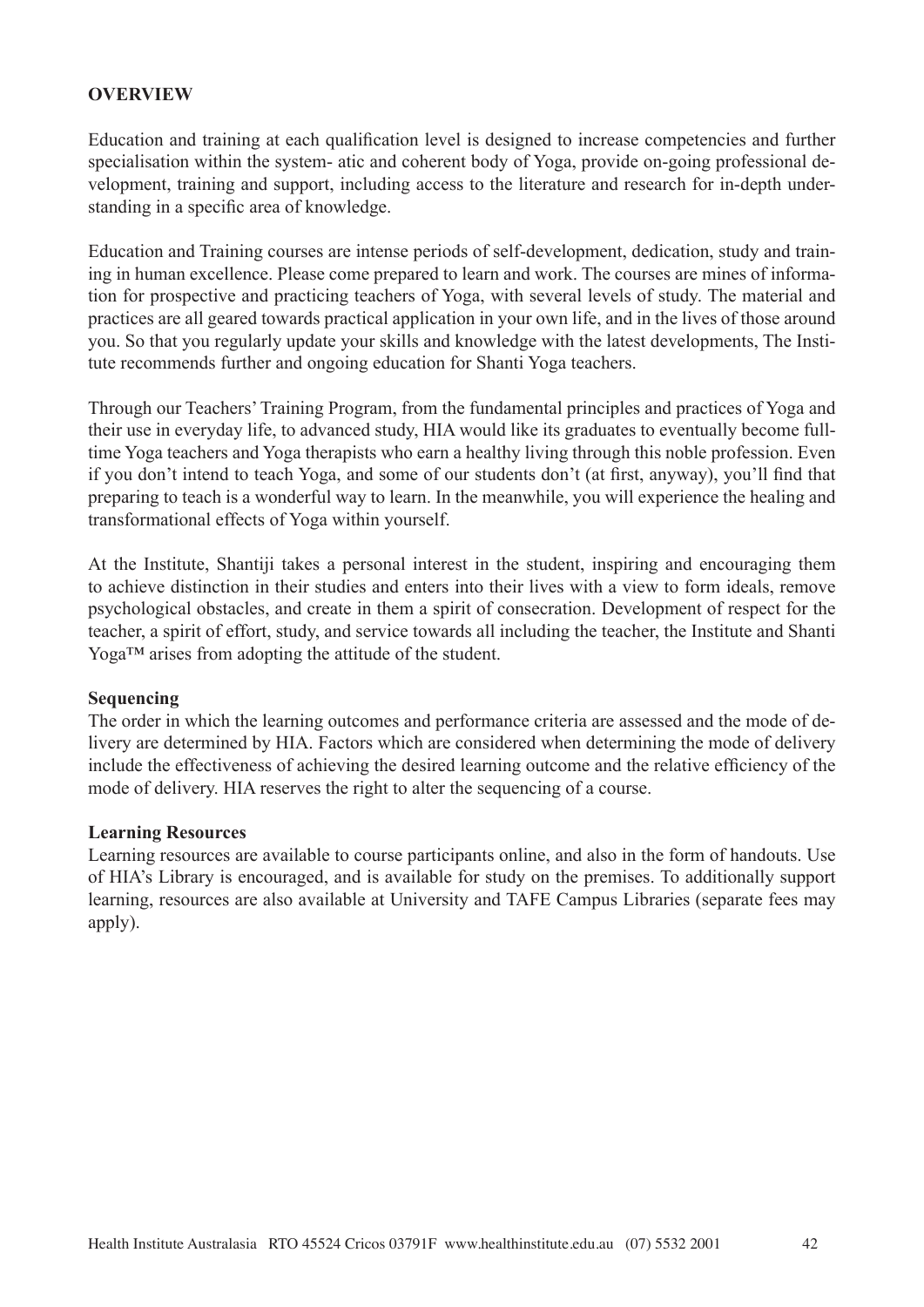# **CURRICULUM**

Thorough teaching of Yoga requires competency in three main areas. These are:

- 1. Underpinning knowledge and the education to develop your understanding
- 2. Personal practice, so that you can lead by example
- 3. The ability to teach

Thus curriculum is established at several levels that include:

- knowledge of the subject: the history of yoga and the philosophy on which it is based.
- classical paths
- the eight 'limbs' of Yoga
- knowledge of the extensive literature on the subject, which will enable the teacher to advise about books and other aids
- knowledge about the immense variety of needs which bring people to Yoga
- knowledge of the working of the human mind and body
- optimum standards: space, time, temperature, furniture, equipment
- how to develop and convey the understanding and practice in a class
- you, the Instructor to be
- your Yoga expertise
- personal qualities needed to commend Yoga to pupils
- empathy with students
- class management
- safety rules in the classroom and in the syllabus
- verbal ability to describe postures and movements
- practical ability to lead pupils in:
	- relaxation techniques
	- breathing sequences
	- postures and movements
- •. ability to lead a class into a successful experience of concentration and contemplation;
- proper balance between commitment to the discipline and response to the pupil's needs
- specialist instructions for children, the elderly, sick, handicapped, private pupils.

#### **Curriculum Changes**

A college is an organic entity, constantly changing and upgrading to keep up with new professional, industry, student and government requirements.

As health and natural therapies become more regulated, so do the educational aspects of the profession. An increasing amount of time and resources is spent on complying with new government and professional requirements. The two forms that government accreditation takes are registration as a College and accreditation of the individual courses that are offered.

The Institute reserves the right to alter the curriculum. Changes to the curriculum will be communicated to students via email and/or The Institute's notice board. Students studying a course where changes are applicable, are required to follow the amended curriculum in order to receive their awarded Professional Training Program.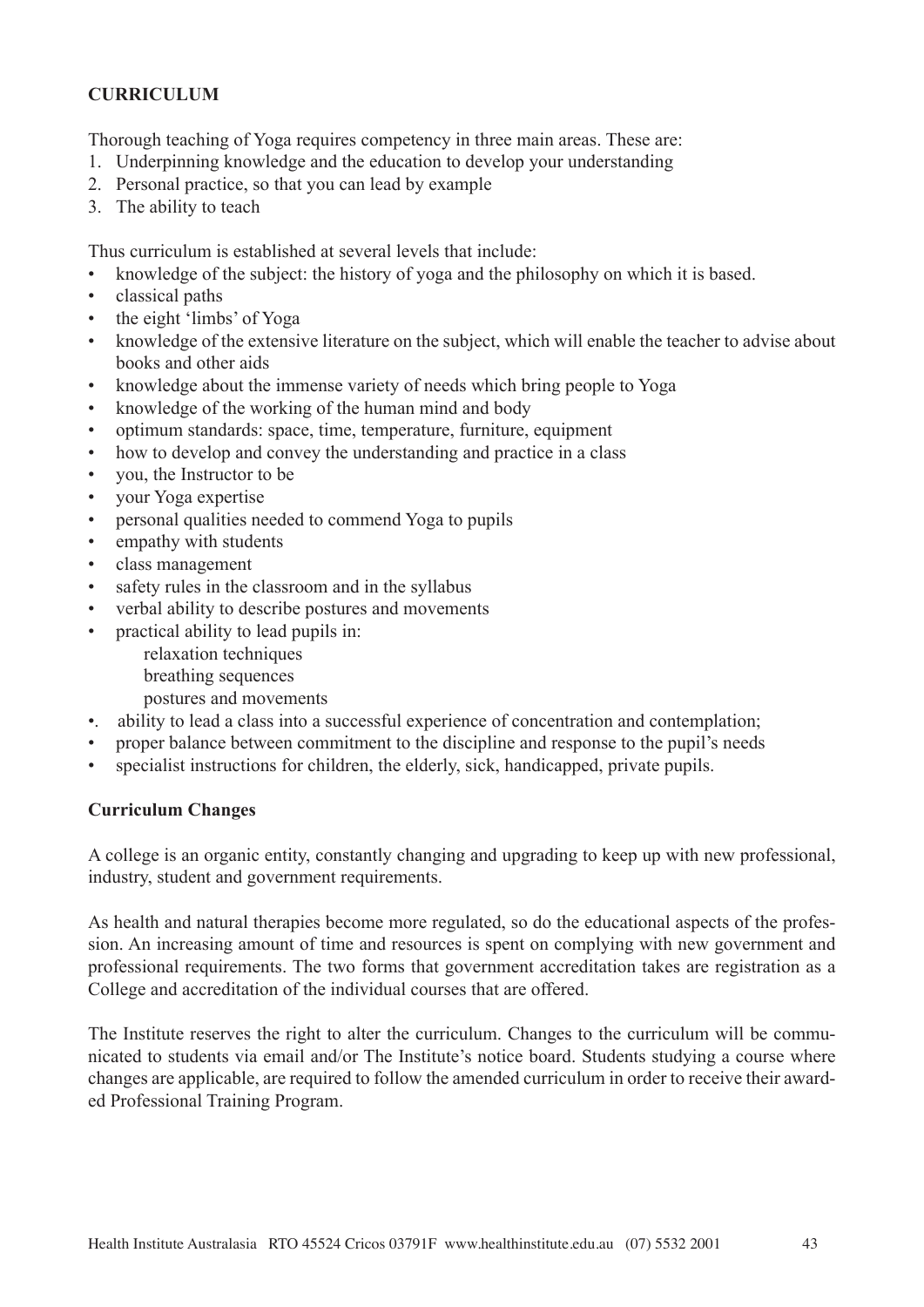# **TRAINING MAP**

## **Understanding Theory**

- Training Sessions
- Classes and workshops
- Retreats
- Journaling
- Study groups
- Concept maps
- Reflection
- Background reading
- Writing /Assignments
- Lectures, Tutorials, Seminars, Webinars

# **Practice Skills**

- Daily living
- Training sessions
- Classes, workshops, tutorials, webinars
- **Retreats**
- Study groups
- Work
- With family and friends

## **Personal Development**

- Reflection
- Journaling
- Work
- Daily Living
- Training sessions
- Study groups
- Personal Therapy
- Retreats

#### **Assessment** is based on:

Understanding theory, Practice skills, Personal development and includes:

- Assignments
- Attendance at Training
- Trainer Observation
- Ongoing Feedback
- Concept maps
- Peer evaluation
- Self-evaluation
- Competency exam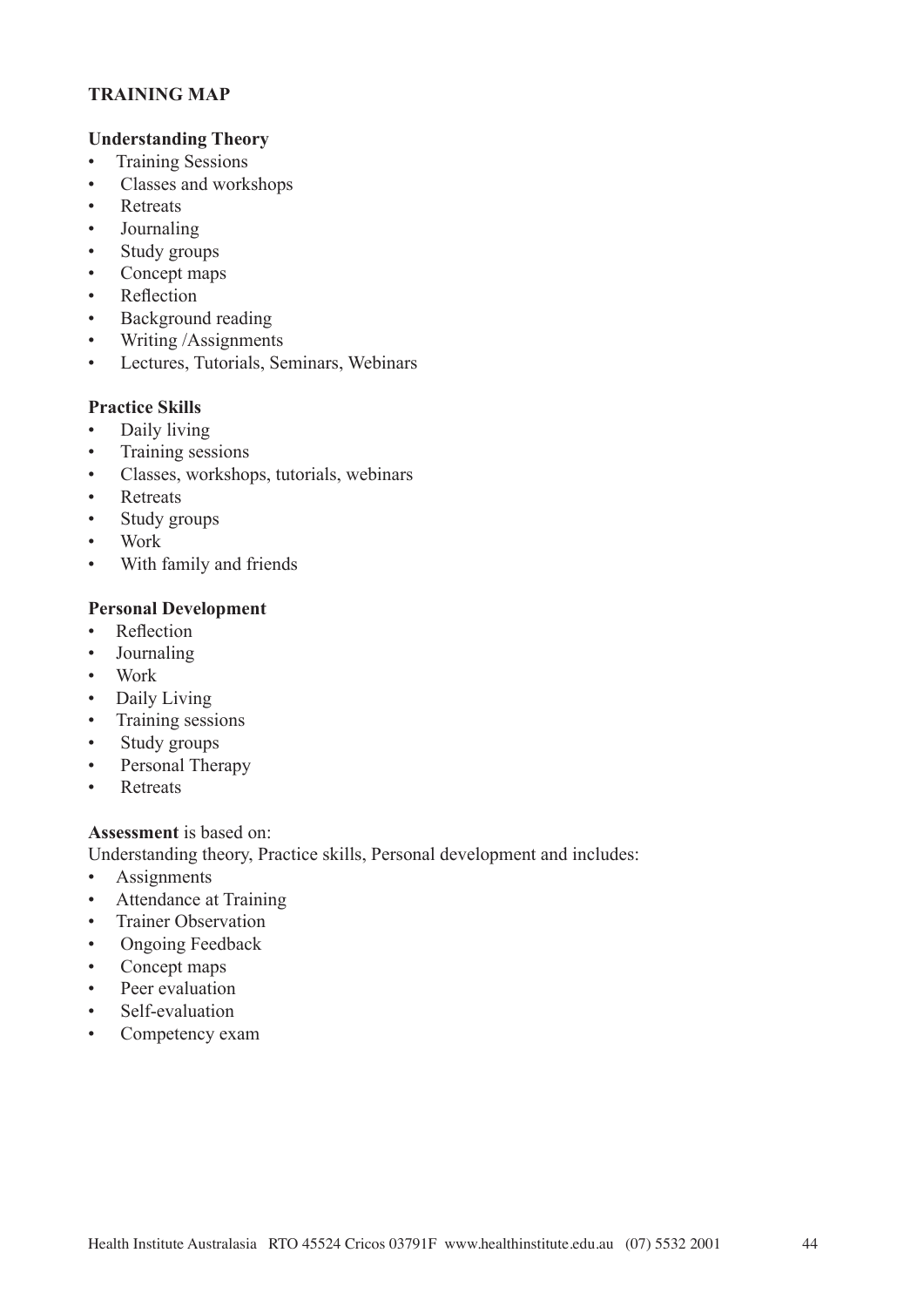# **COURSE INFORMATION AND STRUCTURE**

The Yoga Curriculum is a cumulative,3-year study, comprising 3 parts, namely:

- Yoga for Life 600 hours,
- the Diploma of Yoga Teaching, a further 600 hours,
- and then a third year of Advanced study towards imparting the therapeutic science and art of Yoga 600 hours..

All these three course have been accredited by the Australian government.

- Each part is conducted over 52 weeks, comprising an academic year of 40 weeks duration, with breaks, aligned with Queensland school terms.
- Full time students must complete their lecture, tutorial and class attendance within the allocated period.
- It is mandatory to sign off hours attended immediately after each and every attendance (class, tutorial, retreat, whatever) and student log books need to be kept current. They remain the property of the Institute in your file for assessment validation.
- There are also some weekend tutorials, retreats and student activities.

The College runs its courses for the duration of an academic year i.e. 40 weeks, with tuition for 4 terms of study. Each term is of 10 week's duration. Attending classes is optional for students during their term breaks.

# **Course Requirements for Full-Time, Fixed Program (on Campus)**

The training program offers the opportunity to complete an Advanced Diploma in Therapeutic Yoga Teaching, either

- over a minimum of 3 years as a full-time fixed program (2 years for Diploma in Yoga Teaching)
- or the opportunity for distance education with flexible learning and one week attendance per year at retreat, and another intensive week of training at the Institute. Both weeks are included in the fees.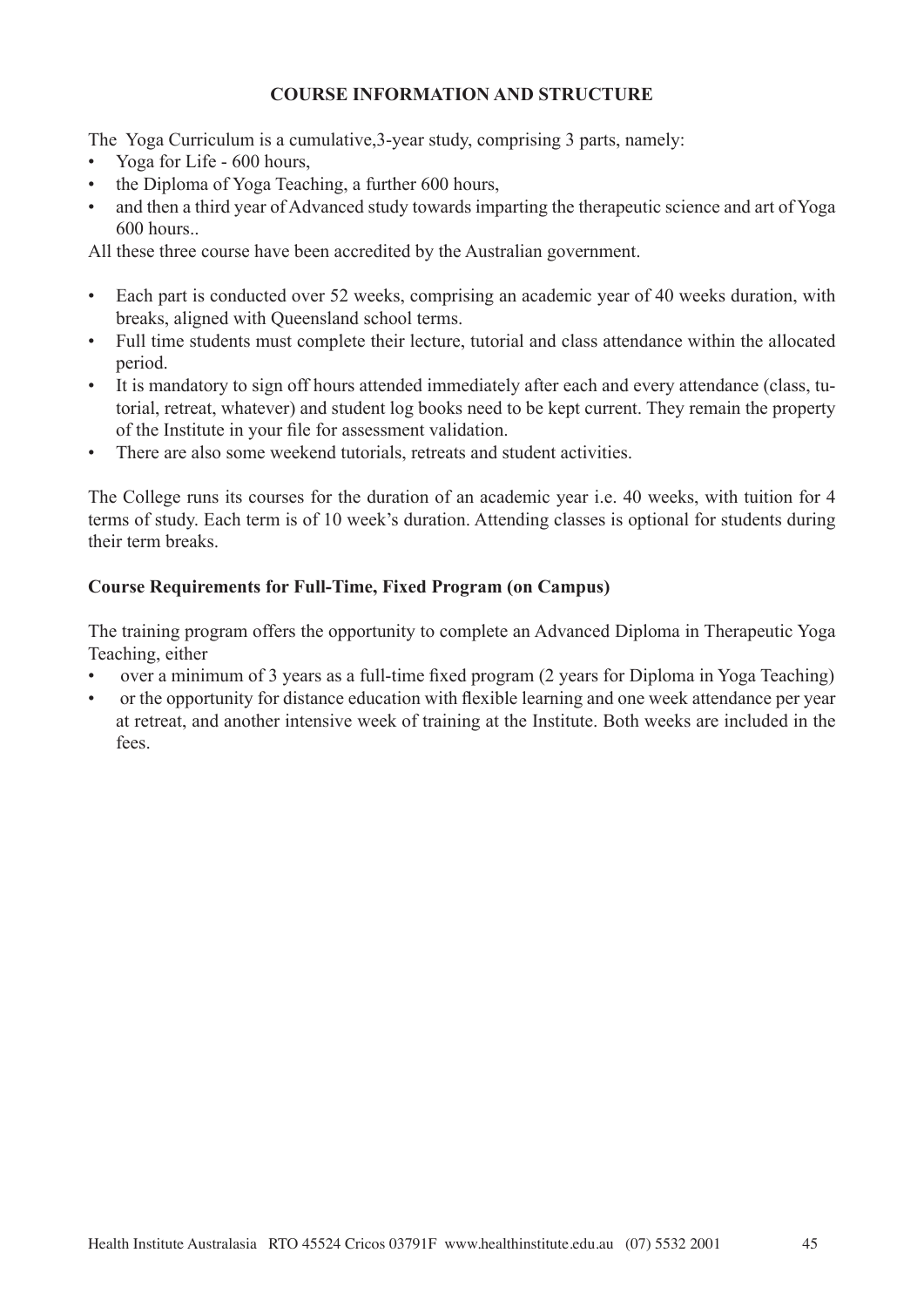# **EACH YEAR OF STUDY**

Each year develops trainees to a particular level of depth, and while some trainees may elect to complete all three years of the program, others may find the first or second year sufficient for their purposes. The entire course is structured at 1800 hours.

Whist training is set at a number of hours, trainees are encouraged to take a self-directed learning approach. Thus a person can choose their own pace and learning style and can invest additional hours as they wish, in order to derive more benefit from the training provided.

Each training year has requirements for the Advanced Diploma, plus a set of more general requirements which must be satisfied in order to progress to the next level. Demonstration of progression in terms of an explicit list of personal competencies is essential for progression to subsequent years and a Personal Process Journal.

## **Entry Level for teaching is a one year course in foundational studies, 10885NAT:**

Cert IV in Yoga. Foundational studies in the first year (Cert IV) introduces trainees to the core principles of the Yoga discipline, through an integrative approach of theory, skills and practice. There is a component of attendance and completion of personal training hours on the mat/meditation cushion with an approved Shanti Yoga instructor, or via CD, DVD, video, etc. for distance education; at retreats, lectures and training sessions, written work and study of prescribed texts. The main focus is on establishing an initial experiential familiarity with the basics of Yoga.

## **This is followed by a one year instructor's course, 10886NAT, Diploma of Yoga Teaching.**

In the second year (Diploma) training builds on the basis of the first year, but emphasises application of the principles of working with people under supervision. Neither flashy techniques nor clever interventions are seen as essential abilities for a teacher of Yoga. Rather, authentic relating, presence, clear self-awareness and unfettered observation constitute the underpinning requirements of Yoga teaching at the Diploma level. There are components of: attendance at retreats, lectures and training sessions with class participation; an essay about the prescribed text, and one's personal process essay, and two seminar presentations on Yoga.

By the third year, trainees hone in those skills to a high level of competence to a **Master Instructor, course no. 10887NAT, Advanced Diploma of Yoga Teaching.** At Advanced Diploma the Yoga teacher is a midwife, assisting a process which has its own natural rhythm of unfolding and which primarily requires an ability to be finely tuned to the training components and the needs of the moment.

Study groups are structured by trainees throughout the three years, providing a forum to extend their learning and build mutual support in the study process. A manual of exercises and discussion topics is provided which can be used in the study sessions. During the training year, 45 hours of group study time must be completed. They many contain between 2 to 4 participants. The structure is flexible in terms of frequency and duration.

#### **For On campus students, each year is comprised of : one third Theory + two thirds Practice**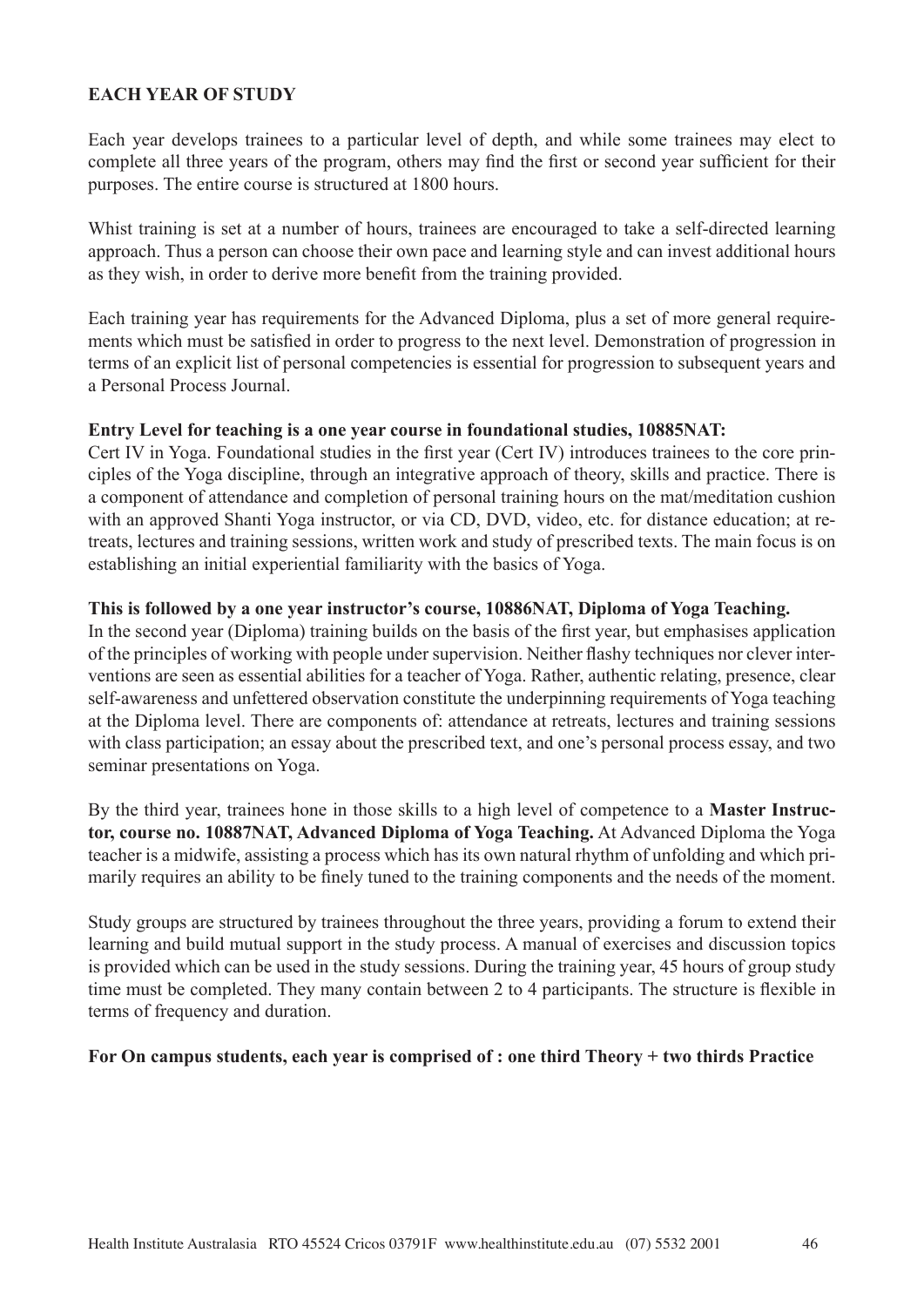# **ATTENDANCE AND PARTICIPATION**

**Attending classes on the mat and meditation cushion**, which, in an ideal world, would equate to 10 hours a week to accrue 400 hours a year of matwork with a teacher.

The Shanti Yoga™ clear teaching method allows you to understand the sacredness and power of every asana with a complete yoga, breathing, relaxation and meditation practice that teaches you how to unlearn 'doing' yoga that you may have practiced in the past and make room for the un-doing during yoga you are learning from the practice in the present. This will allow you to clear the tension in your body and express your life's true purpose creatively and confidently.

**Theory** - includes attending and participating in tutorials, lectures, reading and homework. 200 hours i.e. 5 hr/week for 40 weeks.

(Note: For successful completion of assignments and homework 10 hours per module is allocated. i.e. 100 hours for the completion of all 10 modules)

# **Residential Living Yoga and Ayurveda Weekend Retreats**

Course students have the opportunity to spend a peaceful and wholesome weekend with Shanti Yoga teachers and mentors, fellow learners, and attendees from the general public.

Residential training is an effort to revive the traditional method of the *Gurukula* system of informal education of India, i.e. *Guru Shishya Parampara*. References from the classics of Yoga indicate that a student with the blessing of their own family, joins the family ashram/ teacher after an oath of initiation and learns the science and discipline both theoretical and practical aspects and acquires other knowledge and life skills enabling him or her to become a good member of society. Please understand that these are not retreats, nor merely workshops, although we do conduct many retreats and workshops which you are able to attend.

There are 4 complimentary, optional residential weekend retreats per qualification, for on-campus students, that are included in your course curriculum for your study-work-life balance. These accrue 18 hours for full attendance at the designated retreats. There are no rain checks for this gift, and unused portions of the retreat (or parts thereof) will be forfeited. Upgrade to a single room is based on availability and incurs a fee. Special meals also incur an additional fee.

Additional (paid) attendance to appropriate retreats as electives are allocated 10 hours a day - by prior written (email okay) negotiation and agreement with administration.

'Healthy Living Immersion Programs'that offer you a holistic approach to health, and "Being a True Human Being" Retreats are conducted Friday 4pm to Sunday 4 pm. This means that you focus not only on the health of the body, but also on the mind, heart, environment and service, helping you discover a new level of wellness and vitality from a study-work-life balance.

Serving and helping others is a privilege. This is the practice of creating beauty and karma yoga at retreats. I hope you and I can share this privilege together. Come and join us to serve humanity with a message and a product that impacts millions.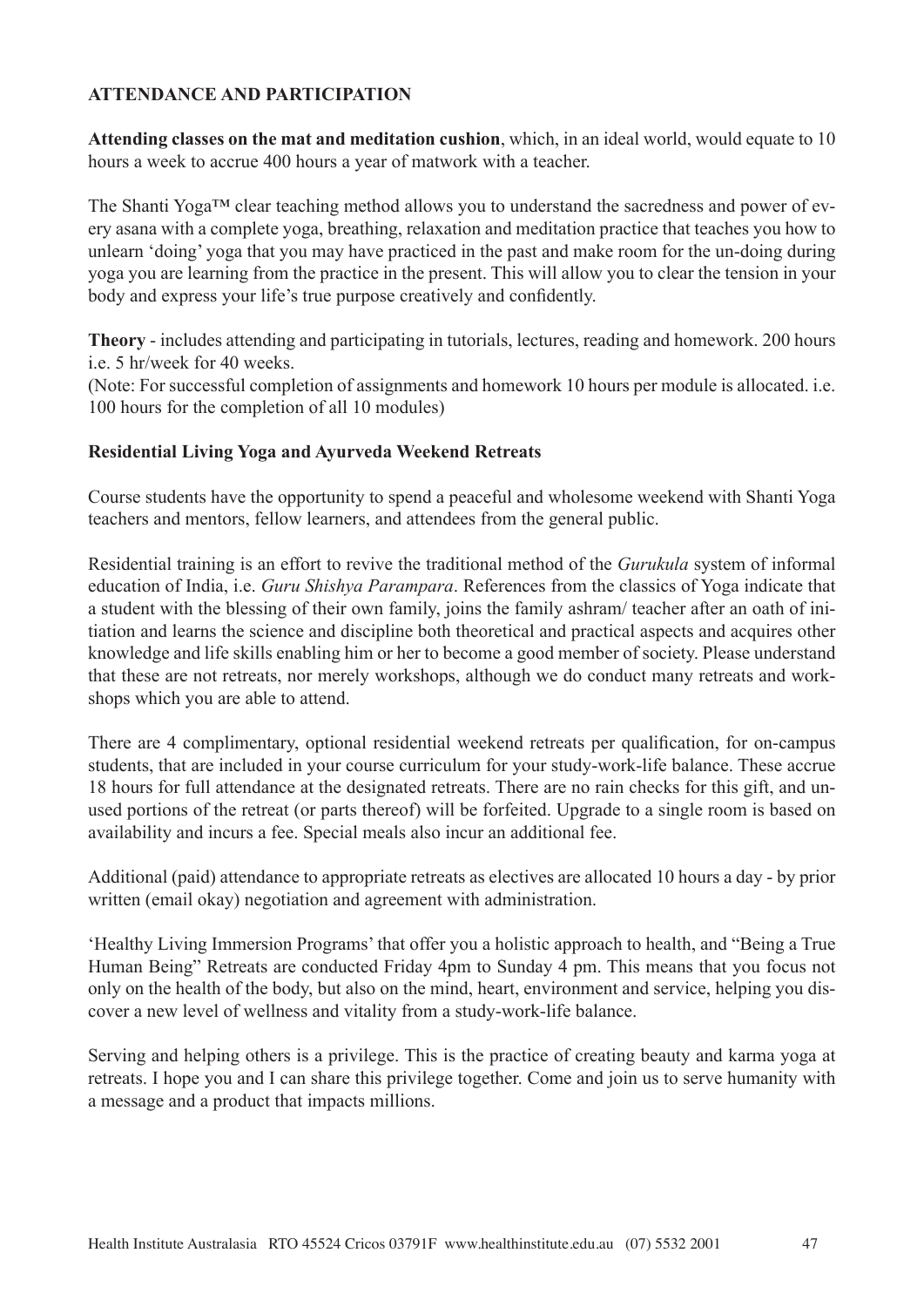Levels 1 & 2 Yoga Residential Retreats:

- Believe in Yourself, Transform your Life.
- Meaning, Passion and Purpose in the Pursuit of Happiness
- Cook Taste, Heal: Healthy Mind, Healthy Body
- Emotional Wellbeing

Level 3 Yoga Residential Retreat:

- Calm Abiding and Simple Peace
- Cultivating Mindfulness and Inner Peace
- Peace is the Way, Love is the Answer
- Peace in every breath

## **Indian Arts and Culture**

Immersion in Indian Arts and Culture are optional, but recommended. These are included in your course curriculum to deepen your study and life experiences. They are a bonus and a gift from Shantiji and no fees are levied. There are no rain checks for this gift, and unused portions (or parts thereof) will be forfeited.

- Sing, sing, sing: *kirtan, bhajan, mantra, sacred chanting.*
- Sanskrit calligraphy and sound.
- Bollywood choreographed dance, contemporary, informal, fun, catchiness of the musicality, beat and storytelling.
- Bharat Natyam: *Mudras* and classical Indian dance rhythms, ancient style, more than 2000 years old, from South India
- The Yoga Sutras. Study of the definitive text on yoga.

In addition, students can avail themselves of the facilities and itineraries provided by Shanti Yoga to Tour India - as per prices on itinerary selected.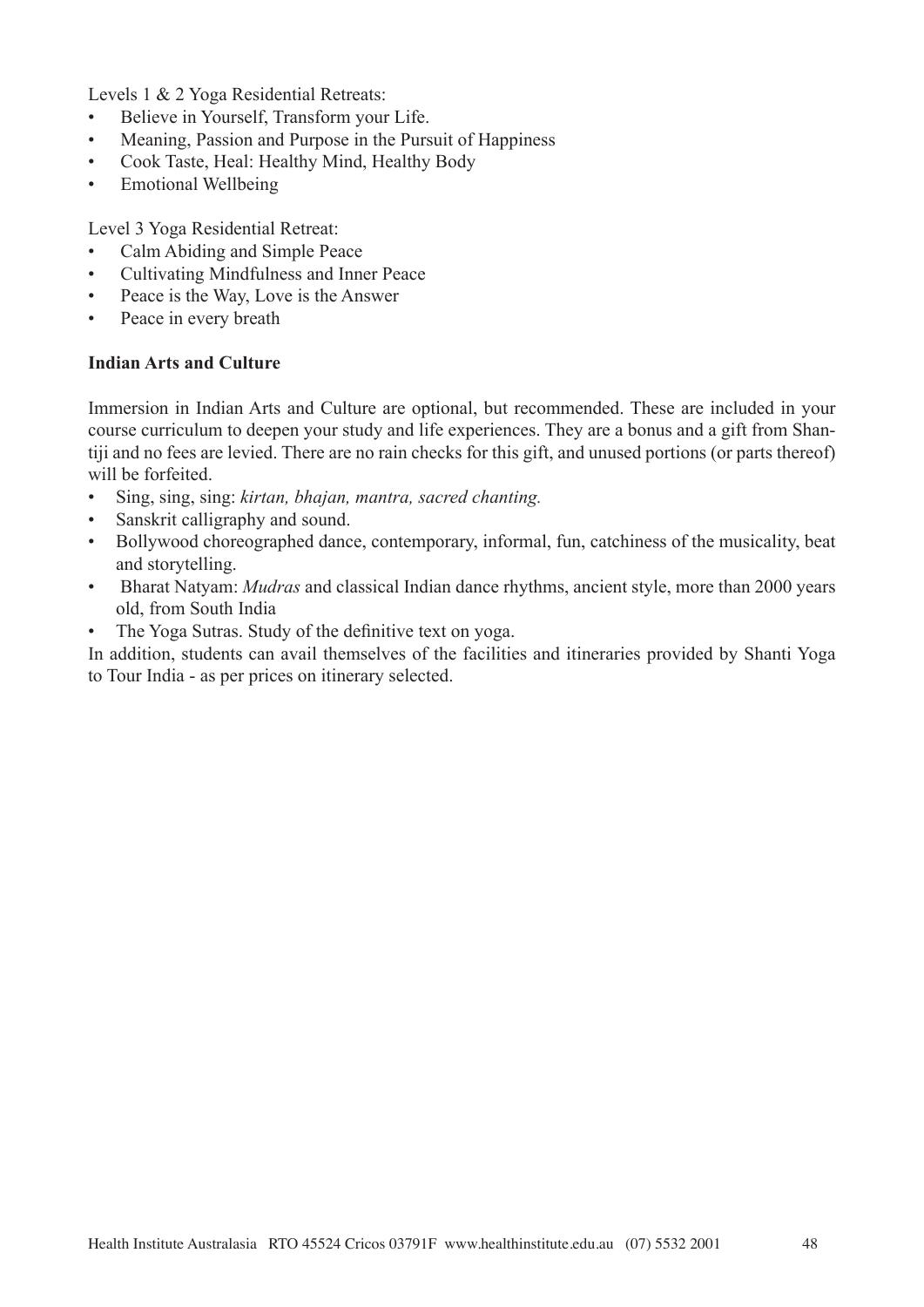# **DETAIL ABOUT INDIVIDUAL COURSES OF STUDY**

## **Level 1: Yoga for Life - 600 hours Cert IV In Yoga 10885NAT. Cricos code: 0100557**

Year long journey for healthy living, with comprehensive training in self-care and self-inquiry on a personal, spiritual and professional level.

Our flagship training curriculum is an exhilarating 10-part experience that harmonises twenty-first century science and ancient Vedic wisdom in one eye-opening path to self-empowerment to balance your mind, body and spirit. It delivers combined personal and professional development as you learn the practical applications of the healing art of yoga and its principles, for all realms of life in the foundational year, namely Yoga self-care for life. The additional use of communication skills, drama, dance, chanting, explorative, contemplative and experiential approaches to learning will help you see yourself blossom into your best self.

With your Foundational Yoga studies, you deepen your knowledge and practice in Self mastery, the principles of Ayurveda self-care for health, Yoga history, literature, and philosophy, a range of Yoga postures, together with Yoga breathing, Yoga relaxation, Concentration, Meditation, Yoga chanting and Ethical living. There is also an introduction to teaching children's yoga, and First Aid

This course is dedicated to inspire, and provide specific learning opportunities designed to increase your knowledge and skills in targeted classical yoga topics to improve participant's lives. In providing comprehensive training in self-care for healthy living, this year of study is about learning how to be a student i.e. learning how to study, how to learn, and spiritualise (make holistic) your practice. It is not a teaching qualification, but is the foundational training and the first year for the two year Diploma of Yoga Teaching course, and the three year Adv. Dip. of Therapeutic Yoga Teaching.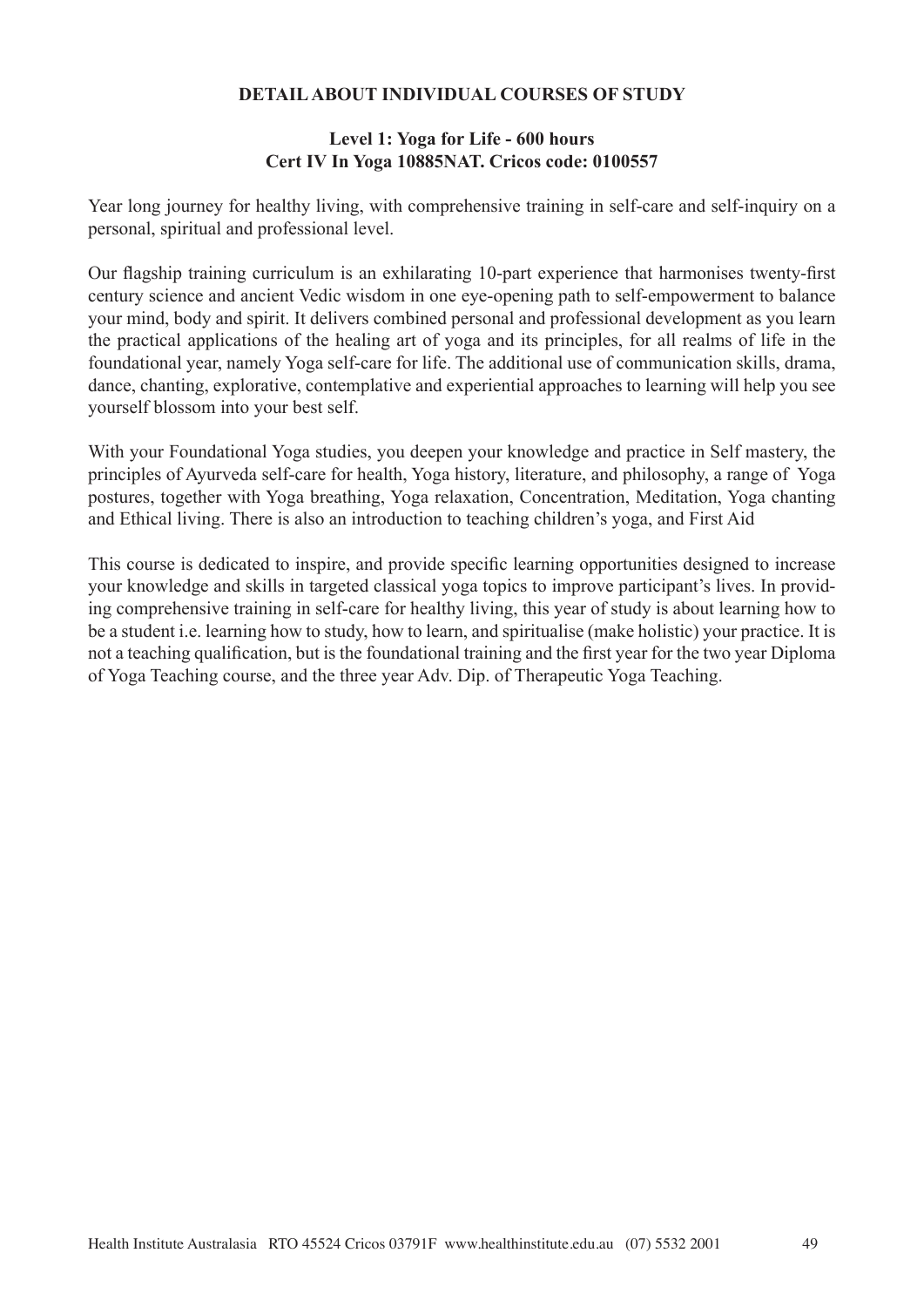# **Level 2: Yoga Teacher Training and Life Skills - 1200 hours. Diploma of Yoga Teaching 10886NAT. Cricos code: 0100558**

Being a yoga teacher is more than just knowing how to 'perform' an asana. It is also about where to place it in relation to other poses to produce the desired effect, which is the art of sequencing. Thus **teaching methodology, yoga practice and philosophy** comprise the triad of this training.

Learn how to convert your calling into a vocation and teach what you love to transform your life and the lives of others. Here you learn the art and skills to deliver a potent practice and transform your life and the lives of others towards health and happiness. Helped by detailed scripts, practicum and feedback, you will be certified to teach through your 1200 Yoga Teaching and Life Skills Course, and will leave this training with the ability to teach a 55 minute Shanti Yoga stretch and tone Yoga class, as well as have the tools to work with students with a variety of different goals and abilities.

This is a two-year journey in life education and yoga teaching skills, that incorporates specific focused modules which enhance and continue your yoga education to improve participant/client/patient/student care and self-healing. The training delivery is consistent and effective across all trainers who deliver your classes, with model session plans that link to government regulations and standards for your accredited course and its units of competency.

Here is how it works:

• **The Yoga Mat and Meditation cushion** are where the understanding starts in techniques, training and practice including (but not limited to) *asana, pranayama, kriyas, chanting, mantra,* meditation and other traditional yoga practices.

• **Lectures, Tutorials, Discussion** assist you in establishing a deeper level of understanding of yoga humanities, including its history, philosophy, lifestyle, ethics, and traditional texts towards teaching methodology and personal growth.

• **Anatomy and Physiology** cover both western physical anatomy, physiology and biomechanics, together with vedic energy anatomy and physiology (*chakras, nadis, kundalini* etc), and Ayurvedic health.

• **Yoga Philosophy** Learning about the primal forces, the fundamental pentads of the universe, its origin and history, yoga philosophy as an evolutionary science, yoga psychology and consciousness together with the mind-stuff (*antahkaran*), *chitta* and its patterns (*vrittis*) are the deeper part of your studies.

• **Teaching Methodology** is both technique teaching, method, application, contraindications and benefits of *Sookshma vyaayaam* (basic and preparatory movements) to warm up the body and align it with the Cosmic dance to help you achieve a greater range of motion in your joints, prevent injuries during difficult yoga poses and develop body awareness.

• **Professional Essentials, Practice and Analysis** is where you take what you have learnt in you lectures and put it into practice, so that you are practiced and prepared to help your students through the same process.These include teaching methodology (environment, sequencing, pace, verbal, visual and physical cueing, class management), professional development, principles of demonstration, communication skills, time management and prioritising, teaching yoga as a service and being of service to others through yoga.

• **The Application Phase** during practicum tutorials is where you learn the craft of teaching, with skills assisted by the help of peers in your program and the teacher.

• **Assessments** make sure that you have understood everything from the lectures, practice and analysis sufficiently.

• **Teacher's Manuals** for explanations of principles, methods, advantages, and correct demonstrations, observations, adaptations, and execution of postures are provided. Instructions are also given for outdoor teaching in nature.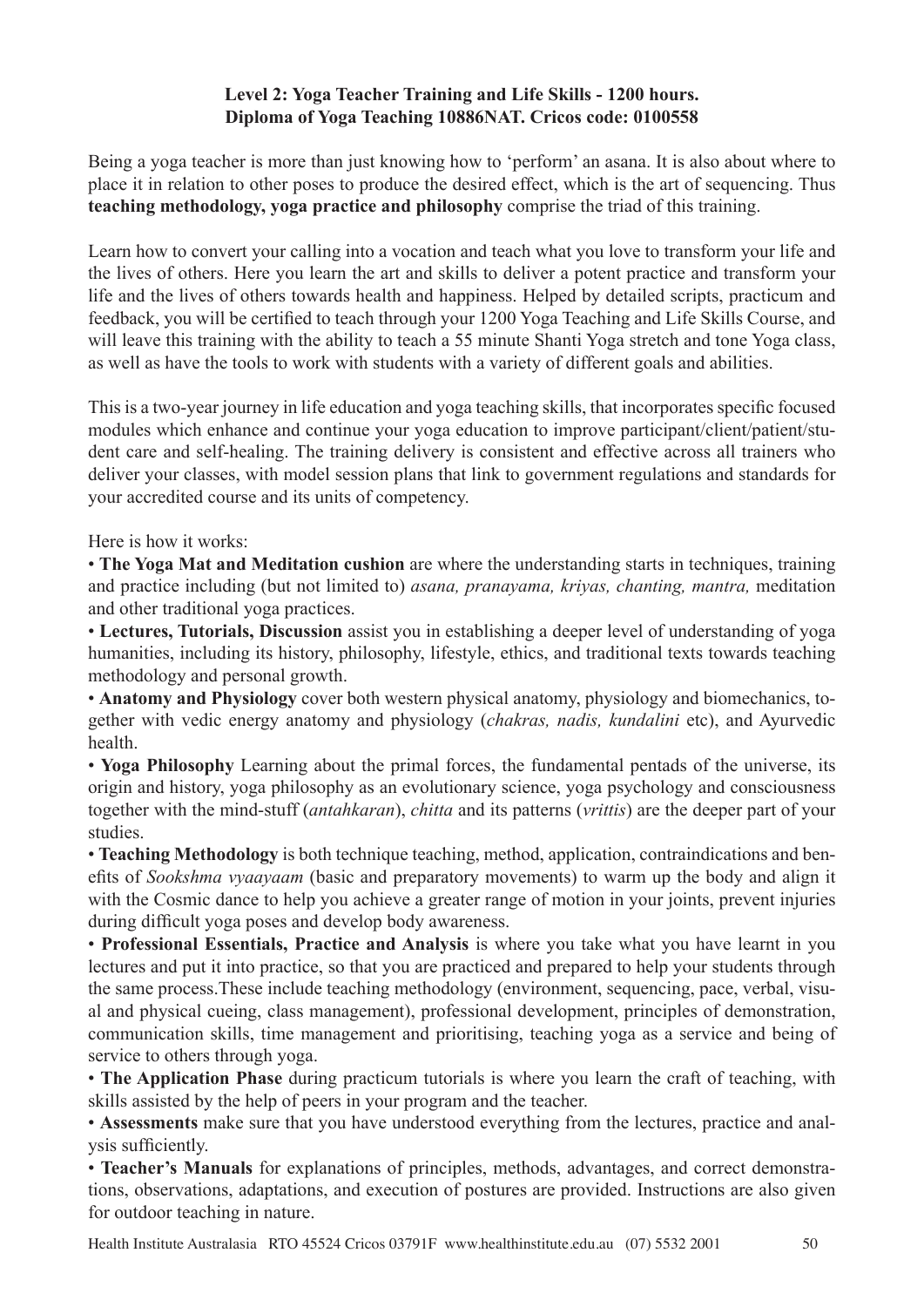# **Level 3: Advanced Therapeutic Yoga Teacher Training - 1800 hrs. Adv Dip Yoga Teaching 10887NAT. Cricos code: 0100559**

In level 3, the Advanced Therapeutic Yoga Teacher Training, you learn to be the kind of leader and agent for change that the world most needs right now, by expanding your career in the management of Yoga Health Sciences, beyond the yoga studio.

**Leading and Managing Yoga Health Services**. Provides yoga teachers with complementary, adjunct therapy to integrate into the career life of a yoga teacher, in addition to creating potential opportunities for new income streams.

This qualification arises from the industry's vision for future services in yogic health and a vision for what the workforce for yoga teachers of the future will look like. After much consultation and many discussions, a revised structure for the yoga courses was created and units were revised and updated to reflect the feedback received. (Consultation arises from industry needs from employers delivering yoga health services; Registered Training Organisations delivering yoga health and or community services training; Peak bodies, unions and professional associations operating in the care and support industry).

The primary purpose of this qualification is to equip the participant with advanced skills and knowledge to become a senior yoga teacher and to be able to teach yoga to a wider and diverse audience. Thus it has been designed to train the yoga teacher of the future to address yoga workforce development priorities, support what is in place, and address barriers to workforce development and activities. In addition, the yoga teacher will implement the healing code of yoga in therapeutic aspects of its path of practice.

The learning outcomes in this program enable individuals to transfer and apply advanced theoretical concepts and technical skills to a range of situations. It offers opportunities to explore yoga teaching at an advanced level with an understanding of the physical, emotional and restorative effects of yoga postures, yoga breathing and relaxation, together with facilitating students in asana work. Such skills can be applied across a range of roles in a variety on contexts. The course is designed to equip yoga teachers with the skills to analyse, diagnose, design and execute judgements across a broad range of technical and management functions; generate ideas through the analysis of information and concepts at an abstract level; demonstrate a command of wide ranging, highly specialised, technical, creative and conceptual skills; and demonstrate accountability for personal and group outputs.

In this course participants will:

- learn about the stages of health and to instruct a deeper level of yoga health to individuals and in groups
- develop advanced skills on how to structure and effectively teach a yoga class to a variety of levels and ages
- learn to teach advanced yoga asanas correctly with yoga breathing and safety features
- execute the principles of alignment and adjustment of advanced yoga postures
- teach advanced yoga exercises with integrity in small and large groups
- teach a series of advanced yoga exercise routines
- teach advanced pranayama (yoga breathing) techniques
- teach advanced yoga nidra (deep relaxation)
- teach specialised yoga concentration
- learn about the biology of belief and to develop advanced interpersonal skills, whereby you are teaching people, not just poses.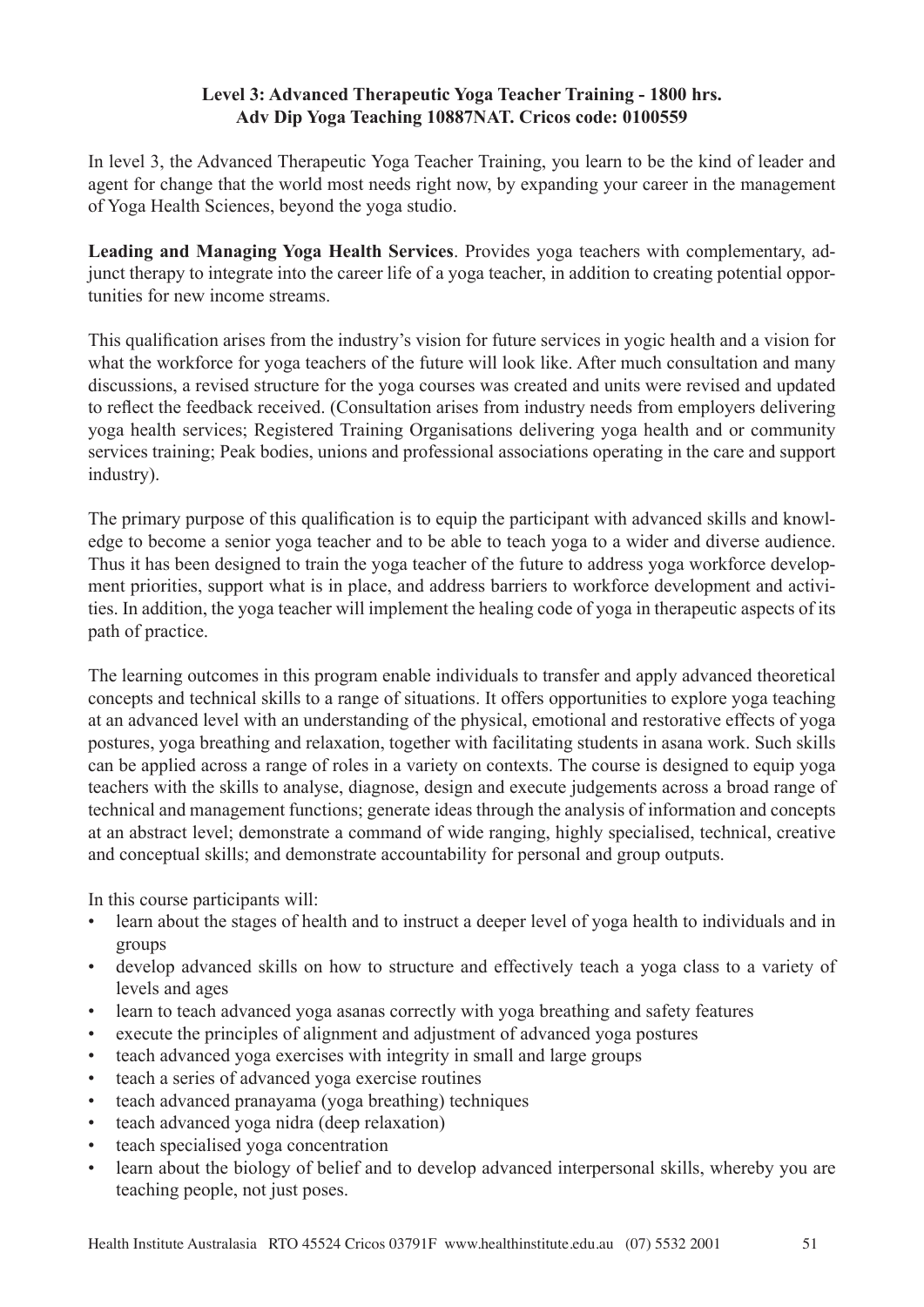In conclusion, the potential Yoga instructor will need to demonstrate a broad knowledge base incorporating theoretical concepts with substantial depth in Yoga postures, breathing, meditation and relaxation and apply these skills to a range of situations and special needs; and as a yoga instructor, will be directly responsible for the achievement of group/individual outcomes.

The Advanced Yoga Therapeutic Teacher Training is a pathway towards complimentary medicine courses such as the Ayurveda Healing Practitioner Course. Graduates of Yoga can further their studies in the field of yoga together with ayurvedic medicine and therefore be able to offer an extensive range of services to their clients whilst running their own business.

Expand your career opportunities in the management of Yoga Health Sciences in and beyond the classroom and yoga studio. Take your education further, gain deeper understanding and develop skills to influence curriculum, modify teaching methods and take on leadership roles where you learn to be the kind of leader and agent for change that the world most needs right now.

Grow your professional and career path focusing on five leadership attributes:

- Lead self
- Shape projects
- Achieve outcomes
- Drive innovation
- Engage systems.

Note: Some Project based activities are joint Level 2 and 3 activities.

If you wish to practice teaching to gain experience, and are a suitable candidate, HIA could invite you to deliver its curriculum that is within your scope  $\omega(100)$  hours/year and you will be covered by HIA's liability insurance.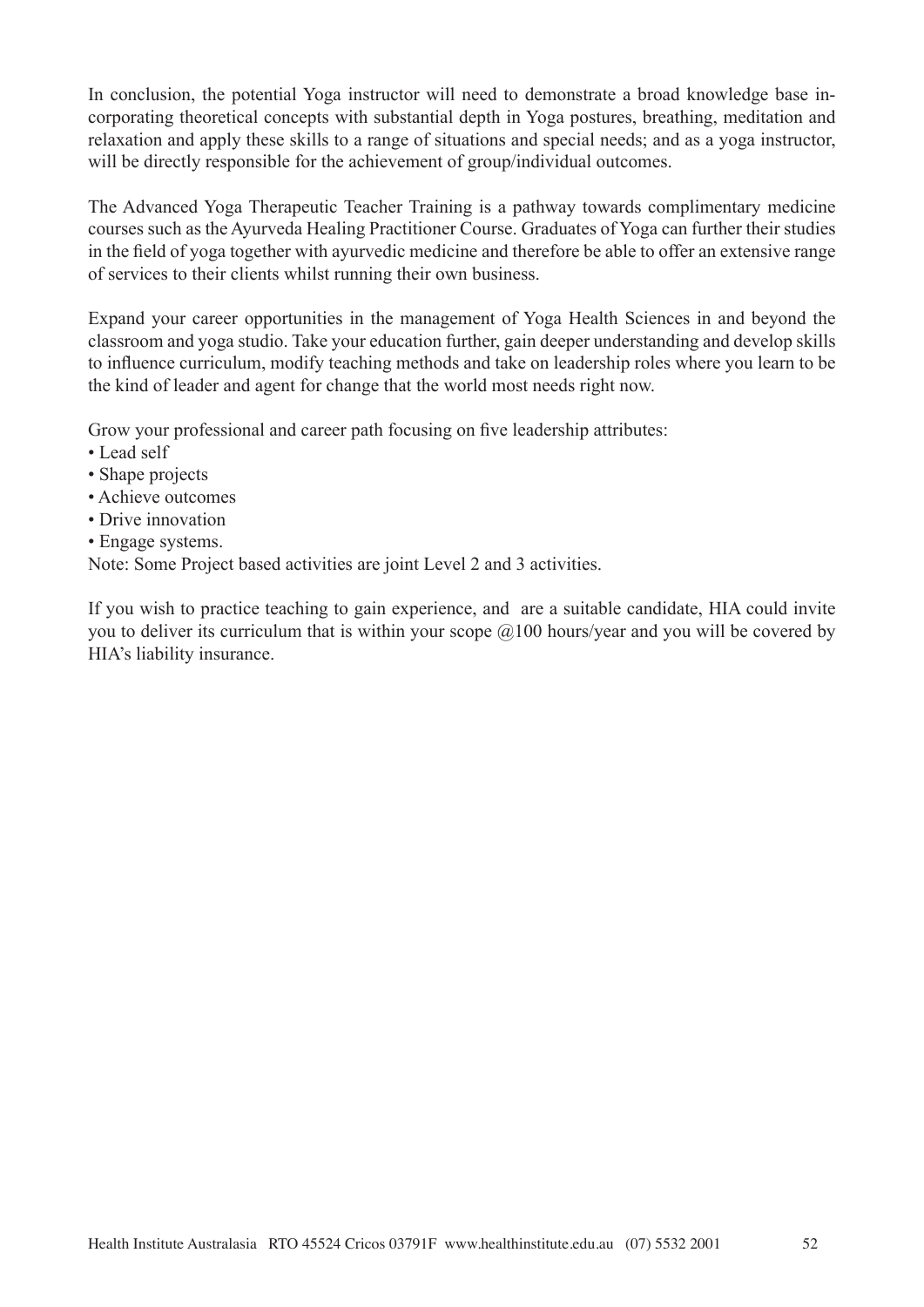# **ONLINE, CORRESPONDENCE, DISTANT and BLENDED LEARNING**

When home is too distant, you can join the information highway from your own lounge room. Off campus, distance education is by correspondence online, via notes, text books, CDs and video. The syllabus and fees are exactly the same as studies on campus. With home study, you can save time, start at any time you choose, retain your current job and lifestyle, learn at your own pace with no class room competition, and have ample time for completion. You can email us your assessment assignments, and if you have any questions, we will do our best to answer your questions and concerns by email. If you would like to talk to us, our teachers contact you via skype for a one-on-one coaching session or discussion that you may need help with, for up to 1/2 hour a month for 12 months.

This course is ideal for the novice or existing practitioner for personal development and also as foundational studies for a teaching qualification. It offers the perfect opportunity to holistically extend your knowledge and practice in a fulfilling way. In this course there are no fixed starting dates, and no requirement for class attendance, so you can study at your own pace and have the flexibility to practice with the yoga DVD pertaining to Certificate IV studies, as well as the CDs provided to extend the complexity of your Hatha practice. Full tutorial support is offered throughout the length of your studies. You can start straight away if you choose.

By your choice and initiative,

- You can interact personally, on Skype, with your instructors, who are certified master trainers in the Health Institute Australasia systems.

Diploma of Yoga Teaching Skype tutorials are not pre-recorded lectures. They are live classes, where you can interact with your instructors, and fellow students, and where you can ask questions.

- You have a personal mentor

In an ideal world, your mentor would be one of your instructors, who can answer your general questions, offer assistance and ensure that you get the support you need.

- You can receive free coaching sessions should you need them, by Skype, for up to 1/2 an hour a month, for 12 months.

- You have a personal support team, a built-in support of a group of 3-4 fellow students. You can celebrate your success and wins, discuss practices, be part of the philosophical discussions, case studies and scenarios that come up during the practicums. You are likely to find that your fellow students turn into lifelong friends.

- Practice, practice and more practice. You develop foundational practice skills, plus processes, templates, scripts, tools and so much more to help progressively build your learning skills, teaching skills and yoga living skills.

Correspondence and distant learning is available for all 3 levels of study. As an example, here are some details for HIA's distant education course, Yoga for Life - Certificate IV, (Course Duration: usually 12 months) and what you get. Please enquire for other levels.

# **1. PDF TEXT BOOKS - listed alphabetically**

- 1.1 Concentration
- 1.2 Easy Guide to Meditation
- 1.3 Healing Yoga
- 1.4 Healthy Body
- 1.5 Making Life Work
- 1.6 Salute to the Sun
- 1.7 Yoga and Ayurveda Dictionary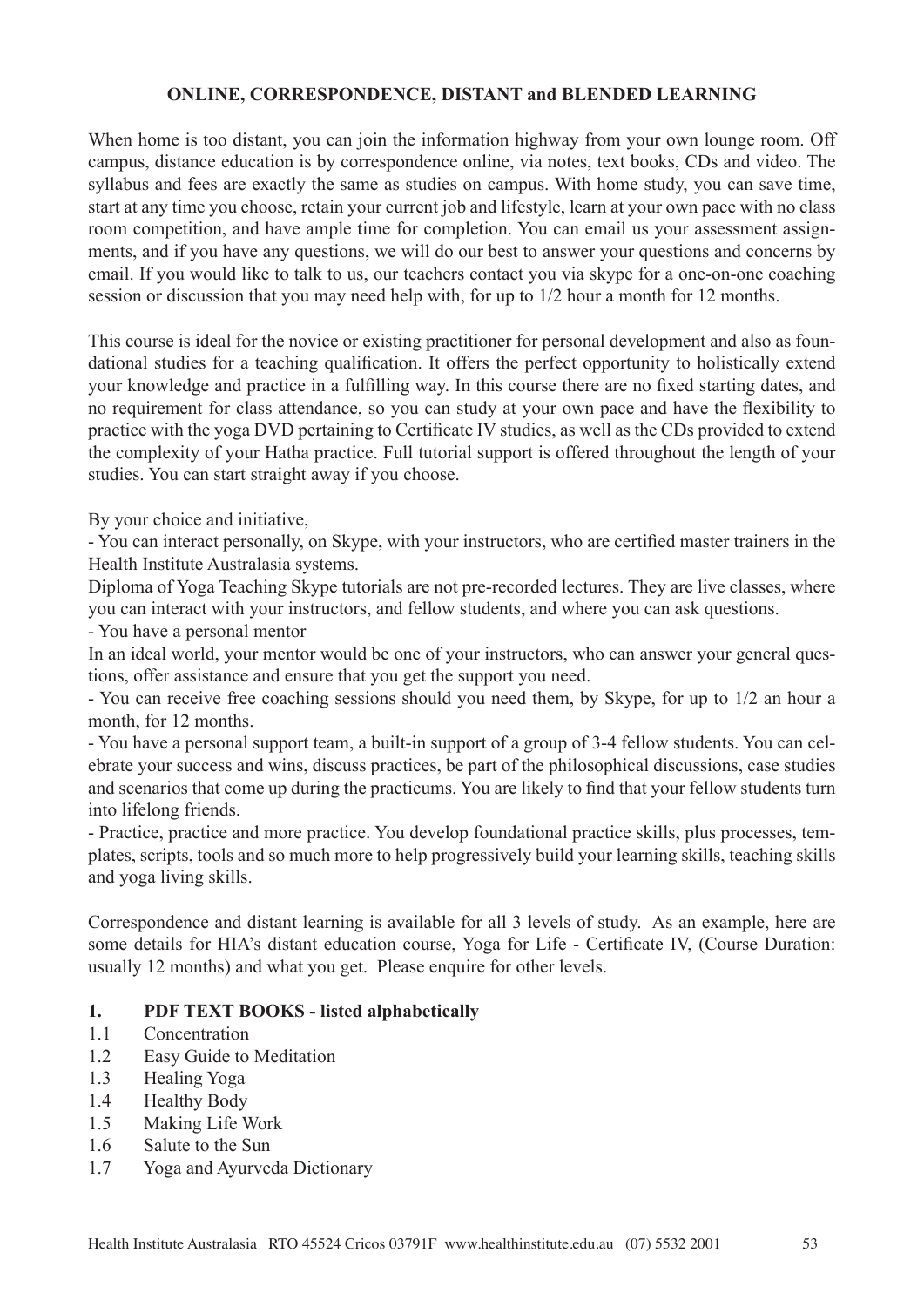# **2. STUDY MODULES with COURSE MANUALS: 10**

- 2.1 Self Mastery
- 2.2 Yoga Health
- 2.3 Yoga History
- 2.4 Yoga Postures (asanas)
- 2.5 Yoga Breathing (pranayama)
- 2.6 Yoga Relaxation (nidra)
- 2.7 Yoga Concentration (dharana)
- 2.8 Yoga Meditation (dhyana)
- 2.9 Yoga Chanting (Sanskrit calligraphy, pronunciation and sound)
- 2.10 Ethical Living

# **3. PRACTICE CDs**

- 3.1 Hatha Yoga
- 3.1 Yoga for Health and Fitness
- 3.3 Samadhi

# **4. PRACTICE DVD**

4.1 Shanti Yoga wellbeing

# **5. CONTACT DIARY - FOR CORRESPONDENCE STUDENTS**

# **6. SHANTI YOGA APPAREL**

 Shanti Yoga tee Shantiyoga Shoulder bag

## **7. A WEEK'S INTENSIVE ON THE MAT AND MEDITATION CUSHION** at 1/126 Scarborough Street, Southport, Gold Coast, Queensland, Australia.

# **8. LIVING YOGA AND AYURVEDA**

A week at Nirvana Wellness Retreat Sanctuary, living the dream. Inclusive of twin-share accommodation with shared facilities, delicious Ayurvedic vegetarian meals, program practices, lectures, free time forest bathing, nature walks, karma yoga and so much more.

Prerequisite: None Investment: \$7000 Investment includes: Learning aids: Text books, Cds, DVD, Study Manuals and notes. 1 week on the mat at Southport 1 residential week-end at Nirvana Wellness retreat, living yoga and Ayurveda Assessment: Written correspondence. Certification: Qualification: Yoga for Life - 600 hours.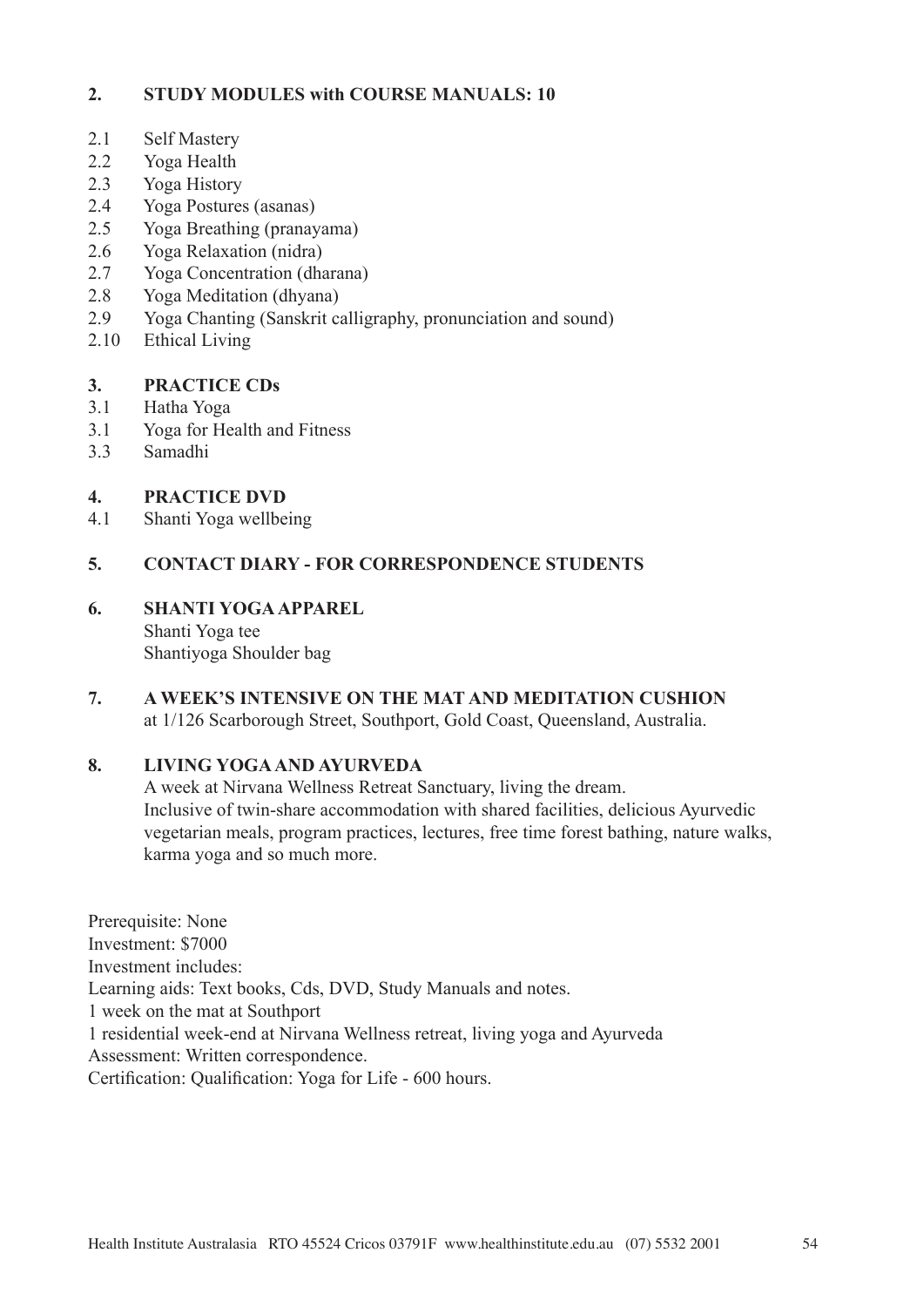# **11. AYURVEDA COURSES**

There is a growing number of people who find themselves attracted to holistic or alternative therapies and natural approaches to maintaining optimum health and vitality. People learn Ayurveda for various reasons. With some, it is to address a personal health issue, such as digestive disorders, skin problems, and so on. Some of our graduates are working in their own clinics, some are teaching our courses. Our teachers have a strong interest in natural health, yoga and meditation.

Ayurveda is a system of healing which evolved on the Indian subcontinent continent some 3000-5000 years ago. It was established by the same great ancient sages who produced India's original systems of meditation, yoga and astrology. It is a medical system which emphasises that all human being have their origins in nature, and that we are an integral part of the whole universe, thereby having both a spiritual and practical basis. The art of restoring and preserving wholeness is central to Ayurvedic medicine. Ayurveda is a Sanskrit word which derives from two roots, '*vid*' which means knowledge or science, and '*ayus*' which means daily living, or life sycle. This science of life was taught for many thousands of years in an oral tradition from accomplished masters *rishis*, to their disciples. Some of this knowledge was set to print a few thousand years ago, but much of it is inaccessible. The principles of many of the natural healing systems now familiar in the West, have their roots in Ayurveda.

# **The Diploma of Ayurvedic Lifestyle consultation, HLT52615, Cricos code: 0100555**

is a course from the Australian Government's Health Training package. It has 18 Units of competency, out of which 5 of them are core Ayurvedic units, and are taught in 12 modules, see below.

HLTAYV001 Develop Ayurvedic practice HLTAYV002 Make Ayurvedic lifestyle assessments HLTAYV003 Provide Ayurvedic bodywork therapies HLTAYV004 Provide Ayurvedic lifestyle advice HLTAYV005 Provide advice on Ayurvedic nutrition

At Health Institute Australasia, these are taught in the following way

# **UNDERSTANDING THE TRUE NATURE OF YOUR MIND AND BODY**

The Foundations of Ayurvedic medicine, its fundamental philosophy and history.

Overview and introduction to the unchanging nature of Ayurvedic science, with an experiential understanding of its utility as a healing science.

- The science (*veda*) of life (*ayur*)
- Origins and history (*ithias*) of Ayurveda and the philosophies of India
- Evolution of Ayurveda (*avataran*)
- Philosophy of Ayurveda
- Sanskrit and illustrate its calligraphy (practicum)

# **PROCEEDINGS OF THE COSMOS: THE WISDOM OF THE AGES**

Ayurveda recognises that whatever is present in the universe, also presents itself in the human body. This is one of the basic principles of Ayurveda.

- a. Central principles
- Creation theory: History and background concerning the origin of life and consciousness
- Macrocosm and microcosm
- The essential inherent universal principles present in the five great elements, *panchamahabhootas*
- Three primal qualities, *gunas*
- Three biological principles, *doshas*

Health Institute Australasia RTO 45524 Cricos 03791F www.healthinstitute.edu.au (07) 5532 2001 55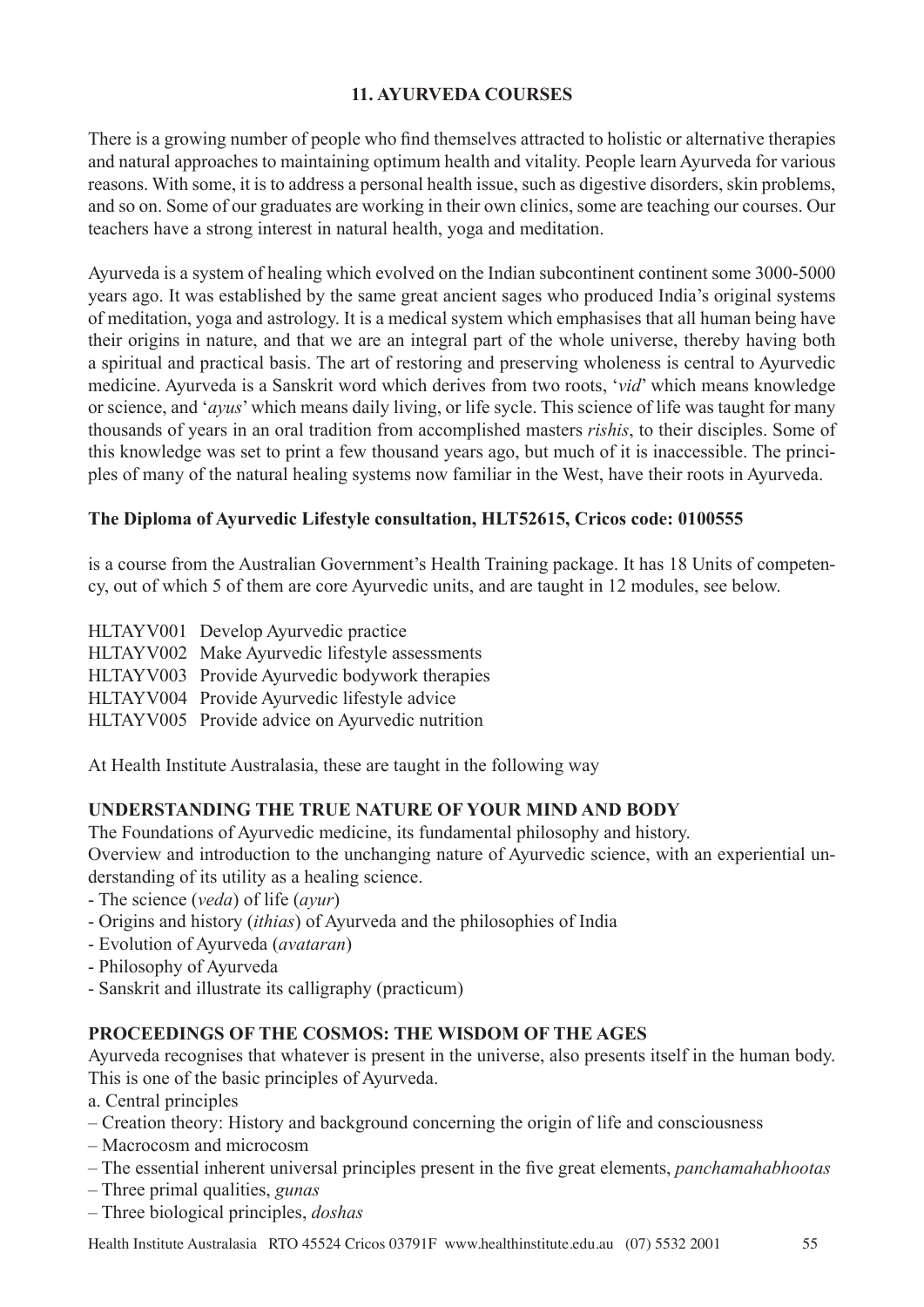- b. Classical principles and practices
- c. Relationship of Ayurveda to holistic health, mental health; life mission and success.

# **DISCOVERING YOUR AYURVEDIC BODY TYPE** Constitutional analysis AYUPRKTI

Students are introduced to the concept of the three *doshas* and how Ayurveda conceives the bodymind in health and disease.

- a. Nature, *prakruti*
- b. Ayurvedic Body types
- c. Defining the Ayurvedic Body, *Sharira*:
	- Anatomy and physiology SHAR-1
- Understanding the healthy body through Western anatomy and physiology
- Ayurvedic anatomy and physiology
- Knowledge about how the *tridoshas (vata, pitta, kapha)* work in our body
- assessment of body types;
- understanding the physiology related to the sub-doshas.
- how to correlate qualities, functions and places of doshas in our body.
- d. Ayurvedic Anatomy & Physiology SHAR-2
- The sub-doshas of Vata, Pitta and Kapha that function within our body.
- Detailed understanding of essential and present condition (*prakruti* and *vikruti)*.
- Assessment of doshic imbalances.
- Determination of subsequent methods to rectify imbalances.
- Clinical understanding of seven tissues (*dhatus*).
- Metabolic function of *dhatus* and their affect on well-being.
- e. Ayurvedic Physiology SHAR-3
- Working knowledge of channels (*srotas*) and their role in health and disease.
- The role of *agni* in clinical physiology and pathology.
- Knowledge of what is *ama* and how it takes form in our bodies
- Factors responsible for causing physical and mental ama.

# **AYURVEDIC PSYCHOLOGY**

Ayurvedic and Yogic approaches in working with the mind. Co-requisites: Yoga and Meditation

# **SYMPTOMATOLOGY AND DISEASE**

Students are more deeply grounded in how Ayurveda conceives the body-mind in health and disease and are taken through the process of:

- Understanding the fundamentals and nature of health and disease
- Ayurvedic Clinical Diagnosis
- Ayurvedic Clinical Pathology
- Pulse Diagnosis

# **AYURVEDIC NUTRITION & EATING RIGHT WITHOUT DIETING**

*Aahar*: Ayur Nutrition & Clinical Nutrition (AHR)

a. Ayurvedic and Western views of Nutrition. AHR-1

Introduction to nutrition. Understanding ayurvedic and Western food fundamentals and eating for health.

- b. Diet and Constitution AHR-2
- Eating for health.
- The energetics of different types of food and recipes which can then be selected after taking into account an individual's diet and constitution.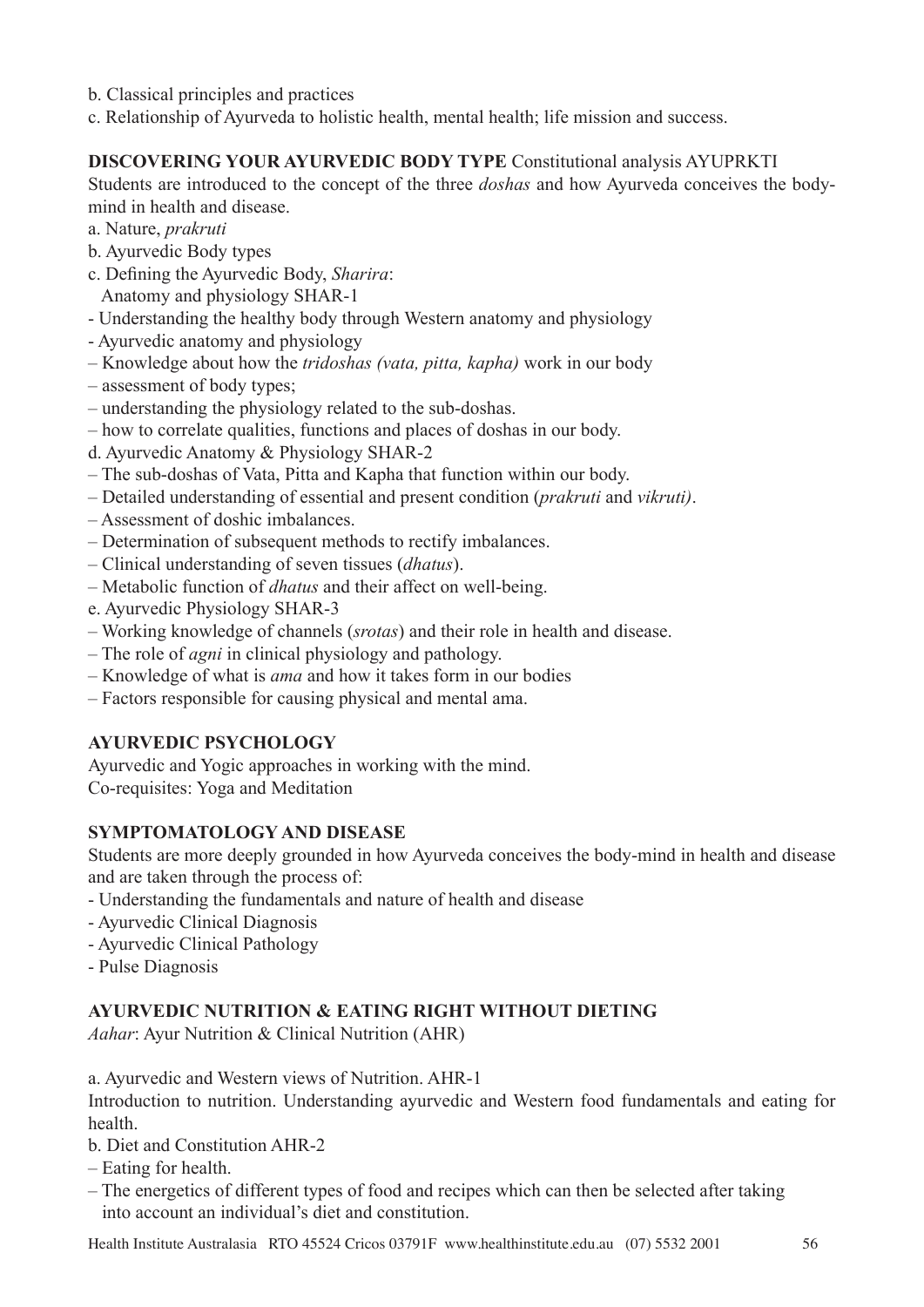- c. Ayurvedic Kitchen Herbs. AHR-3
- The use of medicinal fruits, vegetables and the study of 22 commonly available Ayurvedic kitchen herbs
- Their application in a clinical setting to bring about balance to the mind-body.
- d. Ayurvedic Cooking for Nutrition
- e. In the kitchen (practicum). AHR-4 The knowledge and skills to prepare Ayurvedic sattvic meals, recipes for different seasons and the significance of Ayurvedic cooking in Ayurvedic psychology, yoga and meditation sciences.
- f. Food and Mood AHR-5
- Food and subtle energy.
- Diet, mind and yoga.
- g. Ayurvedic Cinical Nutrition AHR-6.
- h. Food as medicine. AHR-7
- Treatment of various diseases and disorders using food as medicine.

# **AYURVEDIC HERBOLOGY AND MATERIA MEDICA**

Herbs are nature's healing gift to humankind and have been used for their maintenance and curative purposes throughout history by almost all of the cultures in the world.

- Ayurvedic Materia Medica I: Introduction to Ayurvedic medicine.
- Ayurvedic Materia Medica II: Carriers (*anupana*)
- Ayurvedic Materia Medica III: Herbal preparations and usage for different conditions.
- Ayurvedic Materia Medica IV: Detailed study of *tailam* (medicated oils) and *ghritam* (medicated ghee), their preparation and selection for different conditions.
- Ayurvedic Materia Medica V: Ayurvedic Herbology & Pharmacology

# **VIRILIFICATION, REJUVENATION AND LONGEVITY (RASVAJ)**

- Health, Longevity and the Disease process
- Ayurvedic rejuvenation therapies (*rasayana*) RASVAJ-1
- Virilification and Aphrodisiacs (*vajikaran*) RASVAJ-2
- Introduction to the five physiological detoxification & purification processes, the 5 actions (*Panchakarma therapy*)

# **CREATING HEALTH THROUGH BALANCE (SVRIT)**

- a. Ayurvedic Psychology and Spirituality 1
- Non-physical aspects of ayus (life) that play a critical role in physical and mental health and enhance our consciousness.
- b. Ayurvedic Psychology & Spirituality II
- Three *gunas*, *antahkarana* (mind, ego, intellect and consciousness) and life-supporting diet, *aahara*, lifestyle, *vihara* and conduct, *achara*.
- c. Ayurvedic Psychology & Spirituality III
- The psychological development of the Ayurvedic lifestyle consultant.

This period will include un-supervised clinical work wherein students will be required to continue with the therapies that they learnt in their practicum and complete a number of case studies for each therapy at their own location.

# **IMPROVING LIFE USING THE WISDOM OF THE AGES**

Practical Tools for Health, Personal Development and Stress Management

- Concept of exercise in Ayurveda
- Stress management
- Fundamentals of Sanskrit calligraphy (practicum)
- Purification and cleansing therapies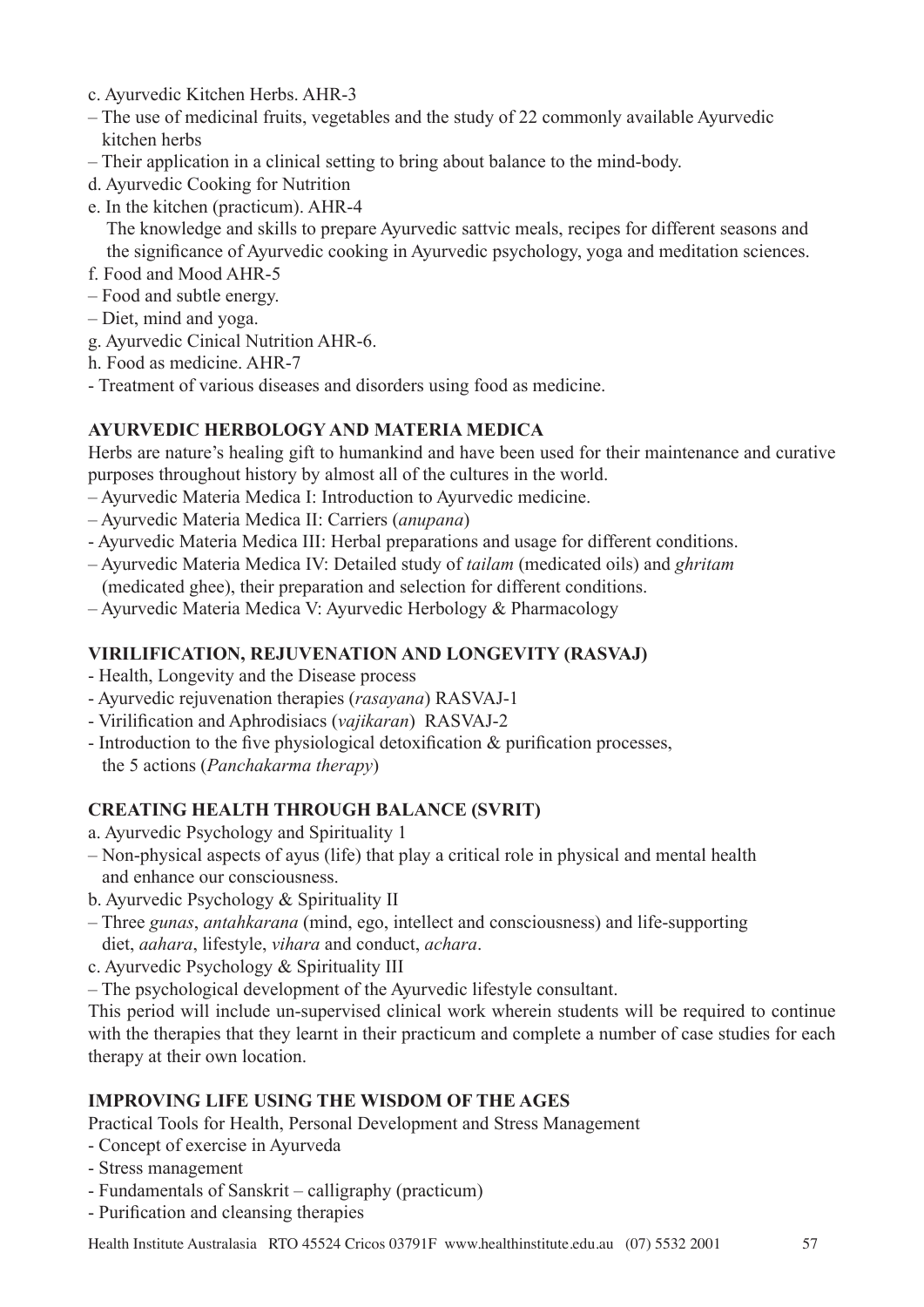- Knowledge and skills to assess cases

## **REVITALISATION THROUGH AYURVEDIC MASSAGE AND ALLIED TREATMENTS**

- Principles and fundamental techniques of massage. AYMAS1
- Ayurvedic massage principles. ABH1
- Relaxation Massage practicum AYMAS1

In addition are the remaining thirteen common units, namely:

HLTINF004 Manage the prevention and control of infection. Online

CHCCOM006 Establish and manage client relationships. Online

CHCDIV001 Work with diverse people. Online

CHCLEG003 Manage legal and ethical compliance . Online

CHCPRP003 Reflect on and improve own professional practice. Online

HLTAAP002 Confirm physical health status. Online

HLTWHS004 Manage work health and safety. Online

HLTAID003 Provide first aid.

**B**SBSMB404 Undertake small business planning. Online

CHCAGE001 Facilitate the empowerment of older people. Online

CHCCCS001 Address the needs of people with chronic disease. Online

CHCDIS007 Facilitate the empowerment of people with disability. Online

CHCMHS001 Work with people with mental health issues. Online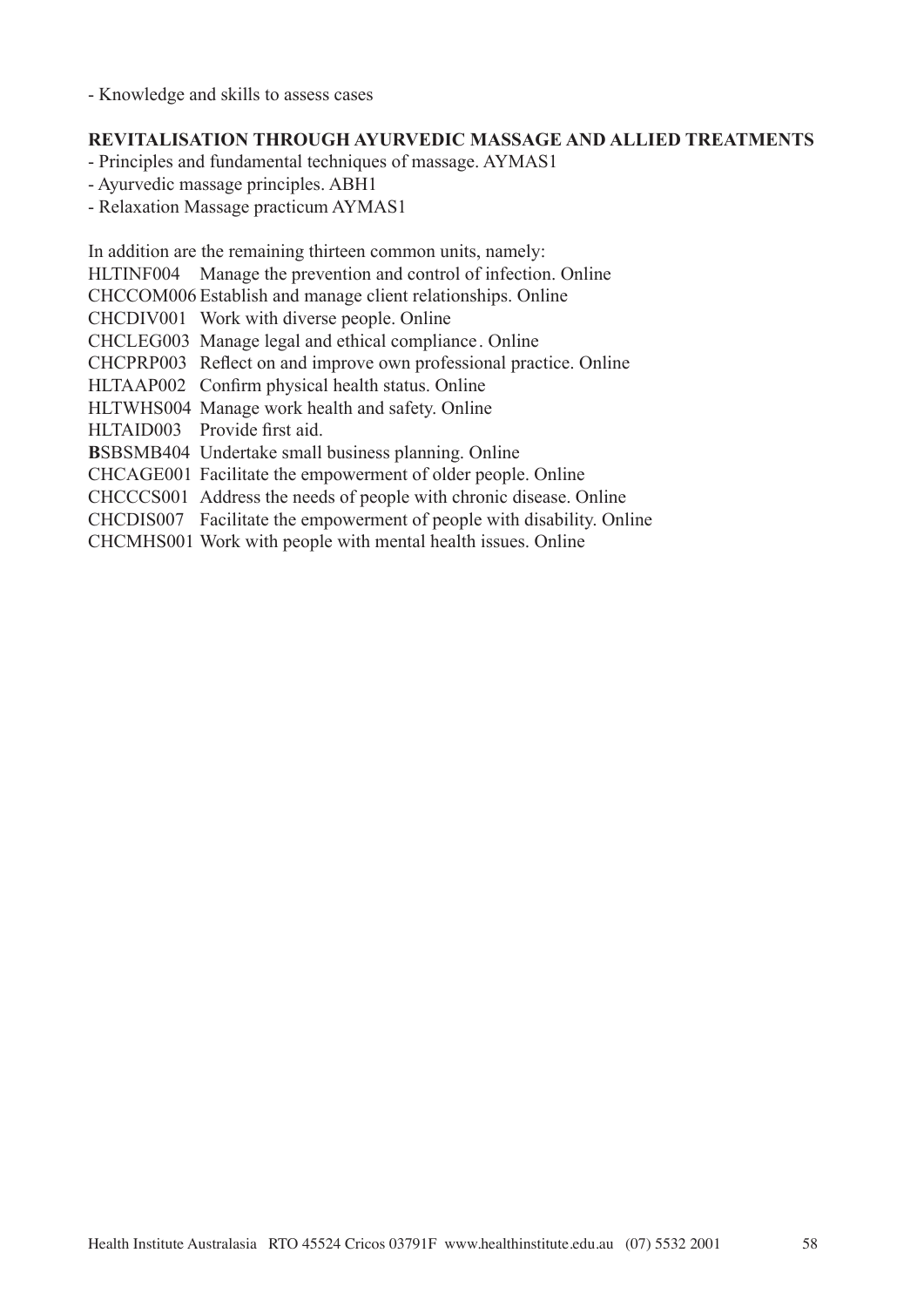# **Advanced Diploma in Ayurveda HLT62615, Cricos Code 0100556**

The Advanced Diploma of Ayurveda, is a 1200-hour, government accredited, CRICOS approved course that encompasses a variety of subjects and areas including:-

Doshas

Ayurvedic nutrition

Ayurvedic herbal medicine

Panchakarma practices

Ayurvedic massage and therapies

Marmas (specific points in the body) and chakras.

In addition, biomedical sciences, communication and basic counselling, workplace health and safety, practice management, professional practice and development in relation to the practice of Ayurveda are covered. Many other short courses are also offered to complement the course and create awareness of other natural therapy modalities such as yoga, meditation, vedic astrology and more.

Students progress through the course by completing HIA subjects that are mapped against nationally endorsed units of competency from the health training package. Upon completion of all the HIA subjects and clinical requirements, students will receive a nationally recognised qualification. Students may have to complete more than one HIA subject to gain a complete unit of competency.

# **Ayurvedic Training at** HIA covers

Ayurvedic Nutrition Ayurvedic Cooking Kitchen Pharmacy Herbal Medicine and Therapy Pulse diagnosis Tongue diagnosis Marma Point Therapy Yoga, Pranayama, Nidra, Meditation Ayurvedic Massage and Treatments Ayurvedic Remedial Therapies Herbal Medicine Stress Management Lifestyle and Dietary Counselling

# **Supervised Clinical Training**

Students are required to complete a minimum 400 hours of supervised clinical training. These clinical sessions are conducted and supervised by qualified practitioners at the student clinic at our Gold Coast campus and at Nirvana Wellness Retreat.

# **Advanced Diploma in Ayurveda subjects - 2 years of study, 1200 hours**

| <b>Ayurvedic Course Units</b> |                                                 | Year |  |
|-------------------------------|-------------------------------------------------|------|--|
|                               | HLTAYV001 Develop Ayurvedic practice            | 1st  |  |
|                               | HLTAYV002 Make Ayurvedic lifestyle assessments  | 1st  |  |
|                               | HLTAYV003 Provide Ayurvedic bodywork therapies  | 1st  |  |
|                               | HLTAYV004 Provide Ayurvedic lifestyle advice    | 1st  |  |
|                               | HLTAYV005 Provide advice on Ayurvedic nutrition | 1st  |  |
|                               |                                                 |      |  |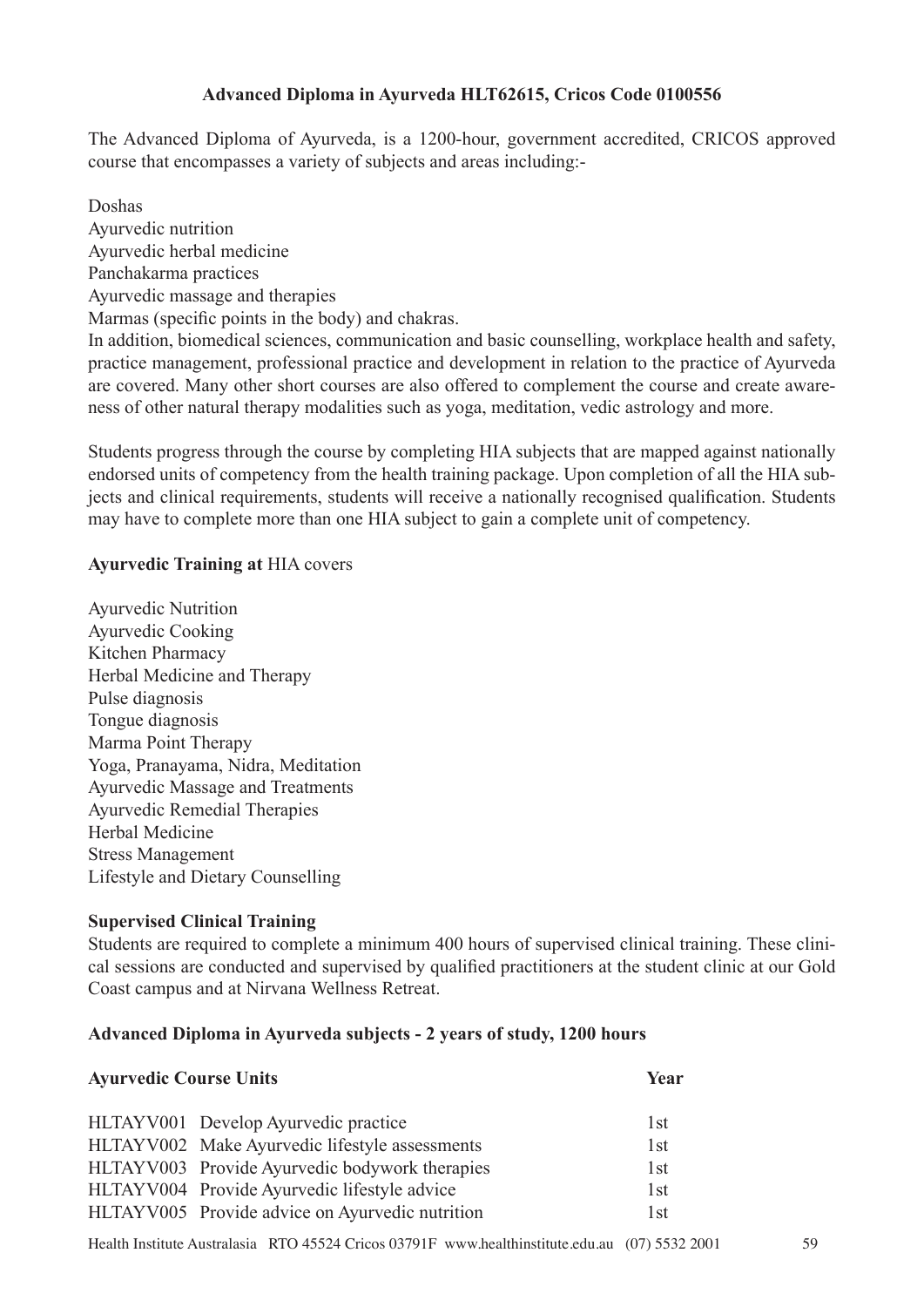|                       | HLTAYV006 Take cases within an Ayurvedic framework               | 2nd |
|-----------------------|------------------------------------------------------------------|-----|
|                       | HLTAYV007 Diagnose conditions within an Ayurvedic framework      | 2nd |
|                       | HLTAYV008 Provide Ayurvedic remedial therapies                   | 2nd |
|                       | HLTAYV009 Provide therapeutic Ayurvedic nutritional advice       | 2nd |
|                       | HLTAYV010 Select and advise on Ayurvedic medicines – dravyaguna  | 2nd |
|                       | HLTAYV011 Prepare and dispense Ayurvedic medicines – dravyaguna  | 2nd |
|                       | HLTAYV012 Monitor and evaluate Ayurvedic treatments              | 2nd |
|                       | CHCCOM006 Establish and manage client relationships              | 1st |
|                       | CHCDIV001 Work with diverse people                               | 1st |
|                       | CHCLEG003 Manage legal and ethical compliance                    | 1st |
|                       | CHCPRP003 Reflect on and improve own professional practice       | 1st |
|                       | CHCPRP005 Engage with health professionals and the health system | 1st |
|                       | HLTAAP003 Analyse and respond to client health information       | 2nd |
| HLTINF004             | Manage the prevention and control of infection                   | 1st |
|                       | HLTWHS004 Manage work health and safety                          | 1st |
|                       | HLTAID003 Provide first aid                                      | 1st |
| <b>Elective Units</b> |                                                                  |     |
|                       | BSBSMB404 Undertake small business planning                      | 1st |
|                       | CHCAGE001 Facilitate the empowerment of older people             | 1st |
|                       | CHCCCS001 Address the needs of people with chronic disease       | 1st |
|                       | CHCDIS007 Facilitate the empowerment of people with disability   | 1st |
|                       | CHCMHS001 Work with people with mental health issues             | 1st |

# **Units of Competency**

For the Advanced Diploma in Ayurveda you need to achieve competencies in the following:

| BSBFLM303B      | Contribute to effective workplace relationships                             |
|-----------------|-----------------------------------------------------------------------------|
| HLTCOM502       | Develop professional expertise                                              |
| HLTCOM4A        | Communicate effectively with clients/patients                               |
| HLTCOM5A        | Administer a Practice                                                       |
| HLTCOM6A        | Make referrals to other health care professionals when appropriate          |
| HLTCOM8A        | Use specific medical terminology to communicate with clients/patients       |
| <b>HLTHSE1A</b> | Implement and monitor occupational health and safety policies               |
| <b>HLTHSE2A</b> | Implement & monitor OH&S policies, procedures and programs                  |
| BSBCMN204A      | Work effectively with others                                                |
| BSBCMN303A      | Contribute to the effective workplace relationship                          |
| <b>HLTIN1A</b>  | Manage infection control                                                    |
| HLTIN4A         | Manage infection control                                                    |
| <b>HLTHIR2A</b> | Contribute to organisational effectiveness in the health industry           |
| HLTFA2A         | Apply advanced first aid                                                    |
| HLTAYV1A        | Plan the Ayurvedic herbal medicine treatment strategy $-$ <i>dravyaguna</i> |
| HLTAYV2A        | Plan the Ayurvedic treatment strategy $-$ <i>chikitsa</i>                   |
| HLTAYV3A        | Prepare and dispense Ayurvedic Herbal Medicine – dravyaguna                 |
| HLTAYV4A        | Provide Ayurvedic advice on nutrition $-Aahar$                              |
| HLTAYV5A        | Plan the Ayurvedic Herbal Medicine treatment                                |
| HLTAYV6A        | Provide Ayurvedic relaxation massage treatment                              |
| HLTAYV7A        | Plan the Ayurvedic Remedial massage treatment strategy                      |
| HLTAYV8A        | Manage work within the Ayurvedic framework                                  |
| HLTAYV9A        | Perform Ayurvedic health assessment                                         |
| HLTAVY10A       | Provide Ayurvedic Remedial Massage health assessment                        |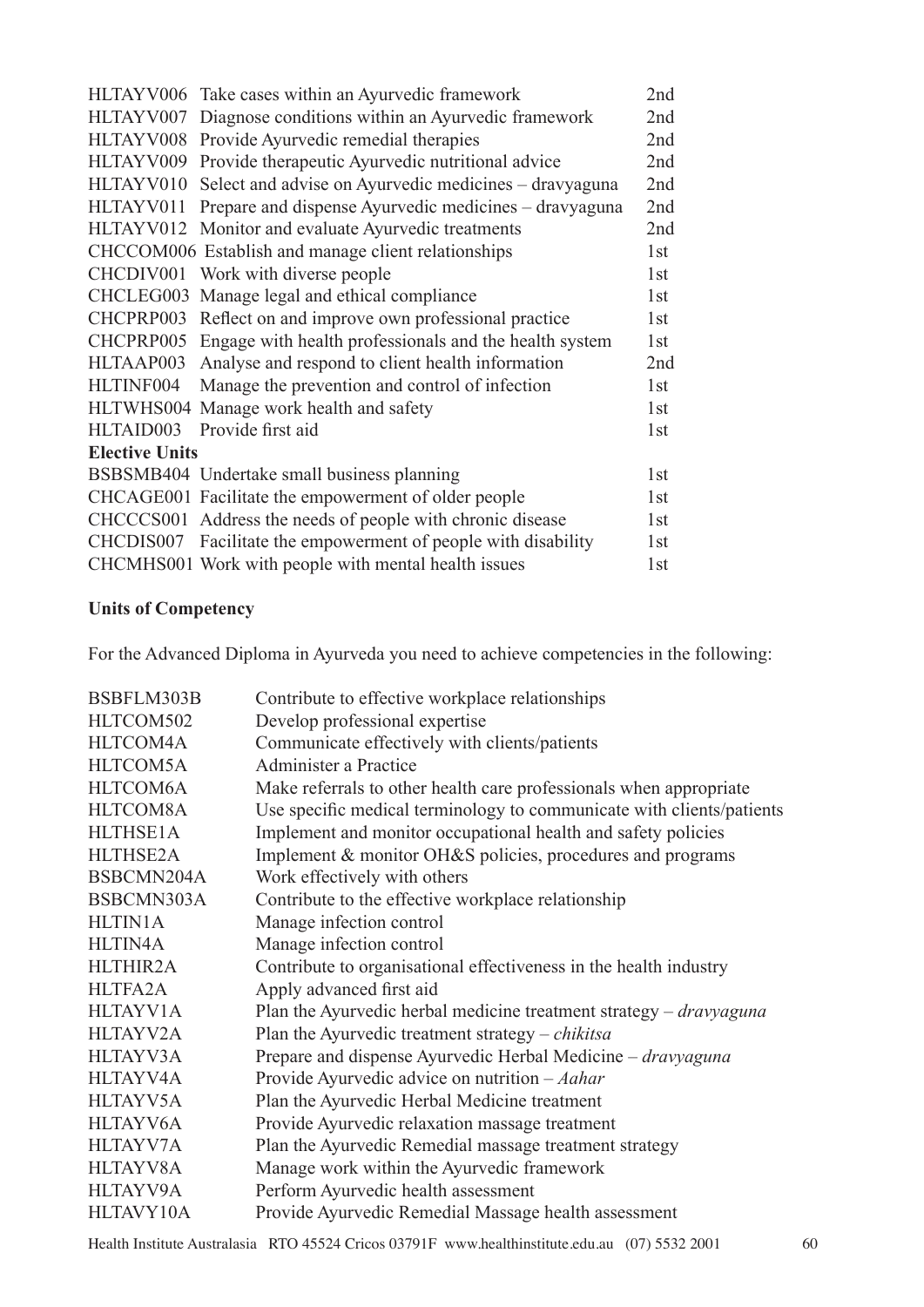| HLTAYV11A | Provide Ayurvedic Remedial Massage treatment                                 |
|-----------|------------------------------------------------------------------------------|
| HLTAYV12A | Provide Ayurvedic lifestye consultation                                      |
| HLTAYV13A | Provide Ayurvedic treatment                                                  |
| HLTAYV14A | Work within an Ayurvedic framework for lifestyle consultants                 |
| HLTAYV15A | Diagnosis of a disease, <i>nidana</i> – Apply Ayurvedic diagnostic framework |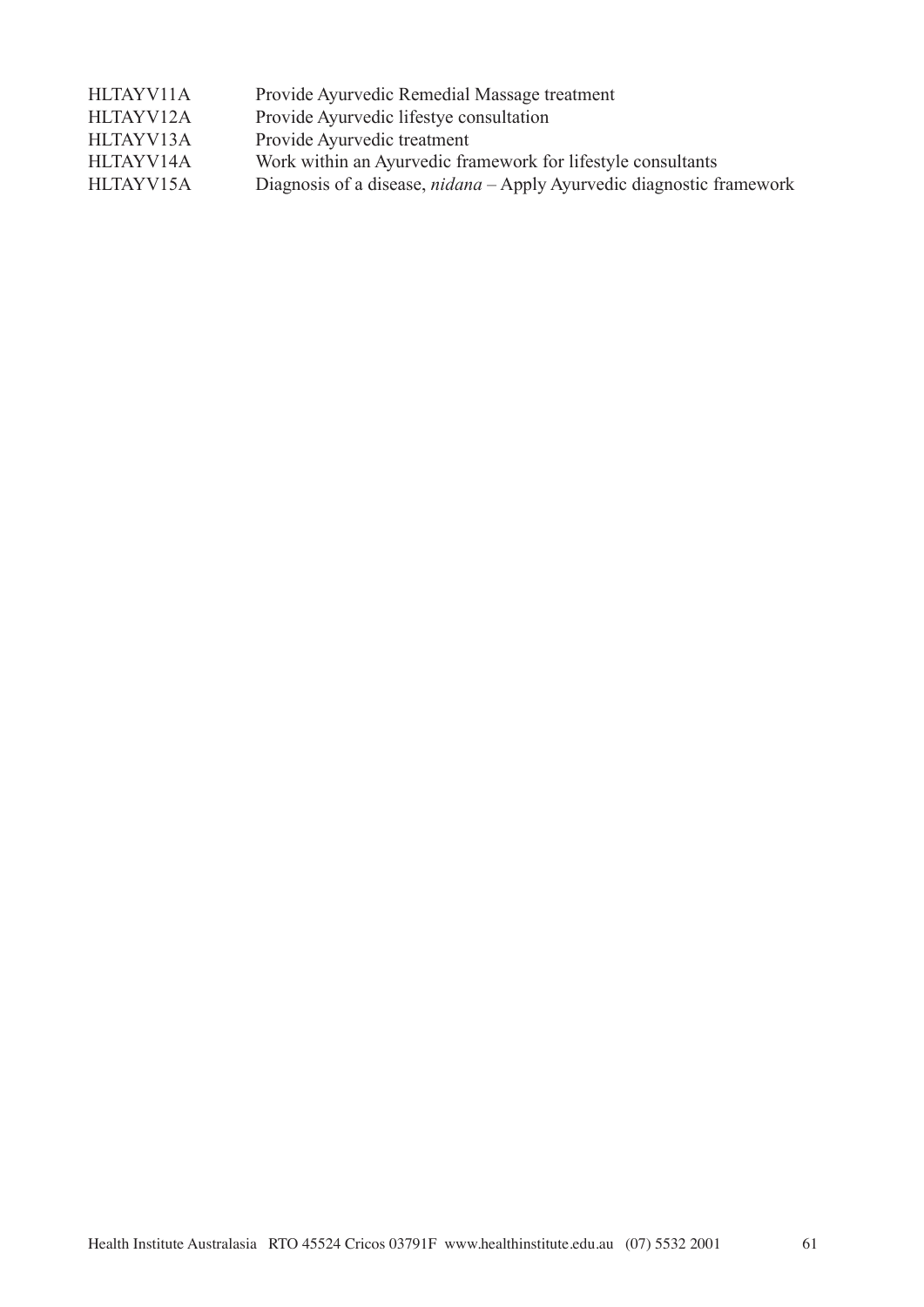# **12. STUDENT RECORDS AND YOUR PRIVACY**

In order to fulfil its activities and obligations, HIA collects and holds a great deal of personal information about its students, staff, patients, other clients and community members. HIA is committed to protecting the privacy of this personal information and ensures that it is properly secured and managed in accordance with the requirements of the Queensland Government's Information Privacy Act 2009.

# **Your privacy at HIA**

HIA takes the privacy of learners very seriously and complies with all legislative requirements. These include the Privacy Act 1988 and the Australian Privacy Principles (effective from 12th March 2014).

# **Here's what you need to know:**

As a Health Institute Australasia student, you are asked to provide us with personal information, such as your address and contact details, your educational background as well as course, unit and class choices. This notice explains our purpose for collecting this information, and our usual practices for disclosure in accordance with the Information Privacy Act 2009.

HIA will retain personal information about you relating to your enrolment with us. This includes your personal details, your ethnicity, individual needs, and your educational background.

- We collect information only with your consent.
- We only collect the information that is necessary to fulfil the purpose of your interaction with us, and our obligatory needs.
- We do not sell your information to third parties.
- We will also retain records of your training activities and are required to do this in accordance with the National Vocational Education and Training Regulator Act 2011.

# **What we do with the personal information we collect**

The personal information we collect from you is principally used to administer your admission, enrolment and academic progress through the Institute. Tax file numbers or bank account and credit card details are collected where necessary to enable you to discharge fees, for Commonwealth support, assistance liabilities or online payments (e.g. online purchases). We collect additional information about international students to assist us with their visa and other requirements pertaining to study in Australia.

Information about you as a student is also used to facilitate your access to student support services and to library and information technology facilities such as emails, online tutorials etc. Student information may also be used for quality assurance or evaluation purposes, to help ensure that the courses and programs provided by the Institute are of a high standard.

We may also use the information about you to inform you of HIA's services and activities, to advise you of other study opportunities at HIA and to maintain contact with you after you have graduated.

Your personal information is retained within our computer systems. Your information is collected via the enrolment form, through your completion of administrative related forms and based on your training outcomes. Electronic data retained on our computer systems is protected via virus protection software and firewall protection. Our data is backed up continuously to our server which is secure.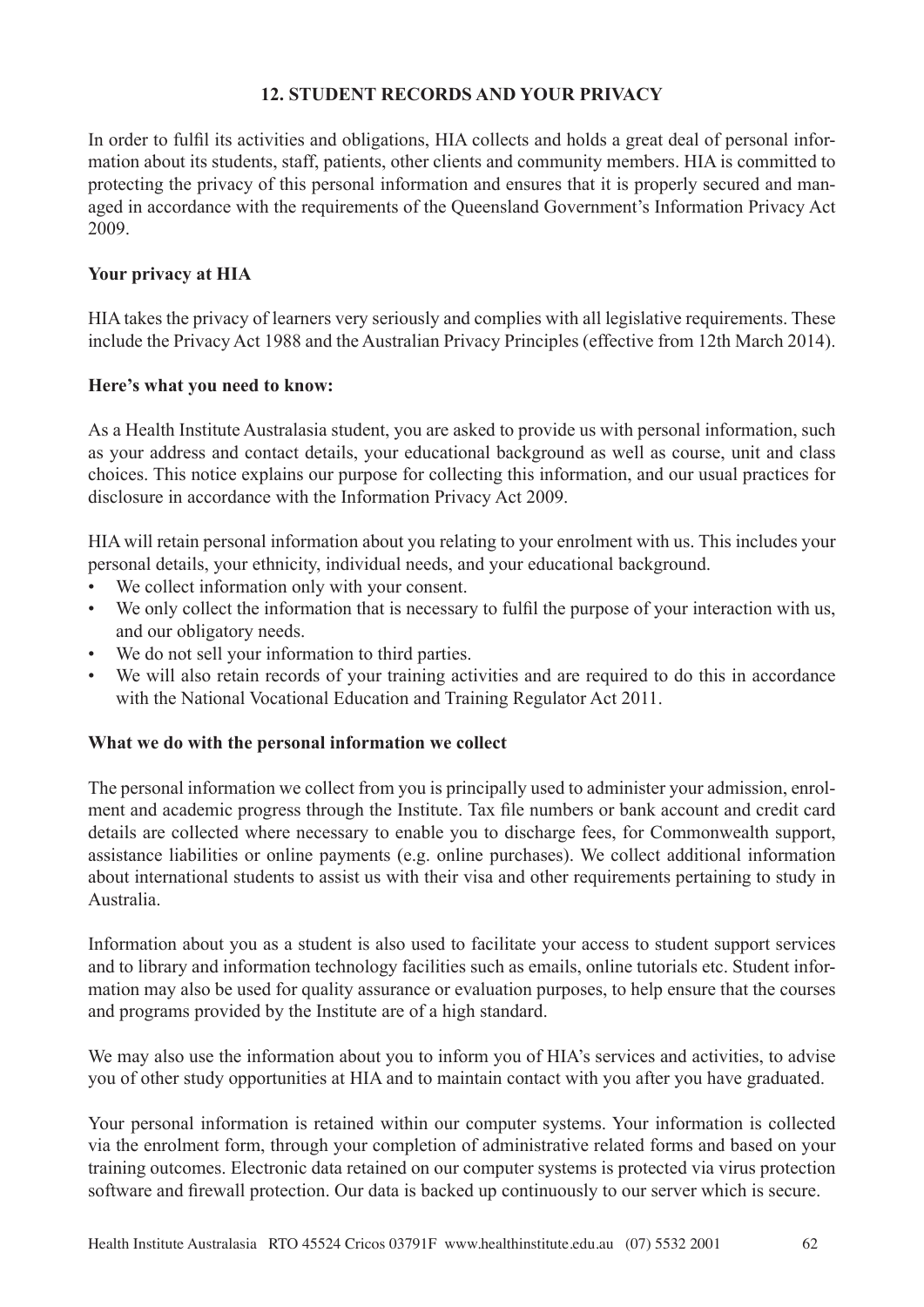HIA is required by the National Vocational Education and Training Regulator Act 2011 to securely retain your personal details for a period of 30 years from the date of the completion of your enrolment. The purpose of this is to enable your participation in accredited training to be recorded for future reference and to allow you to obtain a record of your outcomes if required.

## **Our disclosure practice**s

We disclose personal information about our students to:

- education providers to administer cross-institution enrolments, where you are a cross-institution student or student enrolled with HIA and another provider under an approved arrangement.
- education providers, QualSearch and admission centres, to verify academic information or transcripts
- scholarship providers and student sponsors, where there is a written agreement between the student and the provider or sponsor.

HIA is required by law to provide personal information about our students to:

- the Commonwealth Department of Education, Employment and Workplace Relations (routinely, regarding statistical information about student enrolment, educational background, etc)
- the Australian Taxation Office (in relation to HECS-HELP, FEE-HELP and other loan schemes where students may defer fee payments through the taxation system)
- the Commonwealth Government on student request for Commonwealth support or financial assistance.
- the Commonwealth Department of Immigration and Citizenship (which requires the Institute to report on all matters to do with international student visa conditions)
- Centrelink (which requires the Institute to provide information to monitor domestic student entitlements to Centrelink benefits)
- the Fund Manager of the ESOS Assurance Fund, for international students
- Health care providers (Medibank Private, Worldcare Assist, BUPA) if international students undertake to pay Overseas Student Health Cover through HIA
- We also make class lists available to other students enrolled in the same unit.

In very limited circumstances, privacy principles permit disclosure without consent or prior notification, for example, if

- we are asked for the information in regard to a police investigation;
- we receive a writ, subpoena or similar document legally requiring us to disclose the information;
- disclosing the information will prevent or lessen a serious and imminent threat to a person's life or health.

These circumstances are extremely rare

Thus, while in some cases, we are required by law to make learner information available to Government agencies such as the National Centre for Vocational Education and Research or the Australian Skills Quality Authority, in all other cases, HIA will seek the written permission of the learner for such disclosure.

HIA will not disclose your information to any person or organisation unless we have written instructions from you to do so. If you require your records to be accessed by persons such as your family, friends, co-workers or employer, you will need to authorise this access in writing to HIA, otherwise, their access will be denied.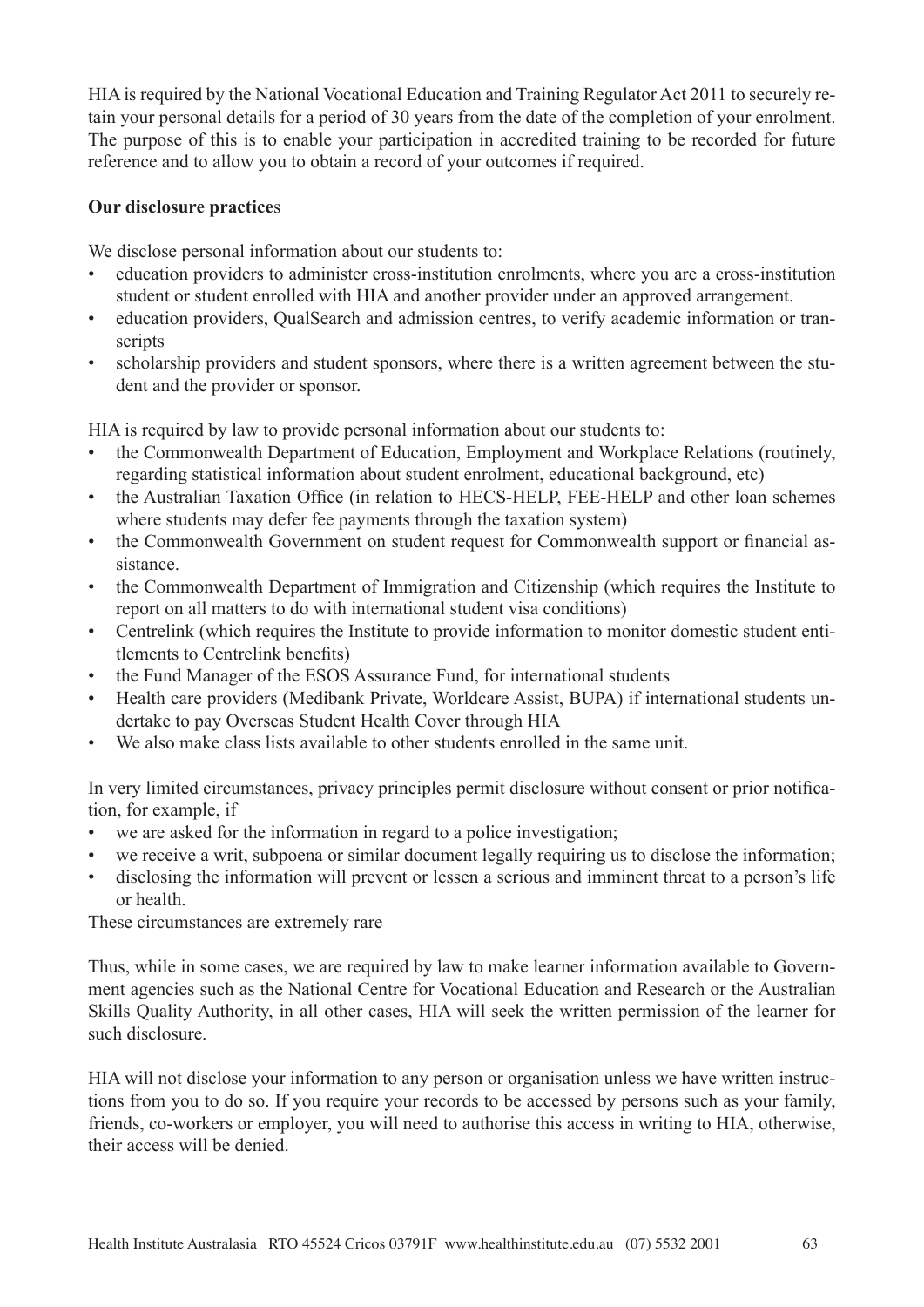## **Photographic Consent**

Written consent will be sought and obtained from student/s whose photographic/video images are to be used for HIA's marketing, publications and distribution purposes.

#### **Requesting access to your own personal information**

You have the right to access information that HIA has retained that relates to you. Further instructions are provided on how to access your records within the section titled "Access to your records".

## **Requesting amendment of your own personal information**

The Information Privacy Act also provides individuals with the right to request amendments to their own personal information, if they believe that the information is inaccurate, incomplete, out of date or misleading.

If you have concerns about how HIA is managing your personal information, we encourage you to inform our staff for advice in relation to privacy issues or queries. and discuss your concerns.

You are also encouraged to make a complaint directly to us using our internal complaints handling procedures outlined in this handbook. Contact details are as follows: Email: admin@healthinstitute. edu.au. Phone: (07) 55322001 Address: HIA Privacy Officer P.O. Box 3512 Australia Fair Qld. 4215

Under the Privacy Act 1988 (Privacy Act) you also have the right to make a complaint to the Office of the Australian Information Commissioner (OAIC) about the handling of your personal information. You can find more information about making a privacy complaint on the website of the OAIC located at http://www.oaic.gov.au/privacy/privacycomplaints.

#### **Education Agents Procedure**

On entering into a service agreement with an Education, Migration Agent or Agency, the CEO shall ensure that the memorandum of understanding or contract of agreement includes:

- biannual review of the activities of the agent or agency. This review will include monitoring information provided by the agent and back up interviews with students to ensure that what their agent told them is correct
- quarterly reports of agency activities and client satisfaction data
- corrective action procedures will be advised to the Agent concerned. This will include but not be limited to advising the Agent in writing that immediate corrective action is needed, where 2 or more students have reported similar discrepancies with Agents information provided to them which varies from HIA procedures.
- scheduled student enrolment information updates will be advised to all Agents.
- termination conditions (immediate where failure to meet National Code or Migration Act 1958) requirements are encountered).

Further to the establishment of the MOU or Contract of Agreement the CEO shall ensure that:

- Education or Migration agents are provided with current and up to date information (from the website) that relates to HIA's training and assessment services on offer to overseas students.
- Education or Migration agents operating on HIA's behalf will be required to produce their certifications that relate to their service provision.
- Education or Migration agents operating on HIA's behalf are screened (current references) to en-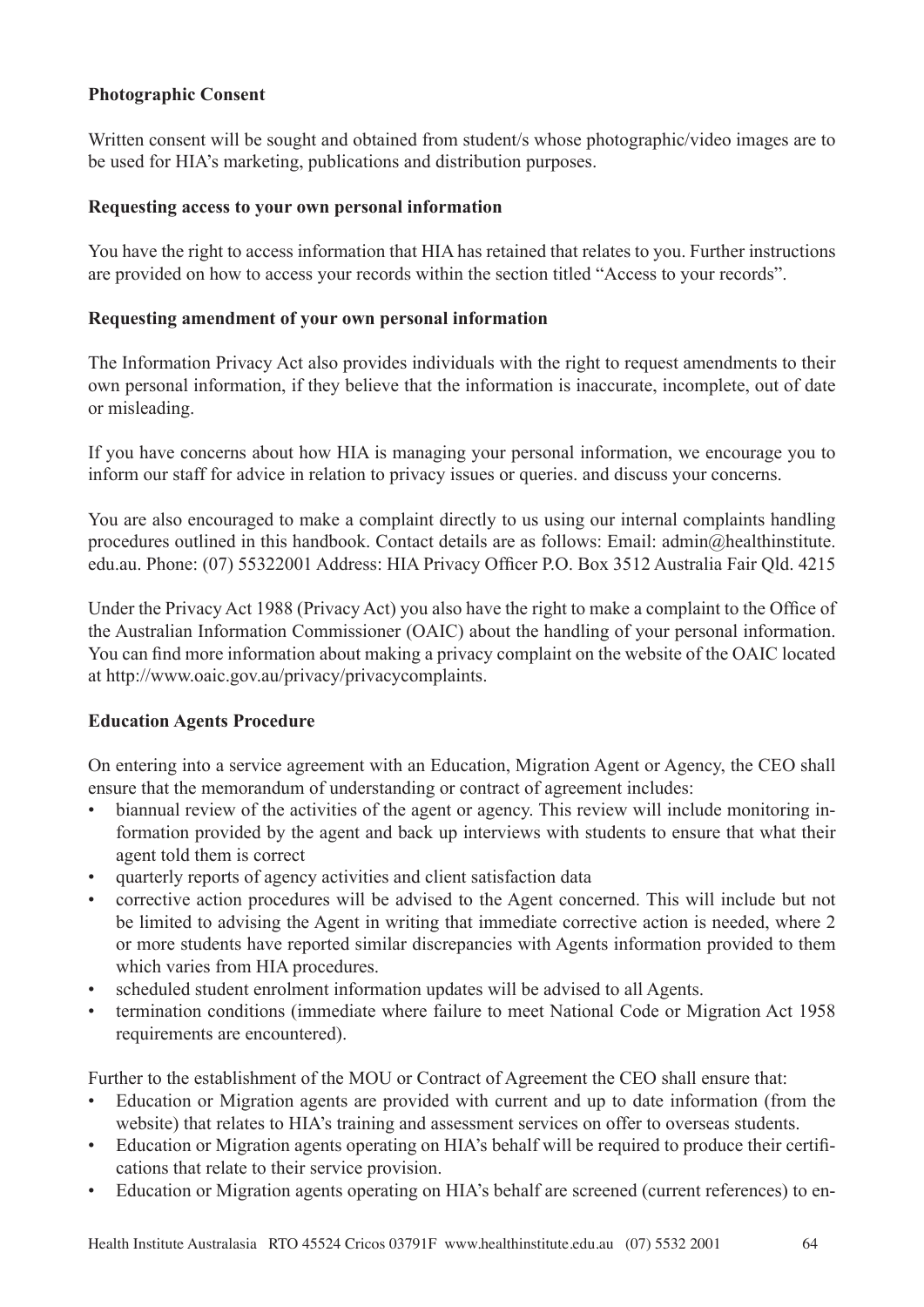sure that their service history is without contravention of the rules of the Migration agent's code of practice or provisions of the Migration Act 1958.

# **Client Records**

The Ayurvedic consultation, massage and yoga client forms used within the Institute are implemented as a support document to aid in achieving student's competencies. The manner in which the analysis sheet is completed, identifies student consultation techniques, underpinning knowledge, identification of body types, treatment advice for imbalances, and suggestions at a lifestyle, dietary and herbal supplementation level. These forms are filed in the HIA office within personal student files and function as support documents and evidence regarding the number of clients consulted, types of services, eg massages, lifestyle consultations or pulse diagnoses, the standard of services performed and the accuracy of recorded information. Students are to complete client records accurately and legibly.

The information supplied by the client is confidential. Thus, forms must not be left lying around the service areas or taken from the premises. Students are required to hand them to their lecturer, as filing is the responsibility of the staff. This is a legal requirement.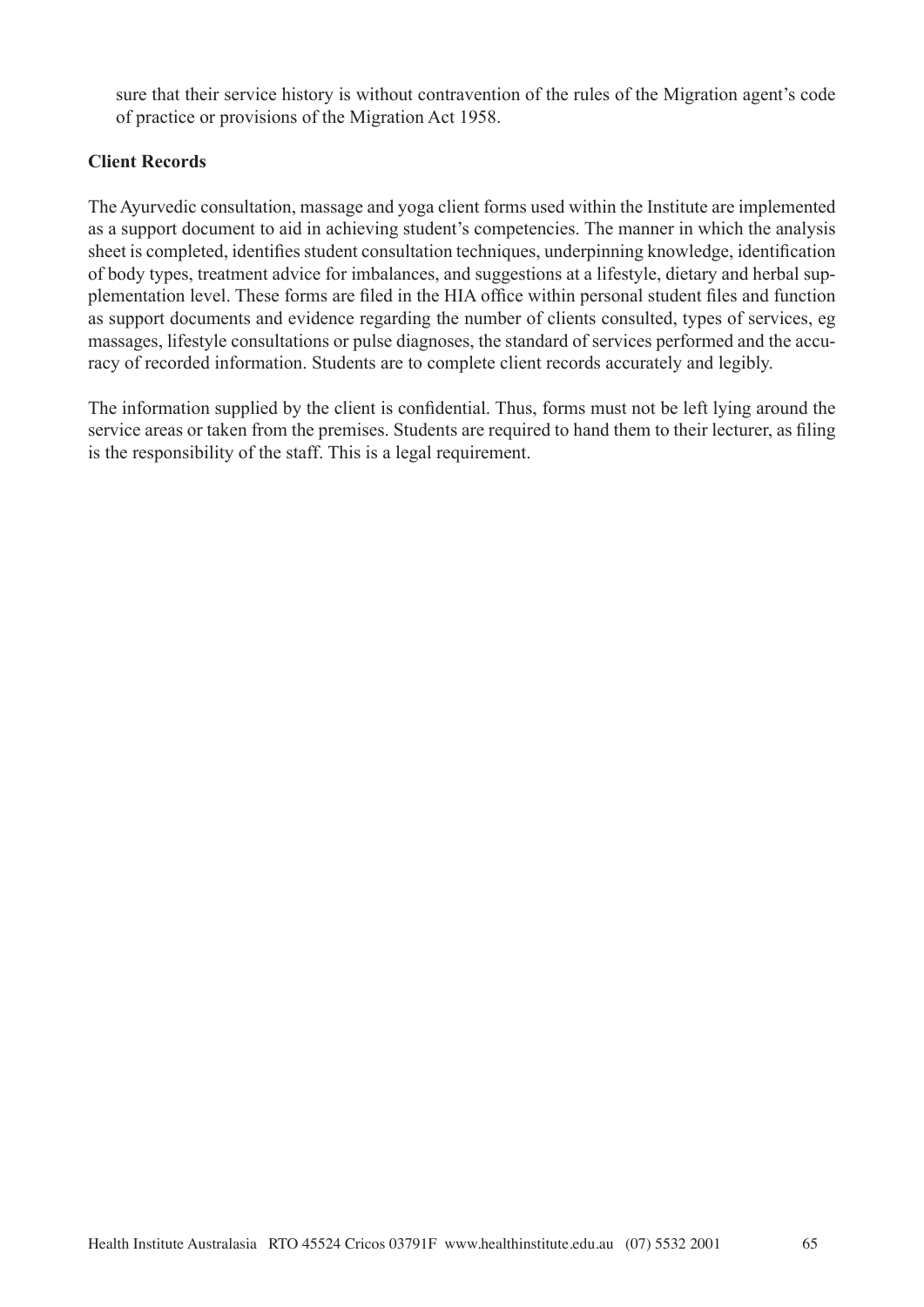# **13. FEES, CHARGES, REFUNDS, POLICIES and PROCEDURES**

#### **Ayurveda Course Fees**

Diploma of Ayurvedic Lifestyle Consultation HLT 52615 Domestic Student \$15,000 International Student \$15,000 Advanced Diploma of Ayurveda HLT 62615 Domestic Student \$25,650 International Student \$25,650

#### **Yoga Course Fees**

Certificate IV in Yoga 10553NAT Domestic Student \$7,000 International Student \$9750 Diploma of Yoga Teaching 10554NAT Domestic Student \$13,000 International Student \$19,500 Advanced Diploma of Therapeutic Yoga Teaching 10555NAT Domestic Student \$19,500 International Student \$29,250

#### **Fees for Upgrade of Qualification**

For previous students of HIA, who trained prior to the government accreditation of HIA's courses, the current fee, less the fee the student has previously paid for their earlier study applies.

This fee is inclusive of current manuals of course notes and 4 residential retreat week-ends for each qualification (Cert IV or Dip of Yoga Teaching or Adv. Dip. of Therapeutic Yoga Teaching) for local students and one week's intensive training and assessment at HIA, Gold Coast for interstate or overseas students.

#### **Clinical Training**

Fees for clinical training are not set separately and are included within the training hours and course fees. All Ayurvedic students are eligible to commence clinic and practicum at their level of entry.

Ayurvedic student clinic at HIA is supervised by relevant staff and practitioners from HIA. Clinical practice mainly consists of working in the Nirvana Wellness Retreat grounds and gardens, preparation of farm and kitchen produce and herbal remedies. It also can include orientation, reception, observation, assisting, massage, cleaning, washing, discussions, kitchen help, cooking, typing, marketing, filing, practicum, preparing/dispensing medicines, client examinations, tongue and pulse diagnosis, client records and care, research, excursions, lifestyle consultations etc.

#### **Repeating 3-day intensive as an update:**

Teacher-Trainees: \$1295 Graduates: \$995 Purchase of revised, current course notes and training manuals: \$3500

#### **RPL Fee**

80% of the current fee. Includes all retreats, notes, etc.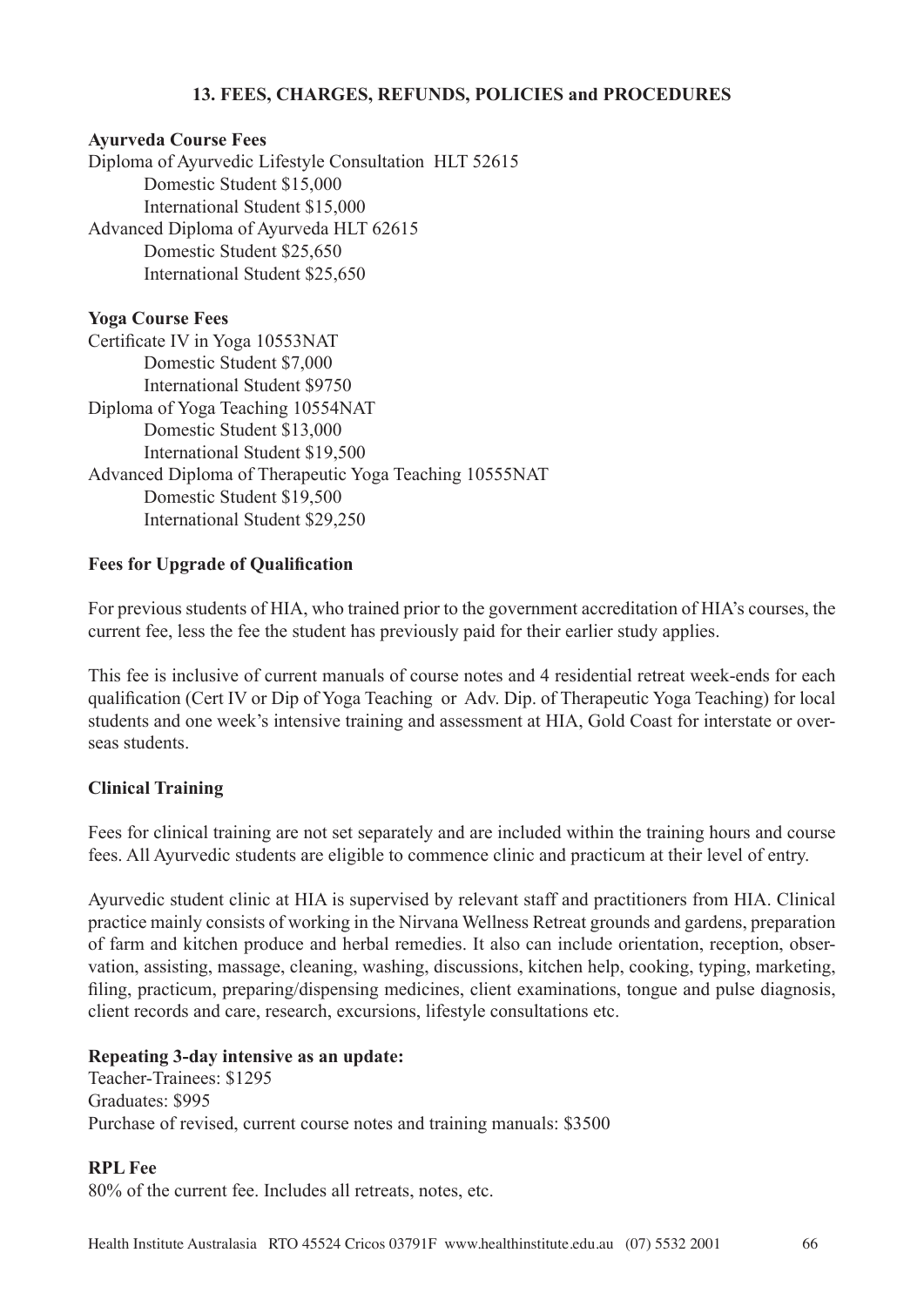|                                                                                         | <b>General Administration Fees - non-tuition</b>              |       |
|-----------------------------------------------------------------------------------------|---------------------------------------------------------------|-------|
| $\bullet$ .                                                                             | Non-refundable Application for Enrolment Fee.                 | \$250 |
|                                                                                         | Payable once only upon your first registration into a course. |       |
|                                                                                         | • Change of Course fee/New CoE fee                            | \$200 |
| $\bullet$ .                                                                             | CoE Cancellation/Release fee/Deferment fee                    | \$200 |
| $\bullet$                                                                               | Course Extension Fee (if applicable) \$150 per month          |       |
| $\bullet$ .                                                                             | Release from a Course Fee                                     | \$200 |
|                                                                                         | This fee is charged once a CoE has been issued, regardless of |       |
|                                                                                         | circumstances and timing of cancellation.                     |       |
| The only exception to this fee is for VISA refusal, which is covered under legislation. |                                                               |       |

*Note: Applicants must advise Health Institute Australasia in writing of their intention to withdraw from a course. All outstanding fees must be settled before letter of release will be issued.* 

| <b>Payment Plan Fees - non-tuition</b>                                                 |                           |
|----------------------------------------------------------------------------------------|---------------------------|
| Payment Plan Admin Fee                                                                 | 10%                       |
| Late payment Fee                                                                       | $$50$ a month. $$15$ week |
| Change of Payment Plan Fee                                                             | \$200                     |
| <b>Assessment and Examination Fees</b>                                                 |                           |
| Exams and tests throughout the course:                                                 | <b>Nil</b>                |
| Final assessment or repeat assessment - written                                        | \$200                     |
| Final assessment or repeat assessment - practicum                                      | \$200                     |
| (after success in written exam and all assignments have been satisfactorily submitted) |                           |
| <b>Replacement Fees</b>                                                                |                           |
| ID card replacement Fee                                                                | \$50                      |
| Replacement of Testanur (Certificate, Qualification, Statement of Attainment)          | \$200                     |
| Replacement of entire course manuals                                                   | \$3,500                   |

*Note: The safekeeping of notes and training material is the student's responsibility Re-issue of notes incurs a fee.*

**Overseas Student Health Cover Price upon application Price upon application** 

# **Airport Pickup Fees**

| Brisbane Airport to Surfers Paradise, Gold Coast - one way    | \$200 |
|---------------------------------------------------------------|-------|
| Coolangatta Airport to Surfers Paradise, Gold Coast - one way | \$120 |

# **Fees are subject to change**

Fees are subject to change and students should confirm current course fees prior to enrolment or re-enrolment.

Payment of fees corresponds to the dates set out in the student contract or training plan. Training will cease if payment is later than seven days.

Should financial difficulties be encountered, a meeting should be requested with the Institute's Director and a letter of request for deferment of payment with an alternative payment schedule provided.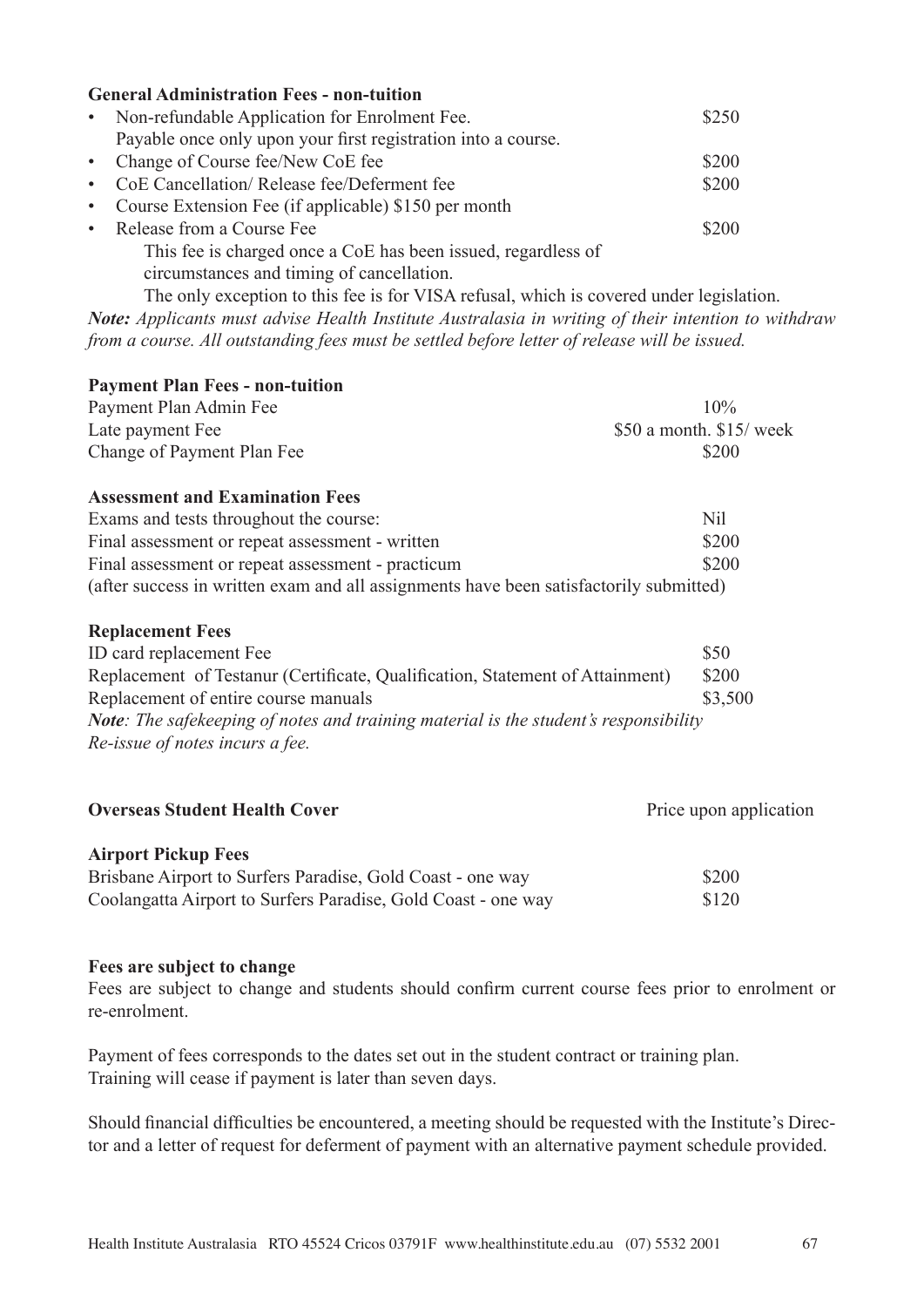# **FEE POLICY**

A \$250 non-refundable enrolment fee is payable once only upon your first registration of a course.

- In common with other educational institutions, all fees are non-refundable unless a course is cancelled by HIA.
- For current tuition fees see HIA's Schedule of Fees for your elected course. HIA reserves the right to increase fees in the event of unforeseen circumstances, or modify curriculum, alter a course or examination schedule, or cancel a course or courses. You must confirm current fees before enrolment or re-enrolment.
- All course deposits, fees, and/or a signed payment plan must be in place prior to the commencement of each course. You must be enrolled and financial for your course 30-days before commencing study. A payment plan from HIA incurs a 10% admin fee. Non-payment incurs a subject-by-subject fee payment structure.
- All other arrangements must be formalised with the Institute's Administration.
- Scholarship, tailor-made repayment programmes and work experience with HIA for some courses exist.
- Tuition fees are non-refundable after the start of a course.
- No refunds or deferments of time or payment are given for failure to attend in fixed schedule courses.
- For failure to attend short courses or intensives, no refunds, but credit towards deferment within a reasonable time limit is offered. Non completion in the fixed duration allocated for the course incurs deferment fee for the student to continue.
- All fees are non-transferable. Any credit of fees held is for the use of that student only.
- Students will be responsible for their own
	- i. Equipment ii Text-books iii Professional Association Membership and iv Insurance.
- HIA reserves the right to vary course fees at any time. All fees are subject to change, generally per course or on an annual basis. You must confirm current fees before enrolment or re-enrolment. Your confirmation of the course you are studying is when you pay the course deposit in full, which also ensures that you obtain the course you have enrolled for at the fee listed at the time of your payment.
- For short courses and intensives, a deposit is required to secure a place in a class, with the balance of tuition fees due one week prior to commencement.
- Any balance of fees not paid by the due date will attract a late fee of 10%.
- Current and revised fees will apply to all late, unpaid fees.
- Any student enrolled for a course opting to withdraw for any reason, after the date of the commencement of the course, will still be eligible for 100% payment of fees.

# **Payment methods**

HIA accepts payment of fees using:

- Credit Card
- Direct Debit
- Electronic Funds Transfer (account details available on request)
- PayPal
- Cash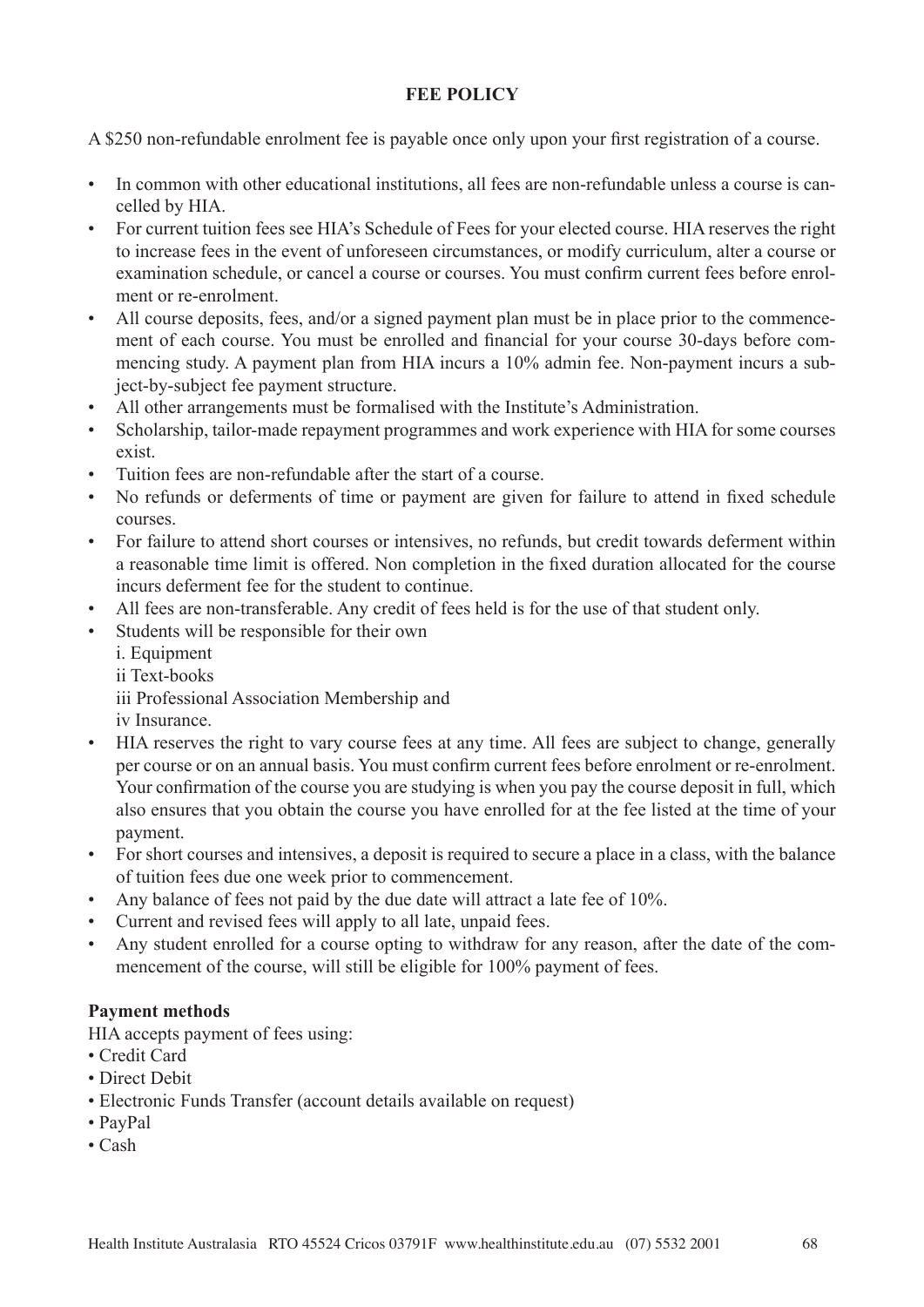# **Refund Policy**

- No refund or extension of time applies. All fees are non-refundable.
- If a course is cancelled for any reason by HIA and alternative courses or do not suit the applicant, a full refund of fees will be paid, less enrolment fee of \$250.
- Where the applicant has paid the fees for a course and received course training material in part or in full, no refunds apply.
- Where the applicant has paid the fees for a course and wishes to cancel, a full refund of the fees will be made up to four (4) week's prior to the commencement of the course - less \$300 administrative fees. Applicants must advise HIA in writing of their intention to withdraw from the course.
- After this date, fees are non-refundable, however, applicants will be offered the opportunity of completing the course at the next available opportunity, or for any equivalent course within the next twelve (12) months. After this period, fees will automatically be forfeited.

On receiving a written application for a course refund, the Enrolments Officer shall:

- Provide a total refund of tuition fees paid in advance where a course place is no longer available, or a Visa has been denied.
- If a student's visa application is denied by Immigration, the enrolment fee and any material or textbook fees will not be refunded.
- Where a course of study has been commenced by the student, and the visa denied during this course, refunds will be pro-rata, to pay for the goods, services and resources that the student has already partaken of, including administrative fees.
- Refunds will only be considered where a valid receipt is provided, that has been issued by Health Institute Australasia or an authorised Education Agent.
- Provide an 85% refund of tuition fees paid in advance, where enrolling students provide more than 10 weeks written notice of their intention to withdraw from the course prior to commencement of the course. The partial refund will be less a 10% administrative fee.
- Provide a 75% refund of tuition fees paid in advance, where enrolling students provide more than 4 week's and up to 10 week's written notice of their intention to withdraw from the course prior to course commencement. The partial refund will be less 25% of tuition fees. The partial refund will also be less a 10% administrative fee.
- Provide no refund of tuition fees paid in advance, where enrolling students provide less than 4 week's written notice of their intention to withdraw from the course prior to course commencement.
- No refund will be paid after the agreed start date. Refunds will only be paid to the person who entered into the contract with Health Institute Australasia, unless that person requests in a signed statement, that payment of the refund be made to a third party. Refunds will be paid only to the account that issued the payment. Refunds will be paid within four weeks of receipt of written notification. Bank charges/IMT fees will be deducted from any refund made by electronic transfer.
- Students who dispute the refund procedures will be provided with access to Health Institute Australasia's internal/external appeals procedure and will be advised of their further rights under civil consumer protection laws.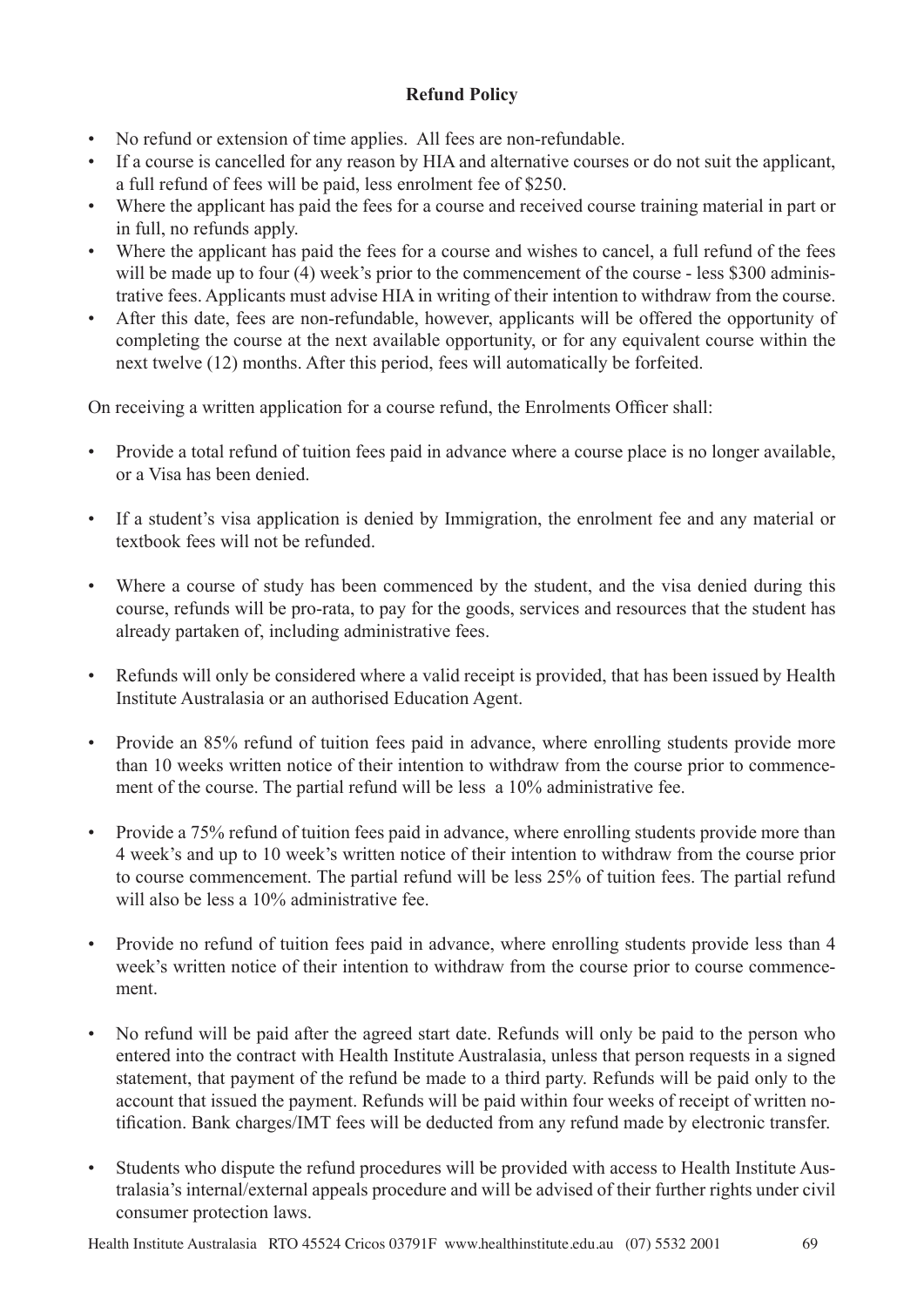- If you cancel your accommodation 2 weeks prior to your scheduled arrival: 100% of any accommodation or placement fees will be refunded, however, you will be charged \$100 to cover administrative costs.
- If you cancel your accommodation booking less than 48 hours before your arrival, you will be charged one week's accommodation fee and \$100 to cover administrative fees. The placement fee will also not be refunded.
- 100% of the airport pick-up fee will be refunded if notice of the cancellation is received more than 48 hours prior to the student's arrival. If notice of the cancellation is received less than 48 hours prior to the student's arrival, the airport pickup fee will be charged, and no refund will be provided.
- Please be assured that students who dispute the refund procedures are provided with access to Health Institute Australasia's internal/external appeals procedure and will be advised of their further rights under civil consumer protection laws.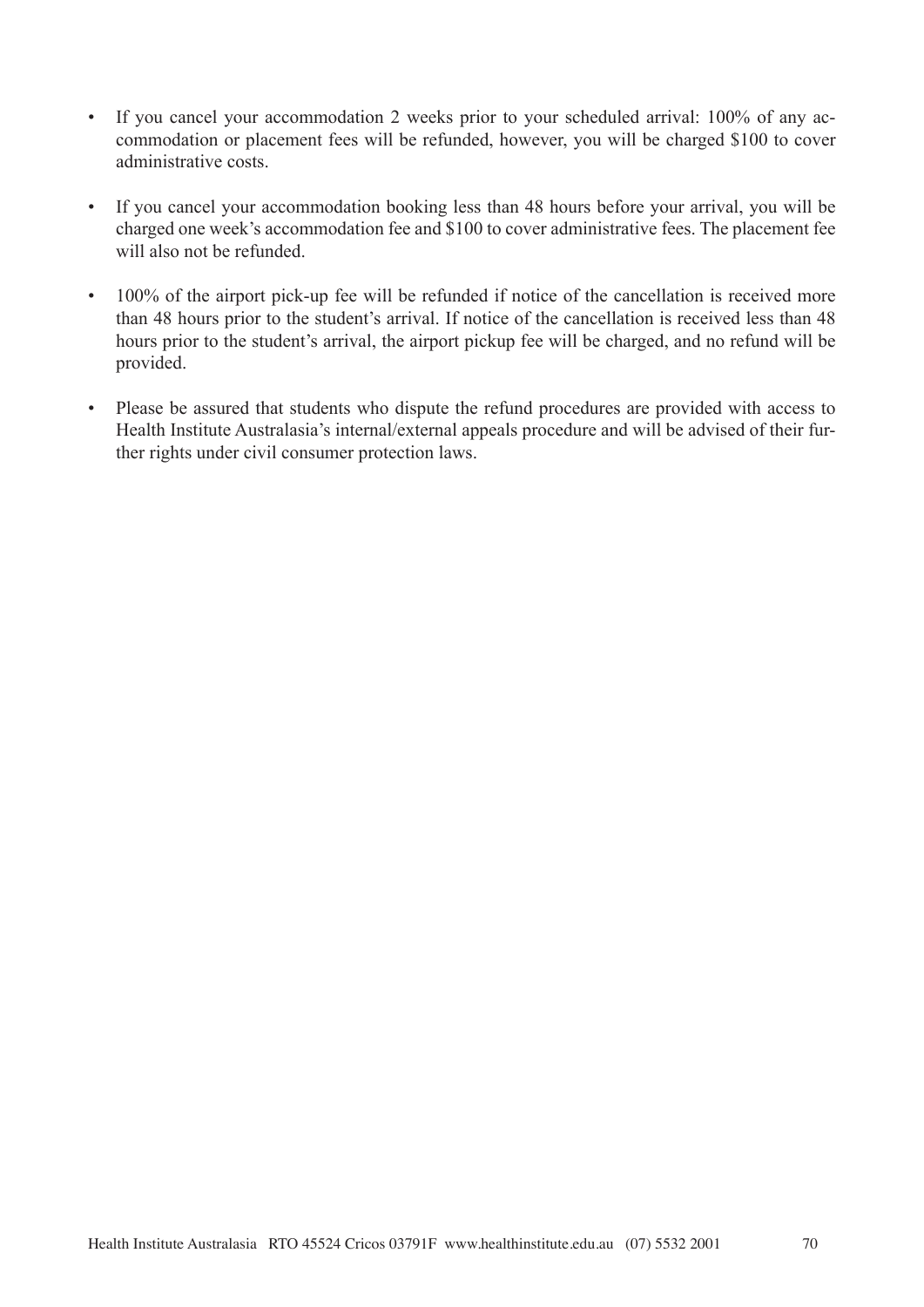# **Expulsion**

Students may be suspended or expelled from HIA at the discretion of the Directors for:

- Non or late payment of fees
- Failure to uphold or maintain any of HIA's regulations and policies
- Teaching, practising or prescribing inappropriately or inappropriate material (prior to certification)
- Misconduct

HIA's assessment policy is in accordance with the National policy of Assessment and Workplace Training Competency Standards and Competency Board Training (CBT). As such, trainee performance must be to the standard specified and criterion referenced.

# **Administrative Withdrawal of a Learner from a Course**

HIA will undertake an Administrative Withdrawal of a learner only in exceptional circumstances, which may include where the learner:

i. has been proven to have breached HIA's Plagiarism Policy and has been advised as such;

ii. has not progressed with their course work for a period of three months without obtaining an academic extension from HIA; and/or

iii. has not responded to HIA's attempts to contact them about their lack of progress; and/or iv. is non-contactable by the HIA team.

Except for circumstances involving plagiarism, HIA will attempt to contact a learner at least three (3) times over a three-month period to advise the learner on at least two (2) of the three (3) occasions of an impending Administrative Withdrawal, before affecting an Administrative Withdrawal.

Where an Administrative Withdrawal has been implemented, the balance of the learner's course fees will become payable immediately. Where the course is self-funded, the balance of the fees will be debited from the individual's nominated account immediately. Where the learner's course is employer-funded, any outstanding course fees will be immediately invoiced to the employer for immediate payment.

Except for circumstances involving plagiarism, an Administrative Withdrawal will only be reconsidered at the sole discretion of the CEO. No reconsideration will be given where an Administrative Withdrawal occurred because of proven plagiarism.

HIA will not consider any requests for refunds where an Administrative Withdrawal has occurred due to proven plagiarism and learners will not be given any opportunities to finalise any outstanding or incomplete units of competency at a later date. No part of the original course fees can be used as a credit towards that course, or any other, at a later date.

Where an employer-funded learner is subject to a plagiarism-related Administrative Withdrawal, the employer will be notified as such.

# **Outstanding Course Fees Liability**

Where an individual has withdrawn from a course or where HIA has withdrawn a learner from a course (also referred to as an Administrative Withdrawal) the individual remains liable for the full course fees.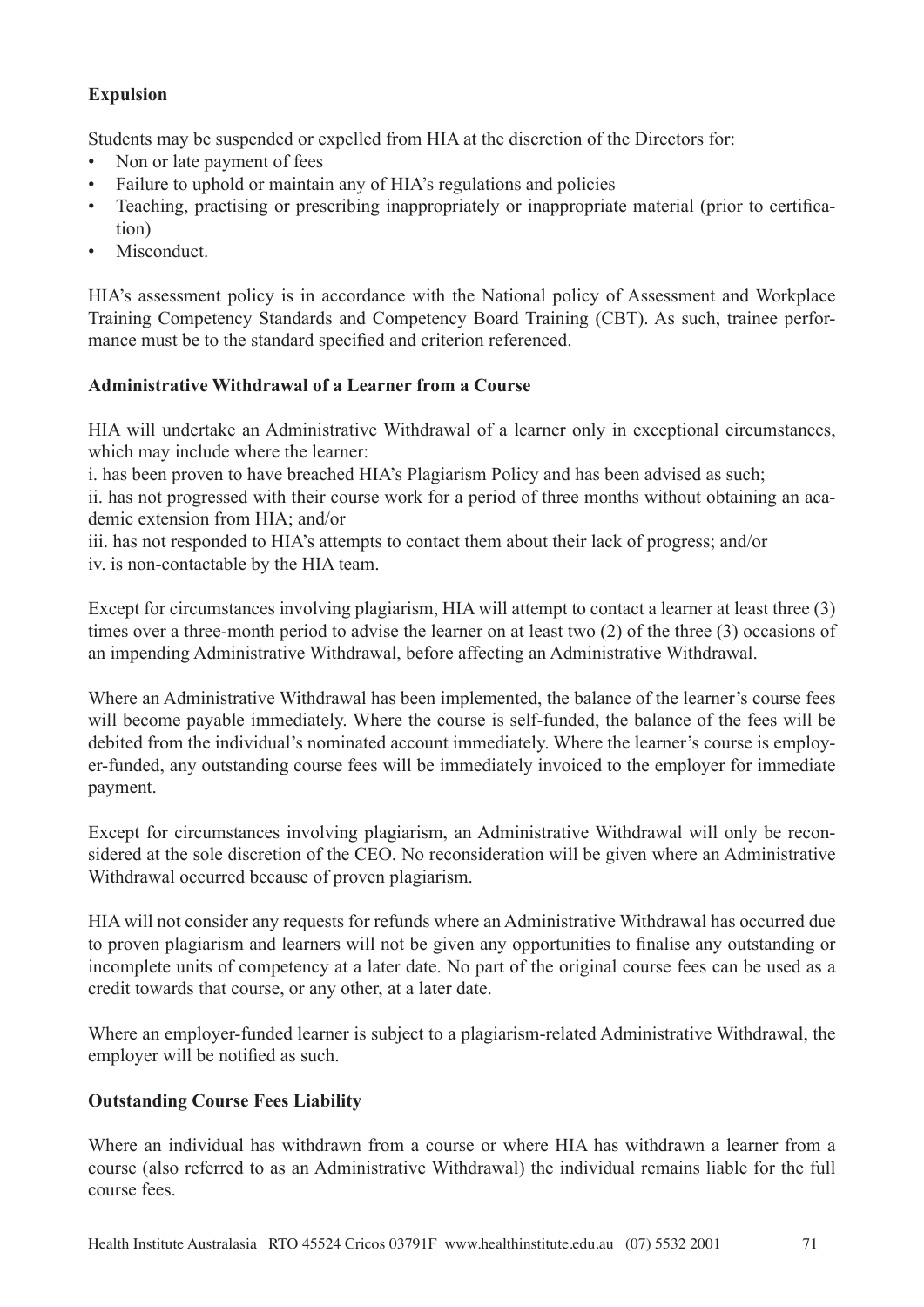Where an individual's course fees are payable on a payment plan and by direct debit from a credit card account, HIA will debit the nominated credit card the balance of the course fees at the time of the course withdrawal.

Where an individual's course fees are invoiced to their employer for payment, a final invoice for the full amount of the outstanding fees will be issued at the time of the course withdrawal.

# **Substitutions**

Requests for substitutions are to be made in writing and can be made at any time up to 2 working days before the program commencement date.

## **Course Transfers**

Requests for transfers to alternative programs can be arranged if HIA is advised in writing more than 10 working days prior to the program's commencement date and there is availability in the selected program.

One transfer will be accepted without charge where HIA has been notified in writing at least 10 working days prior to the scheduled commencement date.

All subsequent transfers prior to course commencement will attract an administrative fee. You are advised to contact HIA for more information about the current course transfer fees.

Where a learner requests a transfer to an alternate program after commencement of their enrolled program, such transfer will only be approved at the discretion of HIA's CEO and provided there is availability in the selected program. An administrative charge is payable for post-commencement course transfers. You are advised to contact HIA for more information about the current course transfer fees.

# **Our Guarantee to You**

If for any reason HIA is unable to fullfil its service agreement with a learner, HIA will issue a full refund for any services not provided.

The basis for determining "services not provided" is to be based on the units of competency offered by HIA to be completed by the learner and which can be issued in a statement of attainment at the time the service is terminated.

#### **Access to your records**

You are entitled to have access to your learner's file and learning and assessment records upon your request. You may require to access these to monitor your progress with your training or simply to go back and confirm something in a previous training module. Whilst these records will be retained by HIA and our relevant partner RTOs, if applicable, you are welcome to have access to them at any time. Please feel free to ask your trainer and it will be organised immediately. A small fee applies.

You can access hard copy records and reports from our Learner Management System, but only records relating to you personally. You can request this access using Learner Records Request (your name) in the subject of your email to us. Access to requested records during a workday will be arranged as soon as possible within two weeks. A small fee applies.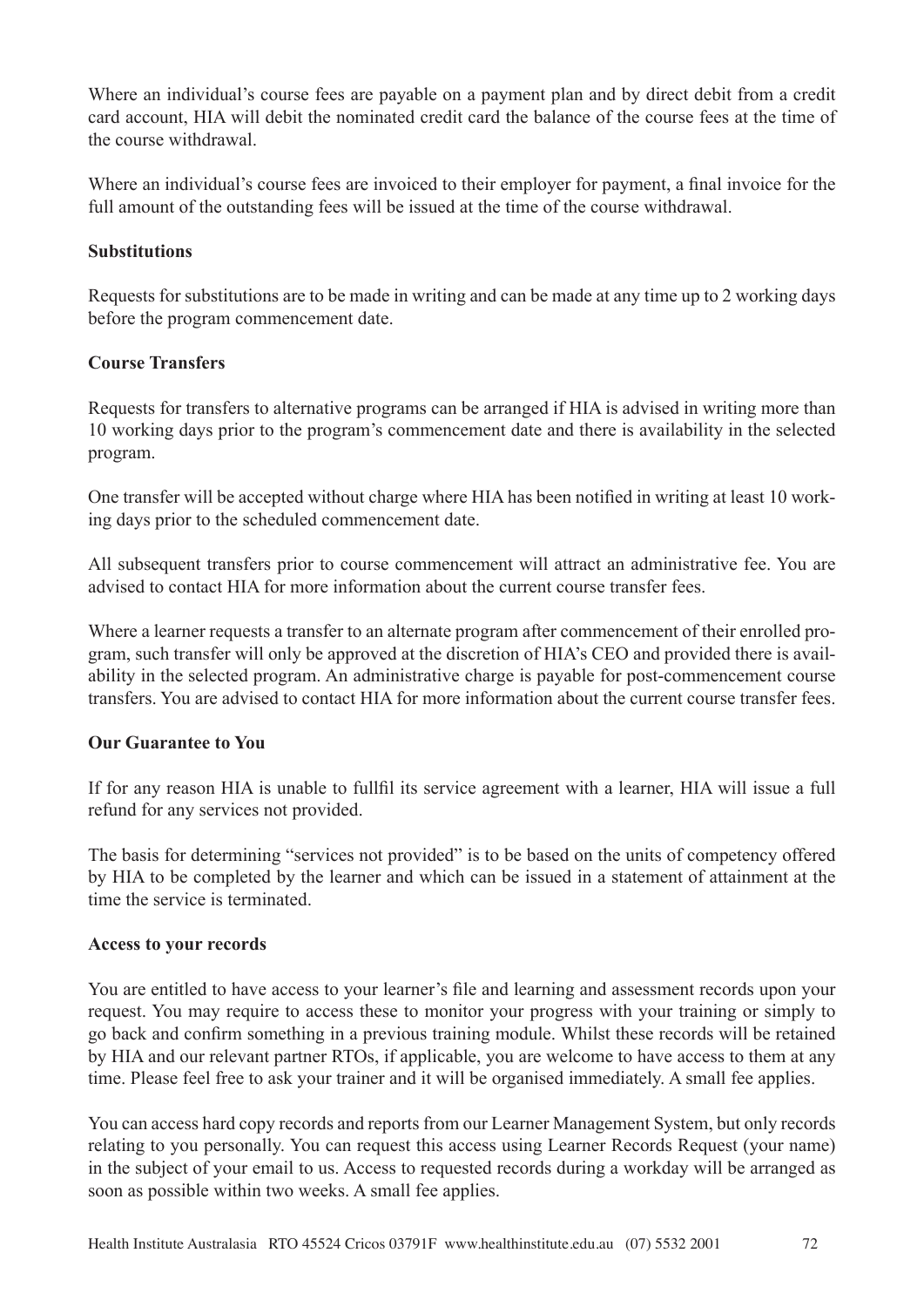#### **Continuous Improvement**

HIA is committed to the continuous improvement of our training and assessment services, learner services and management systems. Central to this commitment is our approach to continuous improvement and the procedures we apply to achieve systematic and sustained improvement.

#### **Suggesting Improvements**

The primary method of reporting opportunities for improvement by learners is via the continuous improvement reporting procedure. This procedure allows any person to raise a Continuous Improvement Report for consideration by our Continuous Improvement Team.

Often these reports will be generated after an opportunity for improvement has been identified by a staff member or learner. Learners are encouraged to provide feedback to HIA to assist in the continued improvement of our services in the future. Please place the following: Continuous Improvement Suggestion as the subject in your email to us.

#### **Learner Satisfaction Survey**

During various stages of your learning program and also upon the completion of your training program, you will be issued with a Learner Satisfaction Survey. This is a nationally consistent survey tool that is designed to collect feedback from learners about their experience with an RTO in their undertaking of nationally recognised training. Your completion and return of this survey is important to HIA for the ongoing improvement of our services and to enable us to report this information to our registering authority. Your assistance in gathering this survey data is greatly appreciated.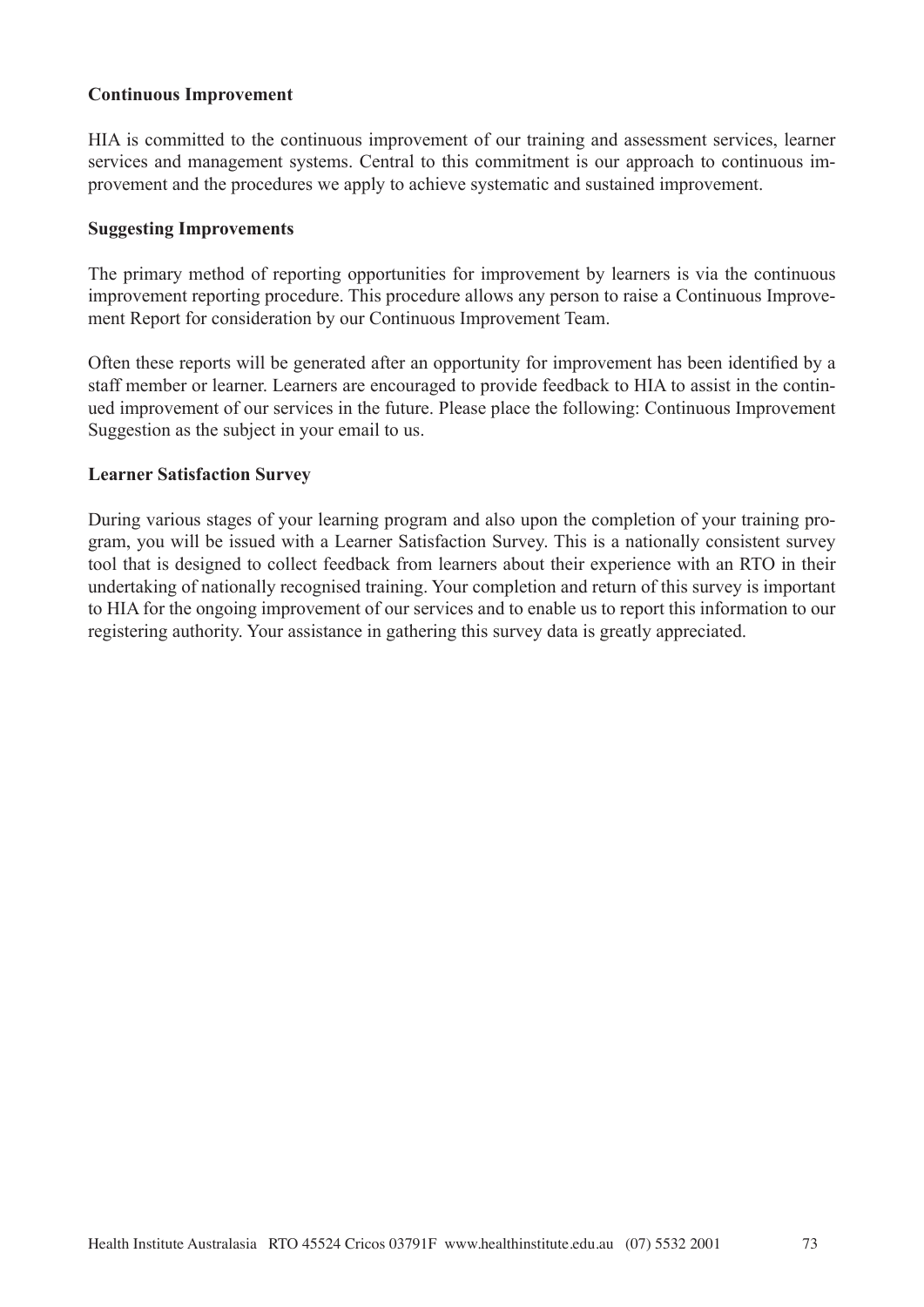# **ASSESSMENT, COMPLETION, CERTIFICATION**

### **Each level of study** is

- self-directed learning
- complete in itself,
- enhances the previous one and
- builds for the next level of study.

Conducted as educational intensives, they are pitched at a tertiary level of intelligence, with assumed equivalent life experience and education.

#### **Assessment** is based on

- assignments, research and other projects and exercises completed out of session times;
- attendance and participation in tutorial activities, lectures, guided study programs, residential training
- regular practice
- internship, apprenticeship, teaching practice, practicum
- practical demonstration of skills, practical and written tests
- competency examinations and
- appropriate behaviour.

**Assignments** are set for each level for assessment.

Contact with other students of like interests and hands-on practicum with guidance adds to your inspiration and learning. There are quizzes and practical assessment of your learning as per HIA requirements and a 3-hour examination, on completion of your course.

Projects are assigned to assess competency. Students are required to answer all questions at the end of each section and submit answers to the Institute for assessment.

At HIA, assessment is conducted using a combination of assessment methods, which may include activities such as written knowledge assessments, research tasks, case studies, etc. as needed to assess our learners' competence.

The following provides a brief explanation of the primary assessment methods:

- **• Written Knowledge Assessment**: The learner is required to provide a written response to a range of questions relating to the required knowledge of the units of competency. These would generally be short answer response activities and may include other questioning methods including multiple-choice.
- **• Research Tasks**: The learner is required to undertake research within their own workplace using their available reference material to provide a written response to each question. These assessment activities are usually short to medium answer response activities. The responses provided by the learner will largely be specific to their workplace.
- **• Case Study Response**: The learner is required to provide a written response to a situation presented in a case study scenario. This will usually require the learner to consider carefully the situation presented, undertake some research to inform them of their response and then to propose their recommended actions.
- **• Practicum**: The learner in the Yoga courses may be required to demonstrate the practice or teach-

Health Institute Australasia RTO 45524 Cricos 03791F www.healthinstitute.edu.au (07) 5532 2001 74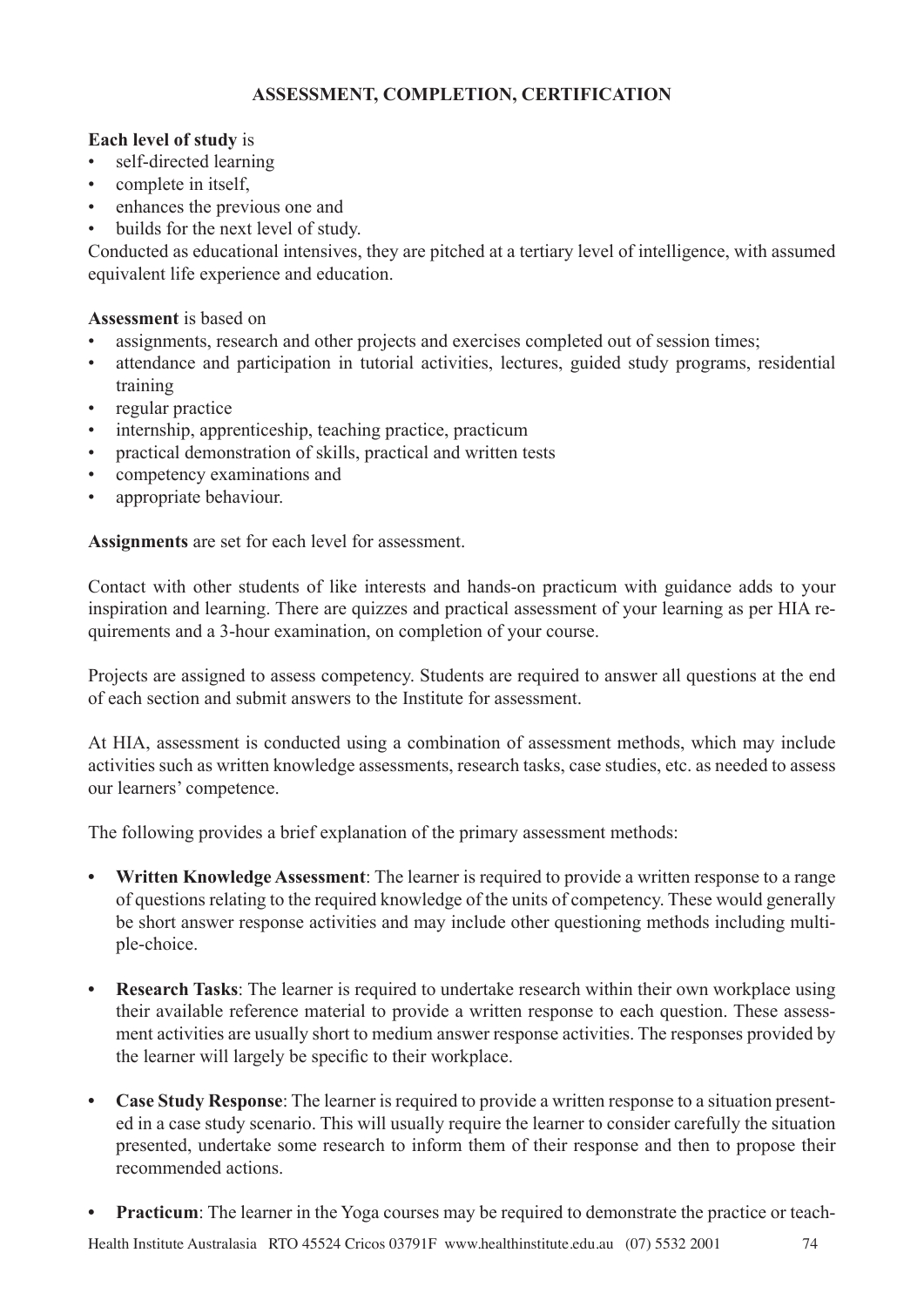ing of yoga postures, yoga relaxation and yoga breathing practices. The learner in the Ayurvedic courses may be required to demonstrate the Ayurvedic bodywork techniques.

#### **Assessment time frames**

While HIA makes every effort to complete the marking of submitted assessments in a timely manner, our standard turn-around time for completing the marking of assessments is between fourteen to eighteen days. Assessments that are submitted after the relevant assessment due date(s) (regardless of whether an extension has been submitted) may take longer to be assessed.

#### **Ongoing Monitoring, Evaluation, and Moderation**

Moderation of assessment processes includes validation of assessment tools and establishing and reviewing evidence required for a judgement of competency.

Constant ongoing reviewing, comparing, monitoring, and evaluating of our assessment processes, tools and evidence keep them current, relevant, and in the forefront to maintain appropriateness.

So that students regularly update their skills and knowledge with the latest developments, HIA recommends, supports, and presents further education for students. Life itself is a system of continuous learning.

### **Ongoing Feedback**

Assessment for many subjects is progressive. Every effort must be made to 'do the work' i.e. submit assignments etc. in a timely manner. (Distance education students are not restricted by time).

**Assessment** will take place in the form of dynamic and interactive feedback to students based on their written and practical work.

- Written. Assessed and checked by i. peers ii. tutor iii. independent adjudicator
- Practical. Assessed accordingly to prescribed requirements.
- By observation
- Evaluation by self, peer, tutor, independent adjudicator as competent or not yet competent.

Possible outcomes of in-house assessment might indicate:

- Beginning 0-40%. Consolidating 40-80%. Achieving 80-100%. Competent is 100%
- Feedback and debrief will follow where necessary
- The work will be returned if it needs re-submission.

Competent assignments are maintained in an evidence folder, for storage and project management of students' portfolios, which contains evidence of standards achieved and a record of the learning process.

#### **Competency exam**

- Examinations are to be taken on the set, not-negotiable date as advised.
- If a student is not available to attend an examination, administration must be contacted for a deferred examination. All deferred examinations are to be sat within a time designated by the **Institute**
- Fees for a deferred examination can be confirmed with administration.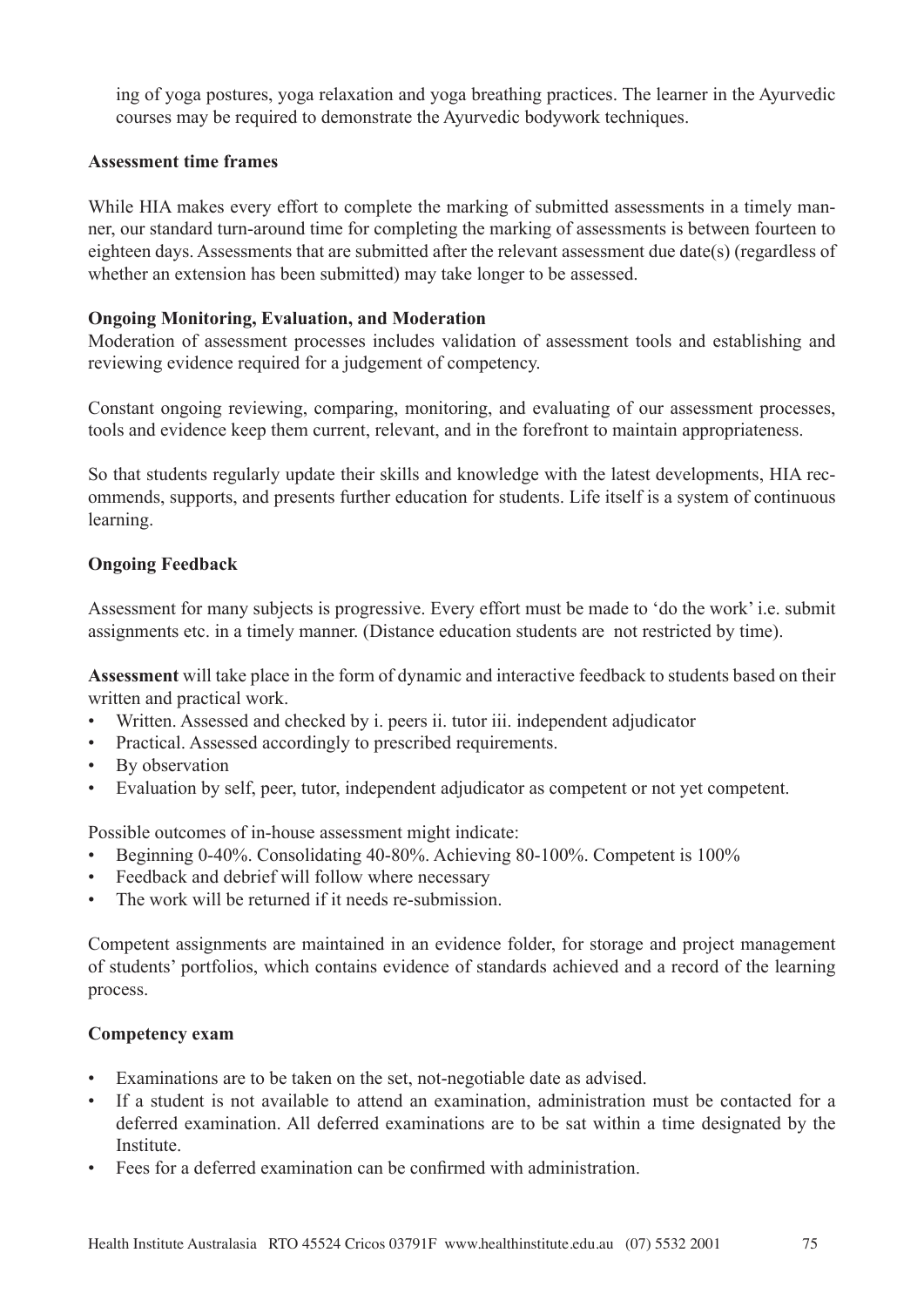### **Plagiarism**

Unauthorised collusion, plagiarism or cheating in assessments will not be tolerated at any time. Learners who are proven to be involved in such activities will not be permitted to continue with their learning program and no refund of any tuition fees will be provided.

#### **Re-assessment**

Learners who are assessed as not yet competent are to be provided with detailed verbal and written feedback to assist them to identify the gaps in their knowledge and skills that are to be addressed through further training.

These learners are to be provided with additional training and learning support to target their specific gaps in their knowledge and/or skills to prepare them for their additional assessment.

Learners are allowed one resubmission opportunity for an assessment that has previously been deemed 'Not Yet Competent'.

Fees will apply for a second and third resubmission. You are advised to contact HIA for more information on the current resubmission fees.

HIA does not allow more than three resubmissions. Learners must undertake further learning and could be asked to re-enrol in the relevant unit of competency, therefore paying a further course fee for that unit.

#### **Course completion**

It is the student's responsibility to ensure that they progressively complete their course within the agreed course duration.

HIA generally does not accommodate requests for fast-tracking a course of study, except where Credit Transfers and/or RPL will reduce the course duration.

Completion of the entire course is deemed upon your:

- Payment of course and relevant fees in full
- Presentation throughout the year in class, workshops and/or retreats
- Skills, knowledge, attitude throughout the year in class, workshops and/or retreats
- Assignments throughout the year
- Ongoing monitoring, evaluation and feedback and six-monthly feedback sessions
- Competency exam

Where it is evident that a student will not be able to complete their course within the agreed course duration, HIA may either implement an Administrative Withdrawal, or levy an additional Course Extension fee for each unit that will be completed outside the agreed course duration. You are advised to contact HIA for more information on the current Course Extension fees.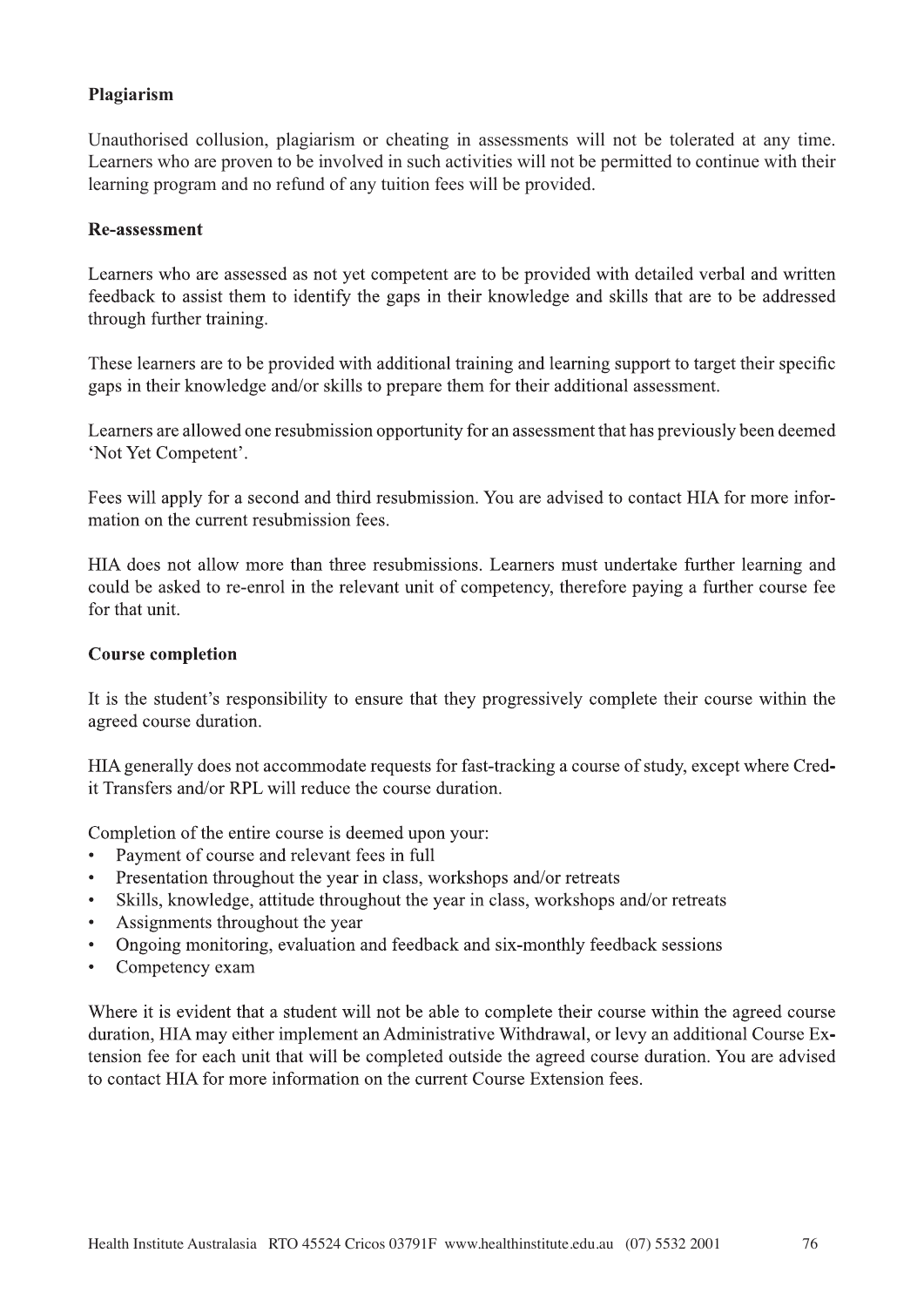# **Certification Requirements**

Certification is granted upon:

- successful and timely completion of all written and non-written assignments and assessments
- attendance, active participation and an understanding of the information through - dialogue (applies to students in tutorials/retreats)
	-
	- class discussion (applies to students on campus and via Skype for correspondence)
- adequate knowledge demonstrated in homework, essays, quizzes, tests and internships (applies to on and off campus students)
- demonstration of upholding shared community values through the integration of spirituality, ethics, humility and respect with classroom knowledge rising out of being a living example and experience of Yoga and/or Ayurveda
- successful completion of hours
- payment of all fees in full.

All students at every level are awarded a Certificate of Completion on successful completion of each individual course, when assessment criteria are met.

### **Certificate issuance**

HIA takes every care possible to ensure that it only issues AQF certification to individuals who have successfully completed all requirements of their course.

To facilitate this, we have a stringent quality assurance and assessment outcome validation process which occurs before we issue your AQF certification.

In support of this, assessment outcomes recorded for individual units are not considered to be final until our preliminary assessment outcome validation process has been completed.

We reserve the right to say, "Not enough assessment".

By commencing a course with HIA, you agree to cooperate with HIA if, during the assessment outcome validation process, we deem it necessary for you to provide further assessment evidence.

HIA deems your course to be completed once our assessment outcome validation process has been completed and will issue your AQF certification within 30 days of this date.

### **Issuing of AQF certification**

HIA issues all AQF certification in an electronic format.

Printed copies of your AQF certification can be provided at an additional cost.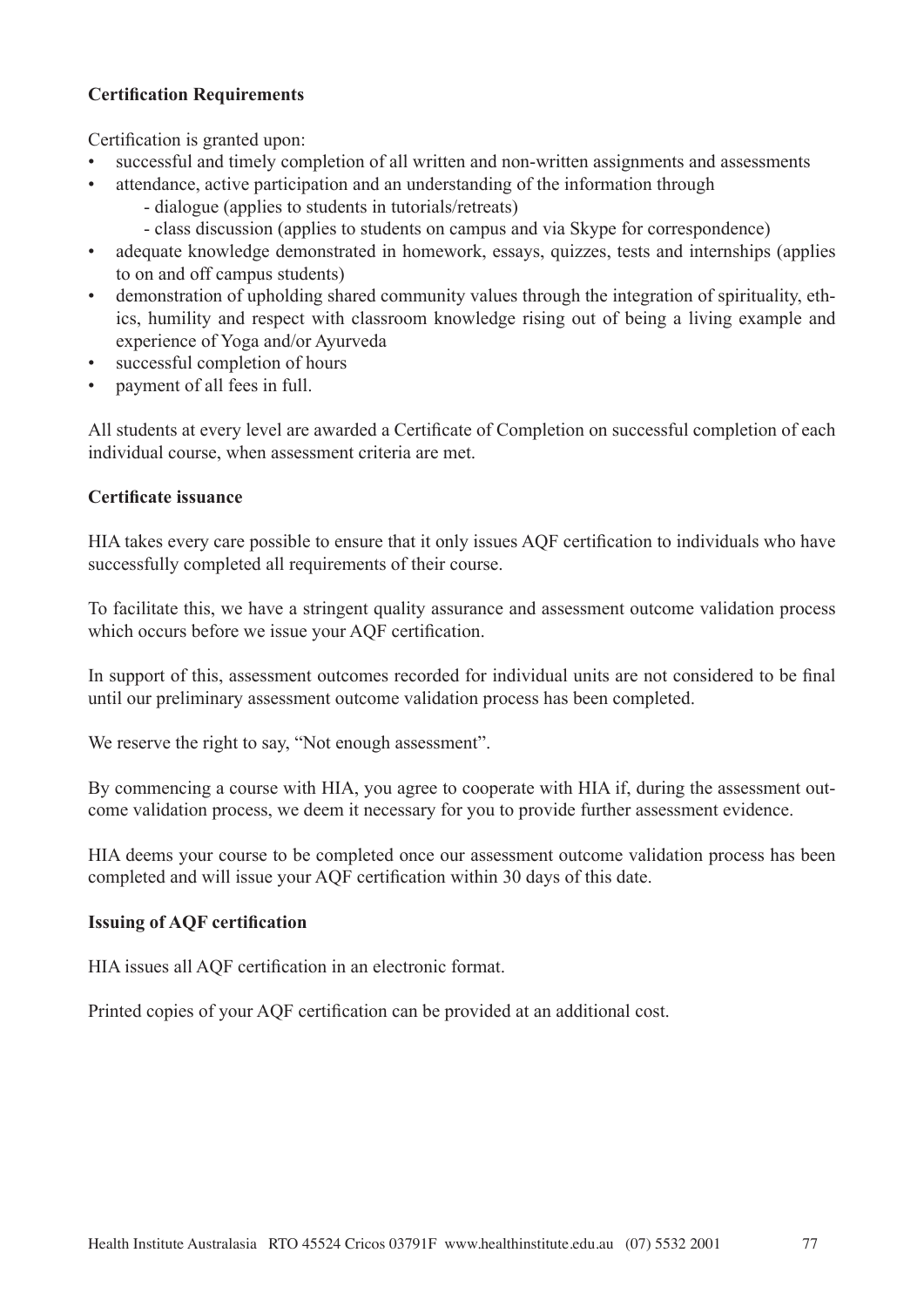### **15. MAKING COMPLAINTS AND APPEALS**

HIA is committed to providing a fair and transparent complaint and appeals process that includes access to an independent external body if necessary.

#### **What is a complaint?**

A complaint is negative feedback about services or staff which has not been resolved locally.

A complaint may be received by HIA in any form and does not need to be formally documented by the complainant to be acted upon.

Complaints may be made by any person but are generally made by learners and/or employers.

#### **What is an appeal?**

An appeal is an application by a learner for the reconsideration of an unfavourable decision or finding during training and/or assessment.

An appeal must be made in writing and specify the particulars of the decision or finding in a dispute.

Appeals must be submitted to HIA within 7 days of the learner being informed of the assessment decision or finding.

Appeals must be submitted to the Student Support Manager by email to admin@healthinstitute.edu. au with "Appeal Lodgement" and the learner's name in the subject line. Appeal lodgements that are not lodged as prescribed will not be considered to have been lodged or received.

#### **Early resolution of complaints and appeals**

In all cases, issues that arise during training and assessment that are the source of frustration or are in dispute should be resolved at the time, as they occur between the persons involved, where possible.

Sometimes, this will not be possible and in these cases, you are encouraged to come forward and inform us of your concerns with the confidence that you will be treated fairly.

#### **Complaints and appeals handling**

HIA applies the following principles to the handling of its complaints and appeals:

Appeals Lodgement forms must be submitted to the HIA Student Support Manager via email at admin@healthinstitute.edu.au with the subject line "Appeal Lodgement" and include the learner's full name.

Complaint Lodgement forms must be submitted to the HIA Student Support Manager via email at support@healthinstitute.edu.au with the subject line "Complaint Lodgement" and include the learner's full name.

Appeals and/or Complaints that are not lodged in the manner prescribed above will not be considered to have been lodged and will not be considered until lodged in the prescribed manner.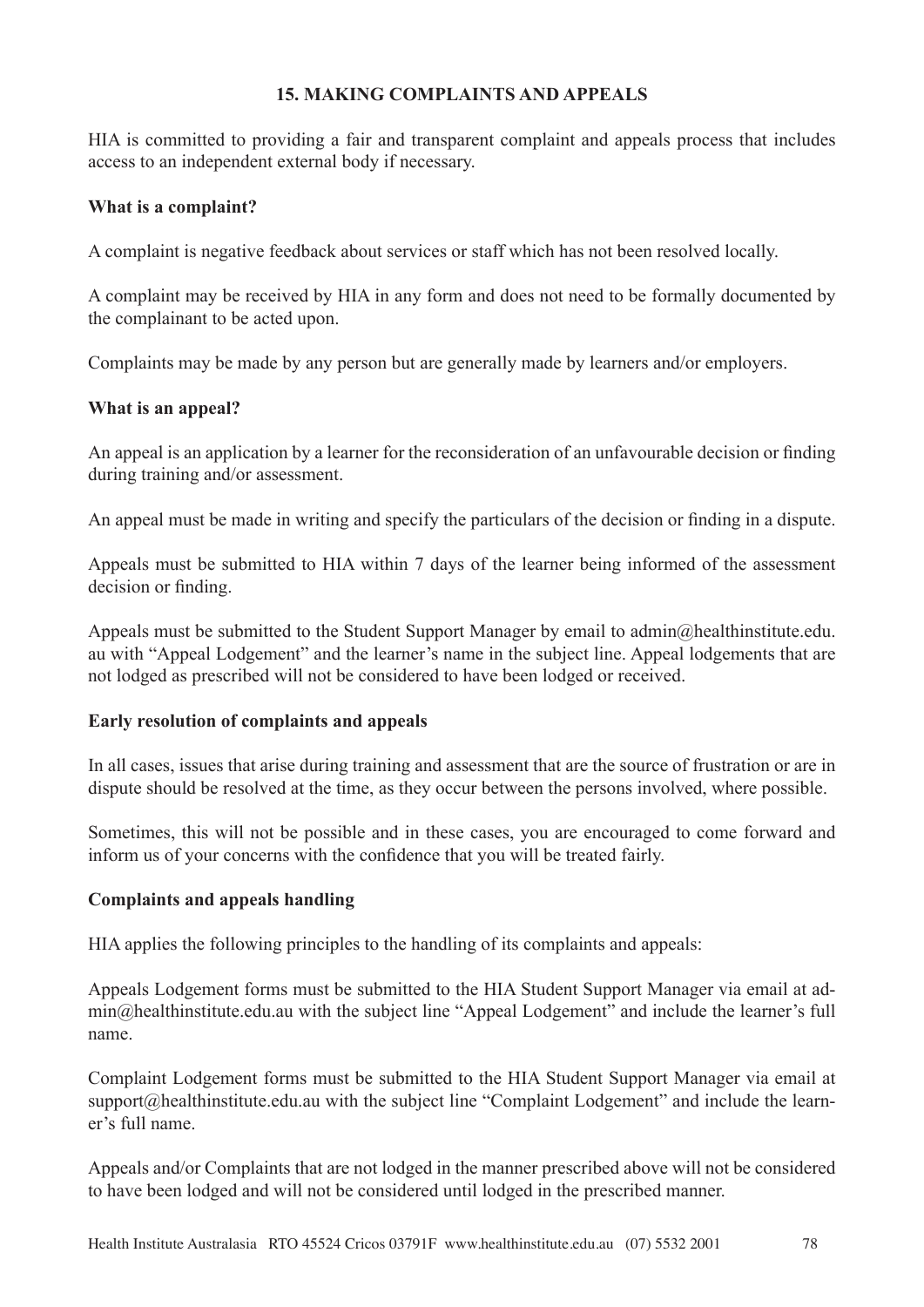A written record of all complaints and appeals is to be kept by HIA including all details of lodgement, response, and resolution.

A complainant or person lodging an appeal is to be provided an opportunity to formally present his or her case at minimal or no cost.

Each complainant or person lodging an appeal may be accompanied and/or assisted by a support person at any relevant meeting.

Where an appeal necessitates the reassessment of an applicant's assessment submission, and the appeal fails, the applicant will incur a reassessment fee as per HIA's reassessment policy.

The handling of a complaint or appeal is to commence within 10 working days of the lodgement of the complaint/appeal and all reasonable measures are taken to finalise the process as soon as practicable. HIA will always endeavour to resolve any complaints and/or appeals within 30 days of the matter being reported.

The complainant or person lodging an appeal is to be provided with a written statement of the outcome, including details of the reasons for the outcome.

HIA shall maintain the enrolment of the complainant or person lodging an appeal during the complaint or appeals process.

Decisions or outcomes of the complaint or appeals process that find in favour of the learner or otherwise shall be implemented immediately.

Complaints and appeals are to be handled in the strictest of confidence. No HIA representative is to disclose information to any person without the permission of HIA's Chief Executive Officer. Decisions to release information to third parties are only to be done after the complainant or person lodging the appeal has given permission for this to occur.

Complaints and appeals are to be considered based on procedural fairness and lead to opportunities for improvement as a Continuous Improvement Report.

### **Review by an external agency**

Where the complainant or person lodging an appeal is not satisfied with the handling of the matter by HIA, they are to have the opportunity for a body that is independent to HIA to review his or her complaint or appeal following the internal completion of the complaint or appeals process.

Learners who are not satisfied with the process applied by HIA may refer their grievance to the following external agencies:

Unresolved complaints may be referred to the Australian Skills Quality Authority (ASQA). Learners are to be advised that ASQA will require the individual to have exhausted all avenues through HIA's internal complaints handling procedure before taking this option.

Unresolved Appeals in relation to consumer-related issues may be referred to the Office of Fair Trading.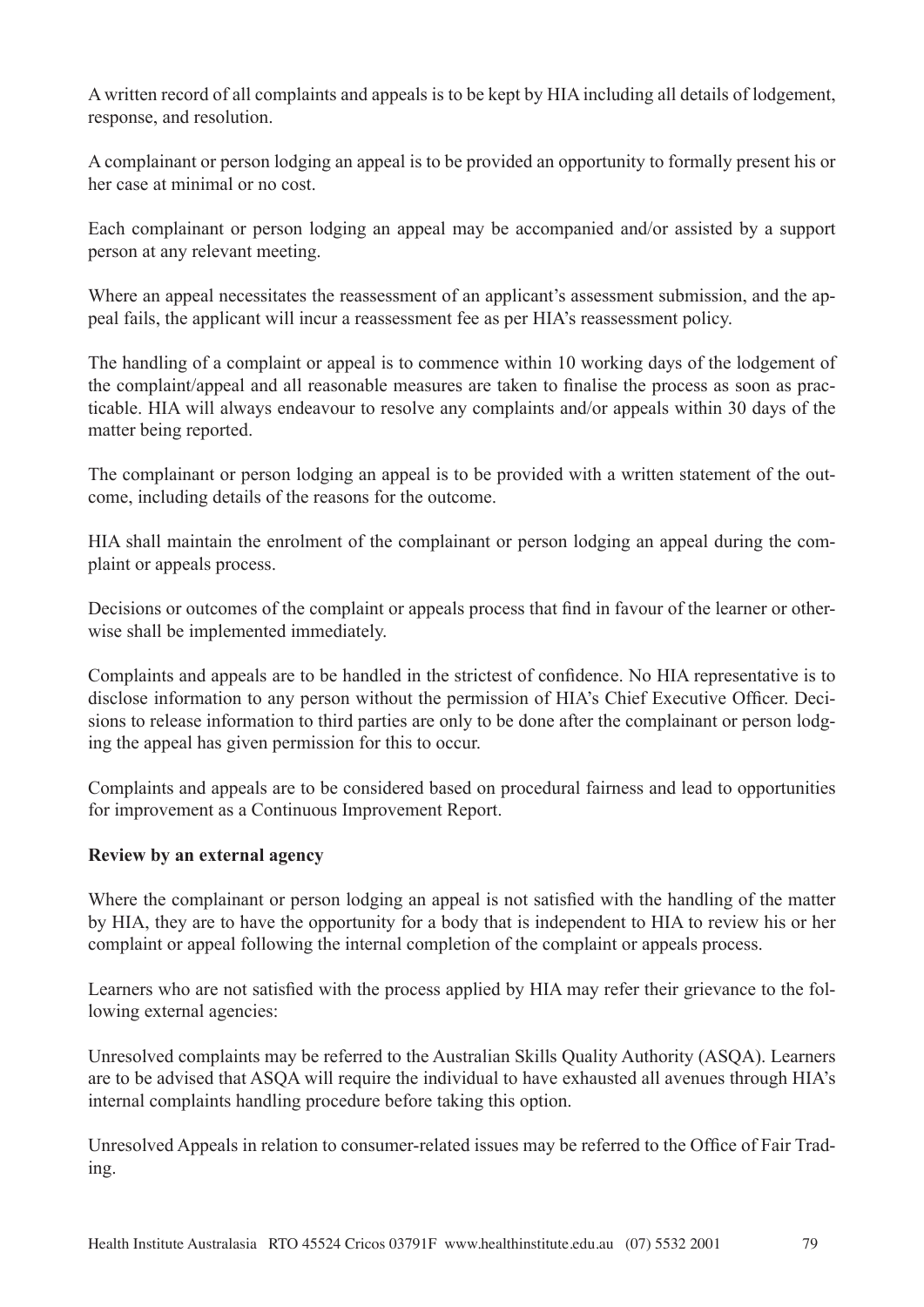### **16. RECOGNITION OF YOUR EXISTING SKILLS AND KNOWLEDGE**

In accordance with the requirements of the Standards for NVR Registered Training Organisations, HIA provides the opportunity for learners to apply to have prior learning recognised towards a qualification or unit of competency for which they are enrolled.

### **What is Recognition?**

Recognition involves the assessment of previously unrecognised skills and knowledge that an individual has achieved outside the formal education and training system.

Recognition assesses this unrecognised learning against the requirements of a unit of competence, with respect to both entry requirements and outcomes to be achieved.

By removing the need for duplication of learning, recognition encourages an individual to continue upgrading their skills and knowledge through structured education and training towards formal qualifications and improved employment outcomes.

This has benefits for both the individual and industry. Most importantly, it should be noted that recognition is just another form of assessment.

#### **Recognition Guidelines**

The following guidelines are to be followed when an application for recognition is received:

• Any learner is entitled to apply for recognition in a course or qualification in which they are currently enrolled.

• Learners may not apply for recognition for units of competency or a qualification which are not included in our RTO, or our partner RTOs' (if applicable) scope(s) of registration.

• Whilst learners may apply for recognition at any time, they are encouraged to apply before commencing a training program. This will reduce unnecessary training and guide the learner down a more efficient path towards competence.

• Learners who are currently enrolled in a training program are eligible to apply for recognition in that program at no additional charge.

- Assessment via recognition will apply the principles of assessment and the rules of evidence.
- Recognition may only be awarded for whole units of competency.

### **Forms of Evidence for Recognition**

Recognition acknowledges that workplace skills and knowledge may be gained through a variety of ways including both formal and informal learning or through work-based or life experience.

Like assessment, recognition is a process whereby evidence is collected, and a judgment is made by an assessor or assessment team.

Health Institute Australasia RTO 45524 Cricos 03791F www.healthinstitute.edu.au (07) 5532 2001 80 The judgement is made on evidence provided by candidates of the skills and knowledge that they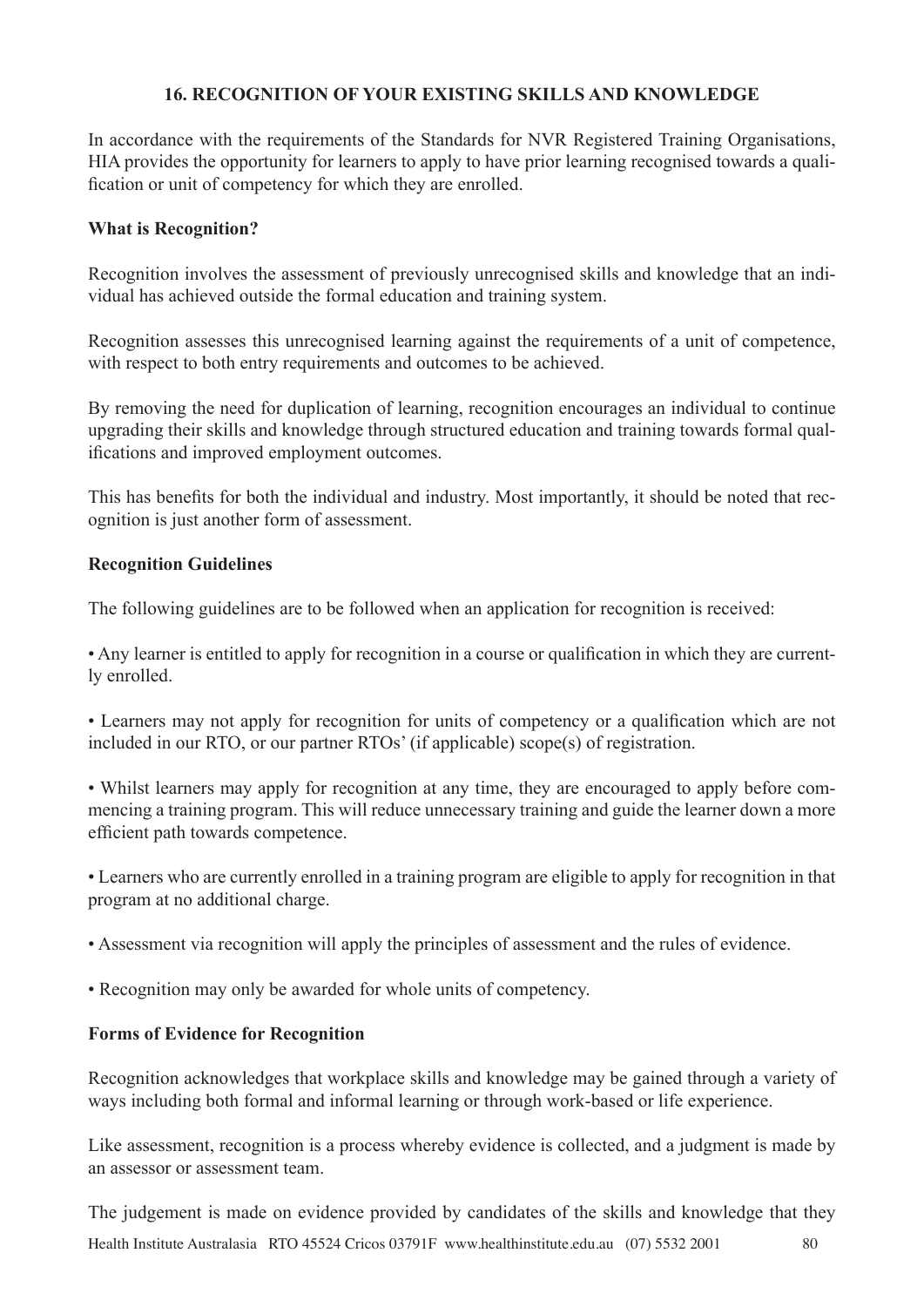have previously learnt through work, study, life, and other experiences, and that they are currently using.

It also includes evidence to confirm a candidate's ability to adapt prior to learning or current competency to the context of the intended workplace or industry.

Forms of evidence towards recognition may include:

- Work records:
- Records of workplace training;
- Assessments of current skills;
- Assessments of current knowledge;
- Third-party reports from current and previous supervisors or managers;
- Evidence of relevant unpaid or volunteer experience;
- Examples of work products;
- Observation by an assessor in the workplace;
- Performance appraisal; or
- Duty statements.

Many of these forms of evidence would not be sufficient on their own. When combined together, with a number of evidence items, the candidate will start to provide a strong case for competence.

HIA reserves the right to require candidates to undertake practical assessment activities of skills and knowledge in order to satisfy the assessors of the candidate's current competence.

# **What is National Recognition?**

National recognition is the recognition of learning achieved through formal education and training.

Under the Standards for NVR Registered Training Organisations, HIA and its relevant partner RTOs (if applicable) will accept verified and authenticated AQF (Australian Qualifications Framework) certification documentation issued by any other RTO or AQF authorised issuing organisation, or authenticated VET transcripts issued by the Registrar.

National recognition allows a learner to be awarded a unit of competency/module based on successful completion of the unit which has been previously awarded.

### **Evidence Requirements**

If you are seeking national recognition you are required to present your statement of attainment or qualification for examination to HIA. These documents will provide the detail of what units of competence you have been previously issued.

You must provide satisfactory evidence that the statement of attainment or qualification is authentic, is yours and that it has been issued by an Australian RTO.

Statements of attainment or qualifications should be in the correct format as outlined in the Australian Qualifications Framework.

You are required to submit only copies which are certified as true copies of the original.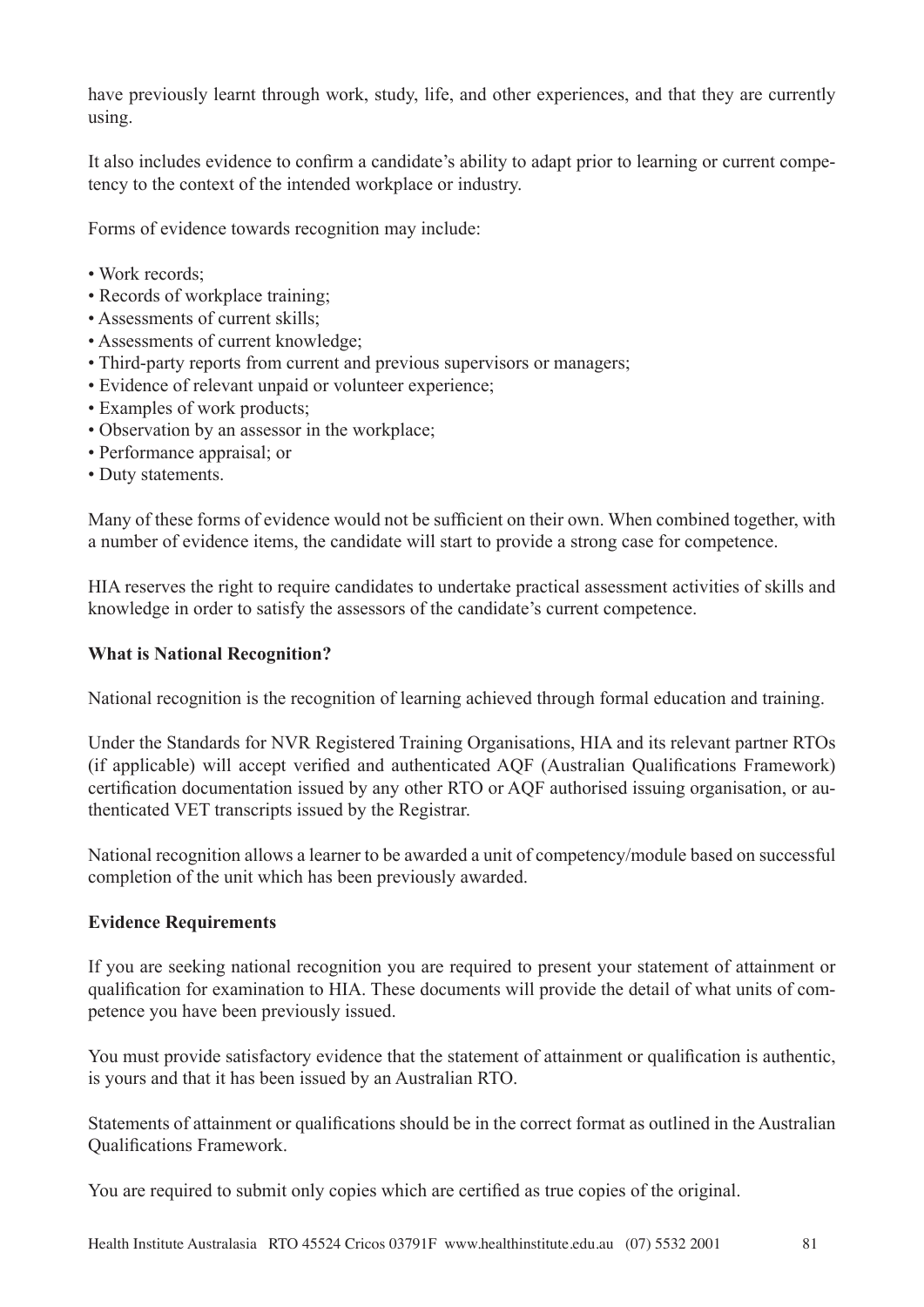#### **National Recognition Guidelines**

The following guidelines are to be followed in relation to national recognition:

- Any learner is entitled to apply for national recognition in a course or qualification in which they are currently enrolled.
- Learners may not apply for national recognition for units of competency or qualifications which are not included in HIA's (or its partner RTOs', if applicable) scope(s) of registration.
- Whilst learners may apply for national recognition at any time, they are encouraged to apply before commencing a training program. This will reduce unnecessary training and guide the learner down a more efficient path to competence.
- The learner does not incur any tuition or course fees for national recognition, and HIA does not receive any funding when national recognition is granted. However, HIA may charge an administration fee to cover any costs incurred in the verification of AQF certification issued by another RTO, AQF authorised issuing organisation or authenticated VET transcripts issued by the Registrar.
- National Recognition may only be awarded for whole units of competency.
- Where a mapping guide identifies a partial credit, this will not be considered for national recognition and applicants will be advised to seek training to fill in the gaps, if applicable. A training fee will usually apply.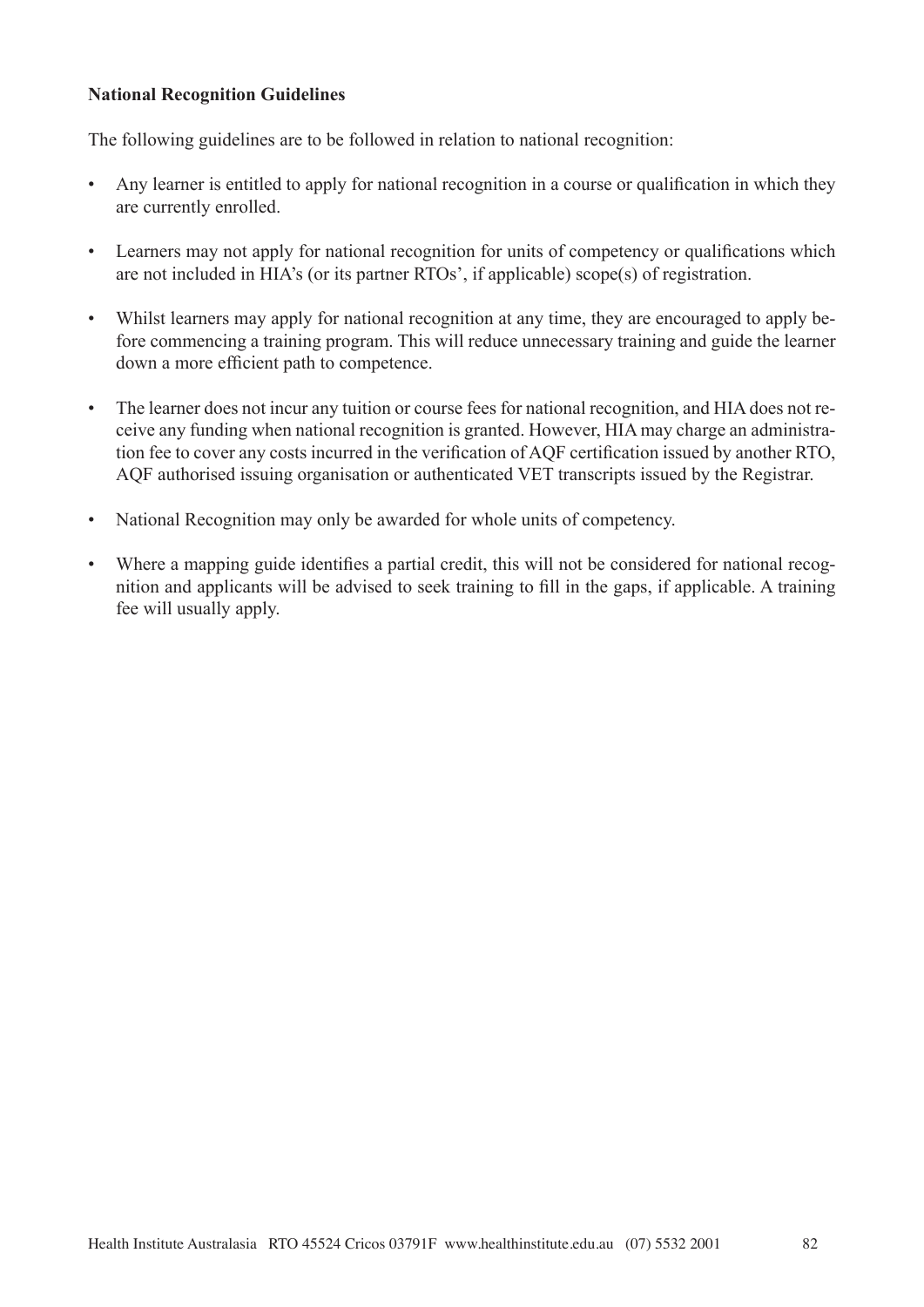# **17. LEGISLATIVE AND REGULATORY RESPONSIBILITIES**

HIA is required to operate in accordance with the law. This means that we comply with the legislative and regulatory requirements. The following legislation is indicative of the Acts with which HIA has recognised compliance responsibilities. They also represent obligations to you as a learner whilst training with HIA.

Copies of State and Federal legislation can be found at www.australia.gov.au/statelegislation (State) and www.comlaw.gov.au (Federal).

During your day-to-day work and whilst participating in your training, you will need to be aware of the relevant legislation that may impact your conduct and behaviour.

The following is a summary of the legislation that will generally apply to your day-to-day work and training.

# **Work Health and Safety Act 2011**

The main object of this Act is to provide for a balanced and nationally consistent framework to secure the health and safety of workers and workplaces. The WHS Act protects workers and other persons against harm to their health, safety and welfare through the elimination or minimisation of risks arising from work or from particular types of substances or plant and equipment.

The WHS Act covers workers by providing nationally uniform work health and safety laws. This includes employees, contractors, sub-contractors, outworkers, trainees, work experience learners, volunteers and employers who perform work.

The WHS Act also provides protection for the general public so that their health and safety is not placed at risk by work activities.

Section 29 of the WHS Act requires that any person in a workplace, including customers and visitors, must take reasonable care of their own health and safety and that of others who may be affected by their actions or omissions.

They must also cooperate with any actions taken by a person conducting a business or undertaking, to comply with the WHS Act and WHS Regulations.

### **Privacy Act 1988**

The Privacy Act is supported by the Australian Privacy Principles which came into effect on 12th March 2014. The object of Australian Privacy Principles is to ensure businesses and government agencies manage personal information in an open and transparent way.

Review the section within this handbook that relates to privacy protection. It provides you with information about:

- the kinds of personal information that the entity collects and holds about you;
- how the entity collects and holds personal information;
- the purposes for which the entity collects, holds, uses and discloses personal information;

Health Institute Australasia RTO 45524 Cricos 03791F www.healthinstitute.edu.au (07) 5532 2001 83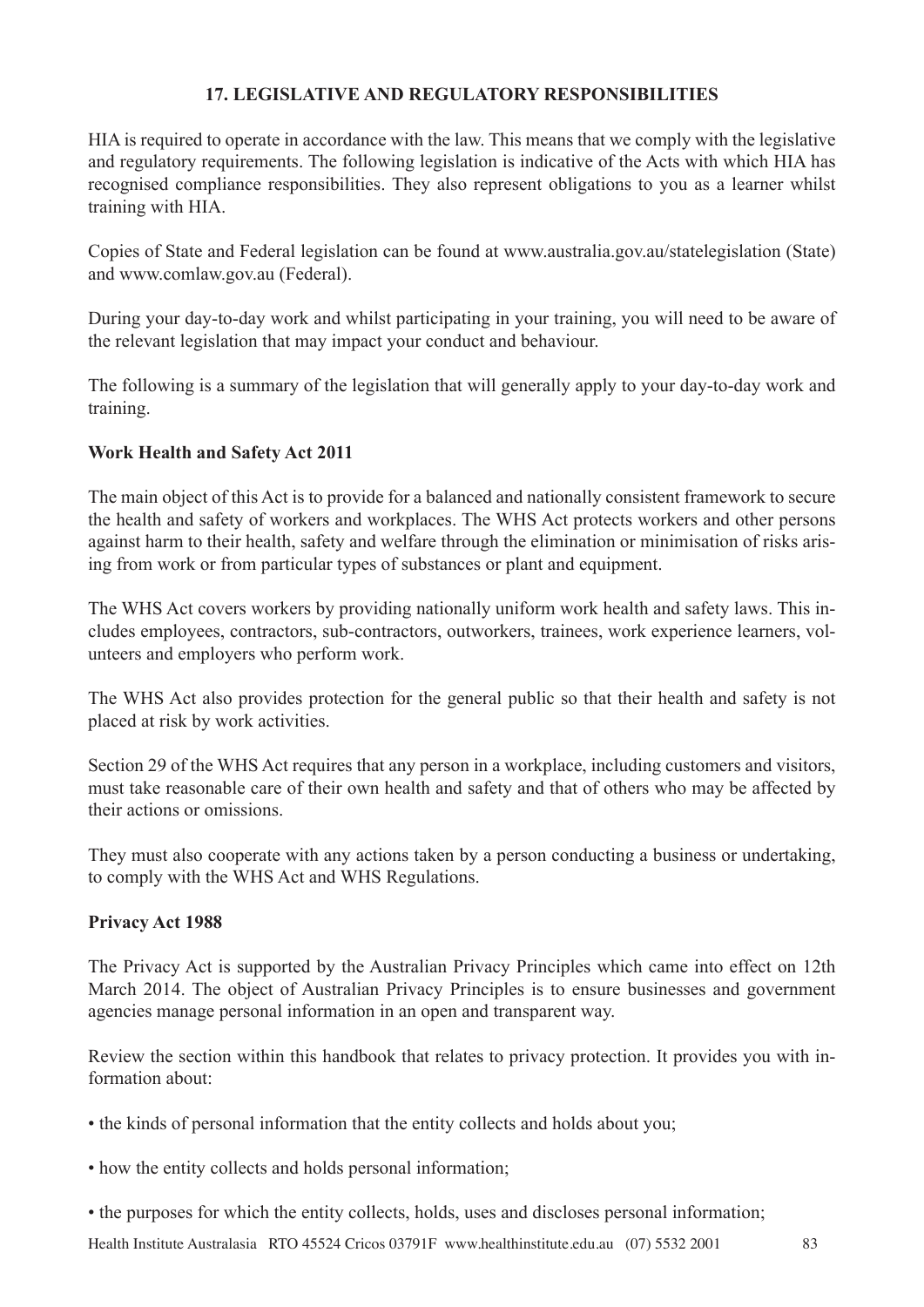• how an individual may access personal information about themselves that is held by the entity and seek the correction of such information;

• how an individual may complain about a breach of the Australian Privacy Principles and how the entity will deal with such a complaint; and

• whether the entity is likely to disclose personal information to overseas recipients.

# **Disability Discrimination Act 1992**

# **Sect 5 - Disability Discrimination**

(1) For the purposes of this Act, a person (discriminator) discriminates against another person (aggrieved person) on the grounds of a disability of the aggrieved person if, because of the aggrieved person's disability, the discriminator treats or proposes to treat the aggrieved person less favourably than, in circumstances that are the same or are not materially different, the discriminator treats or would treat a person without the disability.

(2)

For the purposes of subsection (1), circumstances in which a person treats or would treat another person with a disability are not materially different because of the fact that different accommodation or services may be required by the person with a disability.

# **Sex Discrimination Act 1984**

The objects of this Act are:

• to give effect to certain provisions of the Convention on the Elimination of All Forms of Discrimination Against Women; and

• to eliminate, so far as is possible, discrimination against persons on the ground of sex, marital status, pregnancy or potential pregnancy in the areas of work, accommodation, education, the provision of goods, facilities and services, the disposal of land, the activities of clubs and the administration of Commonwealth laws and programs; and

• to eliminate, as far as possible, discrimination involving the dismissal of employees on the ground of family responsibilities; and

• to eliminate, as far as possible, discrimination involving sexual harassment in the workplace, in educational institutions and in other areas of public activity; and

• to promote recognition and acceptance within the community of the principle of the equality of men and women.

# **Age Discrimination Act 2004**

The objects of this Act are:

• to eliminate, as far as possible, discrimination against persons on the ground of age in the areas of work, education, access to premises, the provision of goods, services and facilities, accommodation, the disposal of land, the administration of Commonwealth laws and programs and requests for information; and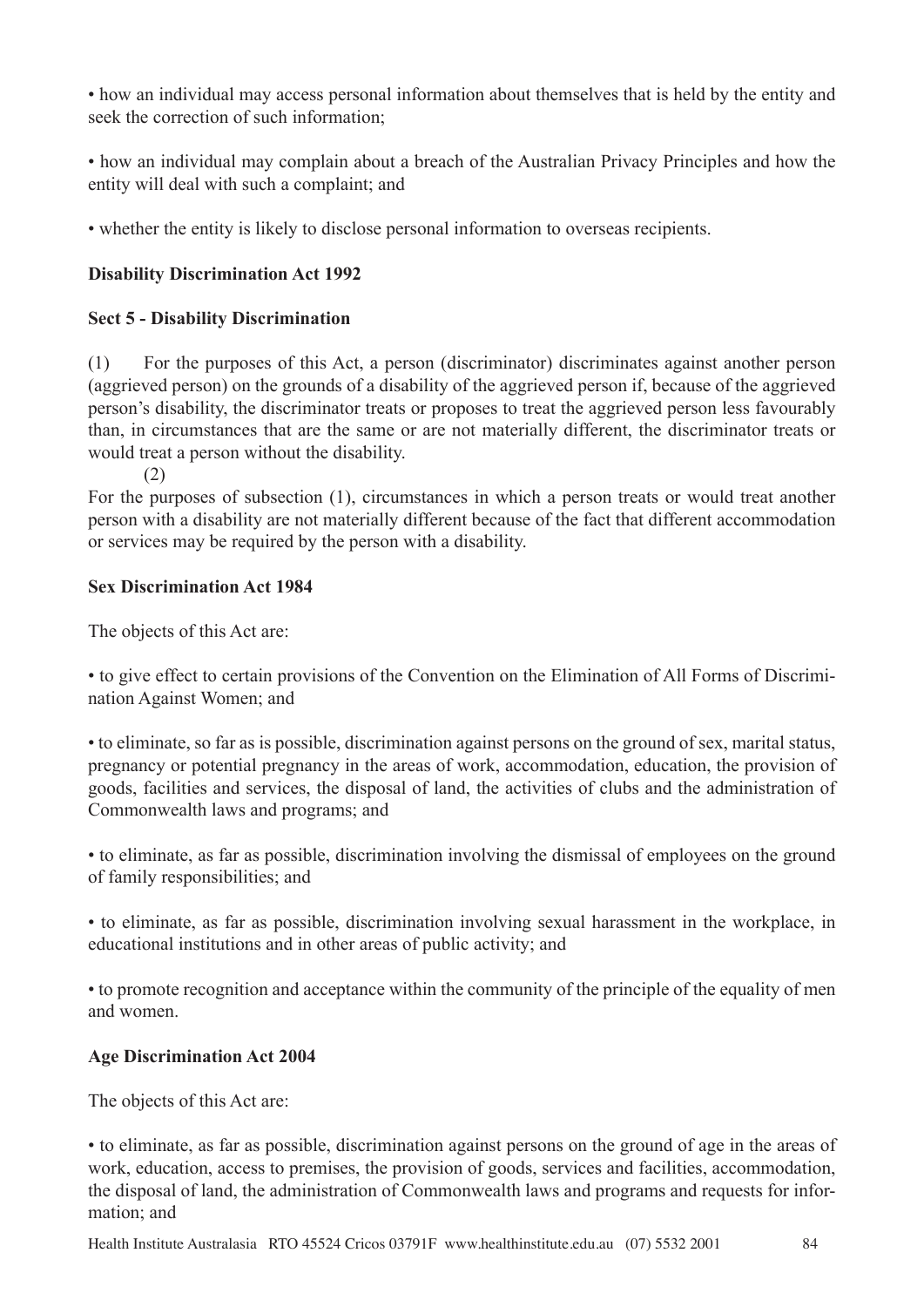• to ensure, as far as practicable, that everyone has the same rights to equality before the law, regardless of age, as the rest of the community; and

• to allow appropriate benefits and other assistance to be given to people of a certain age, particularly younger and older persons, in recognition of their particular circumstances; and

• to promote recognition and acceptance within the community of the principle that people of all ages have the same fundamental rights; and

- to respond to demographic change by:
- removing barriers to older people participating in society, particularly in the workforce; and
- changing negative stereotypes about older people.

# **Racial Discrimination Act 1975**

This Act gives effect to Australia's obligations under the International Convention on the Elimination of All Forms of Racial Discrimination. Its major objectives are to:

• promote equality before the law for all persons, regardless of their race, colour or national or ethnic origin, and

• make discrimination against people on the basis of their race, colour, descent or national or ethnic origin unlawful.

# **Copyright Act 1968**

Copyright is a type of property that is founded on a person's creative skill and labour. It is designed to prevent the unauthorised use by others of a work, that is, the original form in which an idea or information has been expressed by the creator.

Copyright is not a tangible thing. It is made up of a bundle of exclusive economic rights to do certain acts with an original work or other copyright subject-matters. These rights include the right to copy, publish, communicate (eg. broadcast, made available online) and publicly perform the copyrighted material.

There is no general exception that allows a work to be reproduced without infringing copyright. Where part of a work is copied, the issue is whether a substantial part of that work has been reproduced and thus an infringement has occurred. However, there is a 10% rule which applies in relation to fair dealing copying for the purposes of research or study. A reasonable portion of a work may be copied for that purpose, and a reasonable portion is deemed to be 10% of a book of more than 10 pages or 10% of the words of a work in electronic form.

### **Fair Work Act 2009**

The main objectives of this Act are to provide a balanced framework for cooperative and productive workplace relations that promote national economic prosperity and social inclusion for all Australians by:

Providing workplace relations laws that are fair to working Australians, are flexible for businesses, promote productivity and economic growth for Australia's future economic prosperity and take into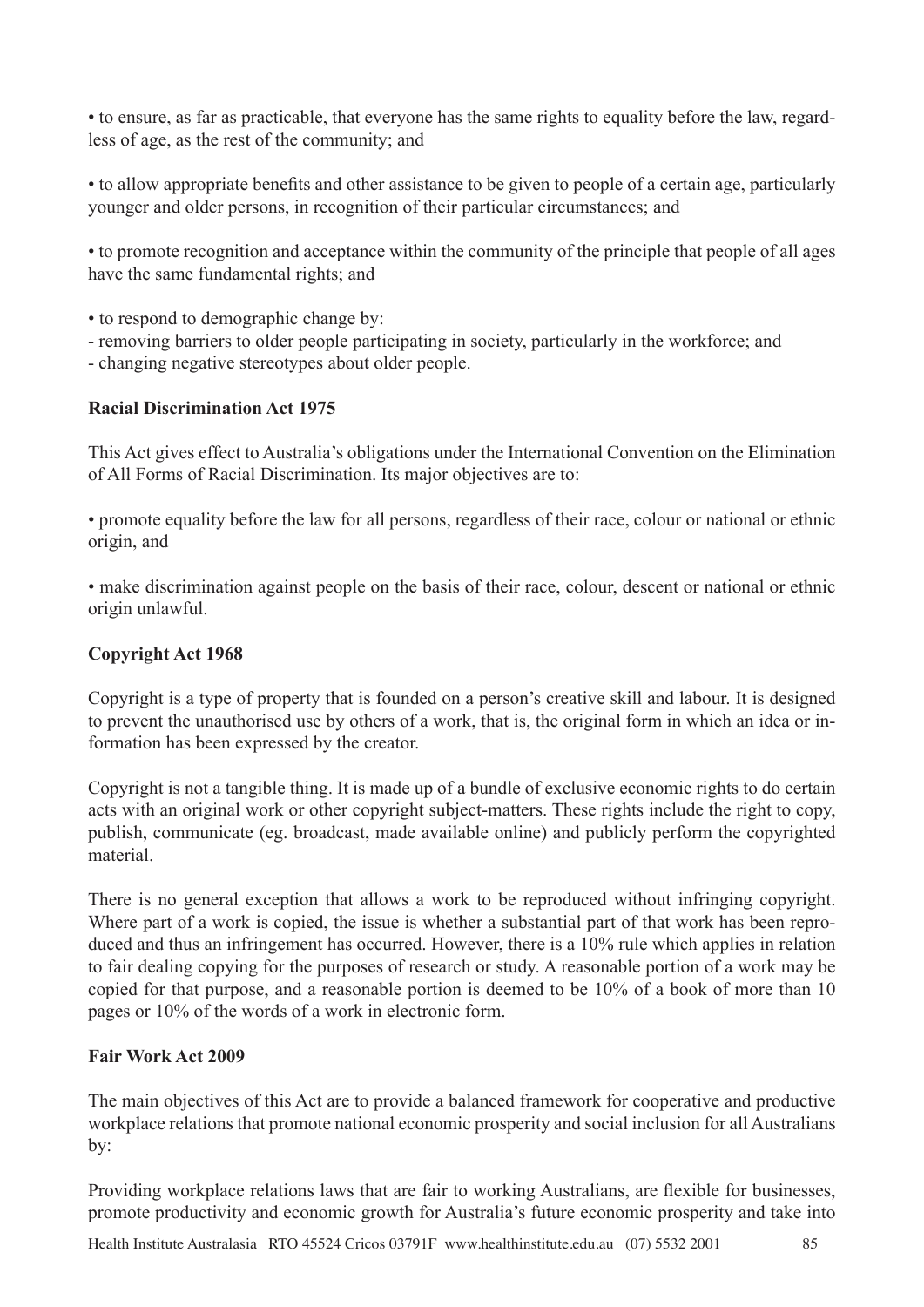account Australia's international labour obligations;

Ensuring a guaranteed safety net of fair, relevant and enforceable minimum terms and conditions through the National Employment Standards, modern awards, and national minimum wage orders;

Enabling fairness and representation at work and the prevention of discrimination by recognising the right to freedom of association and the right to be represented, protecting against unfair treatment and discrimination, providing accessible and effective procedures to resolve grievances and disputes and providing effective compliance mechanisms.

### **National Vocational Education and Training Regulator Act 2011**

This legislation provides a basis for the regulation of Registered Training Organisations in Australia. The legislation provides the basis for the establishment of the National VET Regulator who is the registration authority for RTOs. A core component of this legislation is that it defines the condition for the registration of an RTO which includes:

- compliance with the VET Quality Framework
- satisfying Fit and Proper Person Requirements
- satisfying the Financial Viability Risk Assessment Requirements
- notifying the National VET Regulator of important changes
- cooperating with the National VET Regulator
- compliance with directions given by the National VET Regulator.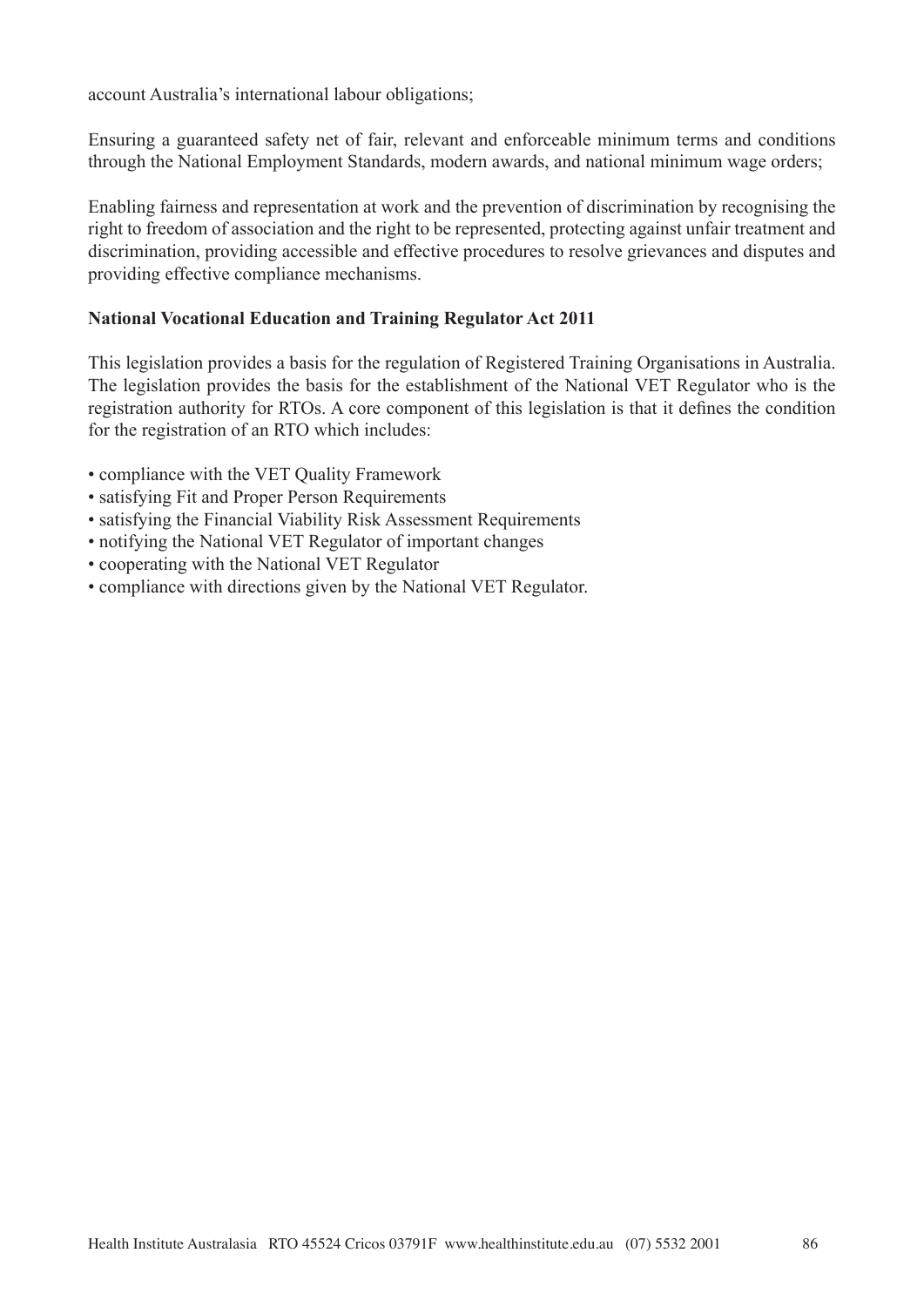# **18. OVERSEAS STUDENTS INFORMATION & APPLICATION PROCESS**

Australia's laws promote quality education and consumer protection for international students through the ESOS Framework, and protect the reputation and integrity of international education as an industry. To provide these services to international students HIA must comply with all legislation and regulations required by the Australian Government and the National Standards Regulator, ASQA. HIA seeks to provide internationals students studying with us a safe and rewarding study experience.

The ESOS Framework applies only to students who are enrolled in an onshore program and study in Australia on a student visa. This legislation does not apply to students undertaking programs offshore or in Australia on a visa other than a Student Visa. ESOS enables the Department of Education and Training to take action against providers who are found to be in breach of their obligations.

# **YOUR RIGHTS**

You have the right to receive current and accurate information about

- your program, fees (including refunds), study options and other important information relevant to your program.
- Services provided by HIA
- The requirements for satisfactory academic progress in the courses you study and academic support in case you require it.
- HIA's Student Grievance Resolution Process (internal and external complaints and appeals)
- Information on deferring, suspending, or cancelling your enrolment.

Before commencing your program HIA will provide you with a written letter of offer for you to accept and sign, that provides these details and correct information.

You will also receive

- An appropriate orientation program.
- Access to support services to help you adjust to life and study in Australia and the contact information for these services.
- HIA's relevant student related policies, particularly relating to academic progress.

# **YOUR RESPONSIBILITIES AS AN INTERNATIONAL STUDENT**

All students are required to adhere to HIA rules and policies for students. The ESOS Framework also supports the Migration Act by reinforcing students' responsibilities and conditions under their student visas.

If you hold a student visa, you should ensure that you:

- Understand and satisfy your student visa conditions at all times.
- Adhere to any work conditions attached to your visa.
- Maintain Overseas Student Health Cover (OSHC) for the period of your stay in Australia
- Inform HIA of any change of address within 7 days
- Maintain satisfactory course progress and attendance in your programs.

Breach of your student visa conditions may result in the cancellation of your Confirmation of Enrolment (CoE) with HIA. Additionally, HIA is required to monitor international students' progress to ensure that students finish within the duration of their confirmation of enrolment. Before you make any decisions about your study you must consider your obligations under your student visa, as well as any academic considerations.

Additional information on studying in Australia is available from the Department of Home Affairs .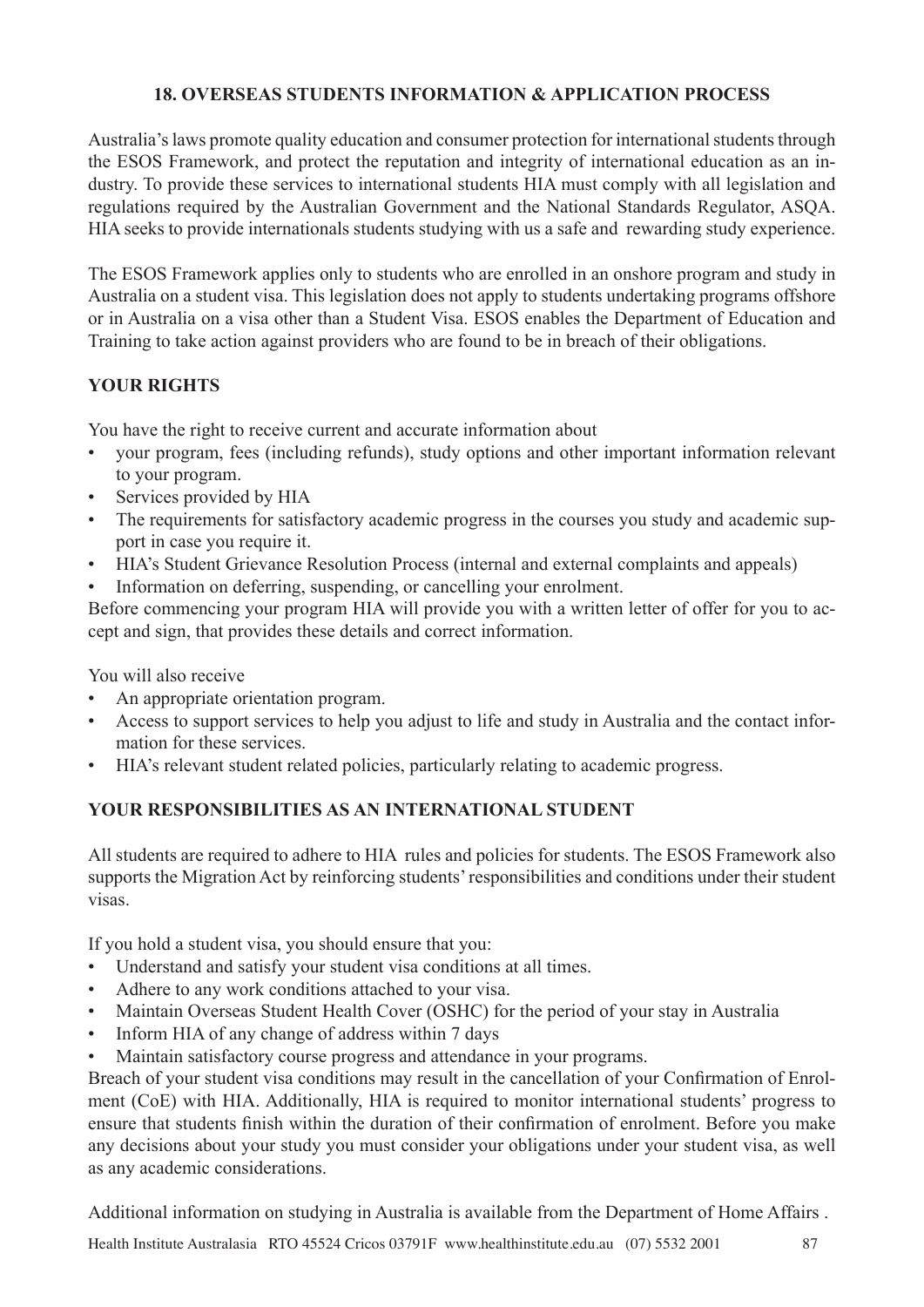# **ENROLMENT POLICY**

HIA Management and staff are committed to ensuring that all enrolling students are provided with necessary, timely and accurate information that relates to its training and assessment services available to overseas students.

# **HOW TO APPLY**

- 1. Select your program
- 2. Check the program entry requirements
- 3. Check the application closing date
- 4. Begin your Application for Enrolment online
- 5. Provide certified documents
- Providing proof of English Language Proficiency (e.g. IELTS, TOEFL or successful completion of the Academic English program)
- Completion of academic qualifications (e.g. graduation certificates)
- Provision of official documents (e.g. original or certified copies of your documents).
- 6. Pay the non-refundable \$250 application for enrolment fee
- 7. Should you apply through an agent, your nominated agent will liaise with the university on your behalf.
- 8. We will contact you should we require any additional information or documents.

# **NOTIFICATION OF APPLICATION OUTCOME**

The enrolling staff member shall enquire and assess whether the student's qualifications, experience (including work) and English language proficiency are appropriate for the course for which enrolment is sought.

**Successful Application** - You (or your agent) will be sent a Letter of Offer via email.

**Unsuccessful Application** - You (or your agent) will be notified via email.

If accepted, you (or your agent) will be sent a Letter of Offer of Admission (LoO) from HIA via email. Your offer package contains

- Offer statement (including the refund policy) and acceptance agreement
- Acceptance information
- Overseas student health cover information
- Understanding your offer statement and acceptance agreement

The information in your offer statement and acceptance agreement is important, please read it carefully, and please note the following information:

- •
- Course name
- Duration of course
- Commencement date
- Tuition fee
- Acceptance and payment deadlines

# **ENROLMENT CONDITIONS**

The enrolling staff member shall enquire and assess whether the student's qualifications, experience (including work) and English language proficiency are appropriate for the course for which enrolment is sought.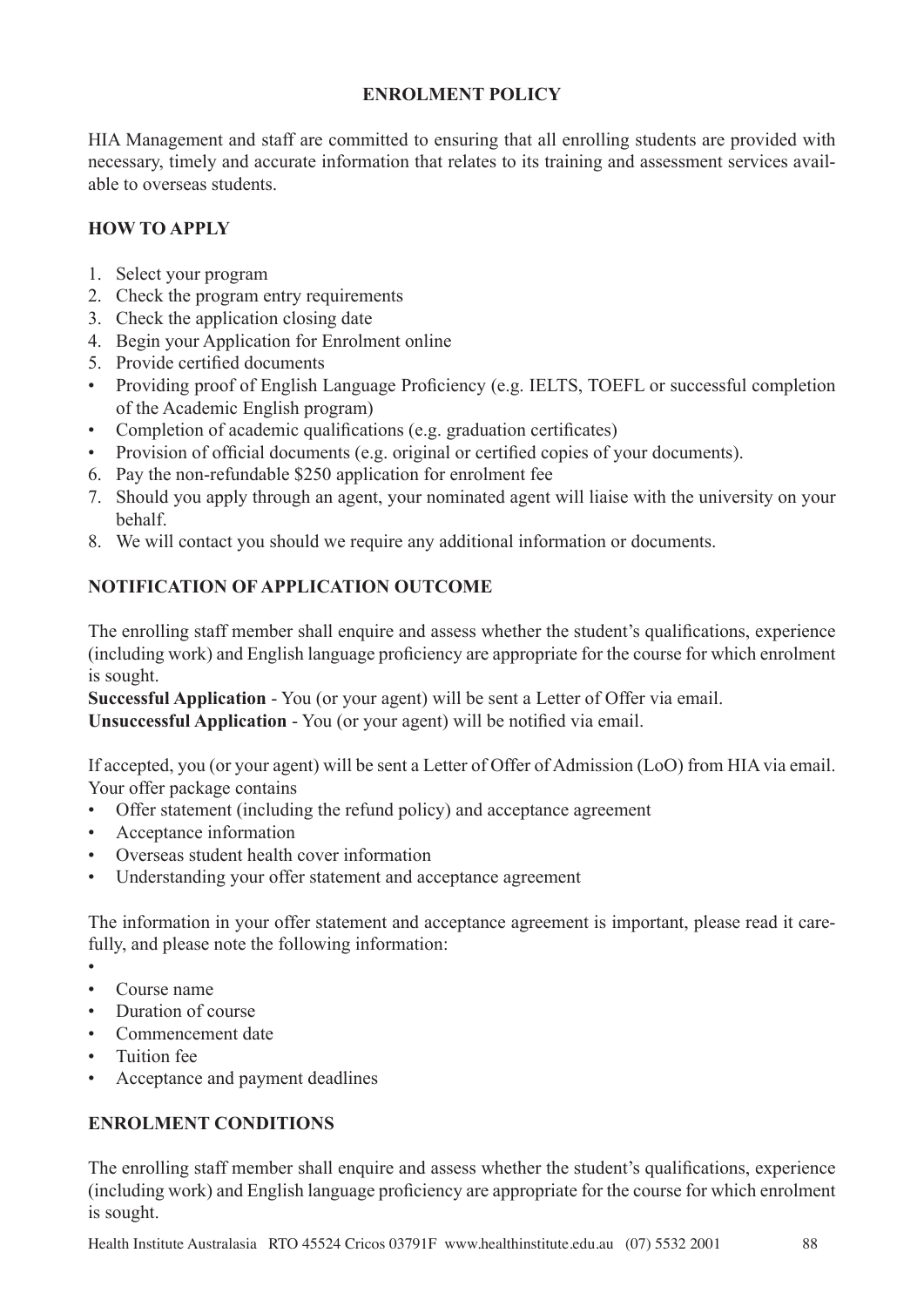Students are required to have a minimum year 10 English or alternatively an IELTS score of minimum 5.5. (Original certificate showing English test results must be provided with enrolment application form).

In the case of a student on arrival being assessed as below an English score of 'C' or IELTS 5.5 the student will be advised in writing and may be referred to a Cricos English Language College for further English bridging training or potential ELICOS course enrolment.

The enrolling staff member shall alert HIA management (by email) where a student's English language proficiency is identified as being below a 'C' Level, or any IELTS test score being below 5.5.

The enrolling staff member shall ensure that the requirements for acceptance into a course, including the minimum level of English language proficiency, educational qualifications or work experience required and whether course credits that may be applicable are met.

Prior to accepting a student, or an intending student, for enrolment in a course, HIA will provide, in print or through referral to an electronic copy, current and accurate information regarding the following:

- Indicative course related fees including advice on the potential for fees to change during the student's course and applicable refund policies.

- HIA reserves the right to cancel any course prior to the commencement date of the course should it deem it necessary and in that event, shall refund all payments received from the applicant.

- HIA reserves the right to change fees at any time including once a student's course has commenced.

- All fees listed may change from time to time. All students currently enrolled will be informed of any changes that may affect their current course fees. (See Section 13 for more details on the above including fees and refund policy).

# **ENGLISH**

Students are required to have a minimum year 10 English or alternatively an IELTS score of a minimum of 5.5. (Original certificate showing English test results must be provided with enrolment application form). All students upon arrival will be required to sit a short test in English comprehension both spoken and written. If the test result is below the level sufficient for the enrolled course, (English score of 'C' or IELTS 5.5) the student will be advised by email and will be referred for further English bridging training or potential ELICOS course enrolment. The enrolling staff member shall alert HIA management (in writing by email).

The enrolling staff member will only receive course money from a student or Education agent after or at the same time the signed Letter of Offer and Acceptance (LoO&A) has been received.

- Students will be advised (in the student application/prospectus) that no money should be sent until after a signed letter of acceptance has been received by HIA.

- The enrolling staff member shall ensure that the student has signed HIA's Letter of Offer and Acceptance prior to accepting any enrolment or payment including any conditions on his/her enrolment.

The enrolling staff member shall ensure that the enrolling students are aware of HIA's Overseas Prospectus information. This will be ensured by all printed and electronic information fully complying with the national code and the enrolling student's signature on the enrolling form to verify that they have read and understood the prospectus information. (See students manual).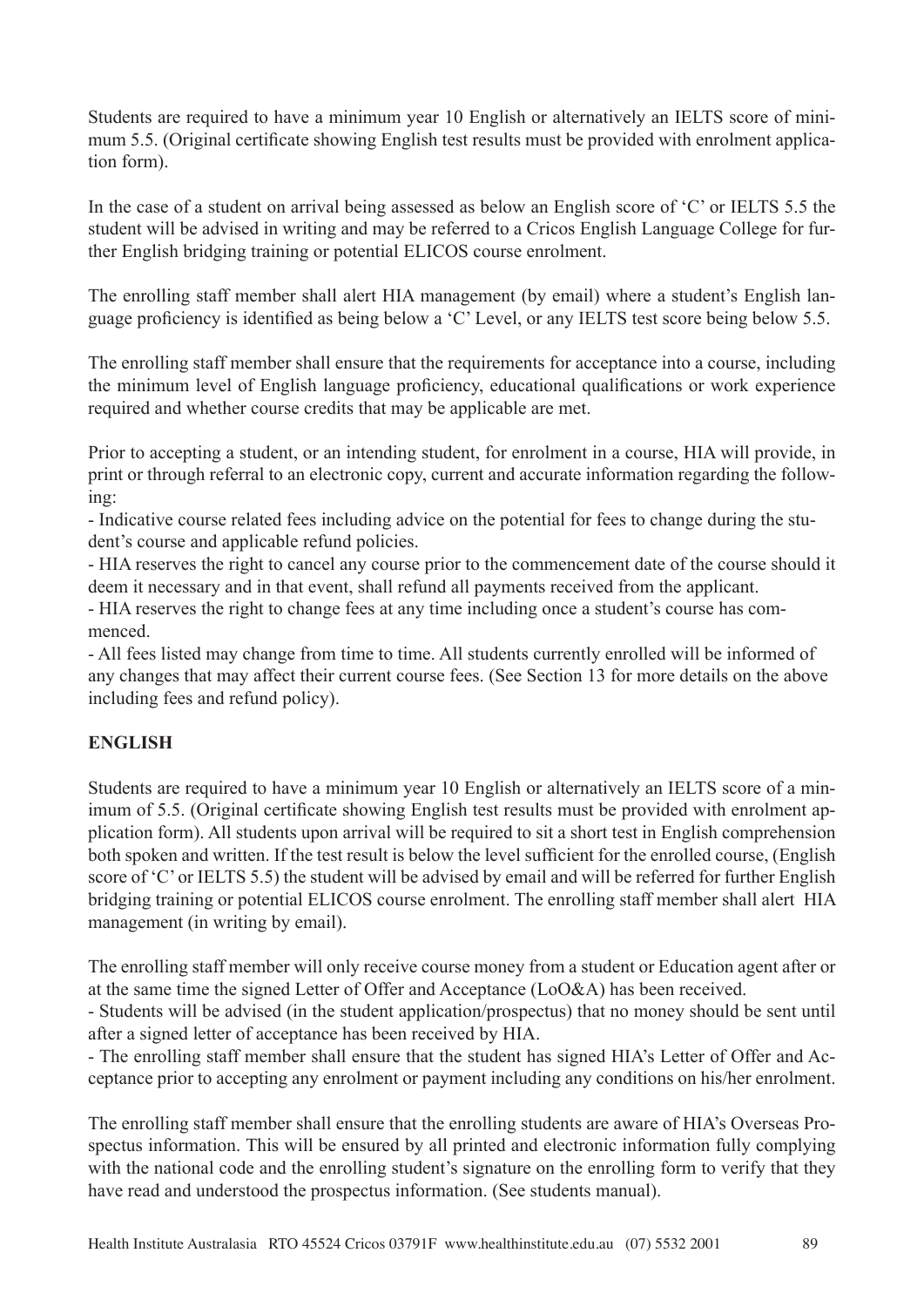Once the Application and Letter of Offer and Acceptance have been received, the enrolling staff shall initiate an electronic confirmation of enrolment (ECOE) through the PRISMS system and return the advice of enrolment and ECOE to the student.

### **COURSES, CONTENT, DURATION & QUALIFICATION OFFERED** (see Sections 9, 10, 11)

### **ACADEMIC PROGRESS**

HIA monitors the academic progress of all students to ensure that those who are experiencing difficulties are identified as early as possible and offered the advice, assistance and support services that are available at HIA.

Students are required to maintain satisfactory progress in accordance with the HIA's Progress policy and procedures. Maintaining satisfactory academic progress is a student visa condition. Not making academic progress may result in exclusion from studies which will have effects on a CoE and possibly student visa. It's important therefore to be aware of the Academic Progress policy and procedures and seek help when required.

# **ACADEMIC HONESTY AND COPYRIGHT**

HIA respects intellectual property and copyright laws. Consequently, plagiarism is taken very seriously and if you plagiarise you risk facing serious consequences.

It is important that you understand what constitutes plagiarism and cheating and how to appropriately cite and reference work in your assignments. Ignorance of the rules is not often accepted, as all teachers make every effort to bring the policies and their requirements to your attention.

If you have trouble understanding the referencing system in your area, you can speak to your Teacher for more information.

# **STUDENTSHIP, MODES OF STUDY AND ASSESSMENT METHODS**

Modes of study include a hands on training approach with lectures, demonstrations and discussions, simulated work place experiences, observation of actual workplace experience with assessments that include written tests, assignments, observed simulated tasks and workplace experience.

HIA has several important policies related to assessment, progress, and other academic areas. It is important that you are aware of these rules before you begin your study. (see Sections 5,6,7,8).

Students study competency based training and will be assessed according to established industry standards that will equip the student with the essential skills and knowledge to gain a firm footing in their chosen industry area. (See Section 14)

HIA may enter into an arrangement with another registered provider, person or business to provide a course or part of a course.

# **CAMPUS LOCATIONS, GENERAL DESCRIPTION OF FACILITIES, EQUIPMENT, LEARNING** AND LIBRARY RESOURCES available to students. (See Section 4)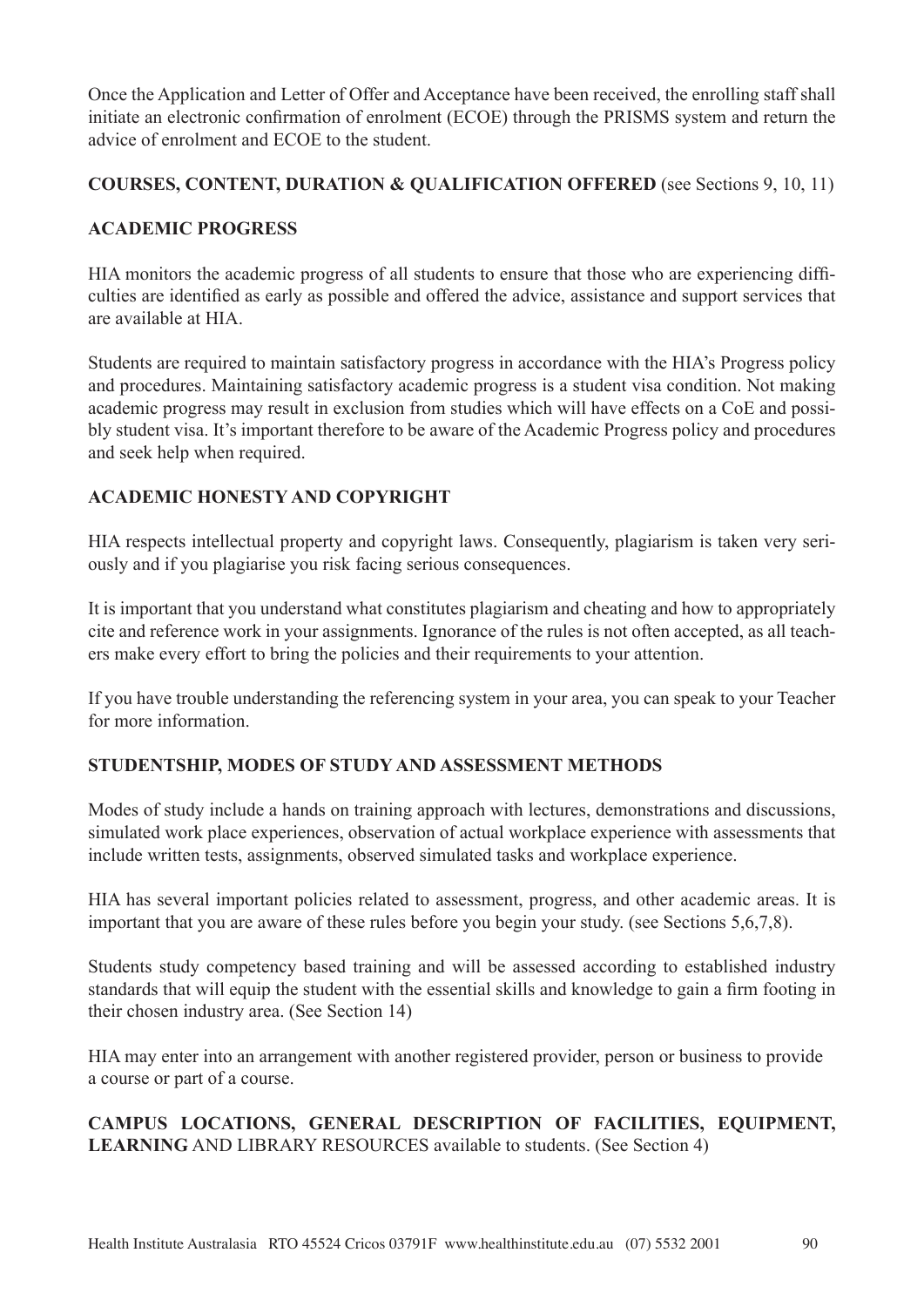### **INTERNATIONAL STUDENT SUPPORT**

We are here to help. We understand that students face many challenges during their studies, and we're committed to supporting you to perform at your best, at HIA and beyond. (See Section 7).

#### **TUITION PROTECTION SERVICE**

The Tuition Protection Service (TPS) is a placement and refund service for international students. On the rare occasion that an education provider is unable to deliver a program an international student has paid for and does not meet their legal obligations to make alternative course replacements or provide a refund, the TPS will assist students to find an alternative place or provide a refund of any unspent tuition fees.

#### **ENROLMENT, DEFERMENT, SUSPENSION OR CANCELLATION** – (See Section 13).

HIA Management and staff are committed to assessing and recording all deferments, suspensions or cancellations of study, ensuring that students within the process are informed of their rights and provided with due care and where relevant, opportunities for appeal.

Students who apply for deferment may do so on the basis of compassionate or compelling grounds.

Students who are contravening the rules of attendance at HIA may have their enrolment suspended or cancelled.

The grounds and procedures for deferments, suspensions or cancellations of study, are listed in the Student Handbook and HIA website.

Transfer of enrolment may only be applied for when a student has completed 6 months of their primary course of study.

A description of the ESOS framework is available electronically by DEEWR.

### **CHANGE OF PASSPORT, VISA OR RESIDENCY STATUS**

It is important that you notify the Department of Home Affairs of your changed passport details, as your visa is linked to your passport number.

Please also contact HIA Admin with your new passport details so that we can update the information on your Confirmation of Enrolment (CoE).

Please contact HIA Admin if you change your visa type - for example, from a student visa to a Temporary Partner visa. We will then report this change to the Department of Education, and cancel your Confirmation of Enrolment (CoE) if you no longer require it.

If you become a Permanent Resident or citizen of Australia, please ensure you notify the HIA Admin before the Census Date for the current study period to ensure that your fee amount is revised.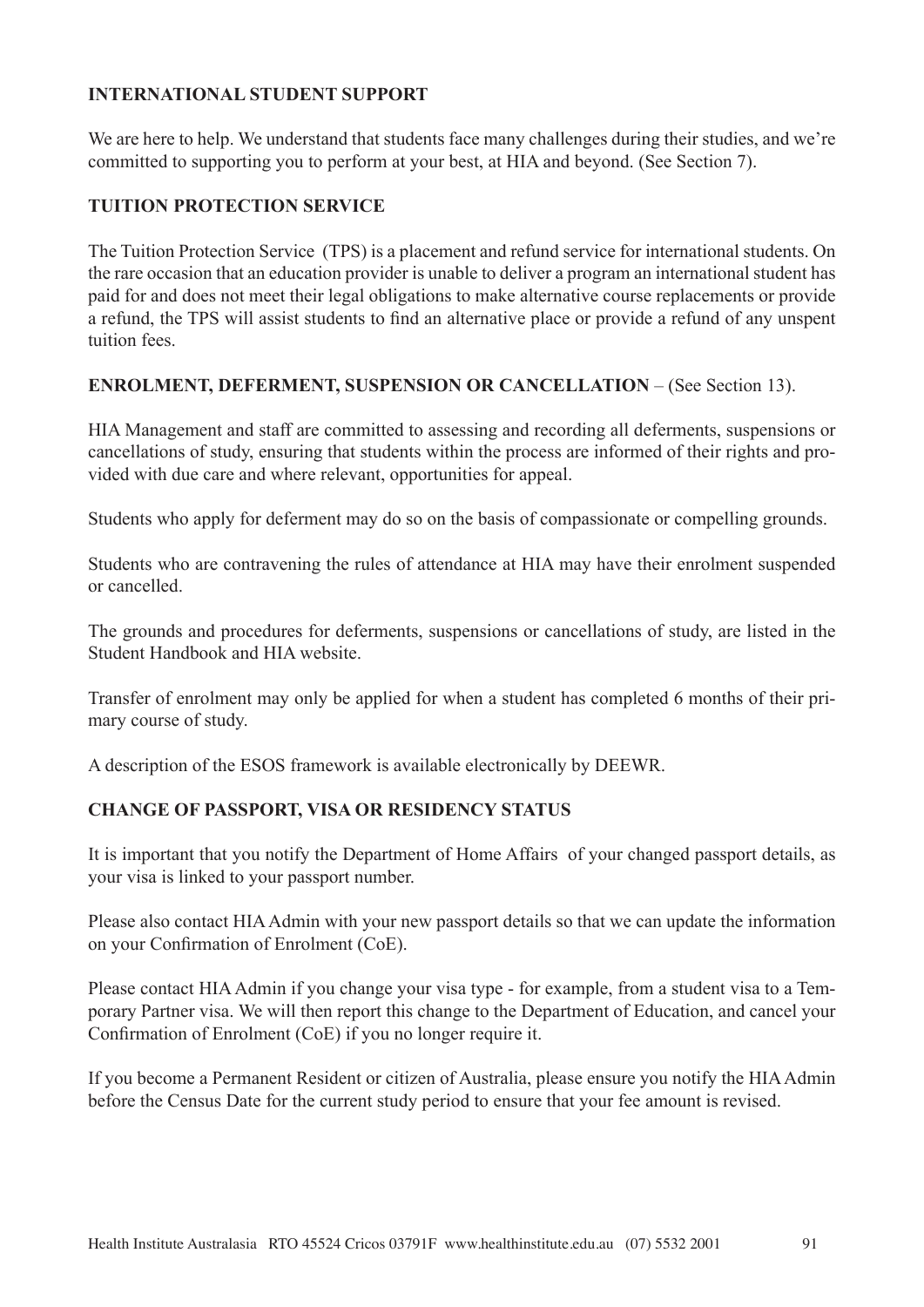### **RELEVANT INFORMATION ON LIVING IN AUSTRALIA**:

# **VISA**

To ensure that everything runs smoothly for your trip to the Gold Coast, you will need to ensure you understand the immigration rules and student visa conditions before you depart for Australia.

Although you will be studying alongside local students, your student visa has certain conditions that are particular to international students. It's a good idea to be clear on these conditions, as well as understanding general HIA rules.

Before you depart you will need to ensure that you have a valid visa and passport to enter into Australia. For information about visas, please consult your nearest Australian consulate or diplomatic mission , or visit the website of the Department of Home Affairs .

Your visa allows you to enter, live in and leave Australia during your term of study. (You are required to complete your qualification before your visa expires – there is no provision for part-time study.)

In addition to the visa application charge, you will be required to complete and pass a medical exam for your visa application. The approximate cost is AUD\$350, however additional costs may be incurred if more comprehensive medical exams are required.

As a student visa holder, it is your responsibility to be aware of the conditions relating to your visa. These conditions and regulations are subject to change. Student visas are managed by the Department of Home Affairs (DHA), not HIA.

You need to be aware that failure to comply with your visa conditions could result in the cancellation of your enrolment which may affect your visa. It is important to take action early if you think you have a problem that could affect your student visa.

You need to make sure that you understand your visa conditions. Common conditions for student visas include:

Enrolment in your program in all compulsory study periods Maintaining OSHC for the duration of your visa Updating HIA within seven days of changing address Study no more than 1/3 of your total program in an online delivery mode Working no more than 40 hours per fortnight during official academic terms

You are able to undertake online, distance, or cross-institutional study, as long as you are enrolled in at least one face-to-face HIA course per compulsory enrolment period.

HIA cannot assist with student visa applications, or any other type of visa application. Comprehensive information about how to apply for your student visa can be found on the Department of Home Affairs - Student visa website .

### **HEALTH CARE COVER**

As an international student in Australia, you are required to have Overseas Student Health Cover (OSHC) for the entire duration of your visa. Visa duration varies and is slightly longer than the length of a student's program.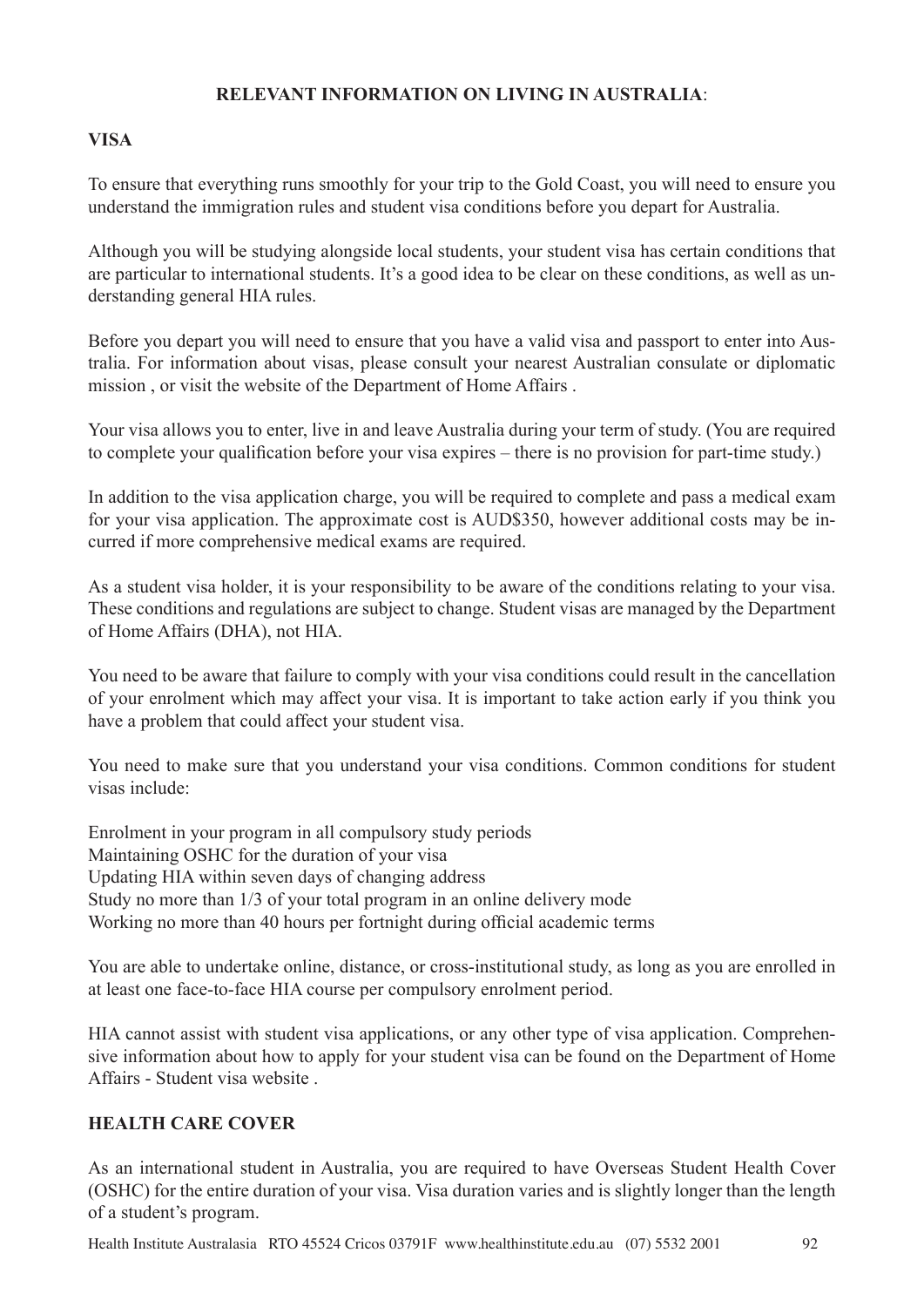You will be required by the Department of Home Affairs to pay OSHC before your student visa can be issued. You can use our provider of OHSC, or choose your own.

OSHC does more than just meet Australian Government visa requirements, it helps you pay for medical and hospital care and protects your health in Australia.

# **COST OF LIVING IN AUSTRALIA**:

Accommodation costs top the list with home loans, rates, utilities and maintenance. Food is the second highest followed by car costs which include petrol, insurance, registration, parking and public transport fares.

There is no "one size fits all" plan for all but it is understood that an individual may need approximately \$20,000 each year and an average family needs more than \$50,000 a year to get by in Australia. The cost of living may be higher or lower depending upon where you live and this estimate does not include the cost of any social, sporting or other recreation activities you might want to be part of, or any health or emergency costs not covered by your private health insurance or Overseas Student Health Cover (OSHC).

**ACCOMMODATION OPTIONS**. Choosing where to live is a big decision. You'll want to love where you live, so you can get the most from your international study experience. And you need to feel safe, with access to people that can support you when needed. You may need to pay a refundable deposit for your rental accommodation, which could be four to six weeks rent, electricity and gas connection charges, landline telephone connection charges, household set up (linen, groceries etc) and furniture and household goods if you take unfurnished accommodation. Accommodation options range from student apartments to private homestays, and could cost:

### **ACCOMMODATION COSTS**

Hostels and guesthouses: \$90 to \$150 per week. Shared rental: \$85 to \$215 per week. On campus: \$90 to \$280 per week. Homestay: \$235 to \$325 per week. Rental: \$165 to \$440 per week.

### **OTHER LIVING EXPENSES**

Groceries and eating out: \$80 to \$280 per week Gas and electricity: \$35 to \$140 per week Phone and Internet: \$20 to \$55 per week Public transport: \$15 to \$55 per week Car (ongoing cost): \$150 to \$260 per week Entertainment: \$80 to \$150 per week

### **WORKING WHILE STUDYING**

If you decide to work a part-time job while studying there are a few things to consider:

- It is important to make sure the extra workload doesn't negatively affect your studies, to be aware of student visa conditions surrounding work, and to make sure you're being treated fairly and legally by your employer.

- Coursework students are generally limited to 40 hours work per fortnight (two week period). This means that if you work more than 20 hours in a given week, you must make sure you work less than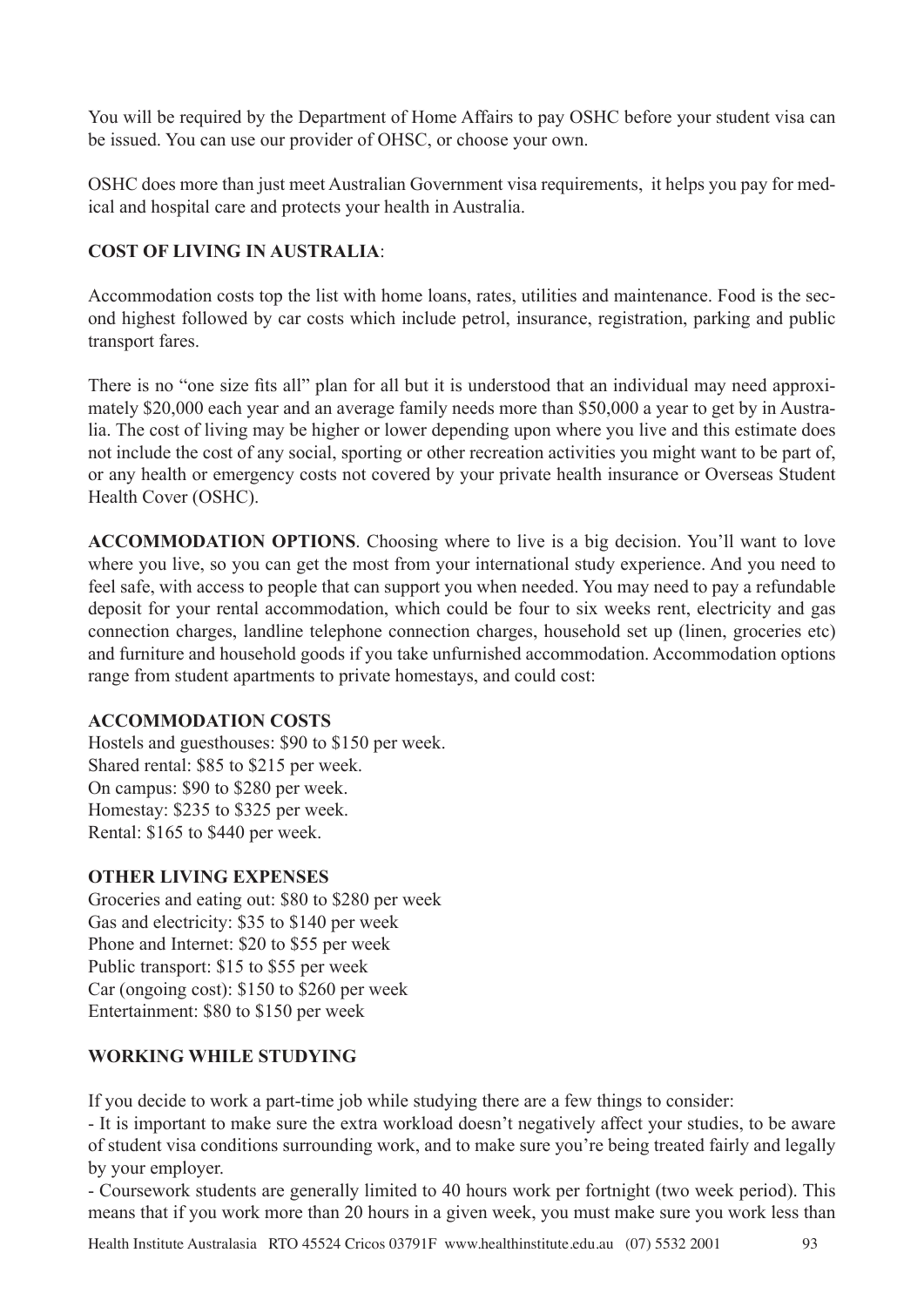20 hours in the week before and the week after.

- You can only work over 40 hours per fortnight during official term breaks. If your dependants intend to work, make sure they understand their visa conditions and stick to them.

- Check your visa conditions and read information from the Department of Home Affairs (DHA) regarding restrictions on your work.

As a full-time student, you are permitted to work 20 hours a week during term, and unlimited during your holidaysa. Know your employment rights, how to start your job search and find opportunities to network and develop your career.

# **SCHOOLING OBLIGATIONS**

To bring school aged children with you when you study in Australia, you will need to arrange for them to attend school. The requirements for enrolling students and school fees vary across Australian states and territories, and across schools. More information may be obtained on the Australian government website

https://www.studyinaustralia.gov.au/english/australian-education/bringing-your-children

# **CHANGING YOUR STUDY ARRANGEMENTS**

Your student visa has certain conditions that are particular to international students. It's a good idea to be clear on these conditions, as well as understanding general HIA rules when considering making changes to your study arrangements.

Under the ESOS Act and the National code of 2018, HIA is legally obliged to notify the Department of Home Affairs (DHA) of any changes to an international student's enrolment status. For more information, please visit the immigration and visas page.

As a student visa holder, you are expected to study and maintain enrolment while you are in Australia. It is important that you discuss any potential break with both your Faculty and International Student Support. Deferral for one or more study periods will likely have an impact on your CoE and student visa.

### **TRANSFER STUDENT ENROLMENT**

On receipt of an application for transfer of enrolment, the enrolling staff member shall:

- Ensure that the student has completed at least six months of his or her principal course (by contacting the provider con- cerned) of study unless:
- the original registered provider has ceased to be registered or the course has ceased to be registered.
- the original registered provider has provided a written letter of release.
- the original registered provider has had a sanction imposed on its registration by the Australian Government or state or territory government that prevents the student from continuing his or her principal course, or
- any government sponsor of the student considers the change to be in the student's best interest and has provided written support for that change.
- any government sponsor of the student deems that a transfer is in the student's best interest and supports the transfer request in writing.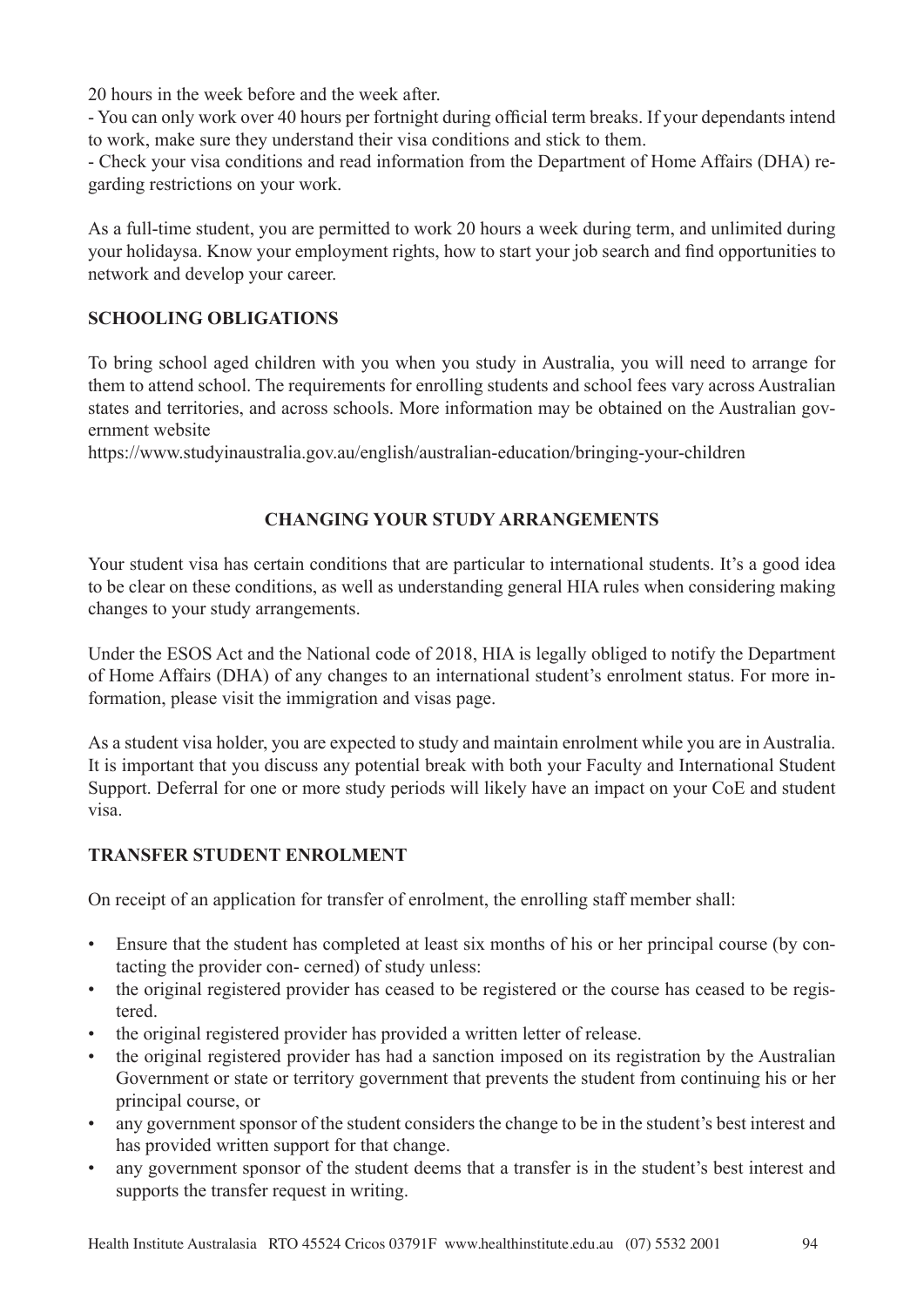When a student requests a transfer of their enrolment to another registered provider, the enrolling staff member shall:

- Provide the student with advice on HIA's procedures for applying for a course transfer, including the need to formalise the request in writing. The request should be both dated and signed, stating the reasons for which they desire to transfer their course enrolment to another provider.
- Advise the student that their request may take as long as, but will not extend past a 7 day assessment period.
- Provide a letter of release only after the student has provided a letter indicating a valid enrolment offer from another registered provider.
- In the case of a student under the age of 18 years of age, HIA will only grant a letter of release where the student's parent or legal guardians have confirmed in writing their support for the transfer or in the case where the welfare of the student is su- pervised by the registered provider, the Overseas Student Contact Officer shall also be required to provide support for the transfer. Valid enrolment from the new course provider will also confirm their acceptance of the welfare responsibilities of the student.
- Issue a letter of release at no charge to the student informing the student that they should contact DIAC for further information concerning their student visa requirements.
- Provide advice of HIA's complaints and appeals process should a release refusal letter be issued.
- Ensure that all records associated with a transfer application are filed within HIA's student records system.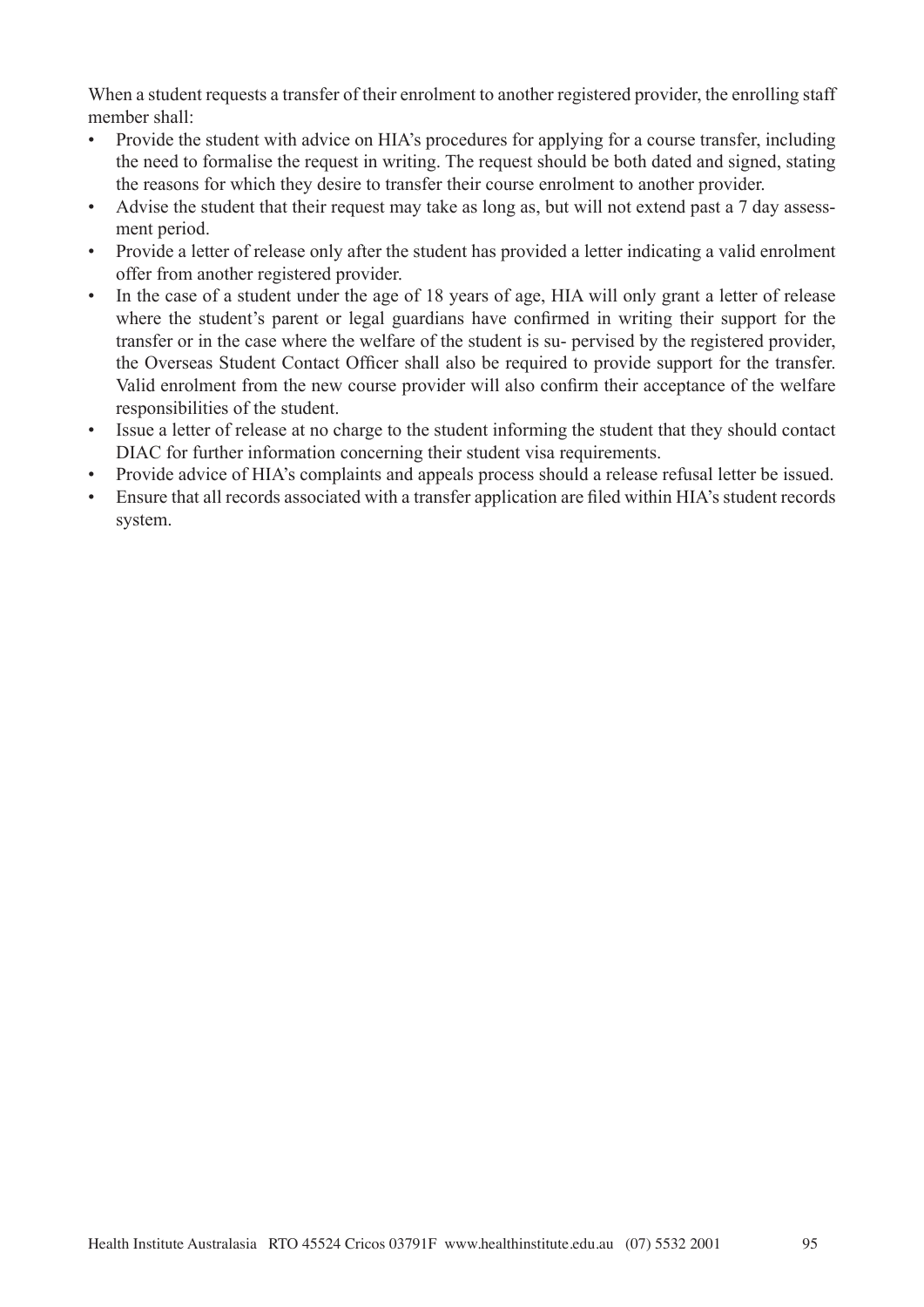# **19. ACRONYMS YOU MAY FIND IN THIS DOCUMENT**

| <b>AQF</b>   | <b>Australian Qualifications Framework</b>                  |
|--------------|-------------------------------------------------------------|
| <b>ASQA</b>  | <b>Australian Skills Quality Authority</b>                  |
| <b>CEO</b>   | Chief Executive Officer                                     |
| CoE          | Confirmation of Enrolment                                   |
| <b>DEEWR</b> | Department of Education, Employment and Workplace Relations |
| <b>ESOS</b>  | <b>Education Services for Overseas Students</b>             |
| <b>HIA</b>   | Health Institute Australasia                                |
| <b>HREOC</b> | Human Rights and Equal Opportunity Commission               |
| <b>LLN</b>   | Language, Literacy, and Numeracy                            |
| LoO&A        | Letter of Offer and Acceptance                              |
| <b>NVR</b>   | National Vocational Regulator                               |
| <b>OAIC</b>  | Office of the Australian Information Commissioner           |
| RPL.         | Recognition of Prior Learning                               |
| <b>RTO</b>   | Registered Training Organisation                            |
| <b>VET</b>   | Vocational Education and Training                           |
| <b>WHS</b>   | Work Health and Safety                                      |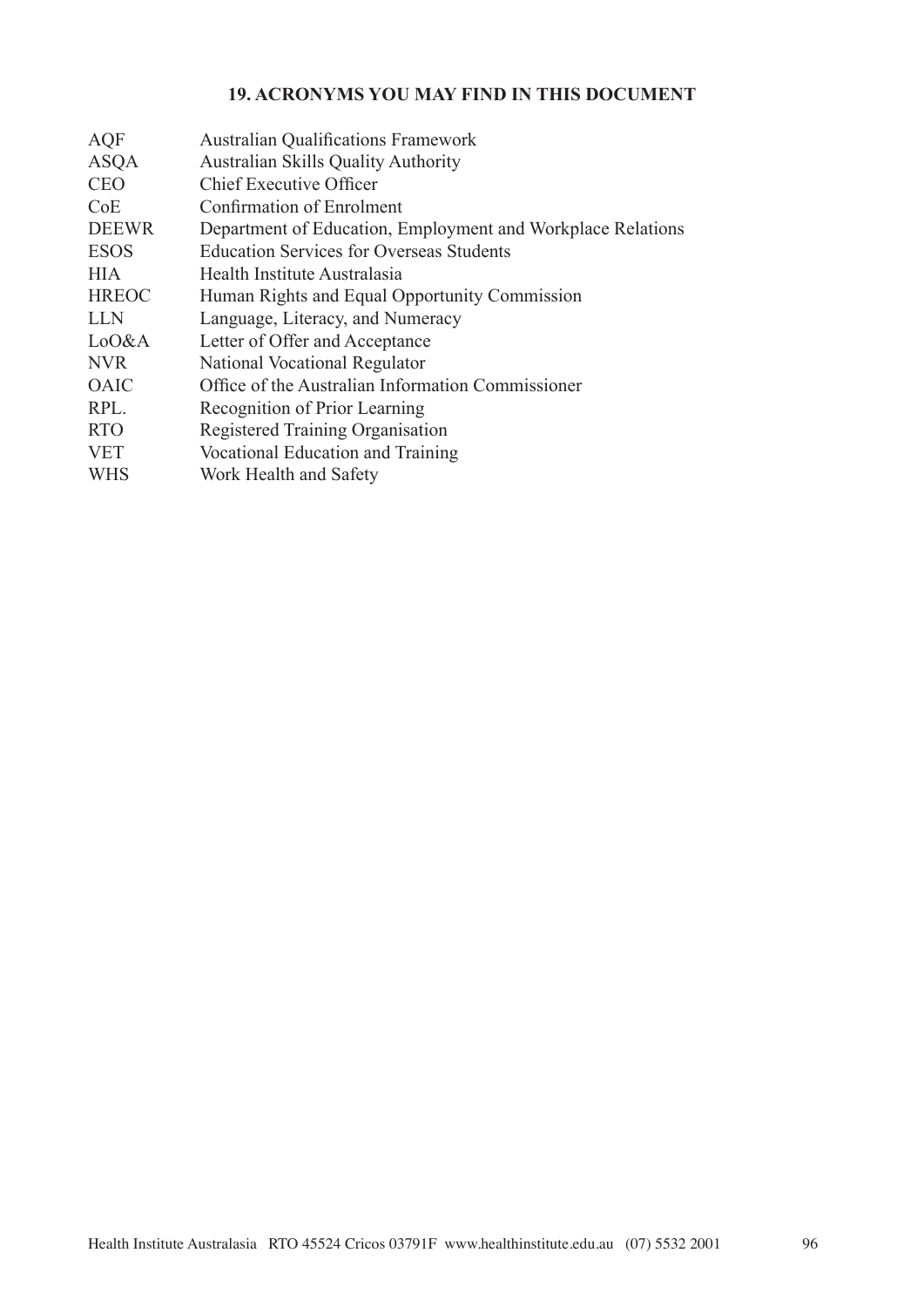# **APPENDIX - 1**

# **WHAT YOU GET: YOGA LEVEL 1 Yoga for Life: FACE-TO-FACE Cert IV In Yoga 10885NAT. Cricos Code: 0100557**

- Four intakes a year: January, April, July, and October.
- Fixed schedule. No refunds and no rain-checks for unused portions of the program.
- Your fees provide for administration of the College, your academic activities, textbooks, Course Manuals, CDs, DVD, Contact Journal, and other learning aids and student services and activities.
- Payment plans are available upon application.
- Austudy approved.

# Level 1 Yoga for Life enrolled course students receive the following

# **1 TEXT BOOKS & STUDY GUIDES (7)**

- 1.1 Concentration
- 1.2 Easy Guide to Meditation
- 1.3 Healing Yoga
- 1.4 Healthy Body (online textbook)
- 1.5 Salute to the Sun
- 1.6 Sankalpa (Making Life Work)
- 1.7 Yoga and Ayurveda Dictionary

http://www.shantiyoga.com.au/products/cat/shanti-yoga-books

# **2 COURSE TUTORIALS (20) + COURSE MANUALS (10)**

- 2.1 Self Mastery
- 2.2 Vedic philosophy, history and Yogic concepts
- 2.3 Yoga and Ayurvedic Health
- 2.4 Yoga Postures (asanas)
- 2.5 Yoga Breathing (pranayama)
- 2.6 Yoga for Relaxation (nidra)
- 2.7 Yoga for effective Concentration (dharana)
- 2.8 Yoga Meditation (dhyana)
- 2.9 Yoga Chanting (Sanskrit calligraphy, pronunciation, and sound)
- 2.10 Ethical Living
- 2.11 First Aid

**Weekly Tutorials on Campus**: 20 weekly peaceful, instructional tutorials, per academic year, provide the Shanti Yoga™ curriculum on Monday afternoons, 2:15-4:30 pm. These are conducted in discrete modules, which holistically meld into the syllabus. They accrue 80 course-hours per year. Tutorials are supported by instruction during 'mat' classes.

# **3 PRACTICE CD (1)/MP3**

### 3.1 Samadhi \$33

http://www.shantiyoga.com.au/products/cat/shanti-yoga-cds-

### **4 ON-LINE STUDY COURSE**

4.1 Healthy Body - Online course

http://www.shantiyoga.com.au/pages/healthy-body-course.php

# **5 VOCATIONAL COURSE**

Introduction to Children's Yoga Teacher Training Course (on-campus)

Health Institute Australasia RTO 45524 Cricos 03791F www.healthinstitute.edu.au (07) 5532 2001 97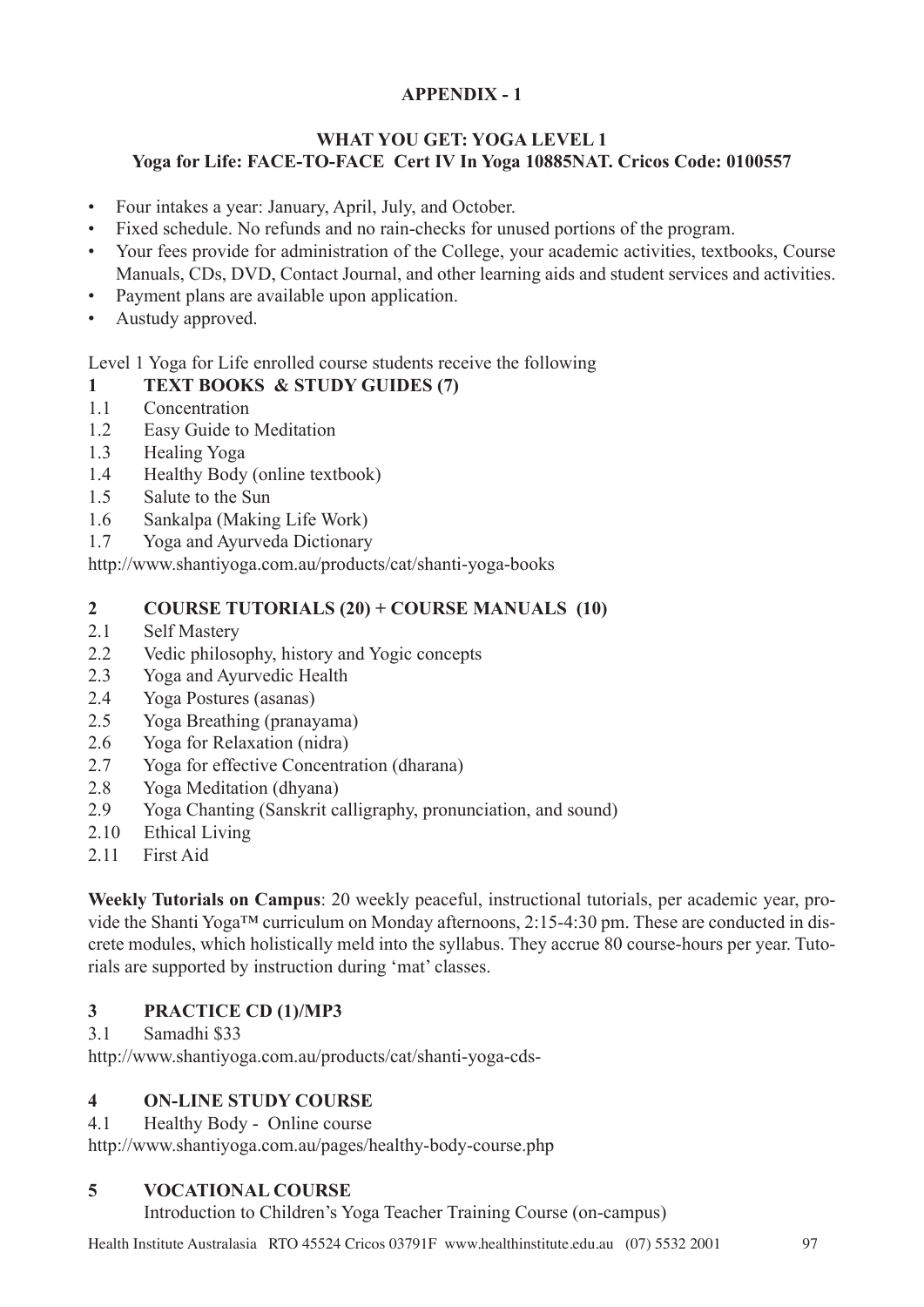- 5.1 The Divine Yoga Child: Children's Movement and Mindfulness through Yoga
- 5.2 Tools for teaching
	- 5.2.1 Yoga in a Box: Yoga Cards by Shanti Gowans.
	- 5.2.2 Hatha Yoga for Body, Mind, and Spirit by Shanti Gowans.
	- 5.2.3 The Childrens' Book of Shanti Yoga™ by Shanti Gowans
	- 5.2.4 Meditation for Children 2 CDs by Shanti Gowans to guide children to learn many different ways to champion themselves, elevate their self-esteem, and live their best lives.

http://www.shantiyoga.com.au/short-courses/yoga-courses-kids-yoga-training.php

# **6 LIFE ENHANCEMENT AND PERSONAL DEVELOPMENt (on-campus + zoom)**

- 6.1 Patanjali's Yoga Sutras Tutorials
- 6.2 Magical Sound Workshops
- 6.3 Bollywood Dance
- 6.4 Sanskrit calligraphy and pronunciation
- 6.5 Darshan: What's it all about. Philosophy and discussion led by Shantiji
- 6.6 Spiritual Movies (on-campus)

### **7 LIVING YOGA AND AYURVEDA** Residential week-end retreats

inclusive of shared accommodation, 6 meals, programs, and yoga duties.

- 7.1 Believe in Yourself, Transform your Life
- 7.2 What is your Dharma? Meaning, Passion, and Purpose in the pursuit of Happiness
- 7.3 Emotional Wellbeing
- 7.4 Healthy Mind, Healthy Body: Cook, Taste, Heal. Ayurvedic cooking retreat

# 8 **ON THE MAT AND MEDITATION CUSHION**

Weekly Institute Attendance.

- 8.1 Shanti Yoga: Gentle and easy stretches, exercise and postures. Restorative, ground yoga.
- 8.2 Yoga Nidra, deep relaxation, and self-healing
- 8.3 Meditation, Mindfulness, focus and concentration
- 8.4 Mindfulness and Pranayama: breathe and heal
- 8.5 Chanting, kirtan, sound bathing and, vibrational therapy

We recommend 15 hours a week on the yoga mat and meditation cushion.

Your Contact Diary which logs your face-to-face attendance must be signed by the instructor or admin every time you attend.

# 9 **MISCELLANEOUS**

- 9.1 Induction and manual
- 9.2 Student ID Card
- 9.3 Contact Diary
- 9.4. Induction day vegetarian lunch

Furthermore, in the spirit of real Yoga, we encourage you to be generally helpful, committed, and involved in your own evolution and development of body, mind, and spirit through the practice of:

- Bhakti yoga humility and devotion in your spiritual endeavours
- Jnana yoga self wisdom, and also in relation to the management of ego, fear, anger, stress, desire
- Karma yoga selfless action and service to all.

Shantiji's work has had a profound impact on thousands of people around the world. Whatever has led to your enquiry, we trust that this information offers you what you are looking for. Many thanks for your time. Please get back to us in a timely manner for all arrangements to be made.

Health Institute Australasia RTO 45524 Cricos 03791F www.healthinstitute.edu.au (07) 5532 2001 98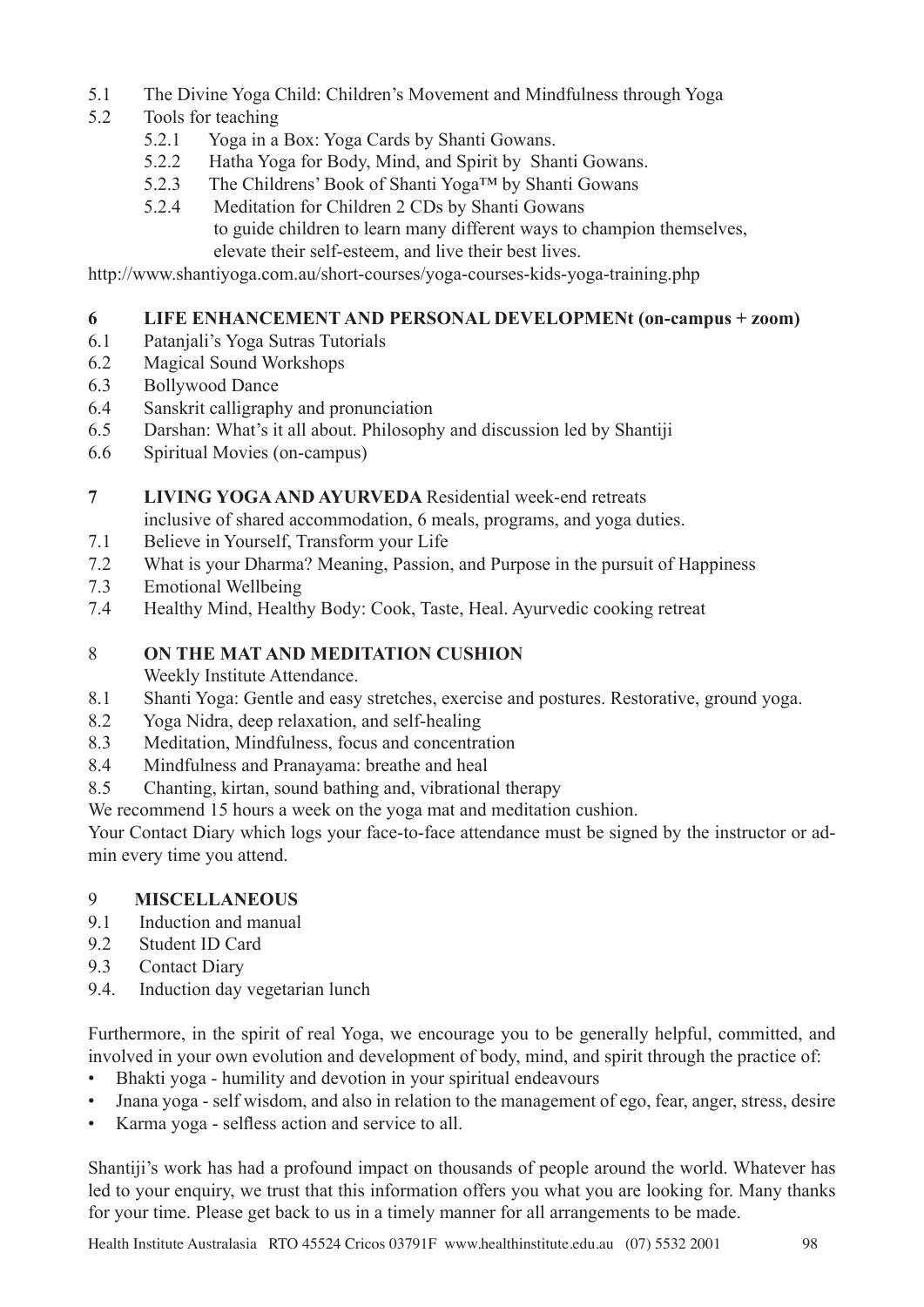# **APPENDIX - 2**

### **WHAT YOU GET: YOGA Level 2 Diploma of Yoga Teacher Training 10886NAT Cricos 0100558**

The Diploma of Yoga Teacher Training course is designed to support people who are committed to evolving themselves and our culture, yearn to make their greatest contribution, and seek to develop themselves to embrace this calling.

In this course, you will be surrounded by pure love, strategies and inspiration, from people who fill you up rather than drain you. You will learn how to take your relationships and your life to the next level, connect with your family at a deeper level, and be immersed in the work of Shanti Gowans, at the front lines of synthesised traditional and new healing technologies towards an evolving consciousness.

There are already hundreds of sources of negativity and bad news. Please support us by promoting a message of love and unity.

The greatest way to teach anything is by example… living and breathing it. So, let's teach yoga by making a conscious effort to choose unity in our daily lives. Let's love, love, love ourselves and each other.

# **Year 2: Yoga Teacher Training: ON CAMPUS, FACE-TO-FACE Diploma of Yoga Teacher Training 10886NAT Cricos 0100558**

- Four intakes a year: January, April, July, and October.
- Fixed schedule. No refunds and no rain-checks for unused portions of the program.
- Your fees provide for the administration of the College, your academic activities, textbooks, Course Manuals, CDs, DVD, Contact Journal, and other learning aids and student services and activities.
- Payment plans are available upon application.

### **Year 2 Diploma of Yoga teacher Training enrolled course students receive the following**

### **1 TEXT BOOKS & STUDY GUIDES (7)**

- 1.1 Ayurvedic Cooking
- 1.2 Ayurveda for Health and Wellbeing
- 1.3 Breathe for Health
- 1.4 Eight Limbs of Yoga
- 1.5 Inner Peace Handbook
- 1.6 Mindfulness, the art of conscious living
- 1.7 Peace begins with You

http://www.shantiyoga.com.au/products/cat/shanti-yoga-books

### **2 COURSE TUTORIALS (20) + COURSE MANUALS (10)**

- 2.1 Introduction
- 2.2 Self Mastery
- 2.3 Yoga Concentration (dharana)
- 2.4 Yoga Health
- 2.5 Yoga Relationships
- 2.6 Yoga Postures (asanas)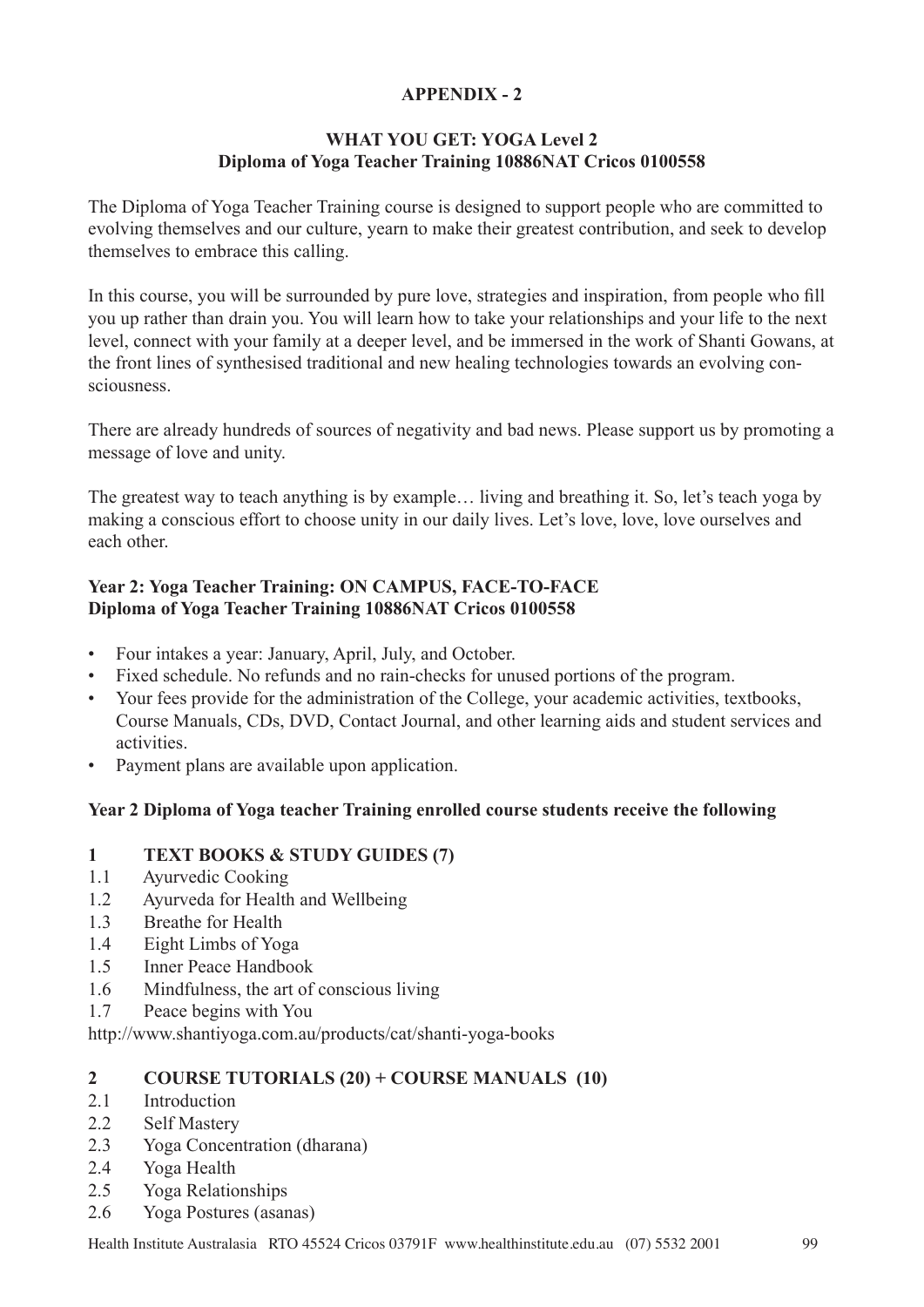- 2.7 Yoga Breathing (pranayama)
- 2.8 Yoga Relaxation (nidra)
- 2.9 Yoga Meditation (dhyana)
- 2.10 Yoga Leadership

For Level 2, the second year, tutorials are conducted on Thursday afternoons, from 2-5 pm. Regardless of your level of experience, you are guaranteed to gain practical skills for transformation through attending lectures, practices, and discussions. They accrue 60 face-to-face course hours per year.

# **3 PRACTICE CDs (3)**

- 3.1 Deep Relaxation and Self Healing 2 CDs.
- 3.1 Meditations to Calm the Mind and Discover Inner Peace 4 CDs
- 3.3 Origins, Yearning, Destiny

http://www.shantiyoga.com.au/products/cat/shanti-yoga-cds-

# **4 PRACTICE DVD (1)**

4.1 Shanti Yoga wellbeing DVD.

http://www.shantiyoga.com.au/products/cat/shanti-yoga-dvds

# **5 ON-LINE STUDY COURSES**

- 5.1 Yoga Relationships work with diverse people CHCDIV001
- 5.2 Confirm physical health status HLTAAP002

# **6 VOCATIONAL COURSE: Children's Yoga Teacher Training Course**

6.1 The Divine Yoga Child: Empowering Youth Peaceful Warrior

http://www.shantiyoga.com.au/short-courses/yoga-courses-kids-yoga-training.php

# **7 LIFE ENHANCEMENT AND PERSONAL DEVELOPMENT**

- 7.1 Darshan: What's it all about?: 40 x Philosophy and discussion led by Shantiji Mon 1-2 pm
- 7.2 The Yoga Sutras Thursdays 2:15 -3:30 pm (Autumn and/or Spring terms)
- 7.2 The Bhagavad Gita Thursdays 2:15 -3:30 pm (Autumn and/or Spring terms)
- 7.3 Magical Sound Workshops
- 7.4 Bollywood Dance (on-campus)
- 7.5 Spiritual Movie (on-campus)

# **8 LIVING YOGA AND AYURVEDA**

Psycho-spiritual residential weekend retreats

inclusive of shared accommodation, 6 meals, programs, and yoga duties.

- 8.1 Believe in Yourself, Transform your Life
- 8.2 What is your Dharma? Meaning, Passion and Purpose, in the pursuit of Happiness
- 8.3 Emotional Wellbeing
- 8.4 Healthy Mind, Healthy Body: Ayurvedic cooking retreat

We practice silently in the morning, then we take walks, or rest, eat delicious food, and chat. We do nidra in the afternoon, play Scrabble, do mindful art, read, garden, some slow, long stretches in the evening, and after a light supper, we spend the evening sitting under the stars or watching a spiritual movie.

# **9 ON THE MAT AND MEDITATION CUSHION**

Weekly College Attendance

9.1 Hatha Yoga, gentle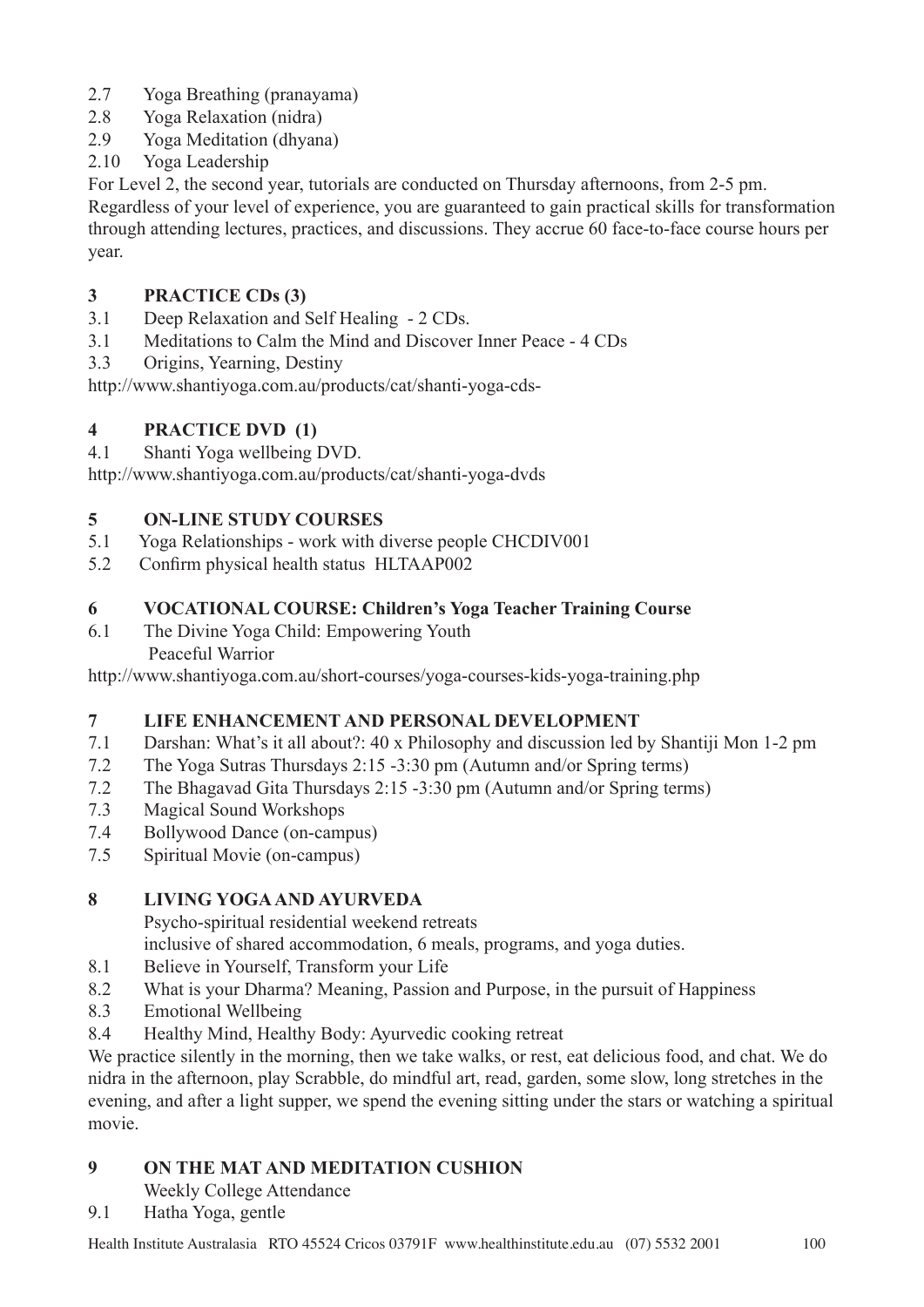- 9.2 Yoga Nidra, deep relaxation, and self-healing
- 9.3 Meditation, Mindfulness, focus and concentration
- 9.4 Mindfulness and Pranayama: breathe and heal
- 9.5 Chanting, kirtan, sound, and vibrational therapy

Slow, mindful practice and much fun being with yoga people for extended periods on the yoga mat and time out on the meditation cushion. Please remember to get your Contact Diary which logs your face-to-face attendance signed by the instructor or admin every time you attend.

#### **10 MISCELLANEOUS**

- 10.1 Induction and manual
- 10.2 Student ID Card
- 10.3 Contact Diary
- 10.4 Induction lunch

Furthermore, in the spirit of real Yoga, we encourage you to be generally helpful, committed, and involved in your own evolution and development of body, mind, and spirit through the practice of:

- Bhakti yoga humility and devotion in your spiritual endeavours
- Jnana yoga self wisdom, and also in relation to the management of ego, fear, anger, stress, desire
- Karma yoga selfless action and service to all.

Shantiji's work has had a profound impact on thousands of people around the world. Whatever has led to your enquiry, we trust that this information offers you what you are looking for. Many thanks for your time. Please get back to us in a timely manner for all arrangements to be made.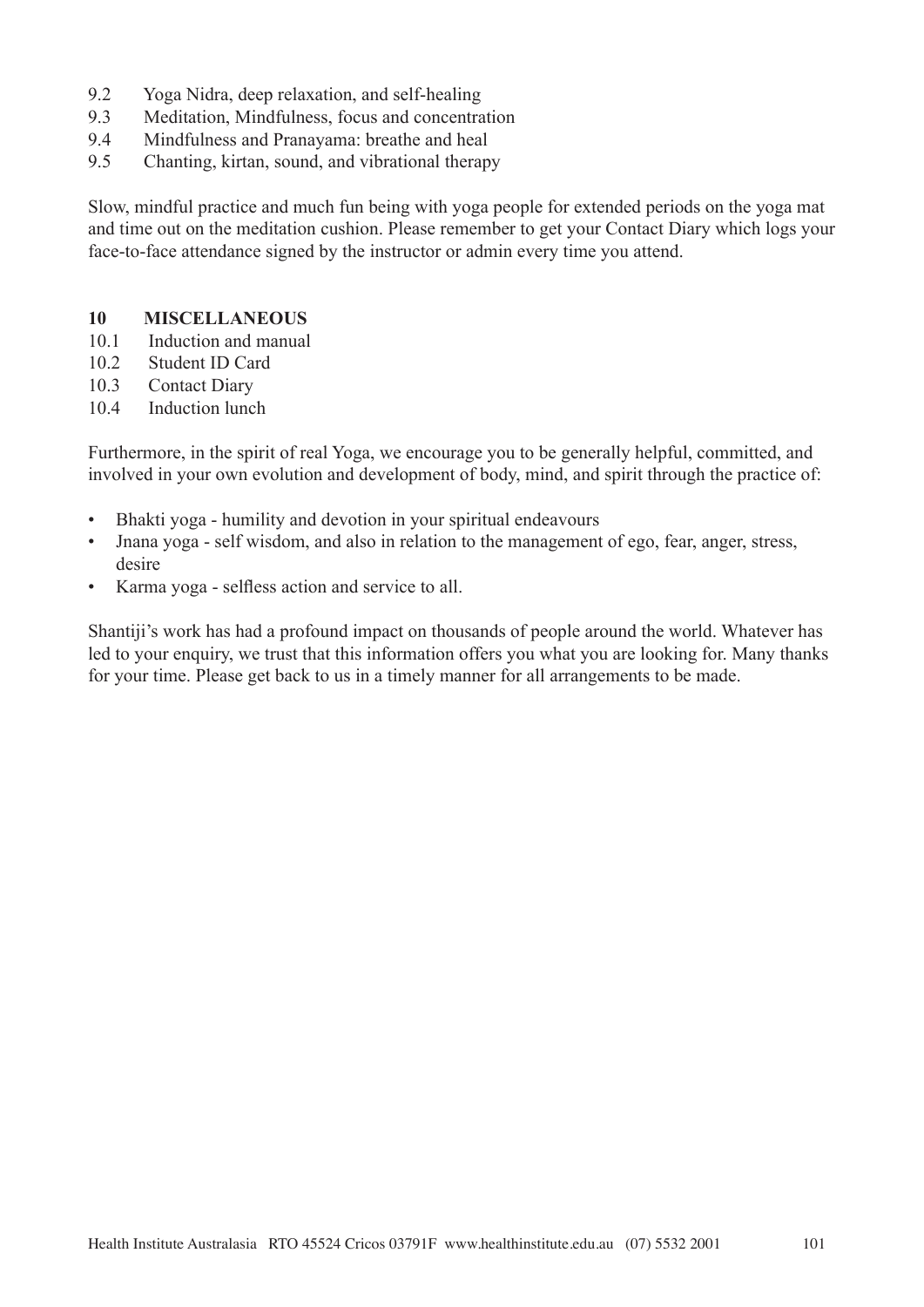# **APPENDIX - 3**

### **WHAT YOU GET: YOGA LEVEL 3 Advanced Diploma of Therapeutic Yoga Teaching 10887 NAT Cricos 0100559 Supervised: 1890 hours. Non-supervised: 800 hours Volume of learning: 2690 hours**

WORKSHOPS AND TUTORIALS are conducted on Saturday and Sunday afternoons. They are:

### **FACILITATING YOGA FOR YOUTH**

- Peace Education

- Conflict Understand and Resolution
- Cultivating Fearlessness

### **YOGA FOR BACK CARE**

- Maniging the back in crises
- Yoga for preventing and easing back pain
- Healthy back care facilitator training

This is a unique, holistic, comprehensive and integrated approach to managing and preventing back pain, which is the third most common reason for visits to the medical clinic, one of the most common reasons for missing work, and the single leading cause of disability. Yoga has been shown in numerous studies to be an effective practice for preventing and relieving back pain.

### **ABUNDANCE AND CREATIVITY**

An abundant life is one where we have the ability to create, explore, and experience a 'rich' life, full with meaning consistently. Most of our issues come from a fear and scarcity mindset. This mindset is rooted in a low sense of self-worth, and it further reinforces it. The more you heal, empower and create yourself, the more expansive you become. The more you expand, the more you find new opportunities and connections or relationships together with ideas that will radically increase your wealth and overall abundance.

Reality is not set in stone. It adapts and changes conforming to the stories you believe about it. A low sense of self-worth accompanied by limiting beliefs, will lead you to making choices that disempower you, as well as attracting stories that are not aligned with your true, creative, self-loving and abundant nature. Let's change the self-destructive story.

*YOGHWW609A Instruct the yogic principles for health, wealth and wisdom.* 

### **ASANA - THE NEXT LEVEL**

Creating the future of yoga, with new insights into how we can reap the health benefits of yoga, and new standards of excellence. Join the sacred space where you give yourself permission to take care of yourself first and foremost, replace negative self-talk with love, be yourself, tell the truth through your body (- not just your image: your body does not lie), and do the inner work of making peace with your body. Then share these teachings.

Yoga for your eyes Yoga for neck health, and the wisdom of jalandhara bandha Yoga for shoulders Yoga for pelvic floor health Yoga for core strength Yoga for neuromuscular aging Yoga for depression and anxiety, Yoga for posture improvement Yoga and the Vagus Nerve: Developing stress resilience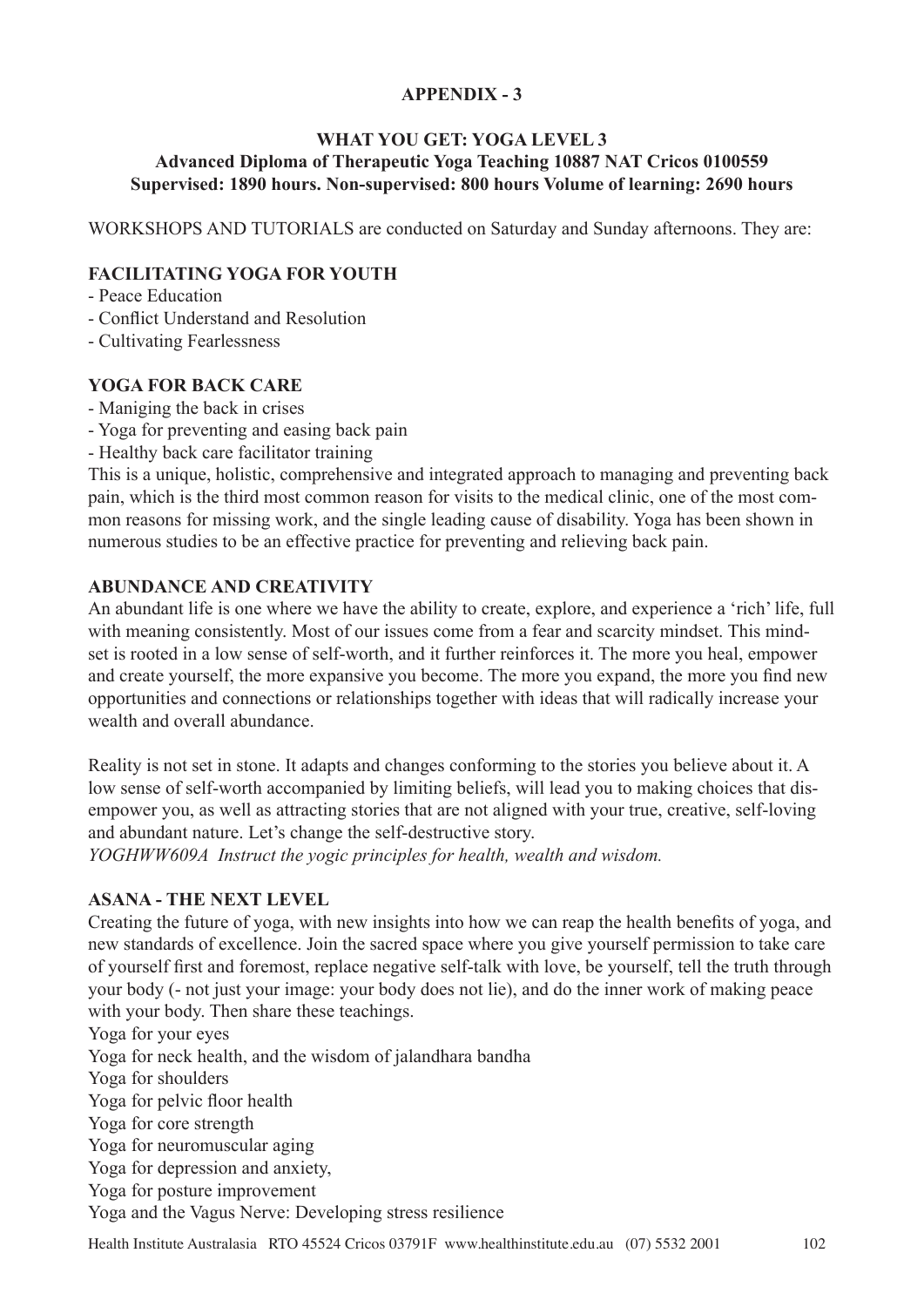# **LIVING BETTER LONGER: YOGA FROM THE CRADEL TO THE GRAVE**

# **- Children's Yoga**

- **Pregnancy Yoga**
- **Yoga for midllife empowerment: Fostering mind-body wellness for life**
- **Yoga and the art of healthy ageing**
- **Facilitating Chair Yoga**

Growing old is a privilege. Yet the struggle to stay mobile and active after a certain age, which is very necessary to prevent disease and mood disorders such as depression and anxiety, is very real for many people. The aging population and those who suffer from premature aging are at far higher risk for suffering from chronic diseases and the pain that goes with them, as well as the virus.

Yoga can (and should) be adapted to a human being's personal needs that change as they age. It is essential that we move beyond postural-based, fitness-driven practice and nurture safety, balance, strength and mobility

Shanti Yoga reveals the secrets to longevity and happiness: how to eat, how to move, how to work, how to rest, how to foster collaboration and community, and how to find your purpose and bring satisfaction to your life. It provides an in-depth look at how we can take greater control over the living processes, from the cradel to the grave, using yoga as an approach to whole mind-body wellness, and help you discover how to grow old while being forever young. *Yoga for Special Needs*

# **PRANAYAMA - THE NEXT LEVEL**

Yoga teachers talk about the breath incessantly, and yet most students struggle to practice correctly in class, and almost no students are using yogic breathing outside of class - do you?. Breathing is a powerful tool that allows the individual to take conscious control over their autonomic nervous system. This course includes 25+ pranayama practices to help you as a teacher and student understand how to use breath more effectively. You will learn:

- Basics of yoga breathing in various types of yoga classes (it's not all the same)
- How to start teaching breath in the supine position
- Fundamentals of up and down regulating as well as balancing breath
- Breathing practices pertinent to cleansing, activity type, time of day and so on

### **YOGA NIDRA FACILITATOR TRAINING**

#### **- The art of slowing down to create more meaning, purpose, fulfillment**

In this course, you will learn about the four states of consciousness in Yoga, described as dreaming, sleeping, waking, and turiya, the stage beyond, which is equivalent to the highest stages of meditation or yoga nidra. You will also learn key yoga teachinga sbout sleeping and dreaming, and the role these plays in our lives and health. At the most fundamental level, Yoga Nidra, relaxes and heals. At its most profound, you will be awakened to the fourth dimension, the transcended state of consciousness. When administered skillfully, Yoga Nidra can serve as a tool to change unhelpful mental patterns, wrong self-perceptions and even heal many of the effects of trauma.

# **YOGA TEACHER PROFESSIONAL DEVELOPMENT**

- Living the Yoga Sutras: Ancient wisdom for modern times
- The Future of Heath and Wellbeing.
- Insight into the Art of Teaching Yoga
- The best ways to teach yoga to beiginners
- Enhancing Well-being: Yoga for wellness and self care